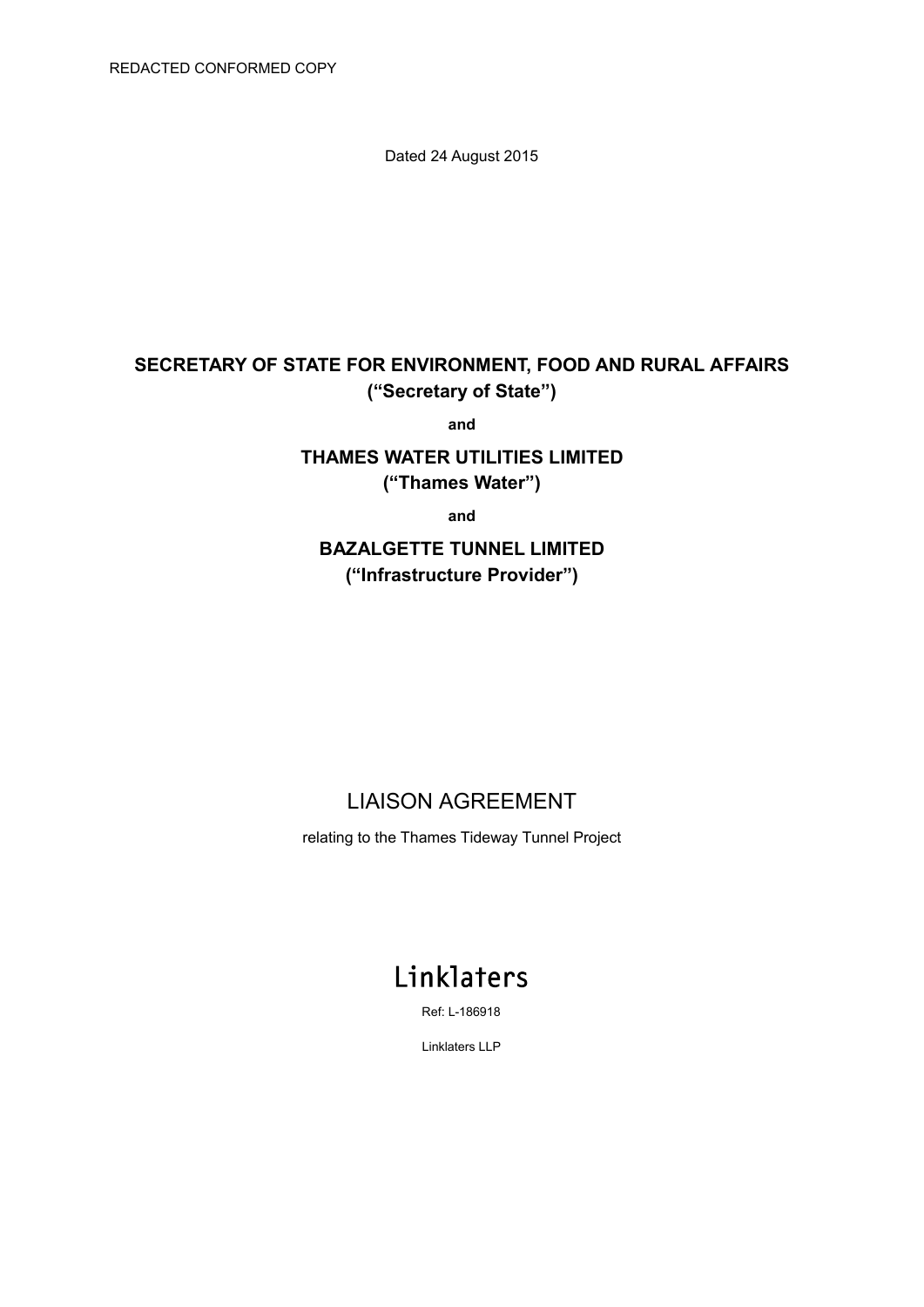# **TABLE OF CONTENTS**

| $\mathbf 1$             |                                                                           |  |  |
|-------------------------|---------------------------------------------------------------------------|--|--|
| $\mathbf{2}$            |                                                                           |  |  |
| 3                       |                                                                           |  |  |
| $\overline{\mathbf{4}}$ |                                                                           |  |  |
| 5                       |                                                                           |  |  |
| 6                       |                                                                           |  |  |
| 7                       |                                                                           |  |  |
| 8                       |                                                                           |  |  |
| 9                       |                                                                           |  |  |
| 10                      |                                                                           |  |  |
| 11                      | Replacement of Thames Water or the Infrastructure Provider  47            |  |  |
| 12                      |                                                                           |  |  |
| 13                      |                                                                           |  |  |
| 14                      | Consultation regarding revocation of the Project Specification Notice  51 |  |  |
| 15                      |                                                                           |  |  |
| 16                      |                                                                           |  |  |
| 17                      |                                                                           |  |  |
| 18                      |                                                                           |  |  |
| 19                      |                                                                           |  |  |
|                         |                                                                           |  |  |
|                         |                                                                           |  |  |
|                         |                                                                           |  |  |
|                         |                                                                           |  |  |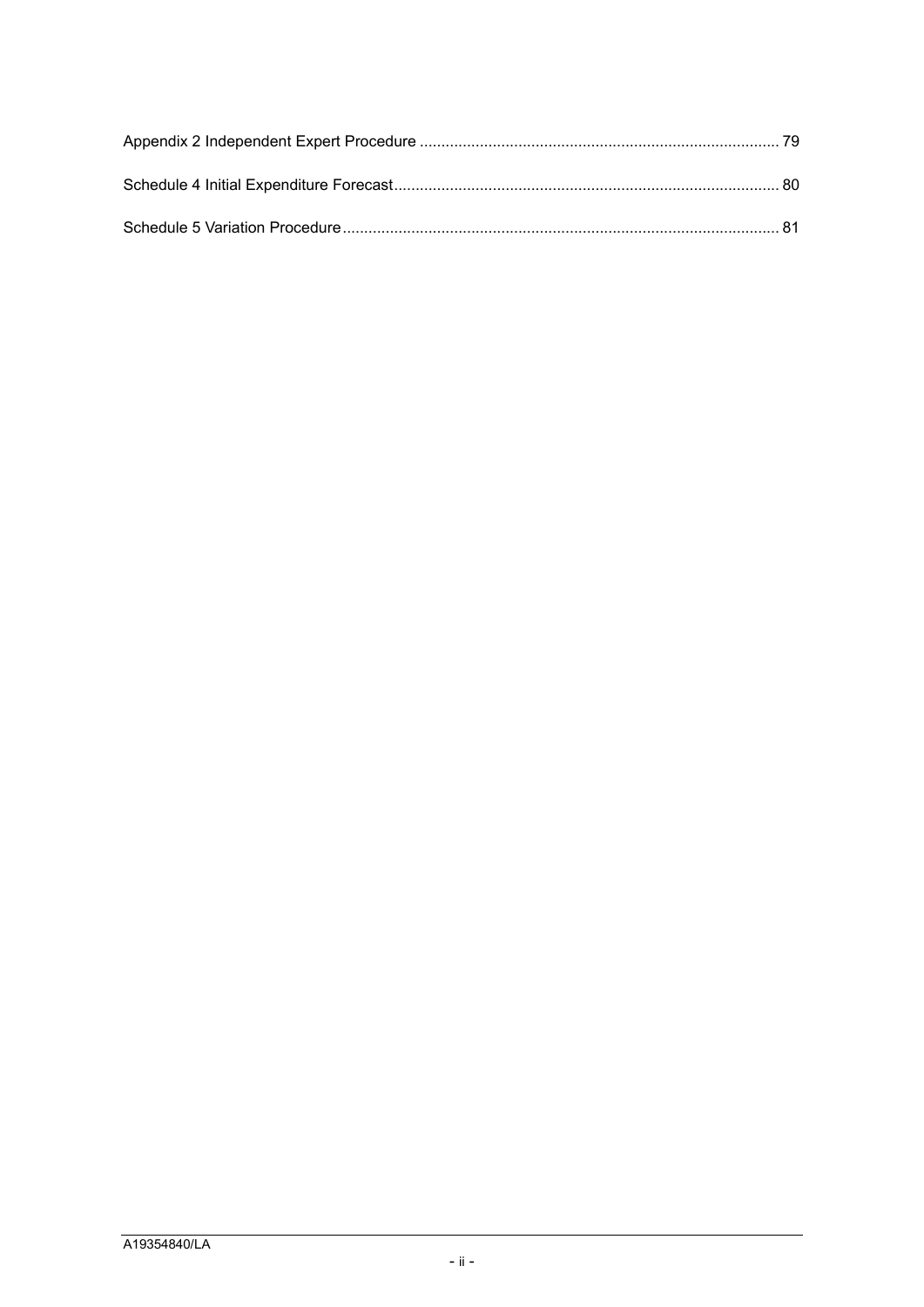**This Agreement** is made as a deed on the 24th day of August 2015

#### **Between**:

- **(1) Secretary of State for Environment, Food and Rural Affairs** whose office is at Nobel House, 17 Smith Square, London, SW1P 3JR (the "**Secretary of State**");
- **(2) Thames Water Utilities Limited** (company number 02366661) with its registered office at Clearwater Court, Vastern Road, Reading, Berkshire RG1 8DB ("**Thames Water**"); and
- **(3) Bazalgette Tunnel Limited** (company number 9553573) with its registered office at The Point, 37 North Wharf Road, Paddington, London W2 1AF (the "**Infrastructure Provider**").

#### **Whereas**:

- (A) Thames Water is a water and sewerage undertaker appointed under the Instrument of Appointment.
- (B) Pursuant to Regulation 4(3) of the SIP Regulations, the Secretary of State is of the opinion that the Project is of such a size and complexity that it threatens Thames Water's ability to provide services for its Customers and that specifying the Project will result in better value for money than would be the case if the Project was not specified. The Secretary of State has therefore specified the Project pursuant to Regulation 4(1) of the SIP Regulations.
- (C) Following a tender process undertaken by Thames Water in accordance with the SIP Regulations, the Infrastructure Provider has been appointed to design, build, commission, complete, finance and maintain the Project in accordance with the terms and conditions more fully set out in the Project Documents, the Government Support Package and the Project Licence.
- (D) The Regulator has designated the Infrastructure Provider as an "infrastructure provider" under Regulation 8(1) of the SIP Regulations.

**Now it is hereby agreed** as follows:

# <span id="page-3-0"></span>**1 Definitions and interpretation**

# **1.1 Definitions**

In this Agreement, except to the extent that the context requires otherwise, words and expressions shall have the following meanings assigned to them:

"**Actual Cumulative Project Spend**" means the aggregate of Annual Actual Project Spend incurred by the Infrastructure Provider in connection with the Project in each Charging Year;

"**Additional Allowable Project Spend**" means expenditure above the Threshold Outturn incurred or to be incurred by the Infrastructure Provider in connection with the Project prior to 1 April following the Post Construction Review (in the case of the Ex-Ante Approach (as defined in the Project Licence), up to the AAPS Cap (as defined in the Project Licence)), but (unless otherwise determined by the Regulator as part of the Ex-Post Approach (as defined in the Project Licence), if applicable), excluding any Excluded Project Spend;

"**Adjudication**" has the meaning given to it in paragraph 4.1 of Schedule 3 (*Dispute Resolution Procedure*);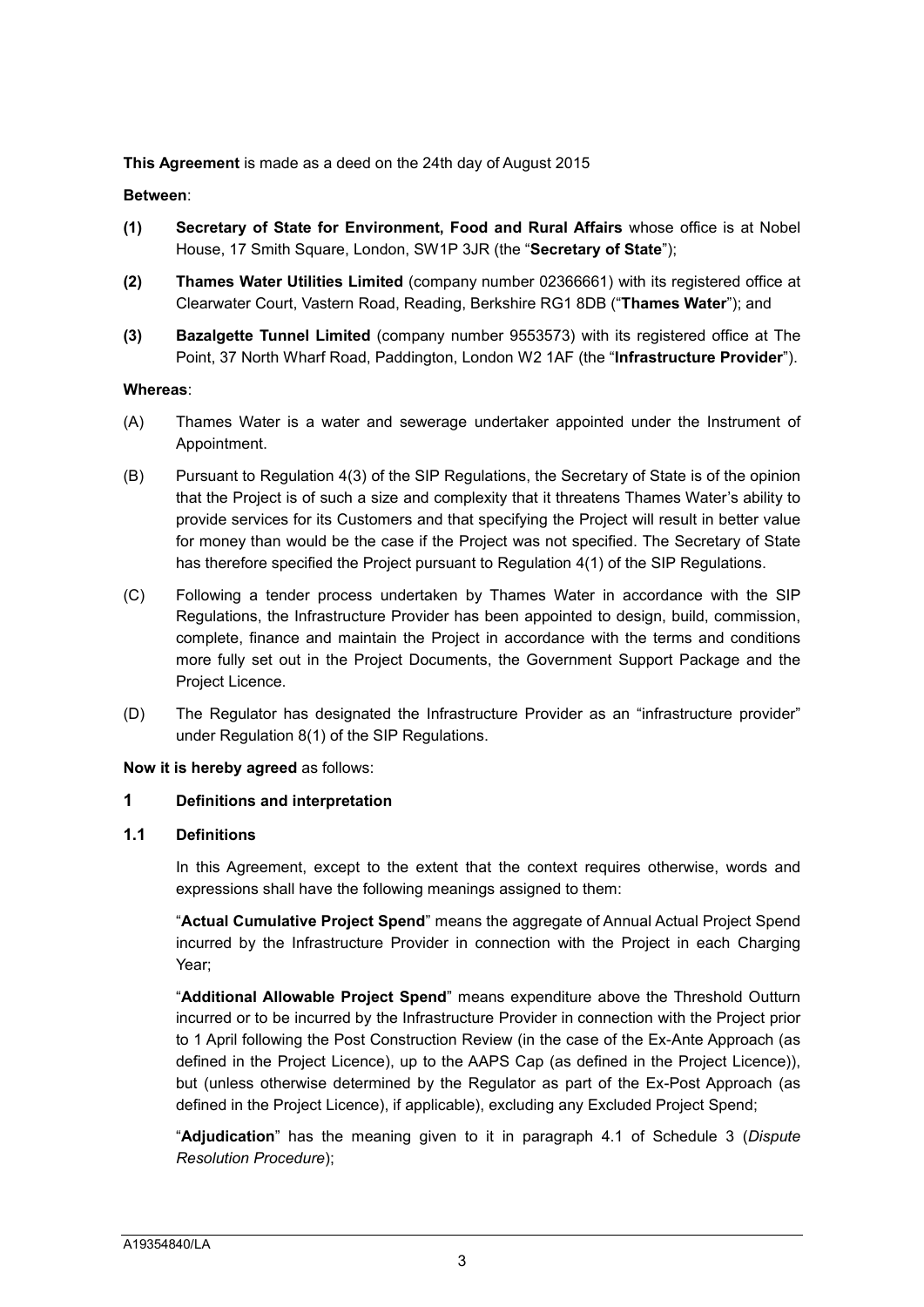"**Adjudication Notice**" has the meaning given to it in paragraph 1.1 of Appendix 1 (*Adjudication Procedure*) to Schedule 3 (*Dispute Resolution Procedure*);

"**Adjudicator**" has the meaning given to it in paragraph 4.1 of Schedule 3 (*Dispute Resolution Procedure*);

"**Affiliate**" means, in relation to any company, a holding company or subsidiary of that company or any subsidiary of such holding company, and "**holding company**" and "**subsidiary**" shall have the meaning given to them in section 1159 of the Companies Act 2006;

"**Agreement for Lease**" means the agreement for lease entered into on or around Licence Award between Thames Water and the Infrastructure Provider;

"**Alliance Agreement**" means the agreement of that name between, *inter alios*, the Infrastructure Provider and Thames Water, dated on or about Licence Award;

"**Alliance Board**" means the board comprised of authorised representatives of the Alliance Participants, the roles and responsibilities of which are as described in clause 5 of the Alliance Agreement;

"**Alliance Commitments**" has the meaning in clause 4 of the Alliance Agreement;

"**Alliance Objectives**" has the meaning given in clause 3 of the Alliance Agreement;

"**Alliance Participant**" means any one of Thames Water, the Infrastructure Provider, the System Integrator Contractor, the East Main Works Contractor, the Central Main Works Contractor and the West Main Works Contractor and **"Alliance Participants**" means all of them;

"**Allowable Project Spend**" means expenditure (other than any Excluded Project Spend) incurred or to be incurred by the Infrastructure Provider in connection with the Project prior to 1 April following the Post Construction Review up to the point at which the Actual Cumulative Project Spend is equal to the Threshold Outturn;

"**Allowed Revenue**" means the revenue for the Infrastructure Provider calculated in accordance with the Project Licence from time to time;

"**Annual Actual Project Spend**" means, in respect of a Charging Year, the Allowable Project Spend incurred by the Infrastructure Provider in connection with the Project in that Charging Year, as verified by the Independent Technical Assessor in accordance with the Project Licence and this Agreement, stated in 2014/15 prices by way of deflation for such Charging Year based on the Applicable Change in Cost RPI (as defined in the Project Licence) for that Charging Year; provided that, for the purposes of calculating a Predicted Overrun and for the purposes of determining the point at which the Actual Cumulative Project Spend is equal to the Threshold Outturn when calculating Allowable Project Spend, the deflation shall instead be based on the Applicable Change in Cost Indices (as defined in the Project Licence) for the Charging Year in question;

"**Annual Base Case Forecast**" means, in respect of any Charging Year and subject to the adjustments made pursuant to paragraphs 5 and/or 9 (as applicable) of Part A of Appendix 1 to the Project Licence, the amount stated in 2014/15 prices set out in Annex A to Appendix 1 of the Project Licence in respect of the Charging Year in question, as indexed based on the Applicable Change in Cost Indices (as defined in the Project Licence) and then deflated based on the Applicable Change in Cost RPI (as defined in the Project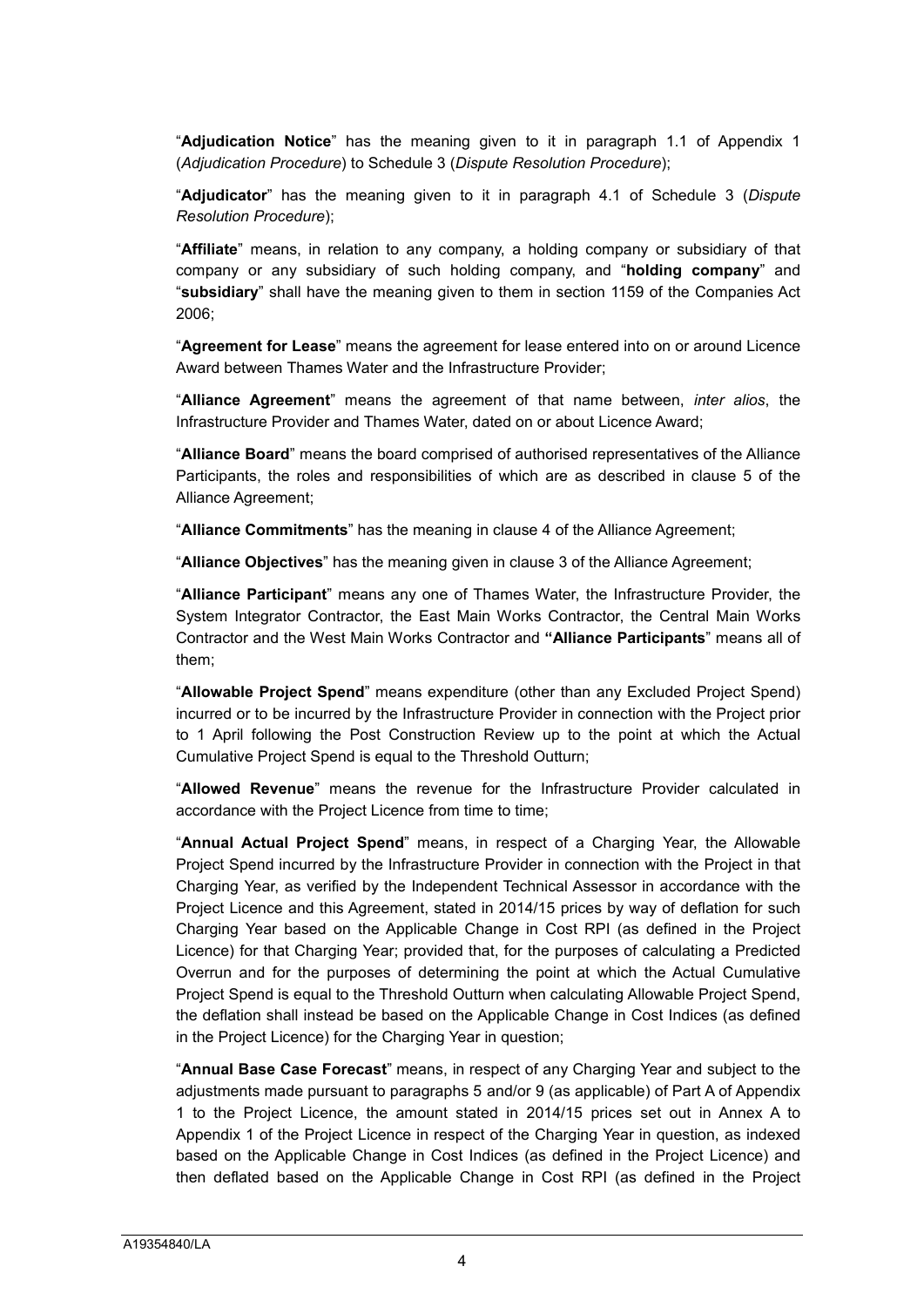Licence), such indexation and deflation to be carried out in respect of each Charging Year falling within the period from (and including) Licence Award until (and including) the Charging Year in question;

"**Approved IP Discontinuation Plan**" has the meaning given to it in Clause 12.7;

"**Approved Varied ITA Services**" has the meaning given to it in Clause 6.7.1;

"**Asset Protection Agreements**" means the asset protection agreements between the Infrastructure Provider and the parties listed in schedule 18 (*Existing Agreements*) of the Interface Agreement and the asset protection agreement between the Infrastructure Provider and Thames Water;

"**Assets**" means the IP Owned Structures and the TWUL Assets;

"**Base Case Review Application**" has the meaning given to it in paragraph 9.2 of Part A of Appendix 1 to the Project Licence;

"**Business Day**" means any day (other than a Saturday or Sunday) on which banks in London, England, are open for business;

"**Central Main Works Contract**" means the construction contract of that name to be entered into between the Infrastructure Provider and the Central Main Works Contractor for the central component of the Main Works;

"**Central Main Works Contractor**" means the construction contractor who is a party to the Central Main Works Contract;

"**Change in Law**" means the coming into effect after the date of the Project Documents and the GSP of:

- (a) legislation, other than any legislation which on the date of the Project Documents and the GSP have been published; or
- (b) any applicable judgment of a relevant court of law which changes a binding precedent;

"**Charging Year**" means a calendar year commencing on 1 April of one calendar year and ending on 31 March of the immediately following calendar year, save that the first Charging Year will commence on Licence Award and end on the immediately following 31 March;

"**Codes**" has the meaning given to it in Clause 10.5.9;

"**Commercial Insurances**" means those insurances set out in schedule 6 (*Commercial Insurances*) of the Interface Agreement and schedule 12 (*Operation and Maintenance Insurances*) of the Operation and Maintenance Agreement which are to be obtained by the Infrastructure Provider and Thames Water;

"**Commercially Sensitive Information**" means any information detailed in Schedule 1 (*Commercially Sensitive Information*);

"**Competent Authority**" means any statutory undertaker or any statutory public local or other authority or regulatory body or any court of law or government department or any of them or any of their duly authorised officers;

"**Conditions Precedent and Escrow Agreement**" means a conditions precedent and escrow agreement to be entered into between, amongst others, the Secretary of State, Thames Water and the Infrastructure Provider;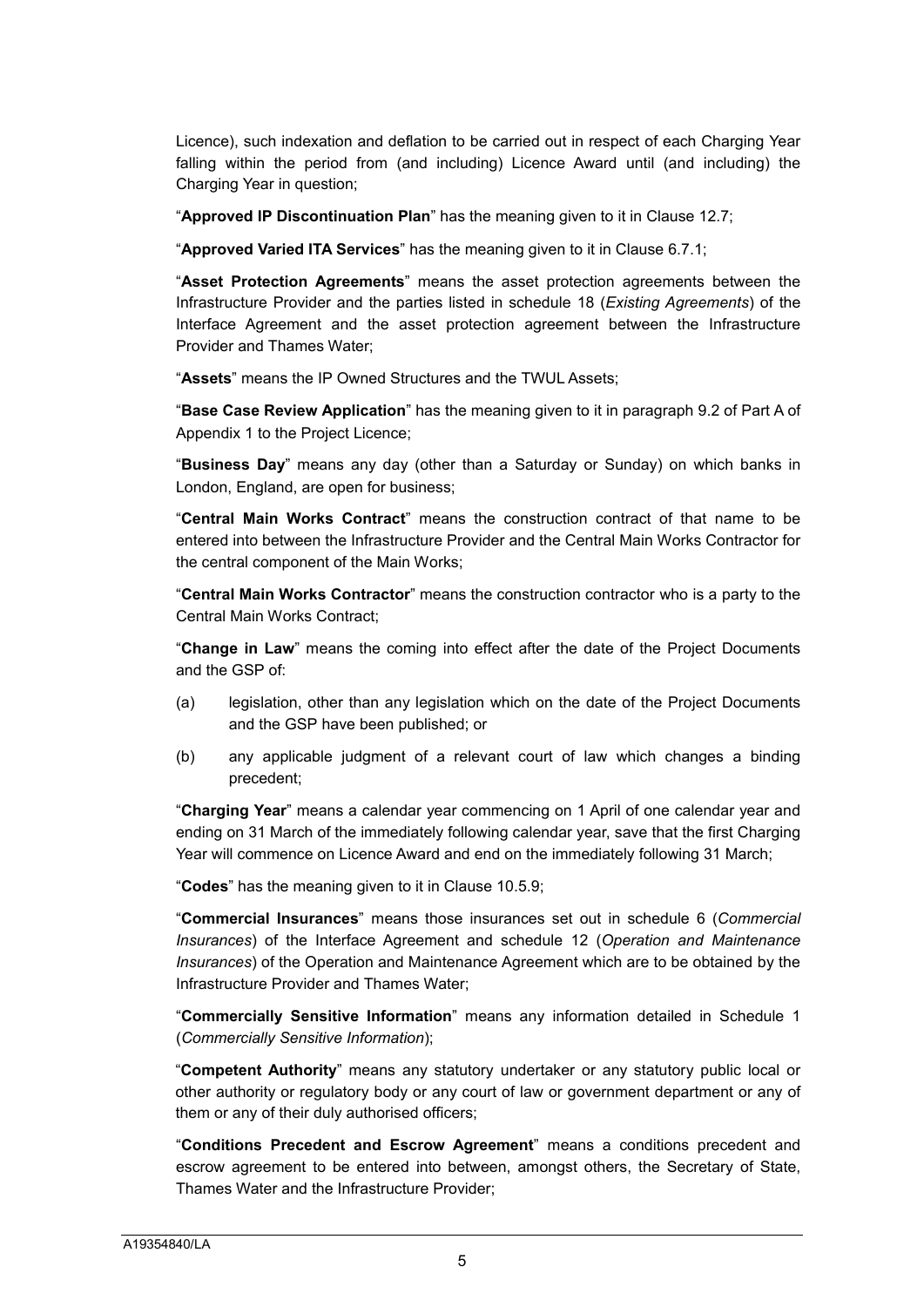"**Confidential Information**" means all data and information either indicated or marked as such or being of a nature which it would be reasonable to assume is of a confidential quality, regardless of form or characteristic, and shall include drawings, files, tapes, specifications or related performance or design type documents, or commercial or price information or data of any kind, whether or not patentable, disclosed orally (if confirmed in writing by the originating party within 30 Business Days of disclosure as being confidential), in writing or howsoever by one party to another party or parties in connection with the Project or otherwise being acquired by or coming into the knowledge of such party or parties;

"**Connected Premises**" means any premises which are:

- (a) drained by a sewer or drain connecting, either directly or through an intermediate sewer or drain, with a public sewer provided by Thames Water for foul water or surface water or both; or
- (a) occupied by persons having the right to use facilities which drain to a sewer or drain so connecting;

"**Connection Tunnel**" means a Tunnel that connects a Shaft to the Main Tunnel;

#### "**Consequential Loss**" means:

- (a) any indirect or consequential loss;
- (b) any cost of interest or other financing charges; and
- (c) any loss of production, loss of profit, loss of revenue, loss of contract or liability under other agreements,

in each case whether or not the Party knew, or ought to have known, that such loss would be likely to be suffered, but not including costs, losses or liabilities due to:

- (i) third party losses and/or damages (including for injury or death);
- (ii) losses or damages payable under the Asset Protection Agreements; and/or
- (iii) fines imposed on any party;

"**Contingent Equity Support Agreement**" means the contingent equity support agreement entered into between, amongst others, the Infrastructure Provider and the Secretary of State on or around Licence Award;

"**CSOs**" means the combined sewer overflows listed in schedule 2 of the Project Specification Notice;

"**Customers**" means those customers within the Thames Sewerage Services Area (as it is delineated in the map accompanying the Instrument of Appointment);

"**DCO**" or "**Development Consent Order**" means the Order as may be amended from time to time and any DCO Related Obligations;

"**DCO Powers Transfer"** means the instrument transferring powers arising under the DCO to the Infrastructure Provider pursuant to article 9(1) of the DCO in the form set out in schedule 5 (*DCO Powers Transfer*) to the Interface Agreement;

"**DCO Related Obligations**" means obligations pursuant to the Order including all those directly and indirectly referred to in the Order and all S. 106 Obligations save as may have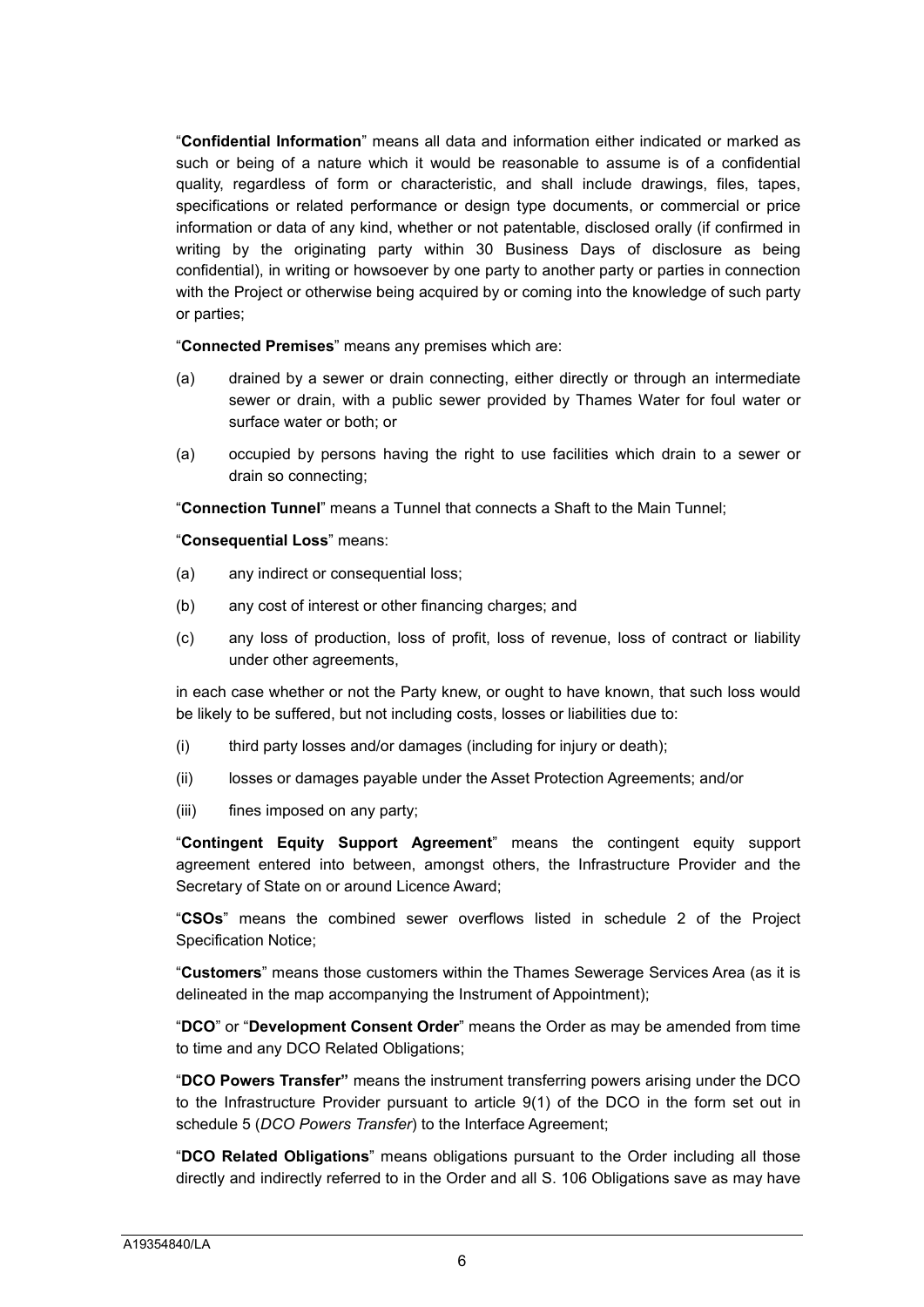been deleted or amended by any agreement listed in schedule 7 (*Necessary Consents*) to the Interface Agreement or schedule 8 (*Necessary Consents*) of the Operation and Maintenance Agreement;

"**Delay Event**" means any incident, circumstance or event of any nature likely to result in the System Acceptance Date not occurring by the Longstop Date (or any subsequently determined Longstop Date, as applicable) as determined in accordance with the Project Licence;

"**Design Change**" means any change or proposed change to:

- (a) Part C of the Project Requirements or Part E of the Project Requirements; or
- (b) any change or proposed change to the TWUL Future Works Design Requirements following provision of the TWUL Future Works Design Requirements pursuant to clause 11.2.1 (*Infrastructure Provider provision of the TWUL Future Works Design Requirements*) of the Interface Agreement;

"**Design Data**" means all drawings, samples, mock ups, reports, documents, plans, software, formulae, calculations and other data relating to the design, construction, testing and maintenance of the Project, the System and any equipment therein;

"**Designation Notice**" means the notice designating the infrastructure provider for the Project in accordance with Regulation 8(1) of the SIP Regulations;

"**Detailed Design**" means the Design Data to be developed from and in accordance with Part C of the Project Requirements and in accordance with the Parties' design obligations pursuant to clause 11 (*Design Responsibilities*) of the Interface Agreement;

"**Direct Costs**" means the costs which will be incurred in carrying out a Variation (including labour rates and associated labour costs (but not including a party's own employee costs), equipment or plant capital costs, equipment hire costs, utilities charges, design fees and insurance);

"**Discharged Rights and Obligations**" has the meaning given to it in Clause 11.2;

"**Discontinuation Agreement**" means the agreement between, amongst others, the Secretary of State and the Infrastructure Provider dated on or around Licence Award;

"**Discontinuation Notice**" means a notice issued or deemed to be issued by the Secretary of State under clause 4.1 of the Discontinuation Agreement;

"**Discontinued**" means the Secretary of State has issued or is deemed to have issued a Discontinuation Notice in accordance with clause 4.1 of the Discontinuation Agreement;

"**Discovery**" means the discovery in connection with the Project of any fossils, antiquities and other objects having artistic, historic or monetary value, or human remains;

"**Dispute**" means in relation to a matter which has been referred pursuant to the Dispute Resolution Procedure;

"**Dispute Notice**" has the meaning given to it in paragraph 3.2 of Schedule 3 (*Dispute Resolution Procedure*);

"**Dispute Resolution Procedure**" means the procedure for resolution of Disputes set out in Schedule 3 (*Dispute Resolution Procedure*);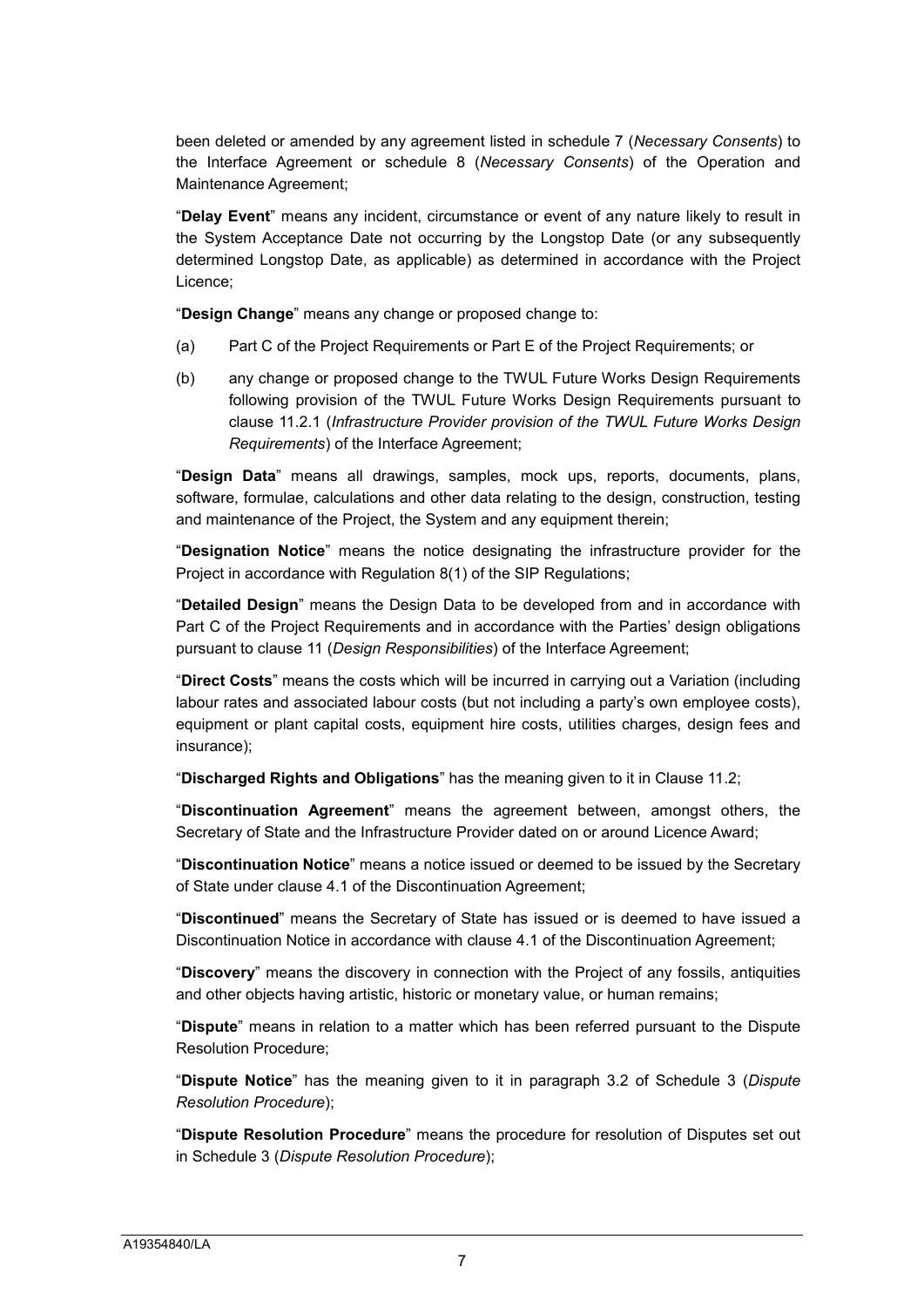"**Distributions**" means any payments (other than payments made to such persons pursuant to arrangements entered into for the provision of management and other services incurred in connection with the Project and which are entered into on bona fide arm's length terms in the ordinary and usual course of trading), including any payment of dividends, bonus issues, return of capital, fees, interest, principal or other amounts whatsoever (by way of loan or repayment of any loan or otherwise) (in cash or in kind) to any person who has an interest, directly or indirectly, in the Infrastructure Provider or any subsidiary or a holding company of such person or any other subsidiary of that holding company, and "**holding company**" and "**subsidiary**" shall have the meaning given to them in section 1159 of the Companies Act 2006;

"**Draft IP Discontinuation Plan**" has the meaning given to it in Clause 12.3;

"**Draft IP Discontinuation Plan Meeting**" has the meaning given to it in Clause 12.4;

"**East Main Works Contract**" means the construction contract of that name to be entered into between the Infrastructure Provider and the East Main Works Contractor for the east component of the Main Works;

"**East Main Works Contractor**" means the construction contractor who is a party to the East Main Works Contract;

"**Environment Agency**" or "**EA**" means the Environment Agency established pursuant to section 1 of the Environment Act 1995 or any successor thereof;

"**Environmental Information Regulations**" means the Environmental Information Regulations 2004;

"**Environmental Permit**" means each environmental permit issued to Thames Water by the Environment Agency pursuant to the Environmental Permitting (England and Wales) Regulations 2010 for water discharge activities from those CSOs specified in the Operating Techniques;

"**Estimated Allowable Project Spend**" means Allowable Project Spend estimated to have been incurred by the Infrastructure Provider in accordance with this Agreement, but (save to the extent required in respect of a Predicted Overrun) not yet verified by the Independent Technical Assessor in accordance with this Project Licence and this Agreement, stated in 2014/15 prices by way of deflation based on the 2014/15 RPI Adjustment Factor (as defined in the Project Licence); provided that, for the purposes of calculating a Predicted Overrun, the deflation shall instead be based on the Applicable Change in Cost Indices (as defined in the Project Licence) for the Charging Year in question;

"**Excluded Project Spend**" means the following expenditure incurred or to be incurred by the Infrastructure Provider in connection with the Project prior to 1 April following the Post Construction Review:

(a) financing costs, fees and expenses, including any fees payable under the Government Support Package (other than the Supplemental Compensation Agreement, provided that additional premium payable under the Supplemental Compensation Agreement entered into between the Infrastructure Provider and the Secretary of State as a consequence of a Failure Event shall constitute Excluded Project Spend) and/or in relation to lender advisers;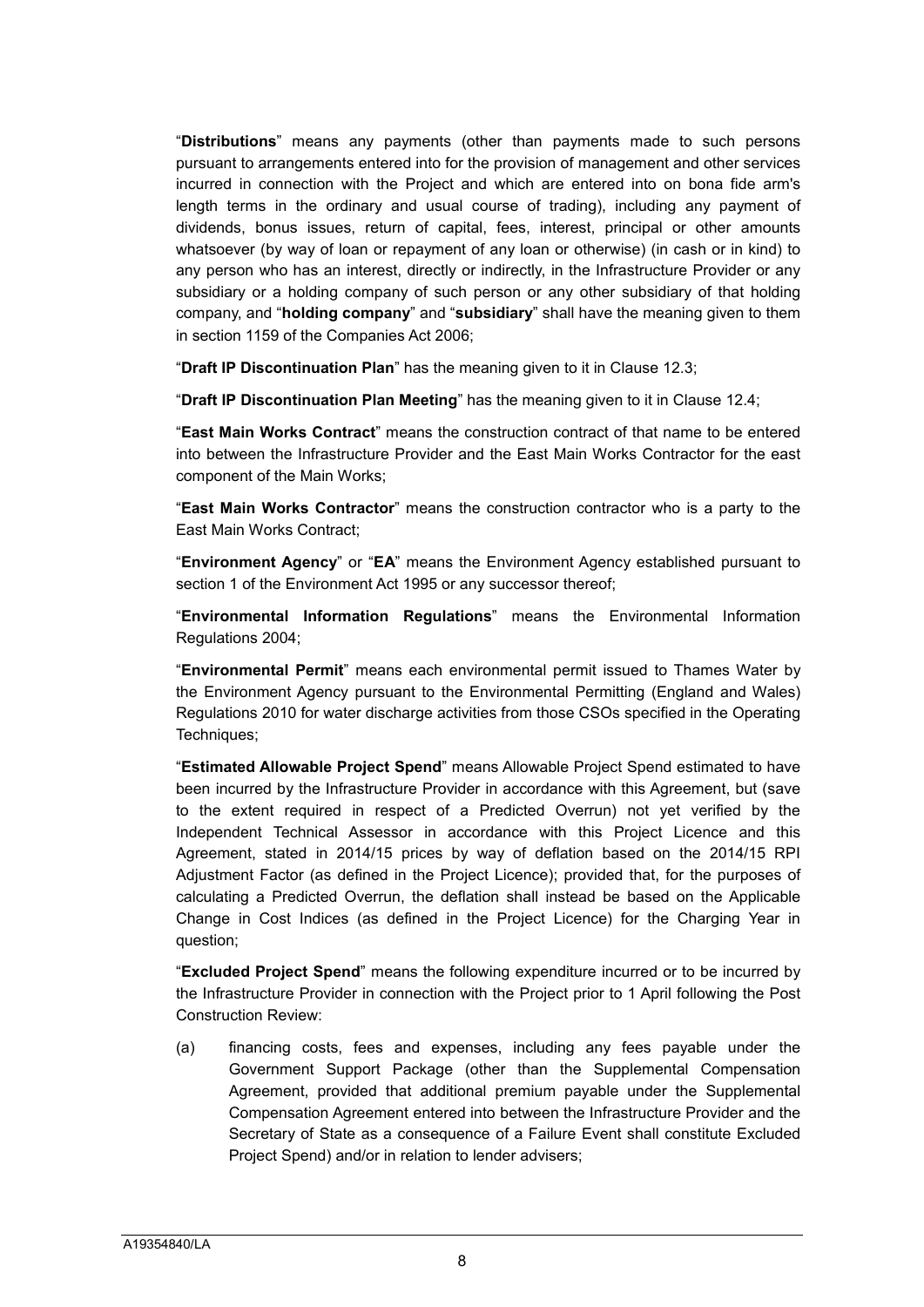- (b) operating costs, including the Opex Building Block (as defined in the Project Licence) (save for operating costs which are accounted for as a capital expenditure either in accordance with the generally accepted accounting principles and policies adopted in the water industry or are recognised by the Regulator as such, in which case such costs shall be included in the Allowable Project Spend or the Additional Allowable Project Spend, as applicable);
- (c) tax (other than (i) any Lease Chargeable Gain, to the extent not disallowed pursuant to paragraph A13.2 of the Project Licence and elected by the Regulator to be treated as Allowable Project Spend in accordance with paragraph A 13.1.2(ii) of the Project Licence and (ii) non-recoverable tax or levies (if any) imposed by HM Revenue & Customs or any other competent authority incurred in respect of the Allowable Project Spend or the Additional Allowable Project Spend, as applicable);
- (d) Distributions;
- (e) any expenditure funded by Insurance Proceeds;
- (f) any expenditure incurred due to the fraud, Wilful Misconduct or Gross Negligence (as defined in the Project Licence) of the Infrastructure Provider;
- (g) costs which are not justified by the Infrastructure Provider's accounts and records;
- (h) costs which should not have been paid by the Infrastructure Provider to its contractors or suppliers in accordance with their contracts;
- (i) fines payable under law or regulation and financial remedies payable under contract (including any payments under any indemnity given by the Infrastructure Provider to Thames Water in respect of fines levied on Thames Water by the EA due to acts or omissions of the Infrastructure Provider);
- (j) expenditure incurred by the Infrastructure Provider as a consequence of an event within the scope of the cover provided by the Supplemental Compensation Agreement, but which is not reimbursed due to the application of additional deductibles under the Supplemental Compensation Agreement following a Failure Event;
- (k) any expenditure in respect of which the Infrastructure Provider has exercised a right of set-off or withholding, including (without limitation) under the Main Works Contracts and/or the Alliance Agreement and/or the System Integrator Contract; and
- (l) any expenditure funded by payments received by the Infrastructure Provider under the Alliance Agreement;

"**Expenditure Forecast**" means, from time to time, the forecast, based on the form of initial forecast set out in Schedule 4 (*Initial Expenditure Forecast*), of:

- (a) the aggregate and projected Allowable Project Spend (and, where applicable, the aggregate and projected Additional Allowable Project Spend) which either has been incurred but not yet paid or has yet to be incurred; and
- (b) any other expenditure (other than Excluded Project Spend) not captured in paragraph (a) estimated on a forward looking basis to be incurred,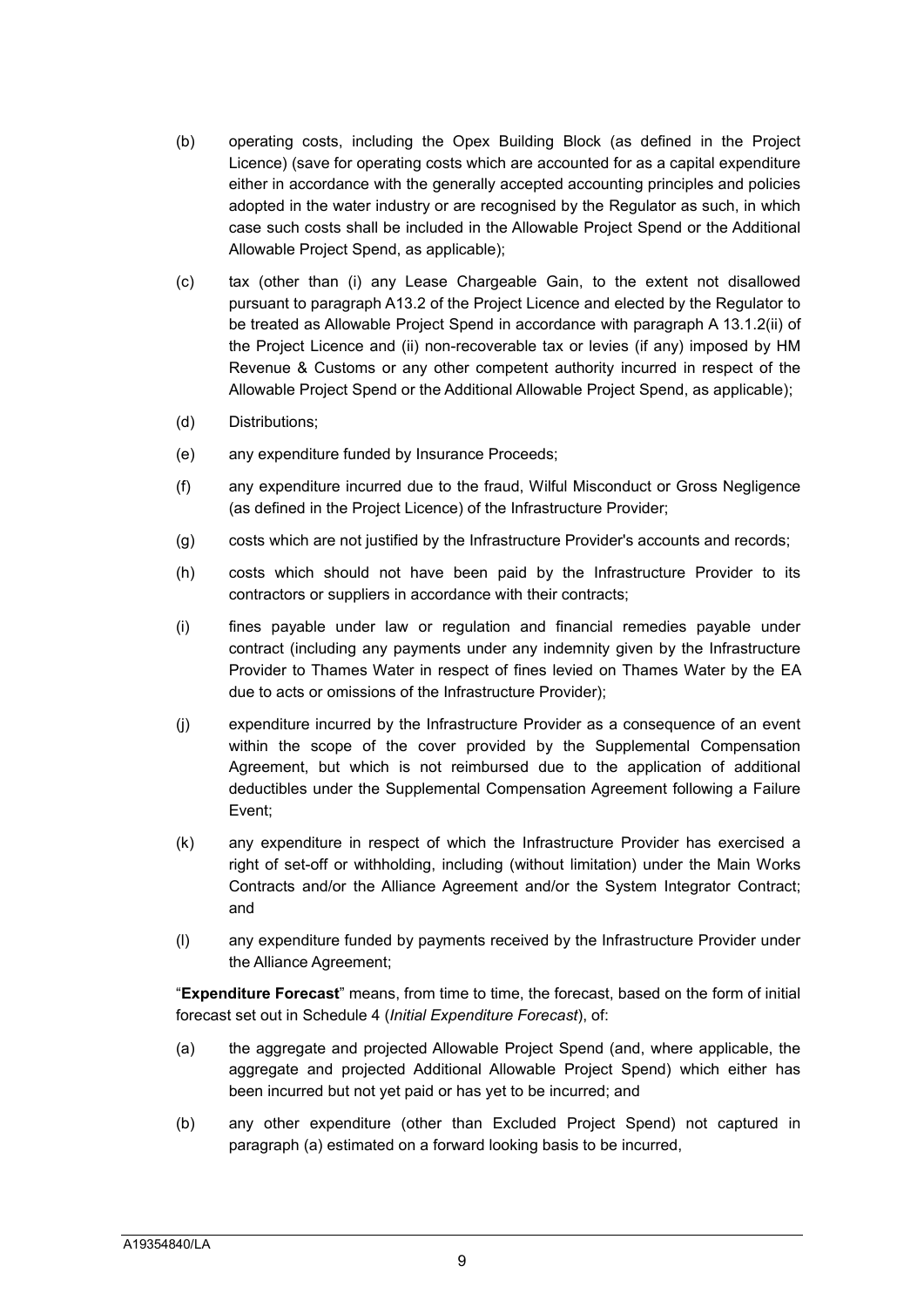in each case by the Infrastructure Provider to fulfil the System Acceptance Criteria, as verified by the Independent Technical Assessor or determined by the Liaison Committee;

"**Expert**" has the meaning given to it in paragraph 3.6 of Schedule 3 (*Dispute Resolution Procedure*);

"**Expert Determination**" has the meaning given to it in paragraph 3.6 of Schedule 3 (*Dispute Resolution Procedure*);

"**Failure Event**" has the meaning given in the Discontinuation Agreement;

"**Fees Regulations**" means The Freedom of Information and Data Protection (Appropriate Limit and Fees) Regulations 2004;

"**Finance Documents**" mean the agreements in relation to the financing of the Project and any subsequent agreements or amendments to such agreements entered into by the Infrastructure Provider in relation to its indebtedness and any other documents determined by the parties to the Finance Documents to be Finance Documents;

"**FOIA**" means the Freedom of Information Act 2000, and any subordinate legislation made under that Act from time to time, together with any guidance or codes of practice issued by the Information Commissioner or relevant government department in relation to such legislation;

"**Forecast Allowable Project Spend**" means Allowable Project Spend estimated on a forward looking basis to be incurred by the Infrastructure Provider in accordance with this Agreement, but (save to the extent required in respect of a Predicted Overrun) not yet verified by the Independent Technical Assessor in accordance with the Project Licence and this Agreement, stated in 2014/15 prices by way of deflation based on the 2014/15 RPI Adjustment Factor (as defined in the Project Licence); provided that, for the purposes of calculating a Predicted Overrun, the deflation shall instead be based on the Forecast Cost Adjustment Factor for the Charging Year in question;

"**Forecast Cost Adjustment Factor**" for any Charging Year means the forecast for the Applicable Change in Cost Indices (as defined in the Project Licence) for that Charging Year, as proposed by the Infrastructure Provider and either agreed by the Liaison Committee or, in the absence of agreement, determined by the Independent Technical Assessor, in each case pursuant to this Agreement; provided that the Applicable Change in Cost RPI (as defined in the Project Licence) element of the Applicable Change in Cost Indices (as defined in the Project Licence) forecast will be based on the 2014/15 RPI Adjustment Factor (as defined in the Project Licence) for the Charging Year in question;

"**Further Response**" has the meaning given to it in:

- (a) for the Interface Agreement paragraph 5.4 of schedule 15 (*Review Procedure*) of the Interface Agreement; or
- (b) for the Operation and Maintenance Agreement paragraph 5.4 of schedule 9 (*O&M Review Procedure*) of the Operation and Maintenance Agreement;

"**Good Faith**" means to act:

- (a) honestly;
- (b) reasonably, having regard to the terms of the Project Documents, the Project Licence and the Instrument of Appointment;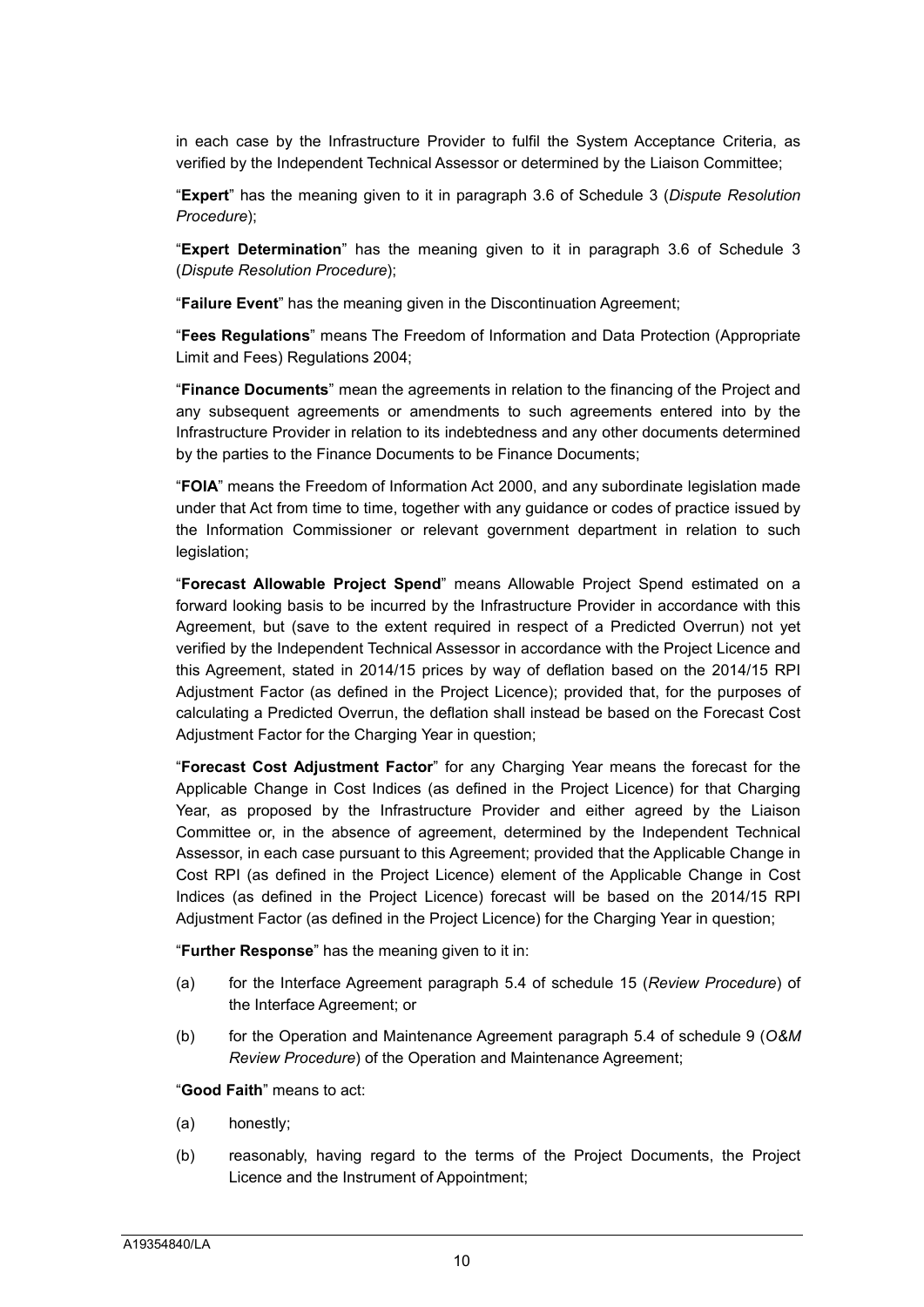- (c) not arbitrarily or capriciously;
- (d) without intention to cause harm; and
- (e) with respect for the intention of the parties' bargain as a matter of substance, and not only form;

"**Good Operating Practice**" means the good operating, maintenance and other practices, methods, equipment and procedures usually employed in operation and maintenance by operators of similar projects and that degree of skill, diligence, prudence and foresight which would reasonably be expected to be observed by a skilled and experienced operator engaged in carrying out activities the same as or similar to the operation and maintenance services under the same or similar circumstances for the lawful, safe, reliable and efficient, operation and maintenance of sewage conveyance and treatment using the best available techniques and other best practices, methods, equipment and procedures, in all cases with a view to minimising environmental harm;

"**Government Support Package**" or "**GSP**" means the:

- (a) Supplemental Compensation Agreement;
- (b) Market Disruption Facility Agreement;
- (c) Contingent Equity Support Agreement;
- (d) Discontinuation Agreement;
- (e) Special Administration Offer Agreement;
- (f) Shareholders Direct Agreement; and
- (g) each document that secures amounts due under the documents set out in (a) to (f) above;

"**GSP Material Adverse Effect**" has the meaning given to it in the Discontinuation Agreement;

"**Handover Certificate**" means the certificate issued by Thames Water to the Infrastructure Provider pursuant to clause 21 (*System Commissioning Activities*) of the Interface Agreement;

"**Handover Date**" means the date set out in the Handover Certificate;

"**HGCRA**" means the Housing Grant Construction and Regeneration Act 1996;

"**HSSE**" means health, safety, security and the environment;

"**IAR**" means an increase in Allowed Revenue as defined in the Project Licence;

"**IAR Overrun Application**" has the meaning given to it in paragraph 11.1.3 of Part A of Appendix 1 to the Project Licence;

"**Independent Technical Assessor**" means the company appointed under the Independent Technical Assessor Deed as independent technical assessor in accordance with this Agreement;

"**Independent Technical Assessor Deed**" or "**ITA Deed**" means the agreement between the Independent Technical Assessor, Thames Water, the Secretary of State, the Regulator and the Infrastructure Provider entered into on or about Licence Award;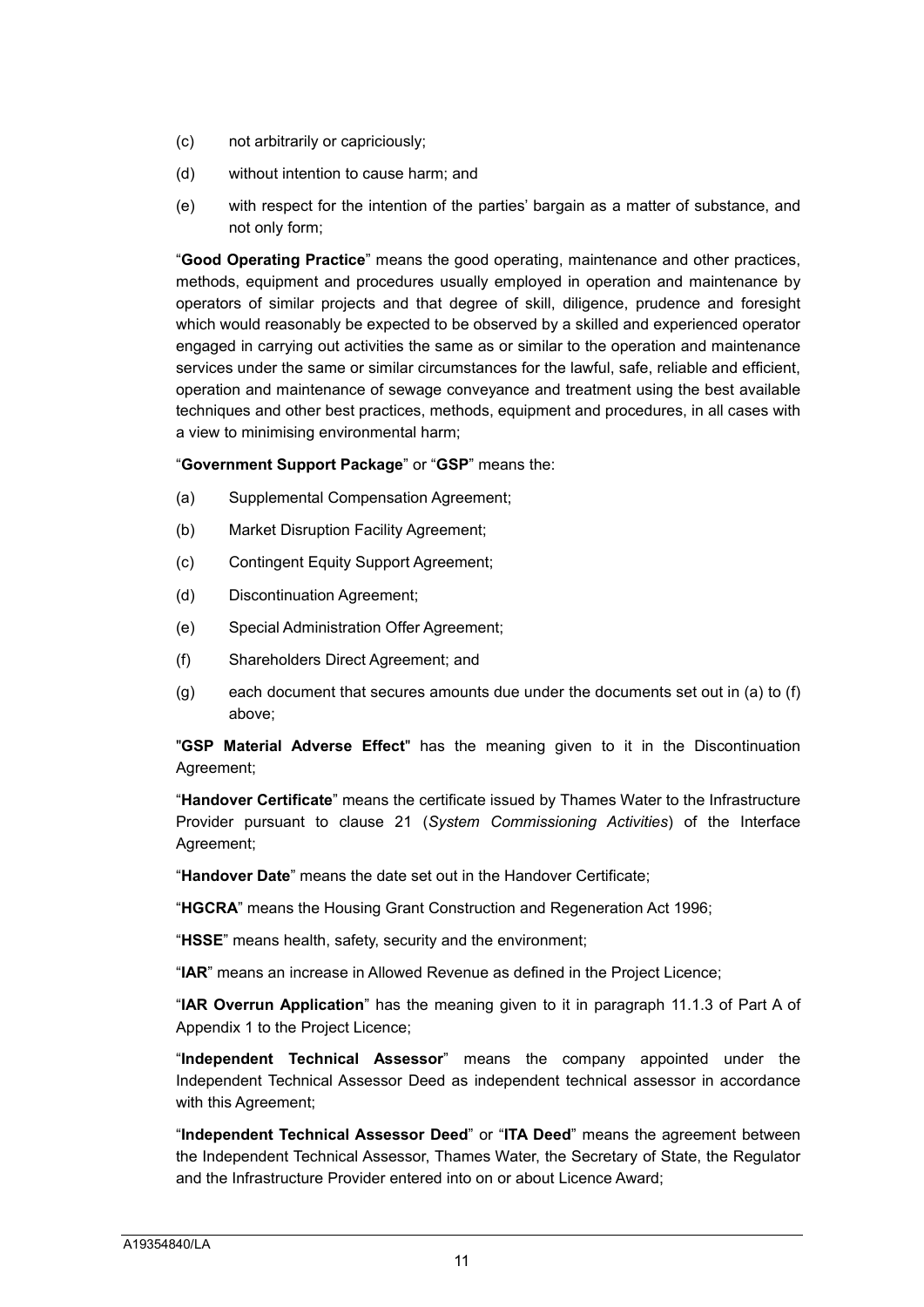"**Individual Varied ITA Services**" has the meaning given to it in Clause 6.8;

"**Initial Response**" has the meaning given to it in:

- (a) paragraph 5.3 of schedule 15 (*Review Procedure*) of the Interface Agreement; or
- (b) paragraph 5.3 of schedule 9 (*O&M Review Procedure*) of the Operation and Maintenance Agreement;

"**Instrument of Appointment**" means the instrument dated August 1989 issued by the Secretary of State pursuant to sections 6, 7, 11 and 12 of the Water Industry Act appointing Thames Water as a water undertaker and sewerage undertaker and the conditions of that appointment, as modified from time to time;

"**Instrument of Appointment Condition**" means a condition set out in the Instrument of Appointment;

"**Insurance Proceeds**" means any amount payable by insurers or reinsurers in respect of the Commercial Insurances and/or by the Secretary of State in respect of the Supplemental Compensation Agreement, including proceeds of claims, return premiums and ex gratia payments;

"**Interface Agreement**" means the agreement of that name between, *inter alios*, the Infrastructure Provider and Thames Water, dated on or about Licence Award;

"**IDoK**" means an interim determination of price limits (the K factor);

"**IP Charge**" means the amount notified to Thames Water by the Infrastructure Provider in accordance with the Project Licence and billed to Wastewater Customers by Thames Water in accordance with Condition B of the Instrument of Appointment;

"**IP Insurances**" means all insurances the Infrastructure Provider shall be required to procure and maintain in accordance with schedule 6 (*Commercial Insurances*) of the Interface Agreement or schedule 12 (*Operation and Maintenance Insurances*) of the Operation and Maintenance Agreement as well as such insurances it is required to have by any Law, official requirement or the Project Documents;

"**IP Make Safe Activities**" has the meaning given to it in Clause 12.3;

"**IP Monthly Management Report**" means the report to be provided each month by the Infrastructure Provider to the Independent Technical Assessor as described in Clause 5.2.1;

"**IP Obtained Consents**" means all approvals, consents, permissions, licences, certificates and authorisations (whether statutory or otherwise) obtained or to be obtained by the Infrastructure Provider for the purposes of carrying out the Project, whether required in order to comply with any Law or as a result of the rights of any third party, including those listed in Part B of schedule 7 (*Necessary Consents*) of the Interface Agreement or Part B of schedule 8 (*Necessary Consents*) of the Operation and Maintenance Agreement;

"**IP Owned Structures**" means the Tunnels, de-aeration chambers, de-aeration vents, vortex tubes, vortex generators, vortex liner, the Shafts, Shaft cover slabs and everything constructed inside the Shafts except for the MEICA equipment, Metalwork and access covers;

"**IP Quarterly Reports**" means the quarterly reports to be provided by the Infrastructure Provider to the Liaison Committee in accordance with Clause 5.2.2;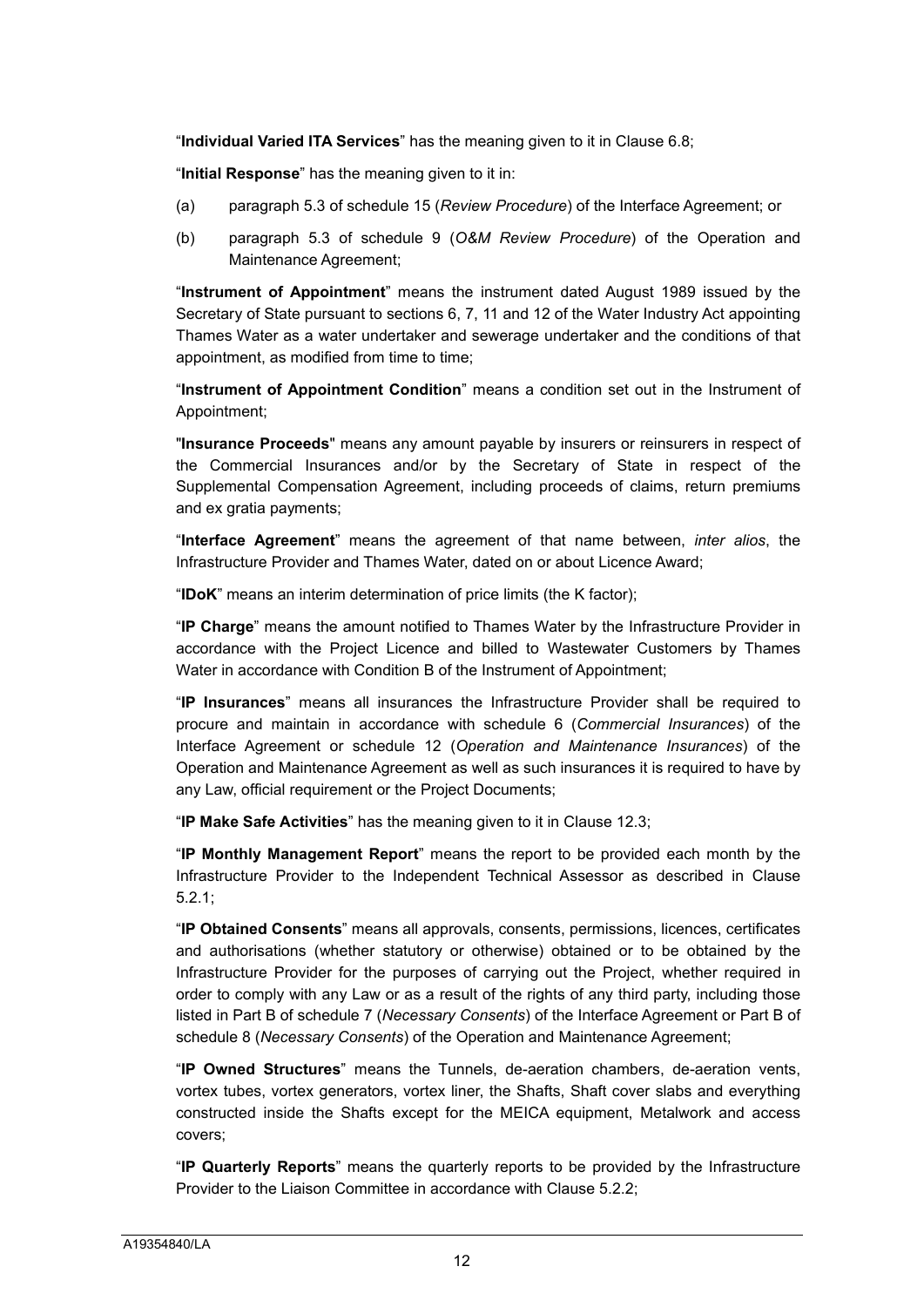"**IP Representatives**" means the representatives of the Infrastructure Provider appointed by the Infrastructure Provider pursuant to Clause 4.2 (*IP Representatives*);

"**IP Revenue Payment**" has the meaning given to it in clause 6.1.1 of the Revenue Agreement;

"**IP Reviewable Design Change**" has the meaning given to it in paragraph 1.1.3 of schedule 15 (*Review Procedure*) of the Interface Agreement;

"**IP Sub-Contractor**" means any sub-contractor who enters into a sub-contract with the Infrastructure Provider in connection with the provision of the Works (including any Main Works Contractor, System Integrator Contractor and Project Manager);

"**IP Works**" means the design, construction and commissioning of the Project (including all necessary permanent and temporary works and the Screen Removal Works) and any other work carried out by the Infrastructure Provider in accordance with the Project Specification Notice and the Project Documents, excluding the TWUL Works;

"**Key Performance Indicators**" or "**KPIs**" mean those key performance indicators set out in schedule 3 (*Key Performance Indicators*) of the Alliance Agreement;

"**Law**" means any enactment or subordinate legislation, rule, regulation, order, directive or other provision including those of the European Union, which has, in each case, the force of law in the United Kingdom;

"**Lease**" means the lease to be entered into between Thames Water and the Infrastructure Provider in accordance with the Agreement for Lease;

"**Lease Chargeable Gain**" means the corporation tax payable in respect of any chargeable gain arising as a result of the application of section 25A Taxation of Chargeable Gains Act 1992 on the commencement of the lease (as referred to in paragraph (b) of the definition of "Property Documents") being treated as a market value disposal of any relevant asset save to the extent any such tax arises or is increased as a result of a Change in Tax Law (as defined in the Project Licence);

"**Liaison Committee Terms of Reference**" means the terms of reference set out in Schedule 2 (*Liaison Committee Terms of Reference*);

"**Liaison Committee**" means the liaison committee established pursuant to Clause 5.1 (*Establishing the Liaison Committee*);

"**Licence Award**" means the date of this Agreement;

"**Longstop Date**" means 18 months after the Planned System Acceptance Date, as may be extended pursuant to the Project Licence;

"**Longstop Date Extension IAR Application**" has the meaning given to it in paragraph 4.2.3 of Appendix 2 to the Project Licence;

"**Main Tunnel**" means the tunnel between Acton Storm tanks and the connection to the Lee Tunnel (as defined in the Interface Agreement) at Abbey Mills pumping station;

"**Main Works**" means the works and services to be undertaken by the Main Works Contractors pursuant to the Main Works Contracts and the System Integrator Contract;

"**Main Works Contractors**" means the Central Main Works Contractor, the East Main Works Contractor and the West Main Works Contractor and any replacement contractors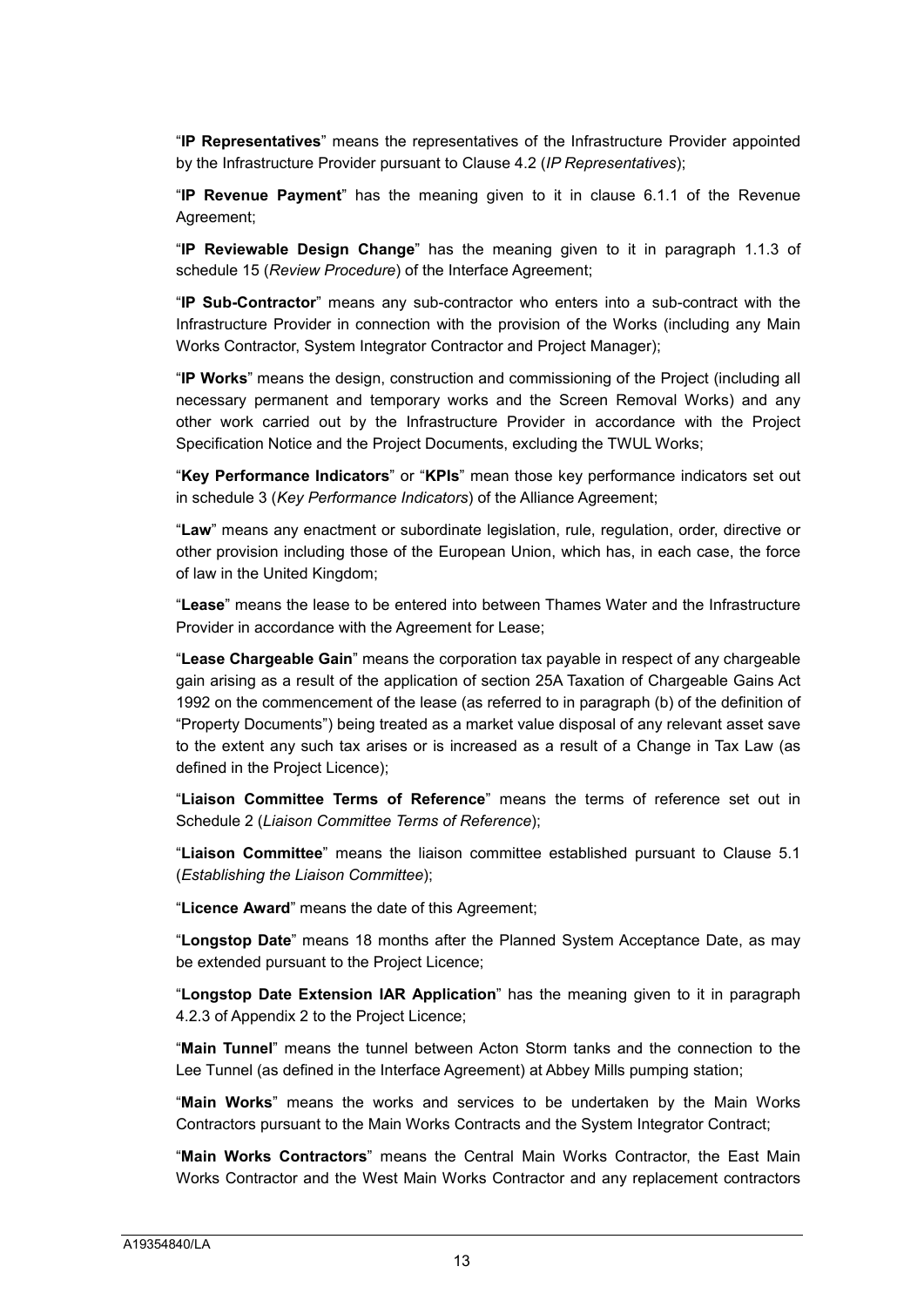approved by Thames Water in accordance with the terms of the Interface Agreement (such approval not to be unreasonably withheld or delayed);

"**Main Works Contracts**" means each of the engineering, procurement, construction and commissioning contracts between the Infrastructure Provider in its capacity as employer and each of the Main Works Contractors in relation to each part of the Main Works within the relevant Main Works Contractor's scope as set out in the relevant Main Works Contract;

"**Mandatory Variation**" means:

- (h) any Variation required as a result of any Change in Law or any change to Part A of the Project Requirements; or
- (i) any Variation required as a result of a Discovery; or
- (j) any Variation required as a result of a change to the Environmental Permits or Operating Techniques;

"**Market Disruption Facility**" means the revolving liquidity facility made available under the MDF;

"**Market Disruption Facility Agreement**" or "**MDF**" means the market disruption liquidity facility entered into between the Secretary of State and the Infrastructure Provider on or around Licence Award;

"**MEICA**" means the mechanical, electrical, instrumentation, controls and automation works that form part of the Project;

"**Member**" has the meaning given to it in paragraph 3.2 of Schedule 2 (*Liaison Committee Terms of Reference*);

"**Metalwork**" means ladders, handrails, platforms, covers and grates, embedded anchor points and other similar appurtenances, excluding any liner provided to the vortex tube;

"**Mitigation Plan**" has the meaning given to it in Clause 7.2.2;

"**Mitigation Plan Meeting**" has the meaning given to it in Clause 7.2.1;

"**Modified WIA**" means any provision of the Water Industry Act applied by the SIP Regulations with modifications (if any) or any of the provisions having effect as if inserted into the Water Industry Act by the SIP Regulations, in either case for the purposes of the regulation of the Project as a specified infrastructure project;

"**MV Variation Procedure Dispute**" means any Variation Procedure Dispute which relates to a Mandatory Variation;

"**Necessary Consents**" means the IP Obtained Consents and the TWUL Obtained Consents;

"**Nominating Body**" has the meaning given to it in paragraph 3.2 of Appendix 1 (*Adjudication Procedure*) of Schedule 3 (*Dispute Resolution Procedure*);

#### "**OHS Framework Agreements**" means:

(a) the framework agreement for the provision of access control and security services dated 25 September 2014; and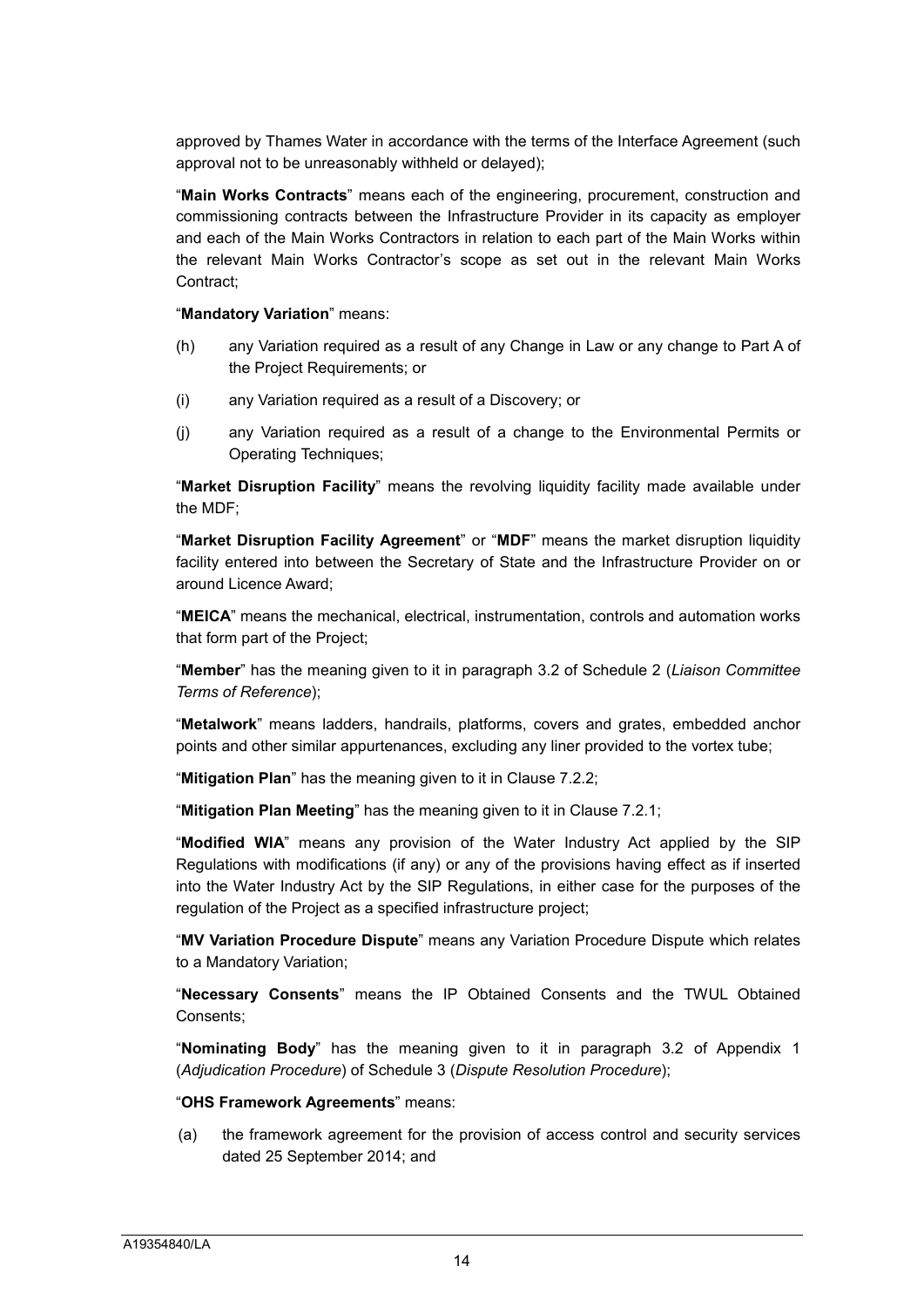(b) the framework agreement for the provision of occupational health management dated 25 September 2014,

as amended from time to time;

"**Operating Techniques**" means the agreement relating to operating techniques made between Thames Water and the EA, dated 8 November 2012, as amended from time to time;

"**Operation and Maintenance Agreement**" means the agreement of that name between the Infrastructure Provider and Thames Water, entered into on or about Licence Award;

"**Order**" means the Thames Water Utilities Limited (Thames Tideway Tunnel) Order 2014 (SI 2014/2384) as amended by the Thames Water Utilities Limited (Thames Tideway Tunnel) (Correction) Order (SI 2015/723) and the Notice of Variation No 1 to the Deemed Marine Licence (as defined in the Interface Agreement), and as may be amended from time to time;

"**Order Land**" means the land described as such in the DCO;

"**Original Base Case Forecast**" means, at any time, the sum of the Annual Base Case Forecasts at that time;

"**Permitted Financial Indebtedness**" has the meaning given to it in the Discontinuation Agreement;

"**Planned System Acceptance Date**" means the date on which System Acceptance is scheduled to be achieved being 28 February 2027;

"**Post Construction Review**" means the review of the Licensed Business (as defined in the Project Licence) to be carried out in accordance with paragraph 2 (*Timing of the Post Construction Review*) of Appendix 2 (*Non-Revenue Conditions*) of the Project Licence;

#### "**Predicted Overrun**" means:

- (a) the amount (if any) by which the aggregate of:
	- (i) the Actual Cumulative Project Spend at any point in time;
	- (ii) the Estimated Allowable Project Spend at that point in time;
	- (iii) the Forecast Allowable Project Spend from that point in time; and
	- (iv) any other expenditure (other than any Excluded Project Spend) not captured in paragraphs (i)-(iii) estimated on a forward looking basis to be incurred by the Infrastructure Provider in connection with the Project from that point in time up to 1 April following the Post Construction Review (stated in 2014/15 prices by way of deflation based on the Forecast Cost Adjustment Factor for the Charging Year when such expenditure is forecasted to be incurred),

is estimated to exceed the Threshold Outturn; or

- (b) (where the Regulator has approved an AAPS Cap (as defined in the Project Licence) under the Project Licence) the amount (if any) by which the aggregate of:
	- (i) The Actual Cumulative Project Spend at any point in time;
	- (ii) The Estimated Allowable Project Spend at that point in time (if any);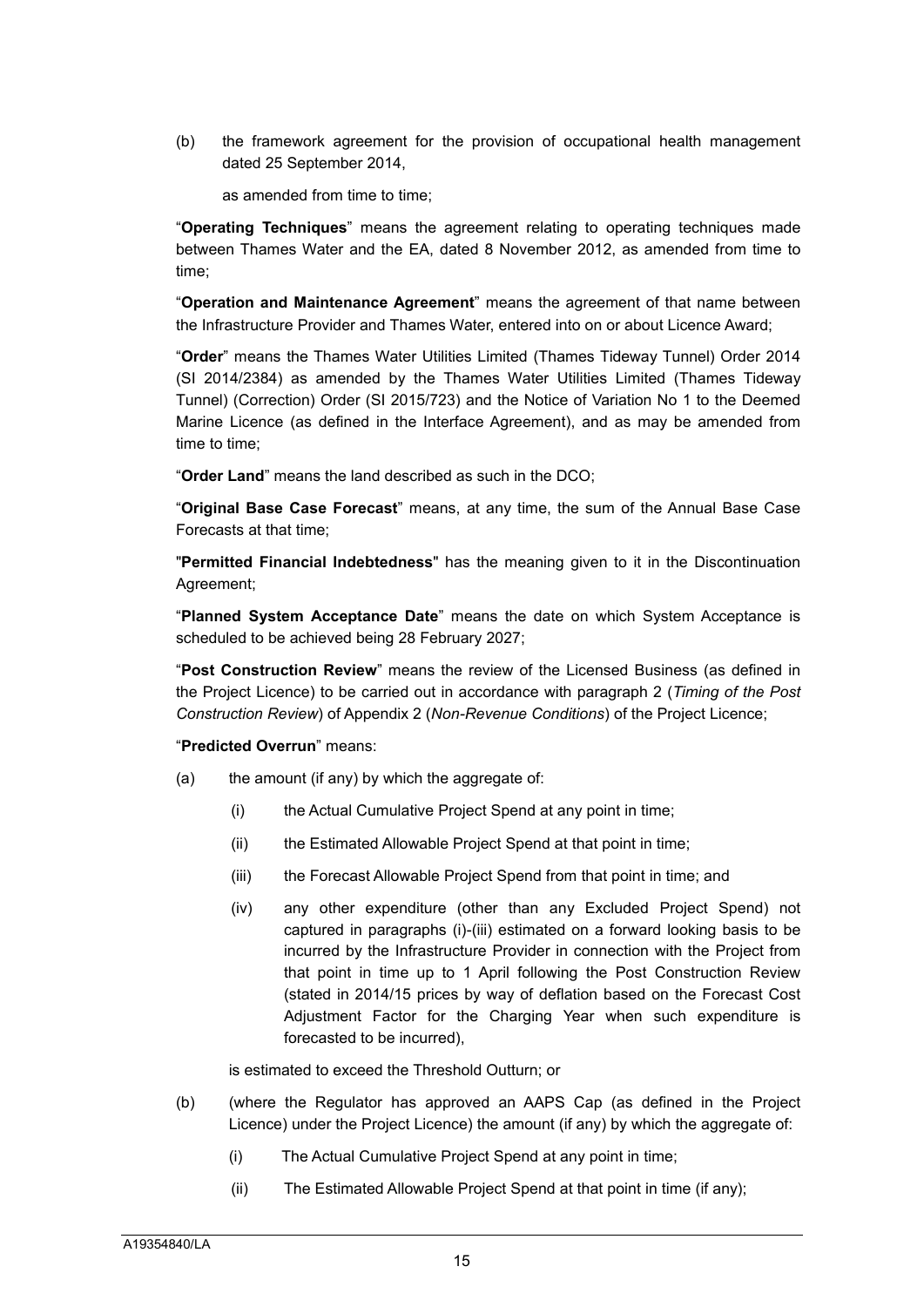- (iii) the Forecast Allowable Project Spend from that point in time (if any);
- (iv) the Additional Allowable Project Spend incurred by the Infrastructure Provider at that point in time (stated in 2014/15 prices by way of deflation for the Charging Year when incurred based on the Applicable Change in Cost Indices (as defined in the Project Licence) for that Charging Year);
- (v) the Additional Allowable Project Spend estimated on a forward looking basis to be incurred by the Infrastructure Provider from that point in time (stated in 2014/15 prices by way of deflation based on the Forecast Cost Adjustment Factor for the Charging Year when such Additional Allowable Project Spend is forecasted to be incurred); and
- (vi) any other expenditure (other than any Excluded Project Spend) not captured in paragraphs (i)-(v) estimated on a forward looking basis to be incurred by the Infrastructure Provider in connection with the Project from that point in time up to 1 April following the Post Construction Review (stated in 2014/15 prices by way of deflation based on the Forecast Cost Adjustment Factor for the Charging Year when such expenditure is forecasted to be incurred),

is estimated to exceed the aggregate of the Threshold Outturn and the AAPS Cap (as defined in the Project Licence) (and any other AAPS Cap (as defined in the Project Licence) approved from time to time);

"**Preparatory Work Notice**" means the notice issued by the Secretary of State pursuant to Regulation 5(3) of the SIP Regulations dated 4 June 2014 (as varied from time to time in accordance with Regulation 5(7)) permitting or requiring Thames Water to undertake such preparatory work in relation to the Project as set out in that notice;

"**President**" has the meaning given to it in paragraph 1.2 of Appendix 2 (*Independent Expert Procedure*) of Schedule 3 (*Dispute Resolution Procedure*);

"**Pre-System Commissioning Plans**" means the pre-system commissioning plans to be developed in accordance with clause 20.1 (*Pre-System Commissioning Plans*) of the Interface Agreement;

"**Project**" means the project specified in the Project Specification Notice;

"**Project Cost Incentive**" is described in schedule 1 of the Alliance Agreement;

"**Project Documents**" means this Agreement, together with the:

- (a) Interface Agreement;
- (b) Alliance Agreement;
- (c) ITA Deed;
- (d) Operation and Maintenance Agreement;
- (e) Project Management Contract;
- (f) System Integrator Contract;
- (g) Main Works Contracts;
- (h) Revenue Agreement; and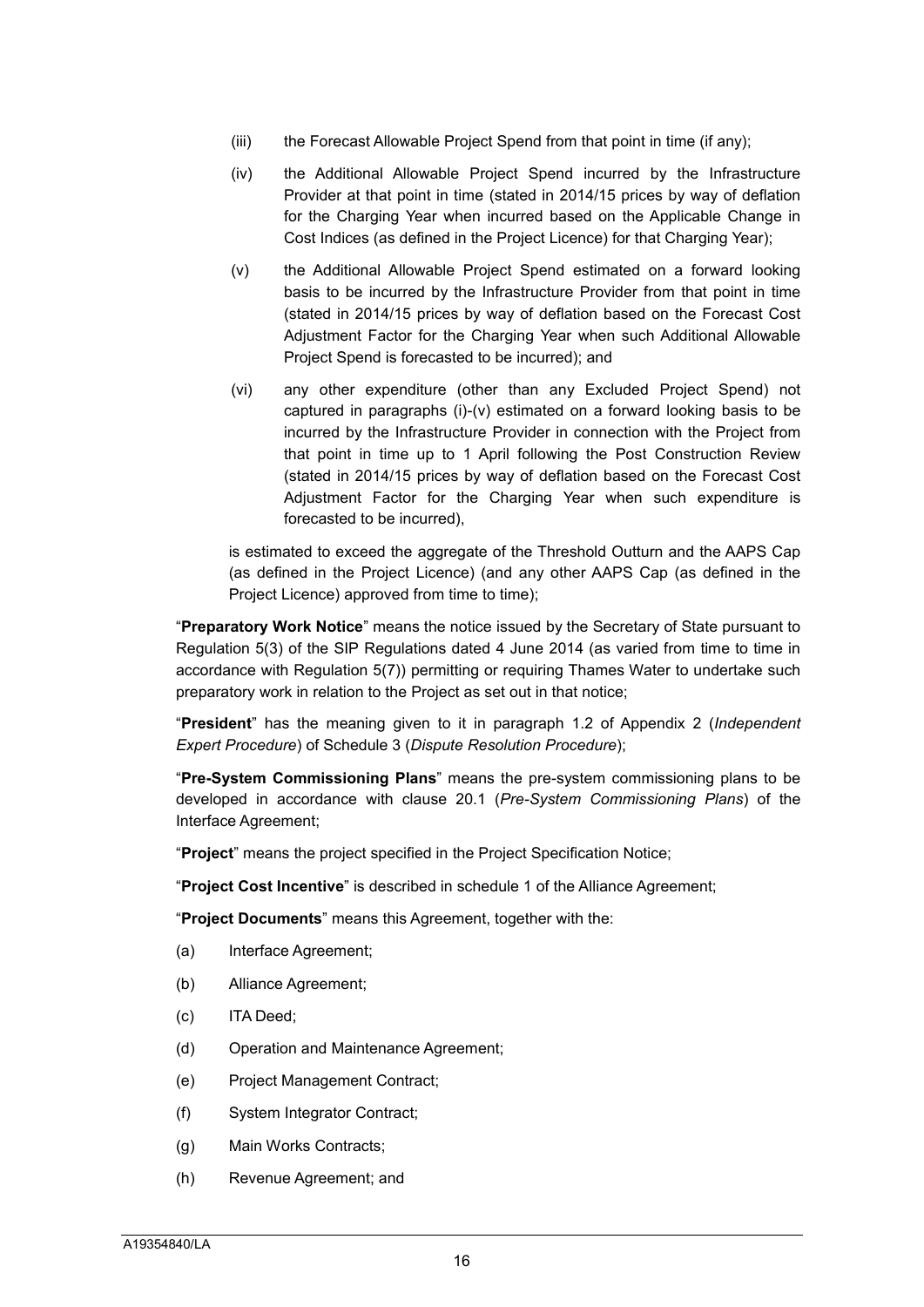#### (i) Property Documents;

"**Project Licence**" means the project licence granted at Licence Award to the Infrastructure Provider by the Regulator pursuant to section 17FA of the Modified WIA;

"**Project Licence Condition**" means a condition of the Project Licence;

"**Project Management Contract**" means the agreement of that name between the Project Manager and the Infrastructure Provider entered into on or about Licence Award or as replaced from time to time;

"**Project Manager**" means the Person, acting in its role as Project manager under each of the Main Works Contracts or as service manager under the System Integrator Contract, appointed pursuant to the terms of the Project Management Contract;

"**Project Master Programme**" means the integrated programme for the Project to be developed and maintained by the Alliance Board in accordance with the Alliance Agreement which programme shall incorporate each 'Accepted Programme' under each Main Works Contract, under the System Integrator Contract and the programme for the TWUL Works;

"**Project Programme Incentive**" is described in schedule 2 of the Alliance Agreement;

"**Project Requirements**" means the project requirements set out in schedule 1 (*Project Requirements*) of the Interface Agreement;

"**Project Risk Register**" means the register of risks owned and maintained by the Infrastructure Provider in connection with the Project;

"**Project Specification Notice**" means the notice issued by the Secretary of State in accordance with Regulation 4(1) of the SIP Regulations dated 4 June 2014 (as varied from time to time in accordance with Regulation 4(7) of the SIP Regulations) specifying the Project as a specified infrastructure project;

#### "**Property Documents**" means:

- (a) Agreement for Lease;
- (b) Lease (once entered into);
- (c) Asset Protection Agreements;
- (d) DCO Powers Transfer; and
- (e) S. 106 Agreements;

"**Proposed Variation Notice**" has the meaning given to it in paragraph 1 (*Definitions*) of Schedule 5 (*Variation Procedure*);

"**Receiving Party**" has the meaning given to it in:

- (a) paragraph 3.1 of schedule 15 (*Review Procedure*) of the Interface Agreement; or
- (b) paragraph 3.1 of schedule 9 (*O&M Review Procedure*) of the Operation and Maintenance Agreement;

"**Recipient**" has the meaning given to it in paragraph 1 (*Definitions*) of Schedule 5 (*Variation Procedure*);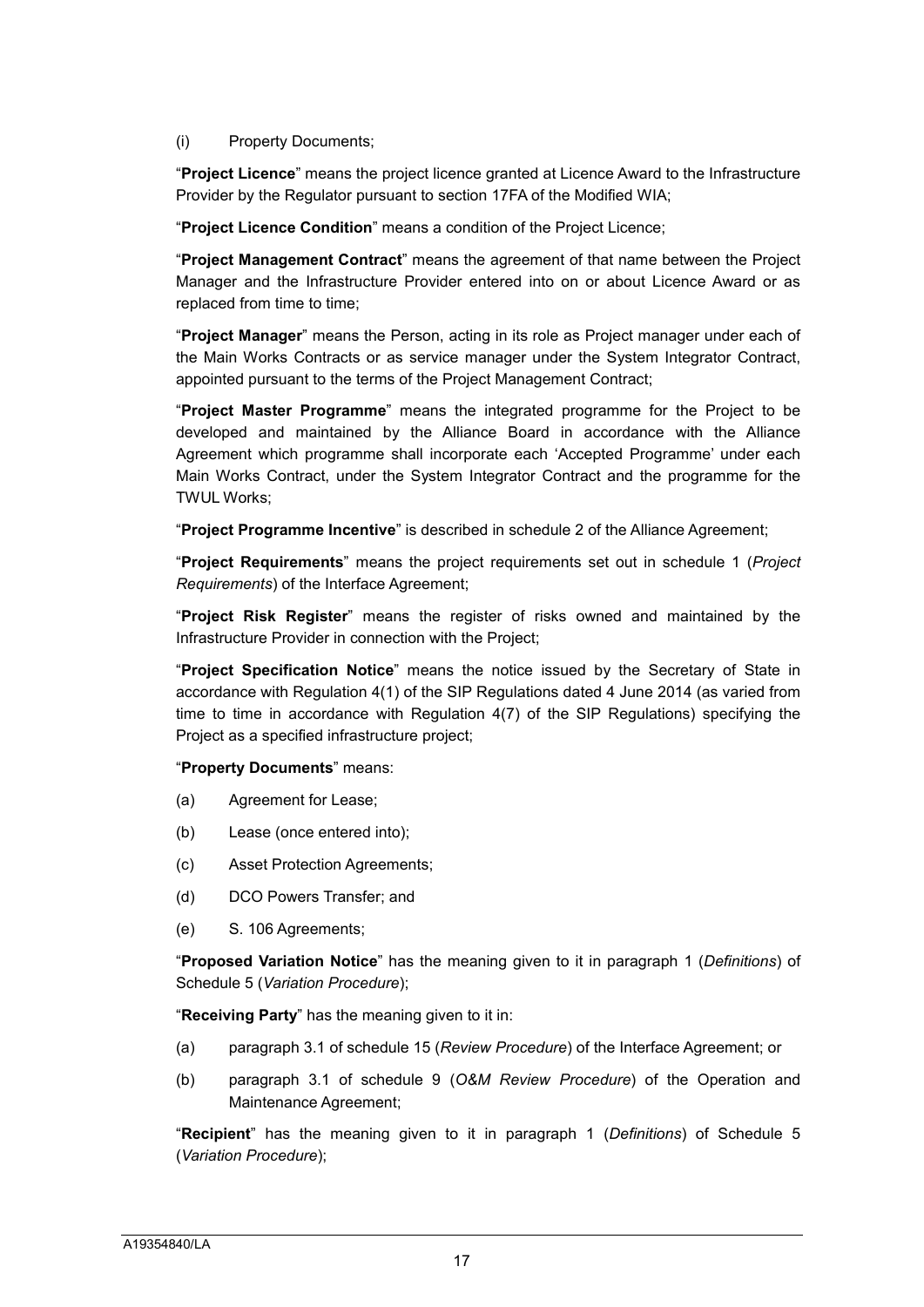"**Referring Party**" has the meaning given to it in paragraph 3.2 of Schedule 3 (*Dispute Resolution Procedure Procedure*);

"**Regulator**" means the Water Services Regulation Authority;

"**Remedy Event**" has the meaning given in the Discontinuation Agreement;

"**Reports**" means the TWUL Quarterly Report, the IP Quarterly Report and the IP Monthly Management Report together;

"**Required Recipient**" means each of the persons listed as a "Required Recipient" in the fifth column of the conditions precedent table set out in schedule 2 (*Conditions Precedent*) of the Conditions Precedent and Escrow Agreement;

"**Response**" means an Initial Response or a Further Response;

"**Retail Prices Index**" or "**RPI**" means the General Index of Retail Prices published by the Office for National Statistics each month in respect of all items or, (for the purposes of calculating the Allowed Revenue and/or the IP Charge only) if the said index for the month of November is not published by 20 December next following, such index for such month as the Regulator may not later than 22 December next following determine to be appropriate in the circumstances, after such consultation with the Infrastructure Provider as is reasonably practicable, and in such a case references to the Retail Prices Index shall be construed for the purpose of all subsequent calculations for which the value of the substituted Retail Prices Index is relevant as references to that other index;

"**Revenue Agreement**" means the revenue agreement to be entered into between Thames Water and the Infrastructure Provider on or about Licence Award;

"**Review Procedure**" means the review procedure set out in schedule 15 (*Review Procedure*) of the Interface Agreement;

"**Review Procedure Dispute**" means a Dispute pursuant to paragraph 6.6 of schedule 15 (*Review Procedure*) of the Interface Agreement;

"**Reviewable Design Change**" means an IP Reviewable Design Change or TWUL Reviewable Design Change or any amendment to any Design Change which has been submitted previously to the Review Procedure;

"**Reviewable Matter**" has the meaning given to it in:

- (a) paragraph 1.1 of schedule 15 (*Review Procedure*) of the Interface Agreement; or
- (b) paragraph 1.1 of schedule 9 (*O&M Review Procedure*) of the Operation and Maintenance Agreement;

"**Revised IP Discontinuation Plan**" has the meaning given to it in Clause 12.6;

"**RfI Recipient**" has the meaning given to it in Clause 10.5.3 (*Freedom of Information*);

"**S. 106 Agreements**" means the agreements listed in part 3 of schedule 7 (*Necessary Consents*) of the Interface Agreement;

"**S. 106 Obligations**" means the obligations included in the relevant Necessary Consents relating to S. 106 of the Town and Country Planning Act 2008;

"**SCADA**" means supervisory control and data acquisition;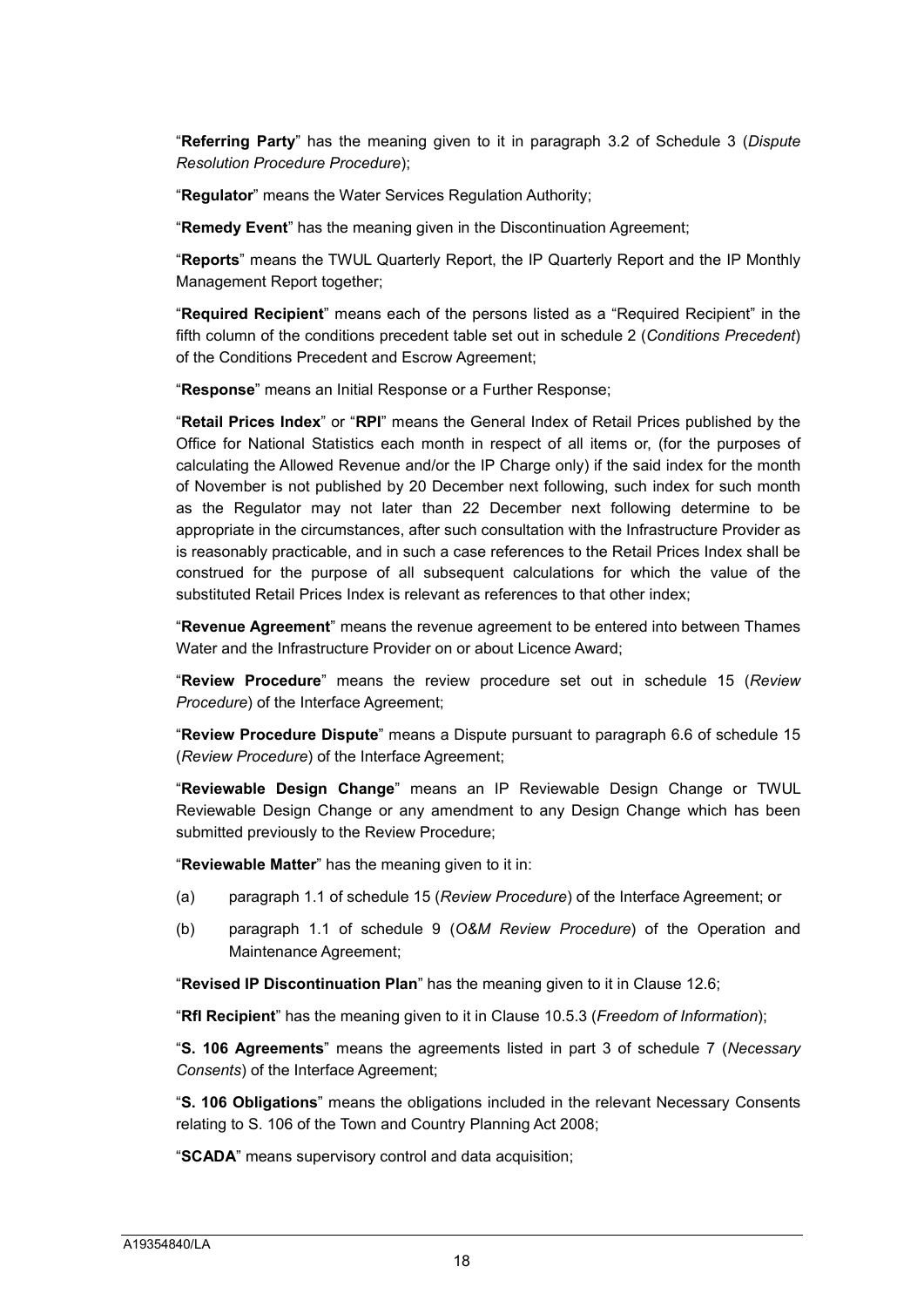"**Scheduled Handover Date**" means the expected handover date as set out in the Project Master Programme;

"**Scope Change**" means:

- (a) any change to Part A of the Project Requirements; or
- (b) any change to the scope of the IP Works included in Part B of the Project Requirements;

"**Screen Removal Works**" means the removal of the covering screens from the storm pumps described in paragraph 1.1.4 of Part C of the Project Requirements;

"**Secretary of State Replacement**" has the meaning given to it in Clause 18.4 (*Secretary of State exception*);

"**Secretary of State's Representatives**" means the representatives appointed by the Secretary of State pursuant to Clause 4.3 (*Secretary of State's Representatives*);

"**Secured Creditors**" for the purposes of Clauses 10.2.1and 18.2.3, has the meaning given to it in the Discontinuation Agreement;

"**Sewer Network**" means the Thames Water's network of sewers, including all necessary component parts, control systems and lateral drains, draining the London area of effluent, trade effluent and stormwater, including the Lee Tunnel and any pumping stations and treatment works operated by Thames Water;

"**Shaft**" means any shaft connecting to a Tunnel and includes a drop shaft;

"**Shareholders Agreement**" has the meaning given to it in the Shareholders Direct Agreement;

"**Shareholders Direct Agreement**" means the direct agreement entered into between, among others, the Infrastructure Provider and the Secretary of State dated on or about Licence Award;

"**SIP Regulations**" means the Water Industry (Specified Infrastructure Projects) (English Undertakers) Regulations 2013 (SI 2013/1582) as amended from time to time;

"**Special Administration Offer Agreement**" means the special administration offer agreement entered into between the Infrastructure Provider and the Secretary of State on or around Licence Award;

"**Special Administration Order**" has the same meaning as in Section 23(1) of the Modified WIA;

"**Special Administrator**" means a special administrator appointed by the court pursuant to Special Administration Order;

"**Stage 1 Approval**" has the meaning given to it in paragraph 7.1.1 (*Stage 1 Approval*) of Schedule 5 (*Variation Procedure*);

"**Stage 1 Response**" has the meaning given to it in paragraph 6.1 of Schedule 5 (*Variation Procedure*);

"**Stage 2 Approval**" has the meaning given to it in paragraph 9.1.1 of Schedule 5 (*Variation Procedure*);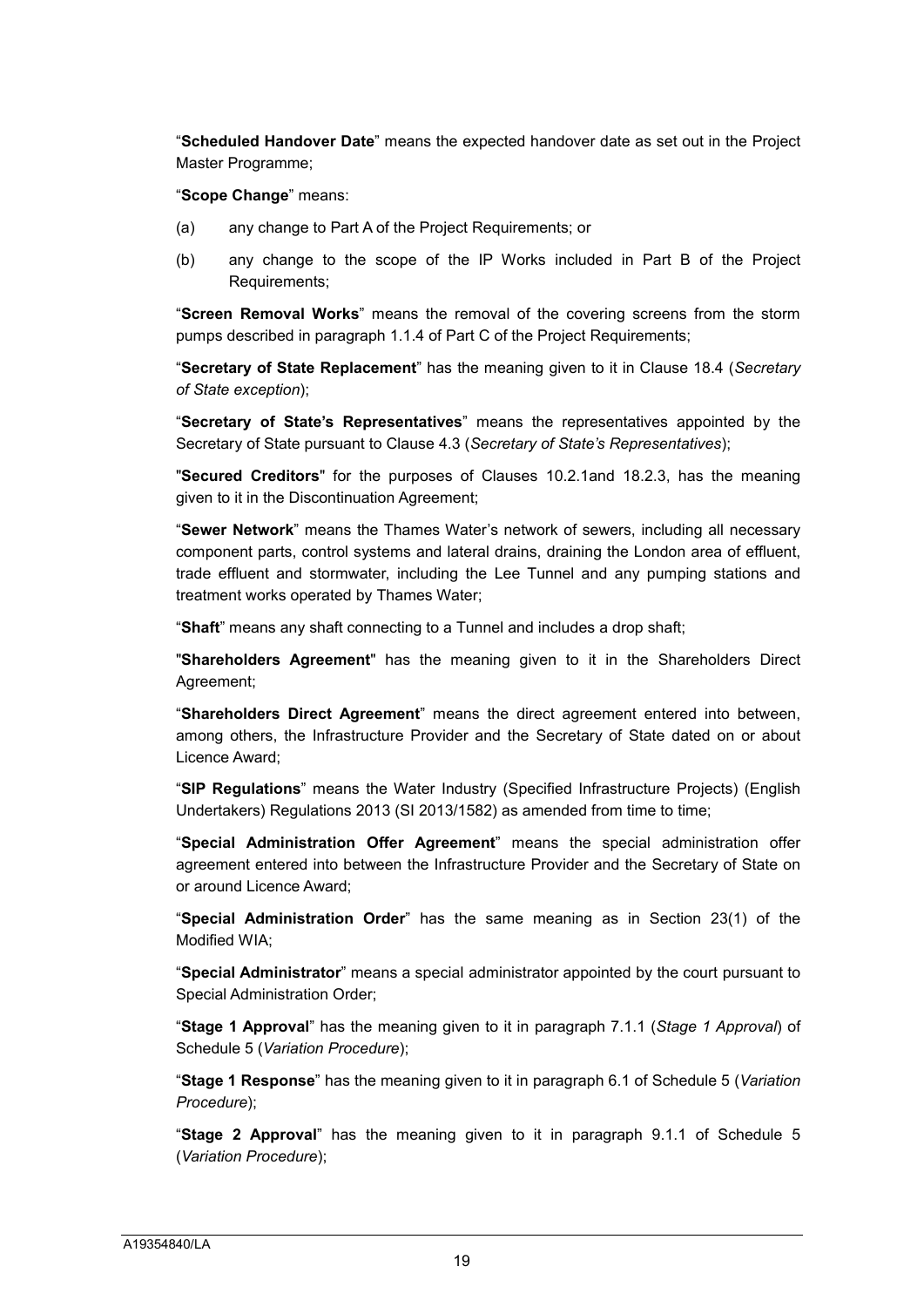"**Stage 2 Response**" has the meaning given to it in paragraph 8.2 of Schedule 5 (*Variation Procedure*);

"**Sub-Contract**" means any sub-contract entered into by or between the Infrastructure Provider or Thames Water (as relevant) and any Sub-Contractor in relation to any aspect of the Project, including any Main Works Contract;

"**Sub-Contractor**" means any sub-contractor to Thames Water or the Infrastructure Provider (including any Main Works Contractor);

"**Submitting Party**" has the meaning given to it in paragraph 1.5 (*Application*) of schedule 15 (*Review Procedure*) of the Interface Agreement;

"**Supplemental Compensation Agreement**" means the agreement entered into between the Secretary of State and the Infrastructure Provider on or around the Licence Award;

"**System**" means the Thames Tideway Tunnel Project and such parts of the Sewer Network, such that they form an operating system and can be operated in accordance with the Operating Techniques;

"**System Acceptance**" means the conducting of the System Acceptance Activities in accordance with the System Acceptance Plan and schedule 14 (*System Acceptance Period*) of the Interface Agreement in order to fulfil the requirements of the System Acceptance Criteria;

"**System Acceptance Activities**" has the meaning given to it in paragraph 1.2 of schedule 14 (*System Acceptance Period*) of the Interface Agreement;

"**System Acceptance Certificate**" means the certificate issued by Thames Water to the Infrastructure Provider upon satisfaction of the System Acceptance Criteria or otherwise in accordance with clause 22 (*System Acceptance Activities*) of the Interface Agreement;

"**System Acceptance Criteria**" means the acceptance criteria set out in paragraph 2.1 of schedule 14 (*System Acceptance Period*) of the Interface Agreement;

"**System Acceptance Date**" means the date set out in the System Acceptance Certificate;

"**System Acceptance Period**" means the period from the Handover Date to the System Acceptance Date lasting a minimum of 18 months;

"**System Acceptance Plan**" means the acceptance plan to be developed in accordance with clause 20 (*Pre-System Commissioning, System Commissioning and System Acceptance*) of the Interface Agreement;

"**System Acceptance Tests**" means the tests to be satisfied in accordance with the System Acceptance Plan;

"**System Commissioning Period**" means the period from the System Commissioning Commencement Date (as defined in the Interface Agreement) to the Handover Date;

"**System Commissioning Plan**" means the commissioning plan to be developed in accordance with clause 20.2 (*System Commissioning Plan*) of the Interface Agreement;

"**System Commissioning Tests**" means the system commissioning tests to be satisfied in accordance with the System Commissioning Plan;

"**System Integrator Contract**" means the contract to be entered into by the Infrastructure Provider and the entity responsible for integration of SCADA;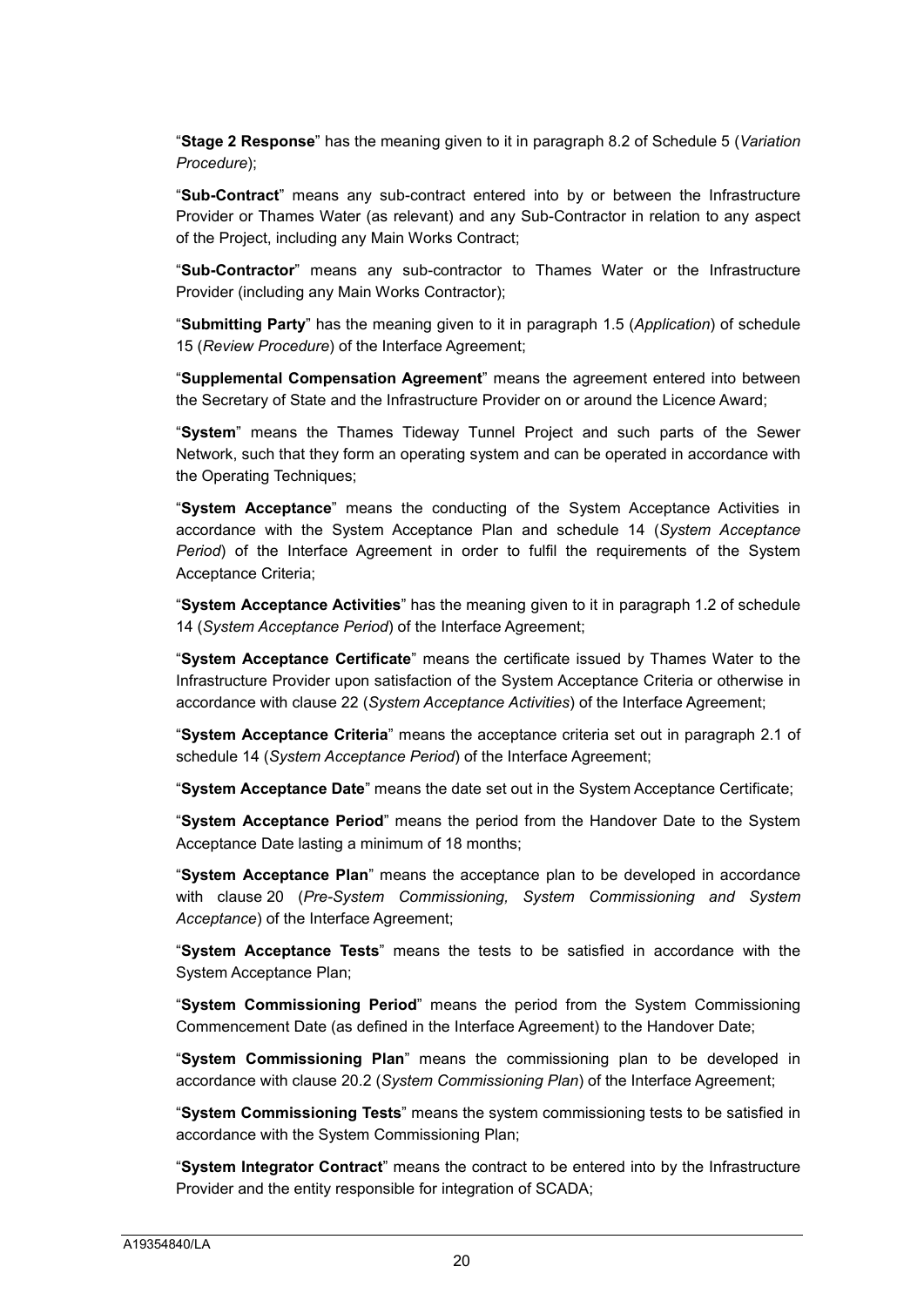"**System Integrator Contractor**" means the entity responsible for the integration of SCADA;

"**Target Project Costs**" means the aggregate of each of the total of the Prices (as defined in each Main Works Contract) under each Main Works Contract, as each is adjusted in accordance with the relevant Main Works Contract;

"**Technical Non-Compliance Dispute**" has the meaning given to it in paragraph 1.1.2 of Appendix 2 (*Independent Expert Procedure*) of Schedule 3 (*Dispute Resolution Procedure*);

"**Technical Review Procedure Dispute**" means a Review Procedure Dispute which relates solely to a technical issue in a disputed Response;

"**Technical Variation Procedure Dispute**" means a Variation Procedure Dispute which relates to a question of whether a Variation when implemented in accordance with technical proposals in a Proposed Variation Notice, a Stage 1 Response or Stage 2 Response (as appropriate) would achieve the stated technical objective of the proposed Variation and whether the proposed Variation would be consistent with the Project Requirements;

"**Term**" has the meaning given to it in Clause 2.1;

"**Threshold Issue**" means any matter which would be reasonably likely to:

- (a) when combined with all other associated or related Variations, cost £50,000,000 or more;
- (b) give rise to a Predicted Overrun, a Delay Event, the issue of an IAR Overrun Application, a Longstop Date Extension IAR Application, a Base Case Review Application or an IDoK;
- (c) result in an extension greater than 6 months to the Scheduled Handover Date;
- (d) have a material adverse effect on:
	- (i) any right or liability (whether actual, potential or contingent) of the Secretary of State; or
	- (ii) the ability of the Secretary of State to perform its obligations,

in each case under the Project Documents, the Government Support Package or Law;

- (e) have the effect of materially increasing the likelihood of triggering any element of the Government Support Package; or
- (f) require a Scope Change;

"**Threshold Outturn**" has the meaning given to it in the Project Licence;

"**Tunnels**" means the Main Tunnel, the Greenwich and Frogmore connection tunnels and all Connection Tunnels but excluding the Beckton bypass siphon tunnel and the Lee Tunnel;

"**TWUL Assets**" means all permanent works constructed by the Infrastructure Provider or Thames Water in the course of carrying out their obligations under the Project Documents other than the IP Owned Structures as identified pursuant to schedule 3 (*TWUL Assets and IP Owned Structures Protocol*) of the Interface Agreement;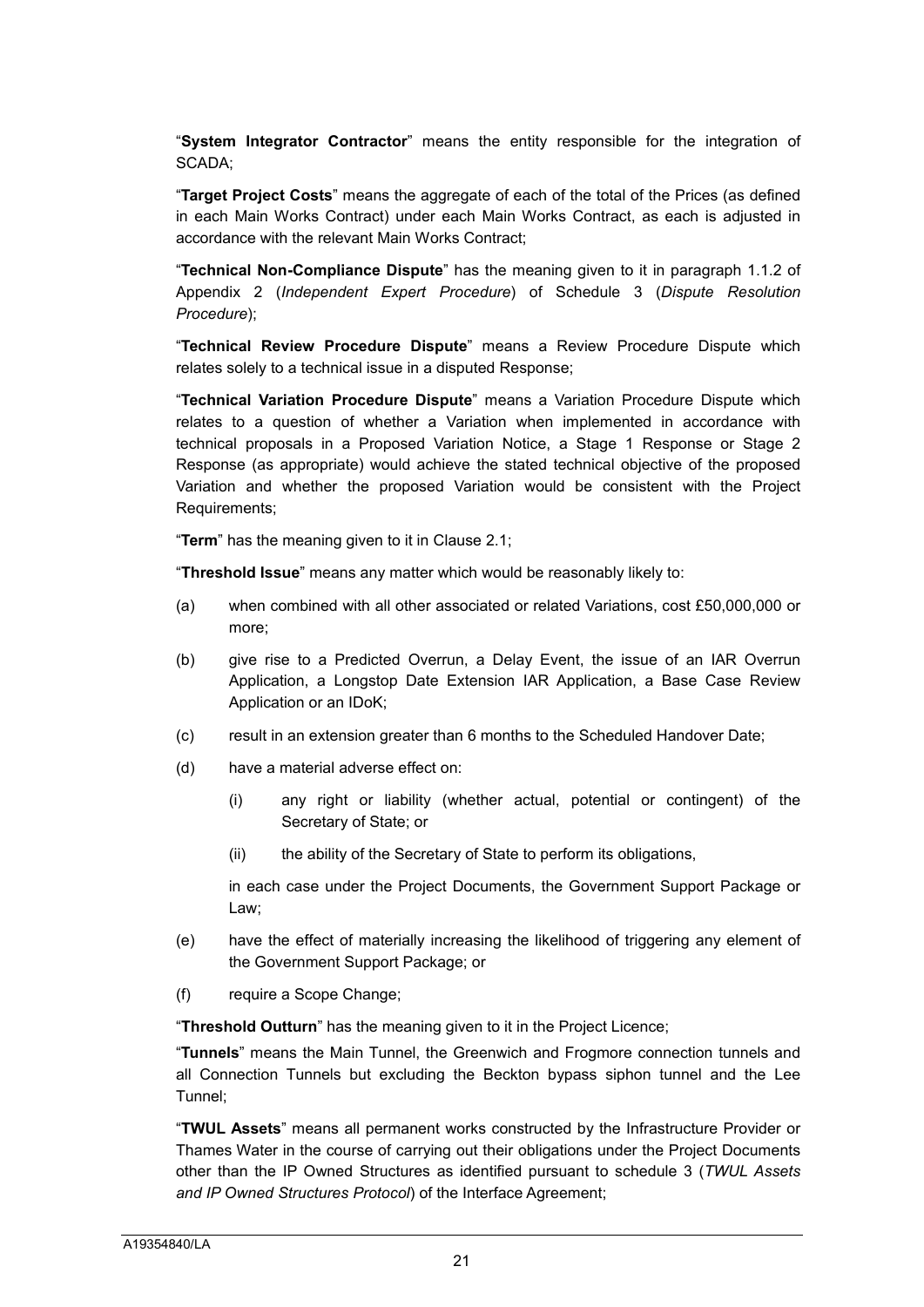"**TWUL Future Works Design Requirements**" has the meaning set out in clause 11.2.1 of the Interface Agreement;

"**TWUL Obtained Consents**" means such approvals, consents, permissions, licences, certificates and authorisations (whether statutory or otherwise) obtained or to be obtained by Thames Water in connection with the Project, whether required in order to comply with any Law or as a result of the rights of any third party, including those listed in Part A of schedule 7 (*Necessary Consents*) of the Interface Agreement or Part A of schedule 8 (*Necessary Consents*) of the Operation and Maintenance Agreement;

"**TWUL Quarterly Reports**" means the quarterly reports to be provided by Thames Water to the Liaison Committee in accordance with Clause 5.2.3;

"**TWUL Representatives**" means the representatives appointed by Thames Water pursuant to Clause 4.1 (*TWUL Representatives*);

"**TWUL Reviewable Design Change**" has the meaning given to it in paragraph 1.1.3 of schedule 15 (*Review Procedure*) of the Interface Agreement;

"**TWUL Sub-Contractor**" means any sub-contractor who enters into a Sub-Contract with Thames Water in connection with the provision of the TWUL Works;

"**TWUL Works**" means the design, construction and commissioning of the works designated as TWUL Works in Part B and Part C of the Project Requirements in the Interface Agreement carried out by Thames Water in accordance with the Preparatory Work Notice and the Project Documents, excluding the IP Works;

"**Urban Waste Water Treatment Regulations**" means the Urban Waste Water Treatment Regulations 1994 (SI 1994/2841) as amended from time to time;

"**value**" includes value of any kind, including, without limitation, cash, the value of real or personal property or any interest in such property and the value of any right or benefit, actual or prospective, and the value of any release, in whole or in part, of any obligation or claim;

"**Variation**" means:

- (a) any Reviewable Design Change which results in a material change to the Works;
- (b) any change to the Works which triggers a Threshold Issue; or
- (c) any change to the Works required pursuant to a Scope Change;

"**Variation Procedure**" means the procedure set out in Schedule 5 (*Variation Procedure*);

"**Variation Procedure Dispute**" means a Dispute pursuant to paragraph 5.5, paragraph 7.6 or paragraph 9.6 of Schedule 5 (*Variation Procedure*);

"**Wastewater Customers**" means a person for whom Wastewater Services are provided;

"**Wastewater Services**" means the services performed, facilities provided or rights made available in respect of Connected Premises;

"**Water Industry Act**" means the Water Industry Act 1991;

"**West Main Works Contract**" means the construction contract of that name to be entered into between the Infrastructure Provider and the West Main Works Contractor for the west component of the Main Works;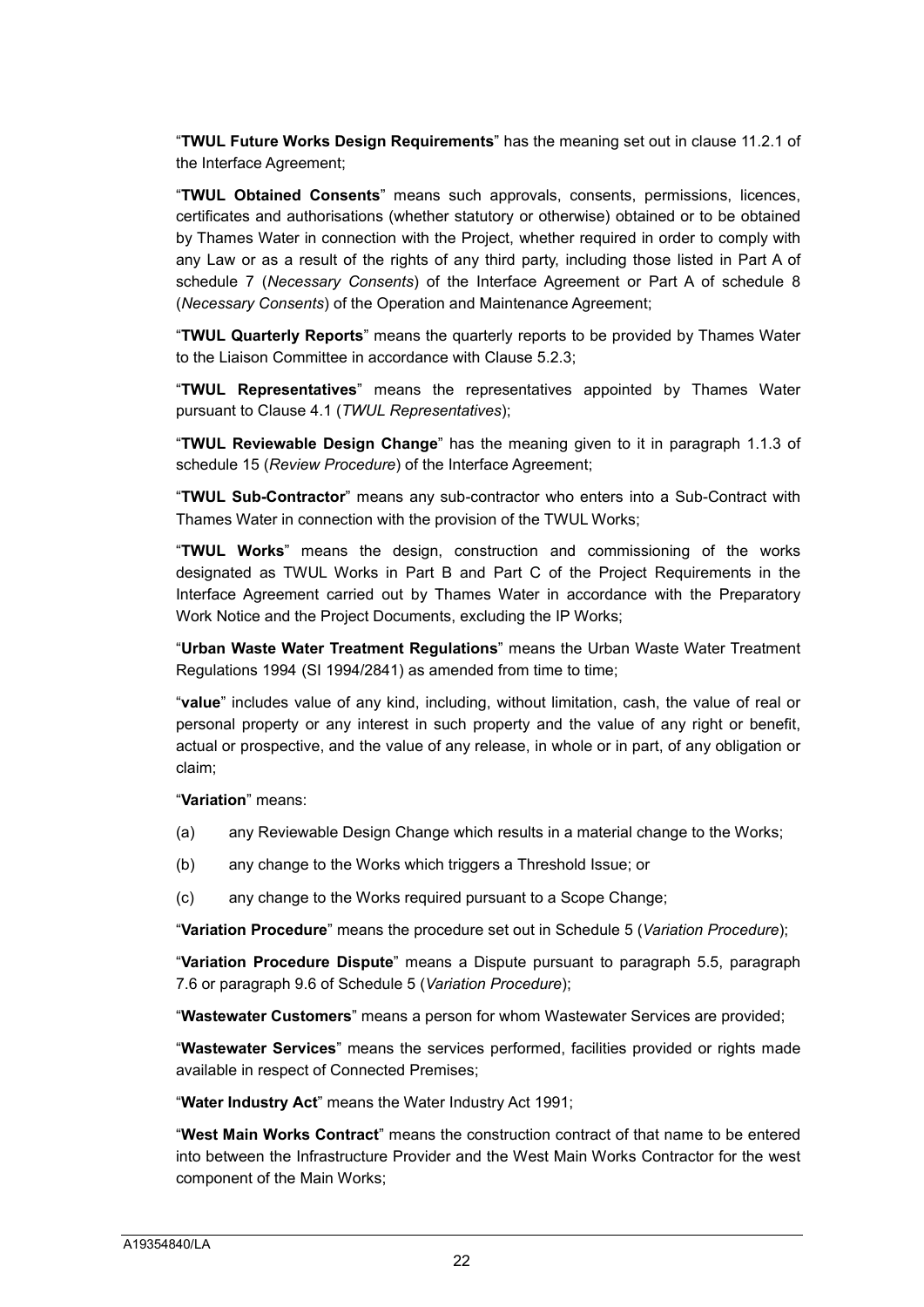"**West Main Works Contractor**" means the construction contractor who is party to the West Main Works Contract; and

"**Works**" means the IP Works and TWUL Works.

#### **1.2 Interpretation**

In this Agreement, except to the extent that the context requires otherwise:

- **1.2.1** references to a statute, treaty or legislative provision or to a provision of it shall be construed, at any particular time, as including a reference to any modification, extension or re-enactment at any time then in force and to all subordinate legislation made from time to time under it;
- **1.2.2** references to this Agreement include its Schedules and references to Paragraphs, Clauses, Schedules or Appendices are references to such provisions of this Agreement;
- **1.2.3** references in the singular shall include references in the plural and vice versa, words denoting any gender shall include any other gender and words denoting natural persons shall include any other Persons;
- **1.2.4** headings are for convenience only and shall not be taken into consideration in the interpretation or construction of this Agreement;
- **1.2.5** references to an agreement, deed, instrument, licence, code or other document (including this Agreement, the other Project Documents, the Project Licence and the Government Support Package) or to a provision contained in any of these shall, save where specified to the contrary, be construed, at the particular time, as a reference to it as it may then have been amended, varied, supplemented, modified, suspended, assigned or novated;
- **1.2.6** a reference to "**conduct**" includes an omission, statement or undertaking, whether or not in writing;
- **1.2.7** a reference to "**writing**" includes a facsimile transmission and any means (including electronic mail and other electronic means, in accordance with any agreement by the Parties pursuant to Clause 19.1.4) of reproducing words in a tangible and permanently visible form;
- **1.2.8** a reference to a "**day**" means a calendar day;
- **1.2.9** a reference to a "**month**" means a calendar month;
- **1.2.10** a reference to a "**judgment**" includes any order, injunction, determination, award or other judicial or arbitral measure in any jurisdiction;
- **1.2.11** references to "**includes**", "**including**", "**in particular**", "**other**" or "**otherwise**" are to be construed without limitation and the *eiusdem generis* rule shall not apply to this Agreement;
- **1.2.12** a reference to a "**Party**" means a party to this Agreement;
- **1.2.13** a reference to a "**Person**" includes any person, firm, company, corporation, government, state or agency of a state, or any association, trust or partnership (whether or not having separate legal personality) or two or more of the foregoing and their successors and permitted assignees or transferees;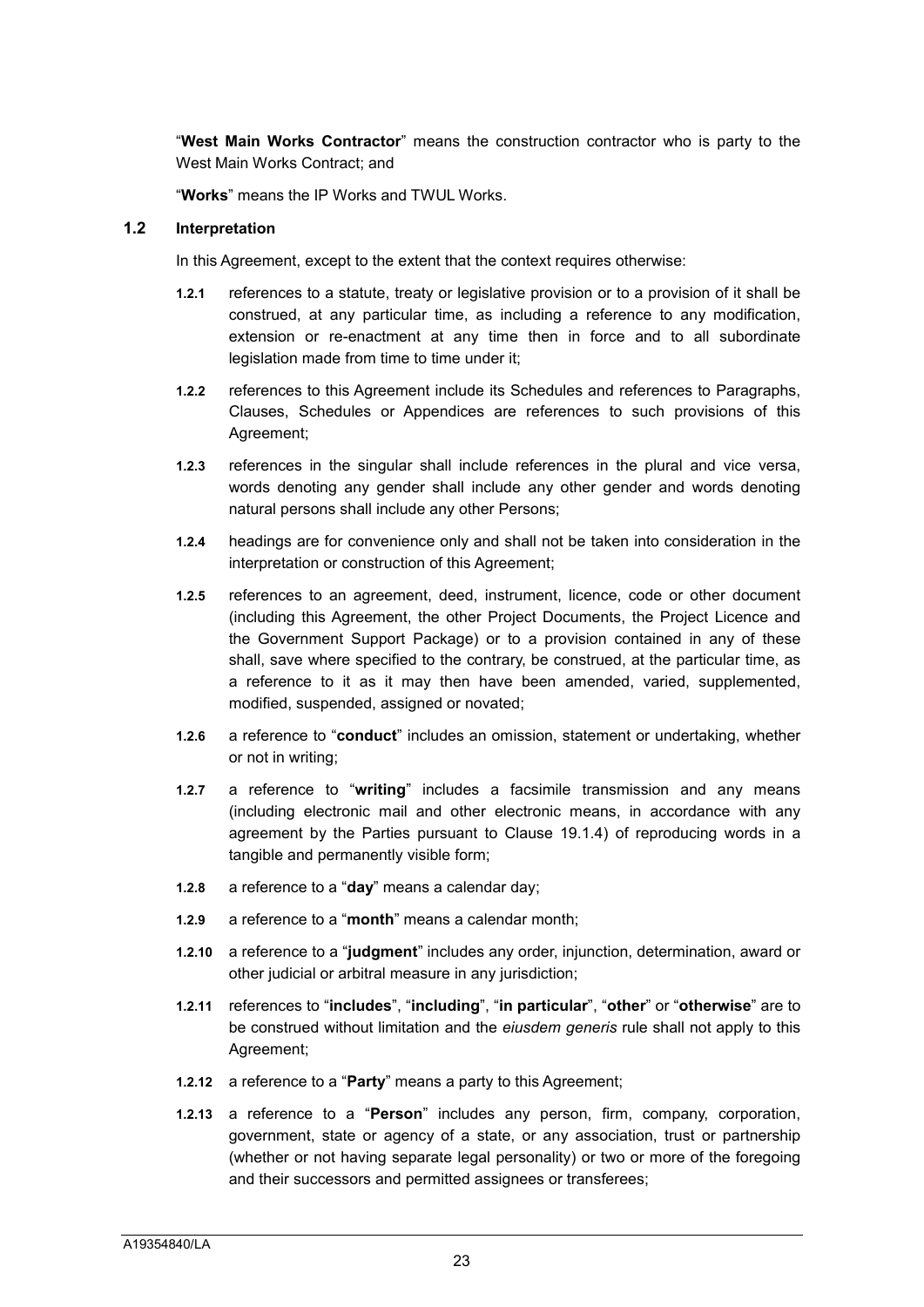- **1.2.14** a reference to "**safety**" includes health as well as safety;
- **1.2.15** where the Project Documents and the Government Support Package use the word "**approve**" or its equivalent in the context of a review by Thames Water or the Secretary of State (as applicable) of the Infrastructure Provider proposal or action, such approval shall be construed to mean that Thames Water or the Secretary of State (as applicable) has no reason to object to the proposal or action based on the facts and information available to it at the relevant time provided that it shall not be construed to mean that the Infrastructure Provider has complied with all relevant contractual obligations (other than the obligation to obtain such approval) or that the proposal or action by the Infrastructure Provider is in accordance with Good Operating Practice or that such proposal or action represents efficient and economic behaviour;
- **1.2.16** words shall bear their natural meaning. The Parties have had the opportunity of obtaining legal advice and accordingly no provision shall be construed *contra proferentem*; and
- **1.2.17** references to a document being in the "**agreed form**" are references to the form of the relevant document agreed between the Parties.

# <span id="page-24-0"></span>**2 Term**

- **2.1** Unless otherwise agreed by the Parties in writing, subject to clause 2 (*Conditions Precedent*) of the Conditions Precedent and Escrow Agreement, this Agreement commences on Licence Award and continues until the earlier of:
	- **2.1.1** Thames Water exercising its right to terminate pursuant to Clause 2.2;
	- **2.1.2** the Secretary of State exercising its right to terminate pursuant to Clause 2.3; or
	- **2.1.3** 31 March of the Charging Year following the Post Construction Review,

(the "**Term**").

- **2.2** If a transfer of the IP Works and/or the IP Owned Structures (as applicable) (whether partially or wholly constructed), whether by share sale or asset transfer, is directed or agreed pursuant to the Project Licence, Modified WIA or otherwise in accordance with Law which, subject to Clause 2.4:
	- **2.2.1** excludes this Agreement and/or any Project Document to which Thames Water is a party; or
	- **2.2.2** excludes the Project Licence and the relevant transferee has not been granted a project licence pursuant to the Modified WIA,

and Thames Water has not given its express consent to such transfer, Thames Water may, by notice to the other Parties, terminate:

- **2.2.3** this Agreement; or
- **2.2.4** if the Infrastructure Provider and the Secretary of State decide that this Agreement shall continue in force without Thames Water, Thames Water's role in this Agreement by ceasing to be a Party,

with effect from the date of such transfer, and no Party shall have any claim against any other Party in respect of such termination.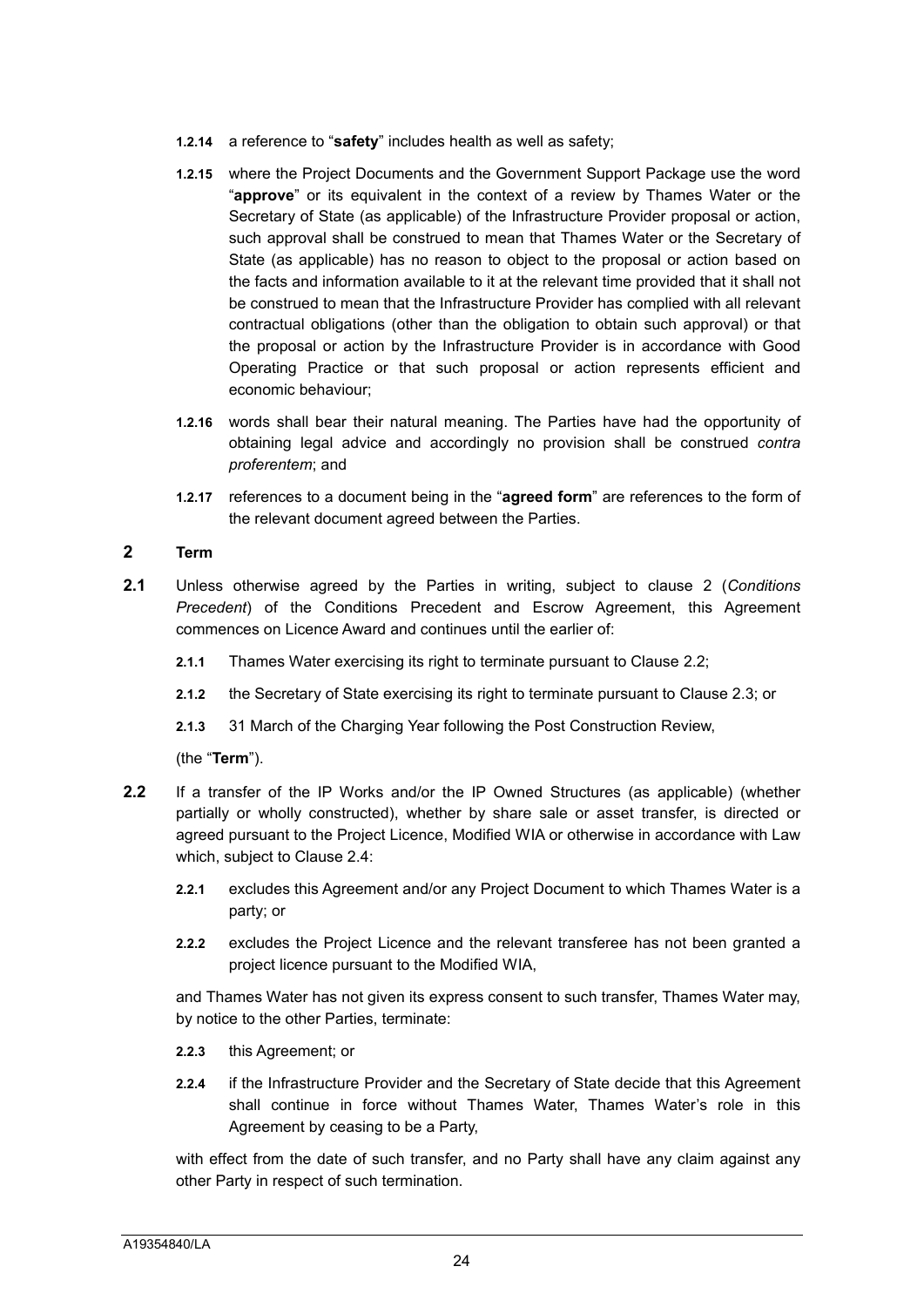- **2.3** If a transfer of the IP Works and/or the IP Owned Structures (as applicable) (whether partially or wholly constructed), whether by share sale or asset transfer, is directed or agreed pursuant to the Project Licence, Modified WIA or otherwise in accordance with Law which, subject to Clause 2.4:
	- **2.3.1** excludes this Agreement;
	- **2.3.2** excludes any document forming part of the Government Support Package;
	- **2.3.3** excludes the Project Licence and the relevant transferee has not been granted a project licence pursuant to the Modified WIA; or
	- **2.3.4** where there is more than one transferee for the transfer, excludes this Agreement or any document forming part of the Government Support Package in a transfer to a single transferee,

and the Secretary of State has not given its express consent to such transfer, the Secretary of State may, by notice to the other Parties, terminate:

- **2.3.5** this Agreement; or
- **2.3.6** if the Infrastructure Provider and Thames Water decide that this Agreement shall continue in force without the Secretary of State, the Secretary of State's role in this Agreement by ceasing to be a Party,

with effect from the date of such transfer, and no Party shall have any claim against any other Party in respect of such termination.

- **2.4** For the purposes of Clauses 2.2.1, 2.3.1, 2.3.2 and 2.3.4 only, the references to "this Agreement", "any Project Document", or "any document forming part of the Government Support Package" shall each be construed to exclude:
	- **2.4.1** the DCO Powers Transfer and any other documents which are not capable of being transferred at Law;
	- **2.4.2** documents which have expired by operation of their terms;
	- **2.4.3** where the Lease has been entered into, the Agreement for Lease;
	- **2.4.4** the Shareholders Direct Agreement, where the Shareholders Direct Agreement is replaced in accordance with clause 2.7 of the Shareholders Direct Agreement; and
	- **2.4.5** documents which the relevant counterparty has agreed are not required to be transferred.
- **2.5** Where either Thames Water or the Secretary of State terminate its role in this Agreement by ceasing to be a Party pursuant to either Clause 2.2.4 or Clause 2.3.6, the Parties agree that this Agreement will be deemed to be amended and all references to Thames Water or the Secretary of State (as applicable) and subject to Clause 2.6 its specific rights and obligations are deemed to be deleted to reflect the relevant termination with effect from the date of such termination.
- **2.6** Expiry or termination of this Agreement shall be without prejudice to any accrued rights, remedies, obligations or liabilities of the parties existing at expiry or termination. Clauses 1 (*Definitions and interpretation*), 9 (*Limitations on liability*), 10 (*Confidentiality*), 11 (*Replacement of Thames Water or the Infrastructure Provider*), 12 (*IP Discontinuation Plan*), 13 (*Consultation regarding revocation of the Designation Notice)*, 14 (*Consultation*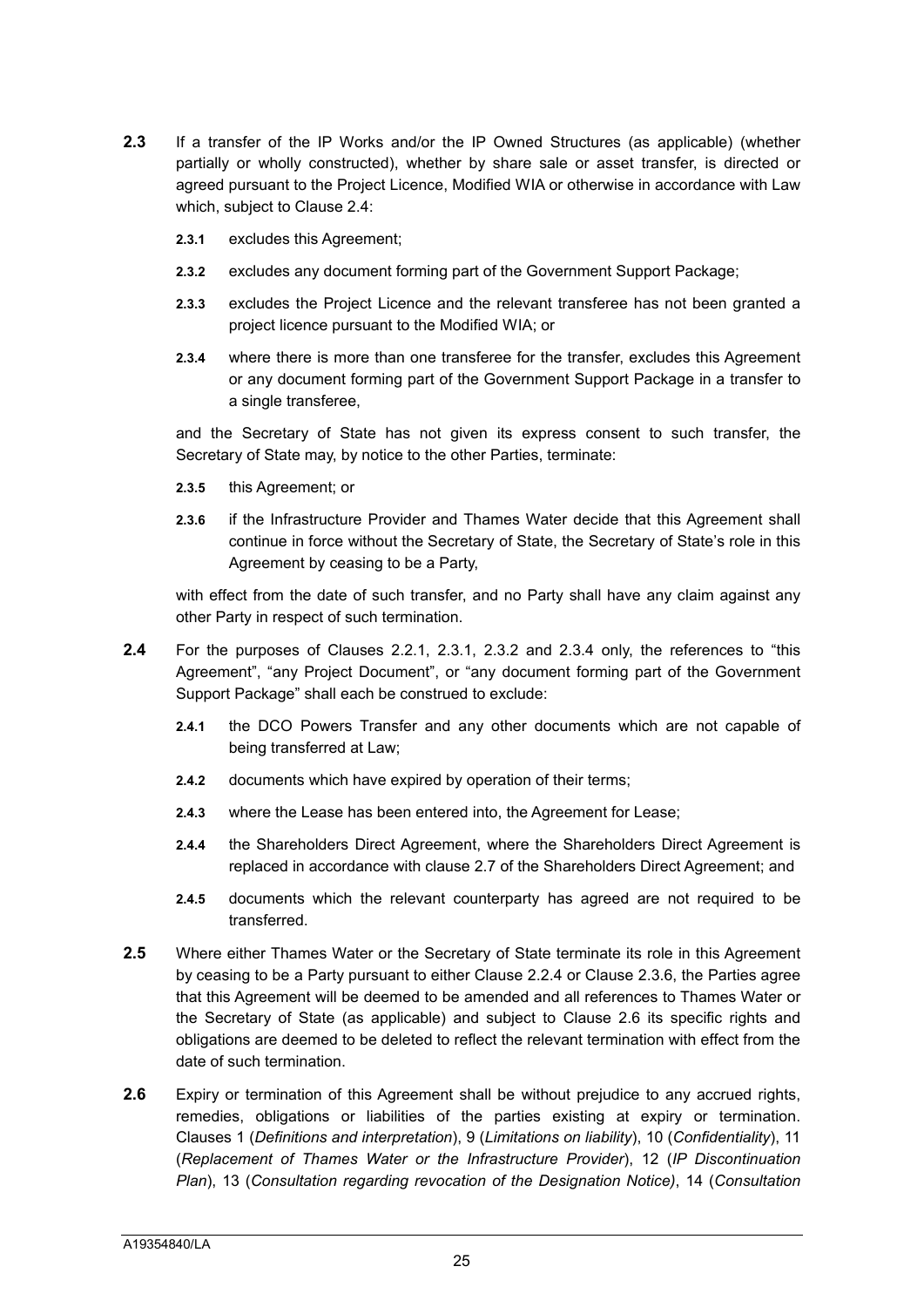*regarding revocation of the Project Specification Notice*), 15 (*Revocation of the Project Specification Notice*), 16 (*Transfer values*), 17 (*Dispute Resolution Procedure*), 19.1 (*Notices*), 19.10 (*Announcements*), 19.12 (*Interest on late payments*), 19.13 (*Governing Law*) and 19.14 (*Jurisdiction*) shall continue in full force and effect notwithstanding expiry or termination of this Agreement.

#### <span id="page-26-0"></span>**3 Project Documents**

#### **3.1 Priority of this Agreement**

In the event of any conflict or ambiguity between the terms of this Agreement, the Government Support Package and the other Project Documents, the documents will rank in the following order of priority:

- **3.1.1** firstly, the Government Support Package;
- **3.1.2** secondly, this Agreement; and
- **3.1.3** thirdly, the other Project Documents.

#### **3.2 Interface with the regulatory regime**

In the event of any conflict between the provisions of the Project Documents or the Government Support Package and any Project Licence Condition, Instrument of Appointment Condition or statutory duty or power, the relevant Project Licence Condition, Instrument of Appointment Condition or statutory duty or power (as relevant) shall prevail.

#### **3.3 Changes to Project Documents or Government Support Package**

- **3.3.1** The Infrastructure Provider shall not, without the prior written consent of:
	- (i) the Secretary of State, enter into, vary, amend or terminate all or any part of any Project Document to which the Infrastructure Provider is a party (but to which the Secretary of State is not a party), including any entry into, variation of or amendment to the provisions of any Project Document relating to compensation or financial liabilities, incentives, alliancing or Project structure or scope, where such entry, variation, amendment or termination would be reasonably likely to have:
		- (a) a material adverse effect on:
			- (I) any right or liability (whether actual, potential or contingent) of the Secretary of State under the Project Documents, Government Support Package or Law; or
			- (II) the ability of the Secretary of State to perform its obligations under any part of the Project Documents, Government Support Package or Law; or
		- (b) the effect of materially increasing the likelihood of triggering any element of the Government Support Package;
	- (ii) the Secretary of State, enter into, vary, amend or terminate all or any part of any Finance Document to which the Infrastructure Provider is a party where such entry, variation, amendment or termination would be reasonably likely to have a GSP Material Adverse Effect, provided that the incurrence of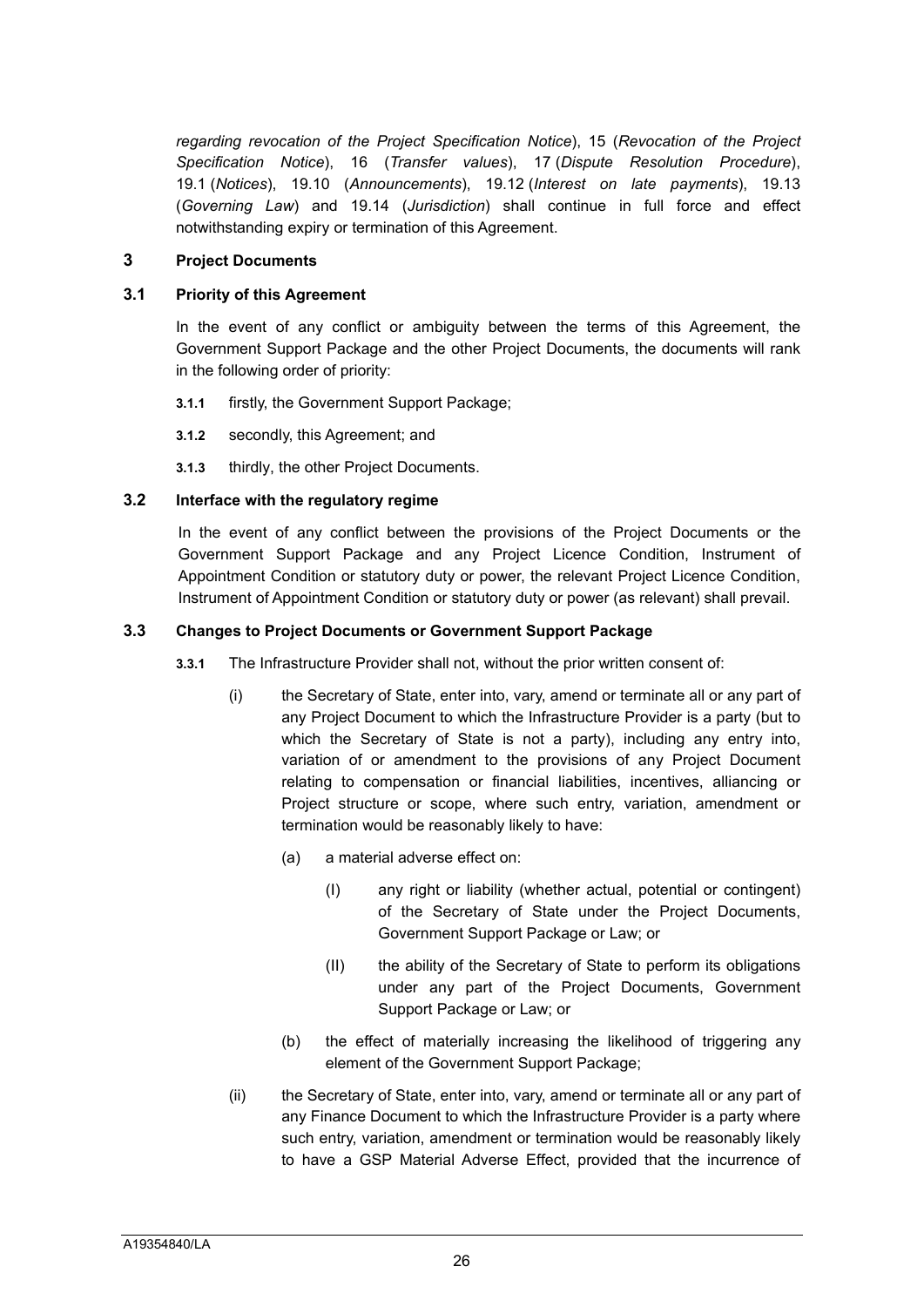Permitted Financial Indebtedness, as permitted with the terms of the Government Support Package, will not of itself require consent;

- (iii) Thames Water, vary, amend, novate or terminate all or any part of a Project Document or the Government Support Package to which the Infrastructure Provider is a party (but to which Thames Water is not a party), where such variation, amendment, novation or termination would materially adversely affect the ability of Thames Water to discharge its duties and obligations with respect to the Project under Law, the Instrument of Appointment or any Project Document;
- (iv) the Secretary of State and Thames Water, notwithstanding Clauses 3.3.1(i) and 3.3.1(iii), enter into or permit any Person to enter into an agreement replacing all or part of a Project Document where the proposed counterparty under the replacement Project Document does not have legal capacity, financial resources or technical competence to perform the obligations and exercise the rights of the counterparty under the replacement Project Document;
- (v) Thames Water, request or agree to any revocation of the Project Licence pursuant to paragraph 1.7 of Condition O (*Revocation and Variation*) of the Project Licence;
- (vi) the Secretary of State, undertake any activity, business or undertaking during the Term that is not permitted by, contemplated by or directly in connection with the Project Specification Notice as amended from time to time (such consent can be given or withheld in the Secretary of State's absolute discretion);
- (vii) Thames Water, in relation to matters affecting Thames Water, agree to a transfer scheme pursuant to Schedule 2 of the Modified WIA (such consent not to be unreasonably withheld or delayed);
- (viii) the Secretary of State, agree to modify in accordance with the Alliance Agreement the Alliance Objectives, Alliance Commitments, Project Cost Incentive or Project Programme Incentive where such modification would be reasonably likely to have:
	- (a) a material adverse effect on:
		- (I) any right or liability (whether actual, potential or contingent) of the Secretary of State under the Project Documents, Government Support Package or Law; or
		- (II) the ability of the Secretary of State to perform its obligations under any part of the Project Documents, Government Support Package or Law; or
	- (b) the effect of materially increasing the likelihood of triggering any element of the Government Support Package.
- **3.3.2** For the purposes of Clause 3.3.1 only, references to:
	- (i) the Project Documents, Government Support Package and Project Specification Notice are to those documents existing at Licence Award (as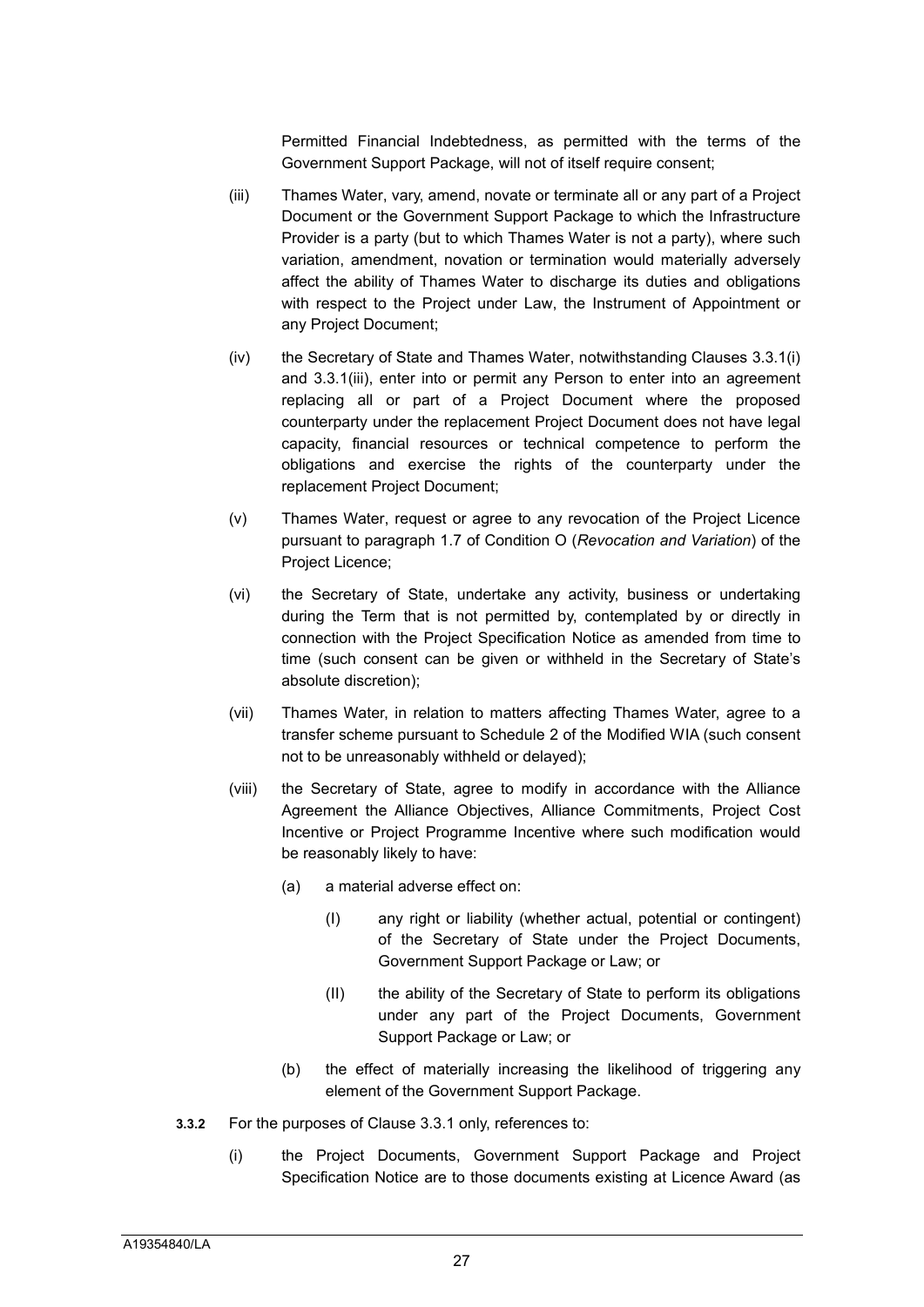amended, varied, supplemented or modified from time to time) and any replacements thereof;

- (ii) the Project Documents include any other additional contract or document proposed to be entered into by the Infrastructure Provider after Licence Award in relation to any activity, business or undertaking that is permitted or contemplated by the Project Specification Notice (as amended from time to time) that:
	- (a) is similar in scope, size, content or application to the Project Documents existing as at Licence Award or any replacements thereof;
	- (b) has a contract value exceeding £500,000; or
	- (c) is within the category of additional material contracts or documents that are the subject of this Clause 3.3.2 as determined by the Liaison Committee from time to time,

but excluding any Finance Documents; and

- (iii) variations or amendments to all or any part of a Project Document shall not include Variations, Design Changes or items of Detailed Design:
	- (a) submitted;
	- (b) where required, approved by the Secretary of State or Thames Water, as the case may be; and
	- (c) in relation to Variations only, for which the Secretary of State has:
		- (I) confirmed that there is no Threshold Issue following receipt of a Stage 1 Response or provided a Stage 1 Approval and the Recipients agree to implement the Variation in accordance with paragraph 7.9 of the Variation Procedure; or
		- (II) confirmed that there is no Threshold Issue following receipt of the relevant Stage 2 Response; or
		- (III) provided a Stage 2 Approval for the relevant Variation,

in each case in accordance with the Variation Procedure or the Review Procedure (as applicable).

- **3.3.3** Thames Water shall inform and consult with the Infrastructure Provider in relation to any variation or amendment to the Instrument of Appointment where such variation or amendment would adversely affect the obligations of Thames Water to collect the IP Charge or pay the IP Revenue Payment, or the ability of the Infrastructure Provider to construct and maintain the IP Works or to discharge its duties and obligations under Law, the Project Licence or any Project Document.
- **3.3.4** The Infrastructure Provider shall inform and consult with Thames Water in relation to any variation or amendment to the Project Licence where such variation or amendment would adversely affect the ability of Thames Water to discharge its duties and obligations under Law, the Instrument of Appointment or any Project Document.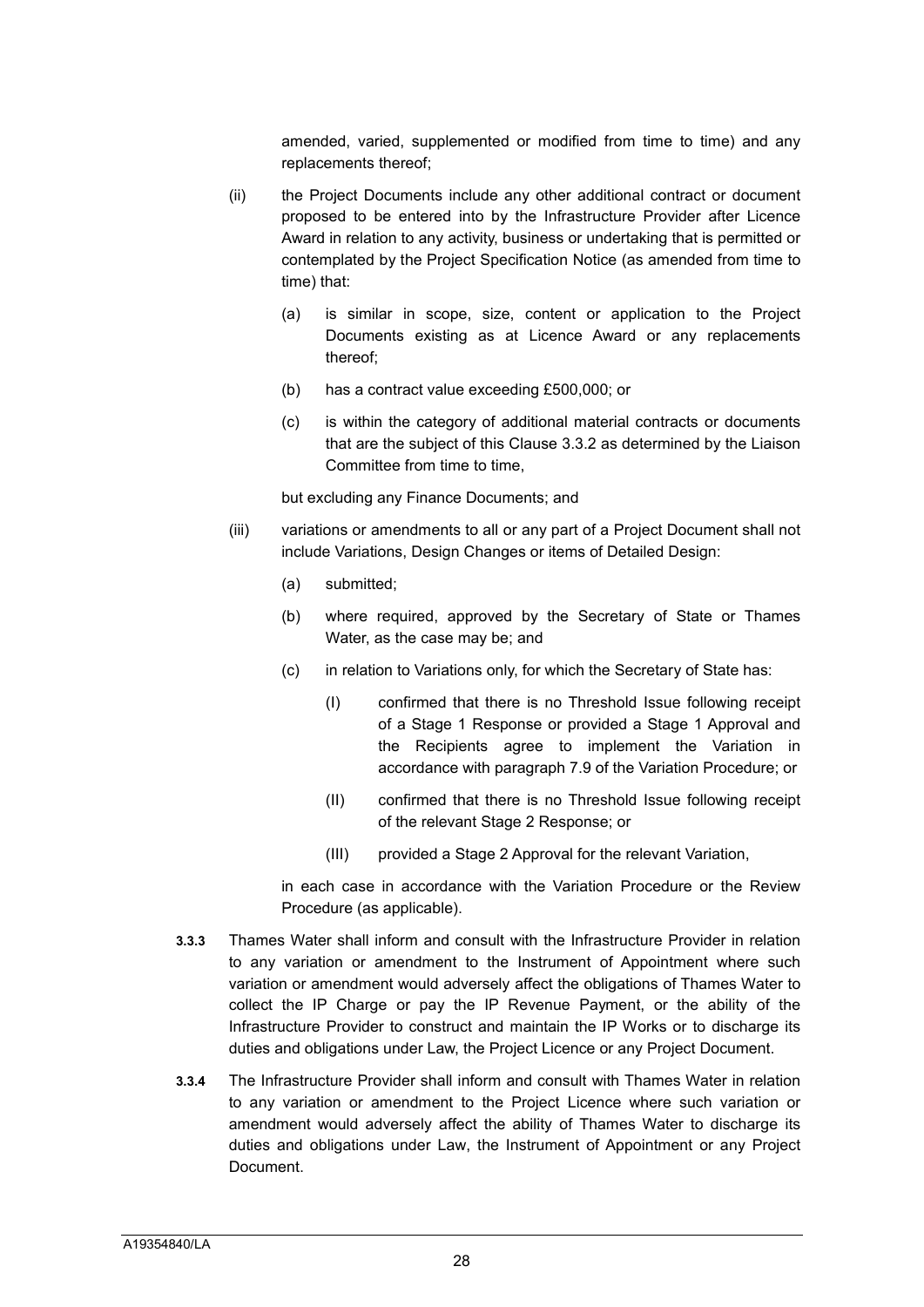#### **3.4 Infrastructure Provider warranties**

At Licence Award, the Infrastructure Provider warrants to each of Thames Water and the Secretary of State that:

- **3.4.1** the copies of the Project Documents, Government Support Package and Finance Documents which have been delivered by it to the relevant Required Recipients pursuant to clause 2 (*Conditions Precedent*) of the Conditions Precedent and Escrow Agreement are true and complete copies of those agreements or documents as at the date of delivery and have not been varied or amended since the date of delivery; and
- **3.4.2** there are not in existence any other agreements or documents amending, supplementing, novating or replacing the Project Documents, Government Support Package or the Finance Documents which could cause a breach or otherwise materially affect the interpretation or application of the Project Documents, Government Support Package or the Finance Documents or the ability of the Infrastructure Provider to enjoy the rights or perform the obligations conferred on or assumed by it under the Project Documents, Government Support Package and the Finance Documents.

# **3.5 Delivery**

- **3.5.1** Without prejudice to Clause 3.3 (*Changes to Project Documents or Government Support Package*), if, at any time, any amendment or variation is made to the Project Licence, any Project Document, Government Support Package or Finance Document to which the Infrastructure Provider is a party, the Infrastructure Provider grants or is granted a waiver, compromise or release of any obligations or rights (as the case may be) under the Project Licence or any Project Document, Government Support Package or Finance Document to which it is a party or the Infrastructure Provider enters into a new Project Document, Government Support Package or Finance Document (or any agreement which affects the interpretation or application of any Project Document, the Government Support Package or Finance Document to which it is a party), the Infrastructure Provider shall deliver to each of Thames Water, the Secretary of State and the Regulator a copy of such amendment, variation, waiver, compromise, release or agreement within five Business Days of the date of its execution or creation, certified as a true copy by an officer of the Infrastructure Provider or by such other person approved by Thames Water.
- **3.5.2** If, at any time, any modification is made to the Instrument of Appointment, Thames Water shall deliver to each of the Infrastructure Provider and the Secretary of State a copy of such modification within five Business Days of the date of it being made, certified as a true copy by an officer of Thames Water.

# <span id="page-29-0"></span>**4 Representatives and personnel**

# **4.1 TWUL Representatives**

# **4.1.1 Appointment of TWUL Representatives**

Within 20 Business Days of Licence Award, Thames Water shall notify the Secretary of State, the Regulator and the Infrastructure Provider of the names of two TWUL Representatives.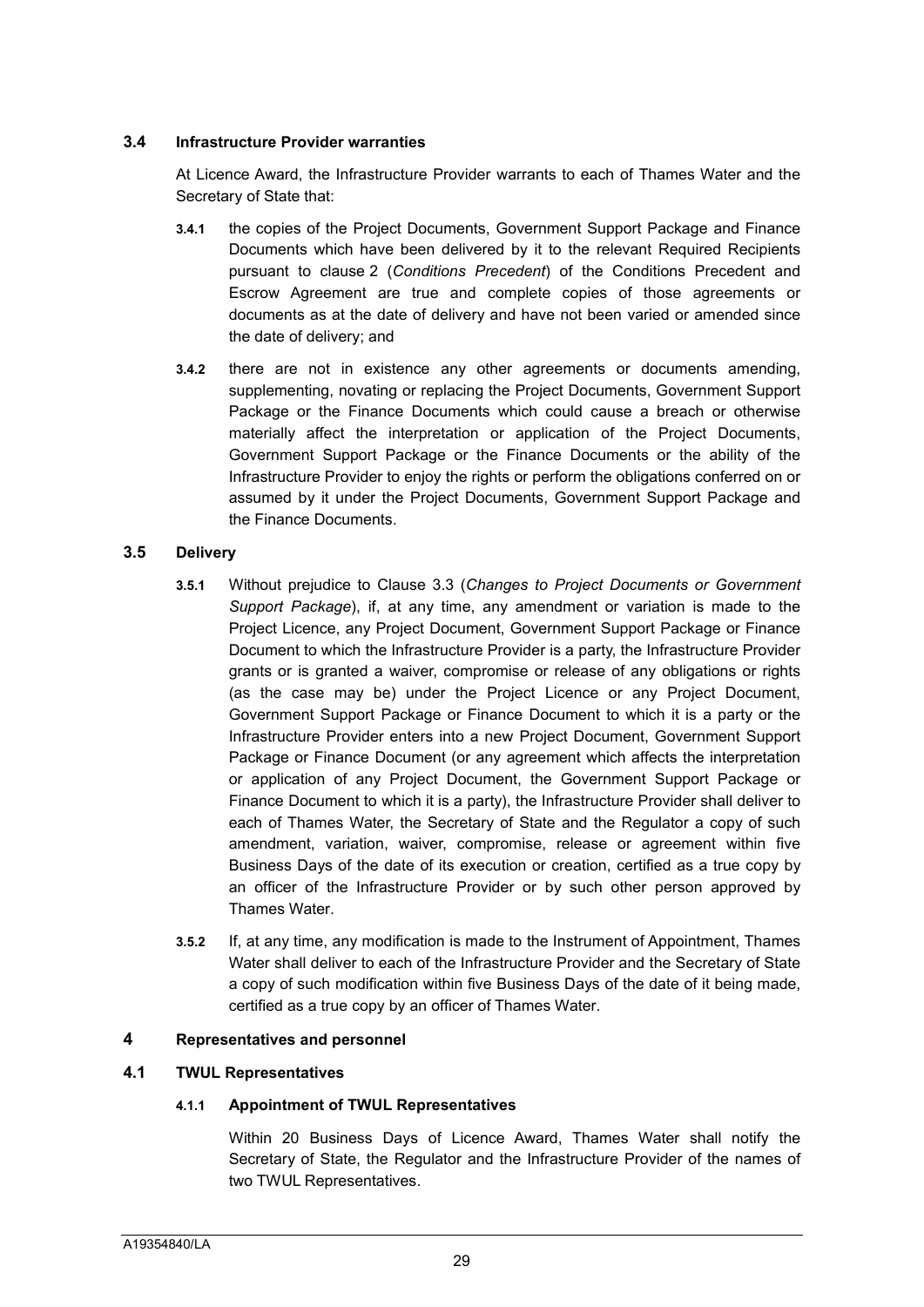#### **4.1.2 Delegation and sub-delegation of functions and powers**

- (i) For the Term, Thames Water shall authorise the TWUL Representatives to:
	- (a) manage and oversee compliance by Thames Water with its duties and obligations under the Project Documents to which it is a party in accordance with the terms of the Project Documents to which it is a party;
	- (b) exercise any right, and perform any obligations, which are exercisable by or to be performed by the TWUL Representatives in any Project Document to which Thames Water is a party;
	- (c) comment (and, if required, vote) on any: (a) Variations and (b) Delay Events (as defined in paragraph 4 of Appendix 2 (*Non-Revenue Conditions*) of the Project Licence) notified to the Regulator in accordance with paragraph 4 of Appendix 2 (*Non-Revenue Conditions*) of the Project Licence;
	- (d) without prejudice to the Secretary of State's rights and obligations under the Discontinuation Agreement, comment (and, if required, vote) on any decisions relating to the issuance of a Discontinuation Notice by the Secretary of State under the Discontinuation Agreement; and
	- (e) attend and participate (including vote) in meetings of the Liaison Committee.
- (ii) The TWUL Representatives shall be entitled at any time, by written notice to the other Parties, to authorise any other Person to exercise the functions and powers of Thames Water delegated to them pursuant to Clause 4.1.2(i), either generally or specifically in respect of the Project.
- (iii) An act of a TWUL Representative undertaken in accordance with an authorisation under Clause 4.1.2(i) or an act of any other Person undertaken in accordance with an authorisation under Clause 4.1.2(ii) shall, for the purposes of the Project Documents to which Thames Water is a party, constitute an act of Thames Water.

#### **4.1.3 Change to TWUL Representatives**

Thames Water may, by written notice to the other Parties, change either of the TWUL Representatives. Thames Water shall (as far as practicable) consult with the other Parties prior to the appointment of any replacement for either of the TWUL Representatives, taking account of the need for liaison and continuity in respect of the Project. Such change shall have effect on the date specified in the written notice (which date shall (i) other than in the case of emergency, be such date as will not cause material inconvenience to the other Parties in the execution of their obligations under the Project Documents and, to the best of Thames Water's knowledge, the Government Support Package, and (ii) not be earlier than the date on which the notice would become effective in accordance with Clause 19.1.3 (*Delivery*)).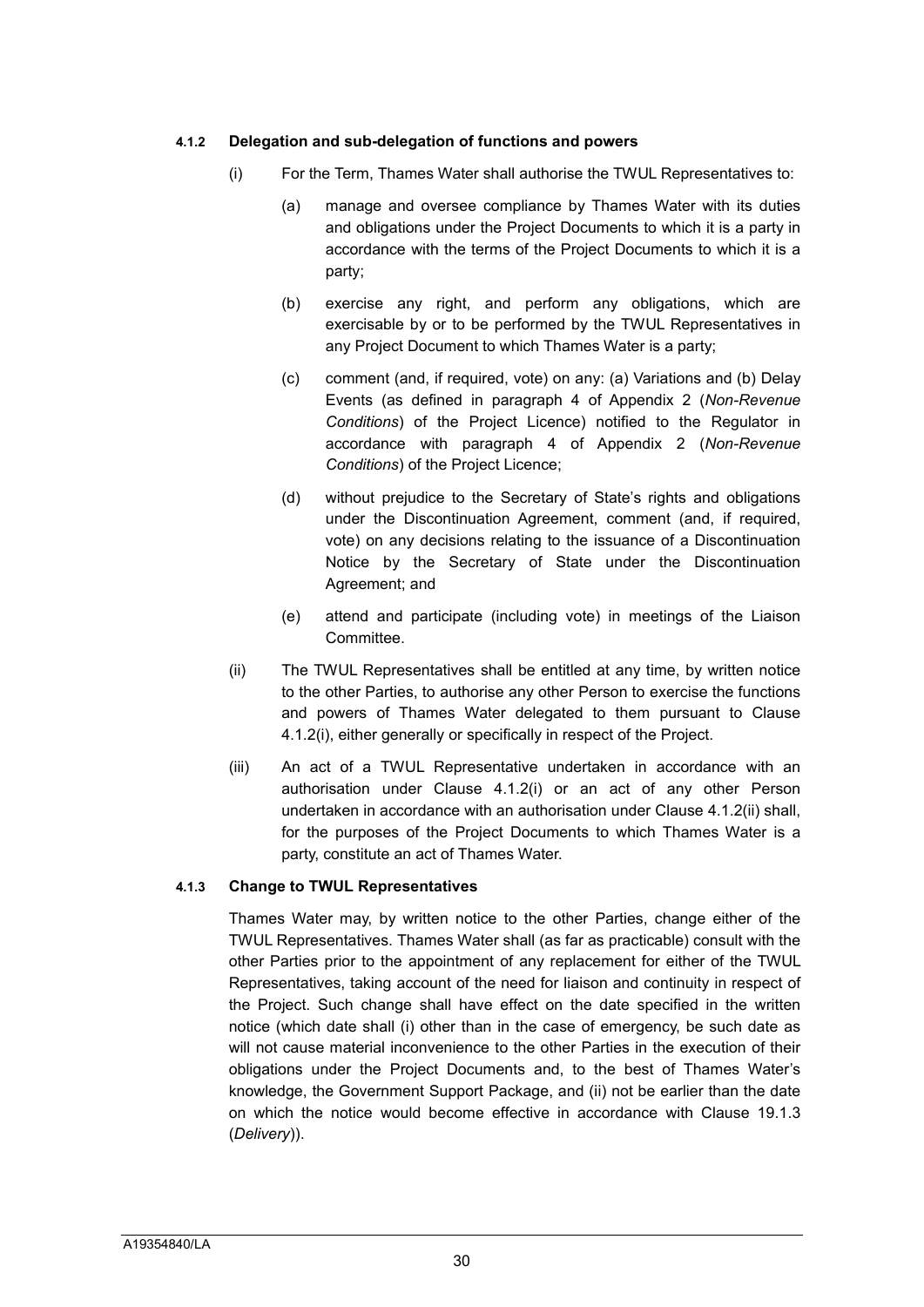#### **4.2 IP Representatives**

#### **4.2.1 Appointment of IP Representatives**

Within 20 Business Days of Licence Award, the Infrastructure Provider shall notify the Secretary of State, the Regulator and Thames Water of the names of two IP Representatives.

#### **4.2.2 Delegation and sub-delegation of functions and powers**

- (i) For the Term, the Infrastructure Provider shall authorise the IP Representatives to:
	- (a) manage and oversee compliance by the Infrastructure Provider with its duties and obligations under the Project Licence, the Project Documents and the Government Support Package to which it is a party in accordance with the terms of those documents;
	- (b) exercise any right and perform any obligations which are exercisable by or to be performed by the IP Representatives in any Project Document or Government Support Package to which the Infrastructure Provider is a party;
	- (c) comment (and, if required, vote) on any: (a) Variations and (b) Delay Events notified to the Regulator in accordance with paragraph 4 of Appendix 2 (*Non-Revenue Conditions*) of the Project Licence;
	- (d) without prejudice to the Secretary of State's rights and obligations under the Discontinuation Agreement, comment (and, if required, vote) on any decisions relating to the issuance of a Discontinuation Notice by the Secretary of State under the Discontinuation Agreement; and
	- (e) attend and participate (including vote) in meetings of the Liaison Committee.
- (ii) The IP Representatives shall be entitled at any time, by written notice to the other Parties, to authorise any other Person to exercise the functions and powers of the Infrastructure Provider delegated to them pursuant to Clause 4.2.2(i), either generally or specifically in respect of the Project.
- (iii) An act of an IP Representative undertaken in accordance with an authorisation under Clause 4.2.2(i) or an act of any other Person undertaken in accordance with an authorisation under Clause 4.2.2(ii) shall, for the purposes of the Project Documents and the Government Support Package to which the Infrastructure Provider is a party, constitute an act of the Infrastructure Provider.

# **4.2.3 Change to IP Representatives**

The Infrastructure Provider may, by written notice to the other Parties, change either of the IP Representatives. The Infrastructure Provider shall (as far as practicable) consult with the other Parties prior to the appointment of any replacement for either of the IP Representatives, taking account of the need for liaison and continuity in respect of the Project. Such change shall have effect on the date specified in the written notice (which date shall (i) other than in the case of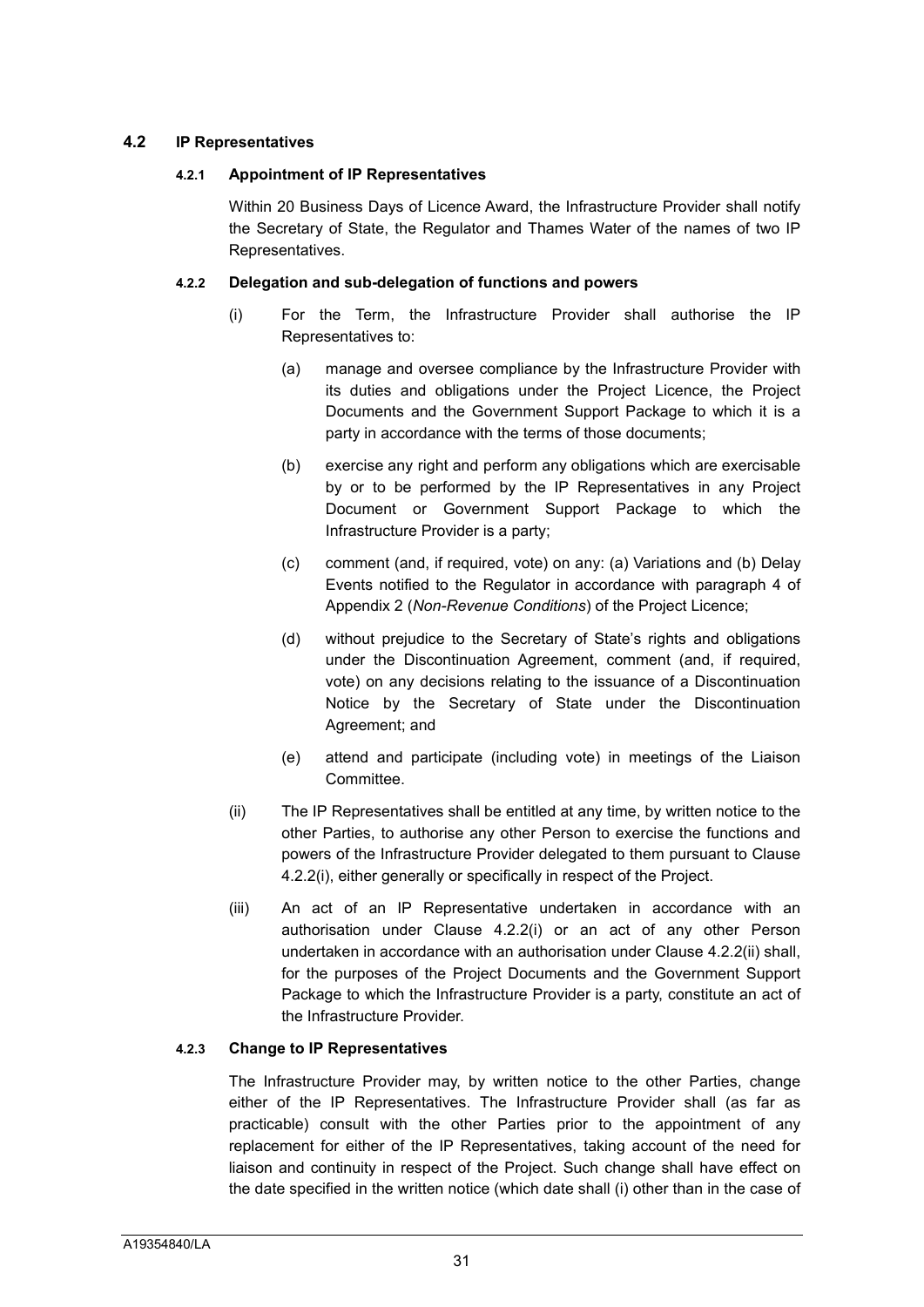emergency, be such date as will not cause material inconvenience to the other Parties in the execution of their obligations under the Project Documents and the Government Support Package and (ii) not be earlier than the date on which the notice would become effective in accordance with Clause 19.1.3 (*Delivery*)).

#### **4.3 Secretary of State's Representatives**

#### **4.3.1 Appointment of Secretary of State's Representatives**

Within 20 Business Days of Licence Award, the Secretary of State shall notify the Infrastructure Provider, the Regulator and Thames Water of the names of two Secretary of State's Representatives.

#### **4.3.2 Delegation and sub-delegation of functions and powers**

- (i) For the Term, the Secretary of State shall authorise the Secretary of State's Representatives to:
	- (a) exercise any right, and perform any obligations, which are exercisable by or to be performed by, the Secretary of State's Representatives under this Agreement;
	- (b) comment (and, if required, vote) on any Variations and Delay Events notified to the Regulator in accordance with paragraph 4 of Appendix 2 (*Non-Revenue Conditions*) of the Project Licence;
	- (c) without prejudice to the Secretary of State's rights and obligations under the Discontinuation Agreement, comment (and, if required, vote) on any decisions relating to the issuance of a Discontinuation Notice by the Secretary of State under the Discontinuation Agreement; and
	- (d) attend and participate (including vote) in any meetings of the Liaison Committee.
- (ii) The Secretary of State's Representatives shall be entitled at any time, by written notice to the other Parties, to authorise any other Person to exercise the functions and powers of the Secretary of State delegated to them pursuant to Clause 4.3.2(i), either generally or specifically in respect of the Project.
- (iii) An act of a Secretary of State's Representative undertaken in accordance with an authorisation under Clause 4.3.2(i) or an act of any other Person undertaken in accordance with an authorisation under Clause 4.3.2(ii) shall, for the purposes of the Project Documents to which the Secretary of State is a party, constitute an act of the Secretary of State.

# **4.3.3 Change to Secretary of State's Representatives**

The Secretary of State may, by written notice to the other Parties, change either of the Secretary of State's Representatives. The Secretary of State shall (as far as practicable) consult with the other Parties prior to the appointment of any replacement for either of the Secretary of State's Representatives, taking account of the need for liaison and continuity in respect of the Project. Such change shall have effect on the date specified in the written notice (which date shall (i) other than in the case of emergency, be such date as will not cause material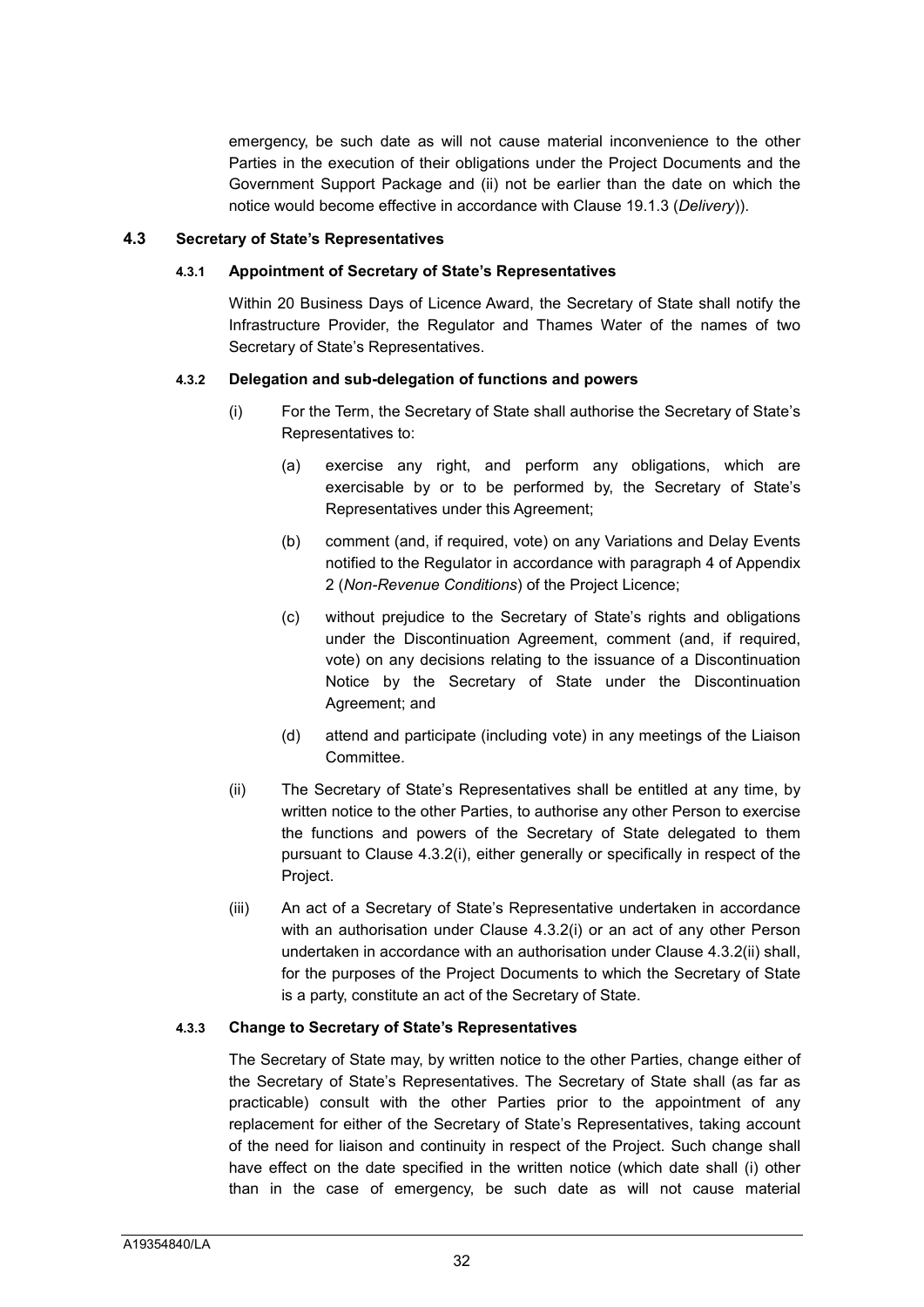inconvenience to the other Parties in the execution of their obligations under the Project Documents and the Government Support Package and (ii) not be earlier than the date on which the notice would become effective in accordance with Clause 19.1.3 (*Delivery*)).

#### <span id="page-33-0"></span>**5 Liaison Committee**

#### **5.1 Establishing the Liaison Committee**

The Parties shall establish and maintain a liaison committee (the "**Liaison Committee**"), consisting of the representatives appointed by each Party pursuant to Clause 4 (*Representatives and personnel*) and in accordance with the Liaison Committee Terms of Reference.

#### **5.2 Reporting**

- **5.2.1** By the tenth day of each month, the Infrastructure Provider shall submit to the Independent Technical Assessor a report for the previous month, such report to include the information contained in the relevant monthly reporting in respect of the Project prepared by the Infrastructure Provider for management purposes and for provision to the Infrastructure Provider's lenders (the "**IP Monthly Management Report**").
- **5.2.2** Subject to Clause 7.1.5, in addition to the IP Monthly Management Report, the Infrastructure Provider shall prepare and table a report at each Liaison Committee meeting and distribute it in accordance with Clauses 5.2.5 and 5.2.6 (the "**IP Quarterly Report**"), setting out:
	- (i) the then current regulated capital value of the Infrastructure Provider, the Expenditure Forecast, Threshold Outturn and (if greater than zero) Predicted Overrun separately, identifying any adjustments to the Target Project Costs and any disallowed costs under each Main Works Contract which have occurred since the last IP Quarterly Report;
	- (ii) the Forecast Cost Adjustment Factor it has proposed in identifying any Predicted Overrun;
	- (iii) the steps it intends to take to finance any Predicted Overrun;
	- (iv) adherence to any plan to mitigate any Predicted Overrun as determined at a Mitigation Plan Meeting;
	- (v) any new significant risks or material changes to the remaining significant risks (as updated) identified in the Project Risk Register;
	- (vi) any factors which impact incentives (including any delays to the IP Works or cost overruns) and any steps taken by the Infrastructure Provider to mitigate costs and delay;
	- (vii) a schedule of any proposed or contemplated debt issuance expected to occur in the following three months (with the dates, amounts and principal terms of such issuances and details of the costs in respect of which such issuance is proposed or contemplated);
	- (viii) the amounts outstanding under the Market Disruption Facility and any amounts drawn down since the last IP Quarterly Report;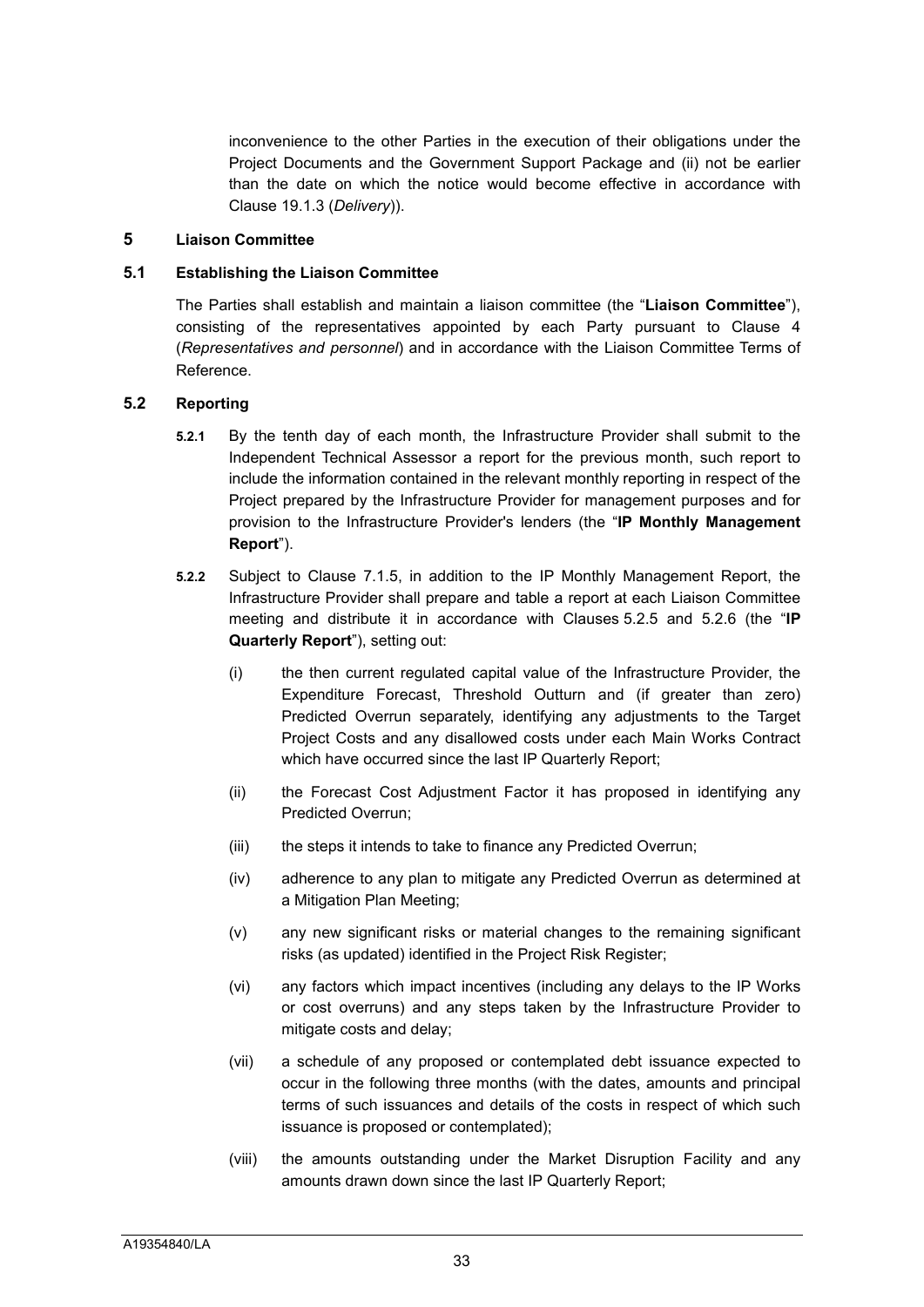- (ix) for the purposes of limb (h) of definition "Excluded Project Spend" in the Project Licence, details of any compromise and/or settlement agreements that the Infrastructure Provider is entering into with its contractors and/or suppliers in relation to the relevant contracts, including whether:
	- (a) there are any payments that the Infrastructure Provider is proposing to make pursuant to such agreements; and
	- (b) such payments have been approved in writing by the Regulator or the Infrastructure Provider is seeking unanimous approval of the Liaison Committee pursuant to Clause 5.5;
- (x) any issues which may have a material impact on the Project, including:
	- (a) any update on the progress of the IP Works, including:
		- (I) a comparison of the progress of the IP Works against schedule and, where there are delays, steps being taken to mitigate the delay; and
		- (II) details of any Delay Event notified to the Regulator in accordance with paragraph 4 of Appendix 2 (*Non-Revenue Conditions*) of the Project Licence;
	- (b) any issues arising under or in connection with the Asset Protection Agreements;
	- (c) any Discoveries which have been found since the last meeting, and how any Discoveries identified since the commencement of works are being dealt with;
	- (d) any change in the terms or availability of the IP Insurances, details of any claims made under the IP Insurances and, in respect of claims made (but not settled) over £10 million, an update as to the status of those claims;
	- (e) any extensions of time it has awarded to any Main Works Contractor pursuant to the terms of the Main Works Contracts;
	- (f) any proposed Variations;
	- (g) its forecast of the Handover Date and the System Acceptance Date and if the forecast date is later than the Scheduled Handover Date and Planned System Acceptance Date (as applicable), detailed reasons for the delay and any steps being proposed to mitigate the delay;
	- (h) performance of the various parties to the Alliance Agreement against the KPIs;
	- (i) any material issues arising under or in connection with the HSSE;
	- (j) reasonable details of the performance of each of the Project Documents and the Government Support Package, including any material breaches of the Project Documents or the Government Support Package which have been made by any party thereto since the last meeting;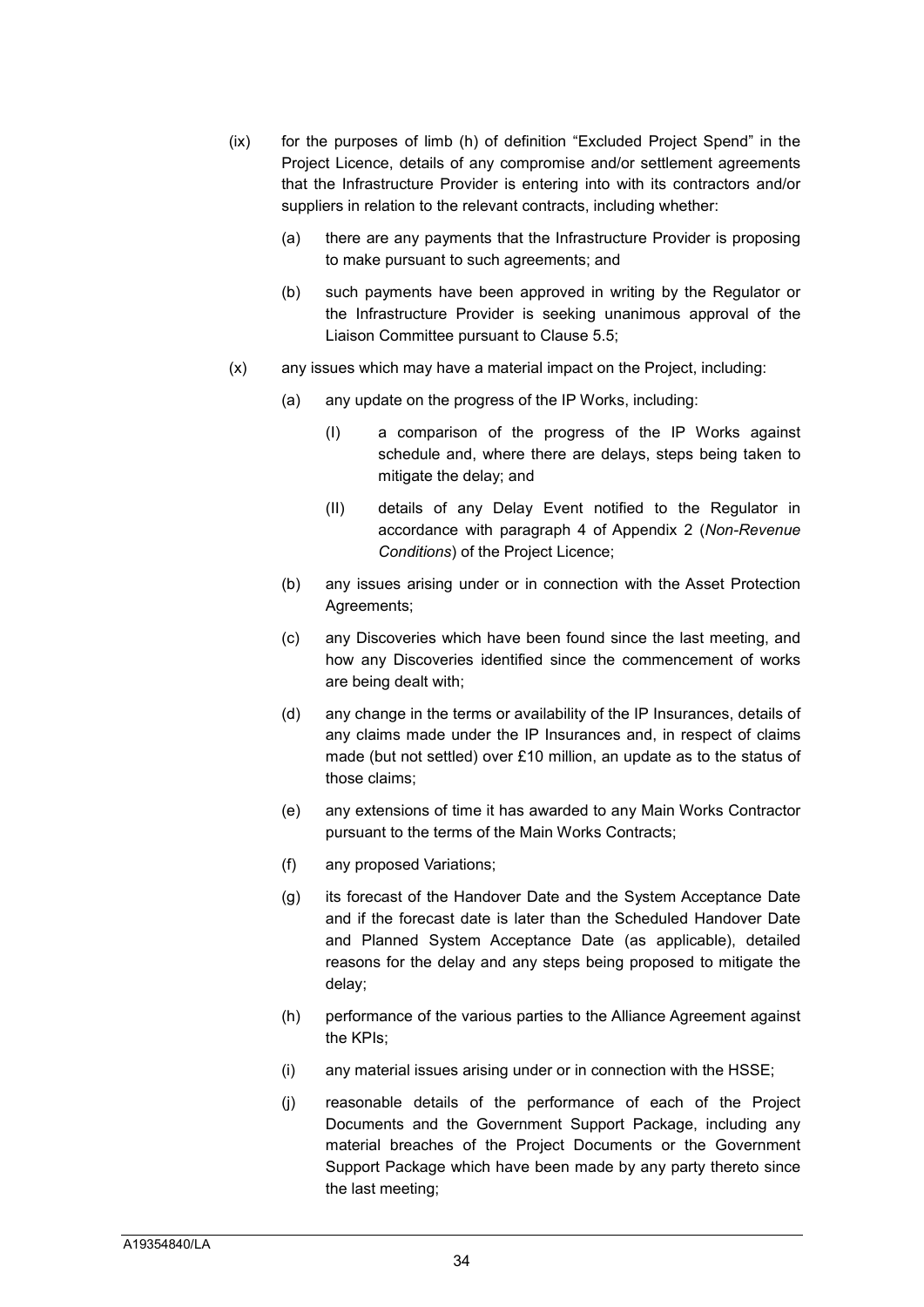- (k) an update on the process for agreeing the Pre-System Commissioning Plan, the System Commissioning Plan and the System Acceptance Plan with Thames Water;
- (l) following the start of the System Commissioning Period, an update on the progress of the System Commissioning Tests;
- (m) the current Allowable Project Spend incurred (and, where applicable, the current Additional Allowable Project Spend incurred);
- (n) the Forecast Allowable Project Spend on an annual look forward basis in accordance with the formula prescribed in the Project Licence;
- (o) the Annual Actual Project Spend and the Actual Cumulative Project Spend, as required by the Alliance Agreement for the purposes of verification by the Independent Technical Assessor;
- (p) an update on the Infrastructure Provider's financing plan for the Project, including any proposed or contemplated equity or debt issuance (with the dates, amounts and principal terms of such issuances);
- (q) details of any Remedy Event and Failure Event; and
- (r) details of any event of default or potential event of default or breach of cover ratios under the Finance Documents, and
- (xi) the status of the system (or systems) referred to in Clause 5.3 and a summary of the categories of information included in the system (or systems) in the relevant quarter,

and such IP Quarterly Report may exclude any issues which Thames Water has confirmed to the Infrastructure Provider have been or will be detailed in a TWUL Quarterly Report in accordance with Clause 5.2.3 for a relevant quarter.

- **5.2.3** Thames Water shall prepare and table at each Liaison Committee meeting and distribute in accordance with Clauses 5.2.5 and 5.2.6 a report which details the progress of the TWUL Works and any issues in respect of the TWUL Works which could reasonably be expected to have a material impact on the Project (the "**TWUL Quarterly Report**"), including:
	- (i) its progress with land acquisition and any compulsory purchase orders;
	- (ii) an update on the progress of the TWUL Works, including a comparison of the progress of the TWUL Works against schedule and, where there are delays, steps being taken to mitigate the delay;
	- (iii) performance of Thames Water against its KPIs and where Thames Water has not met its KPIs, the steps proposed to be taken to rectify the under performance;
	- (iv) following the Handover Date, an update on the progress of the System Acceptance Tests;
	- (v) any amendments to the Operating Techniques and/or the Environmental Permits as agreed with the EA;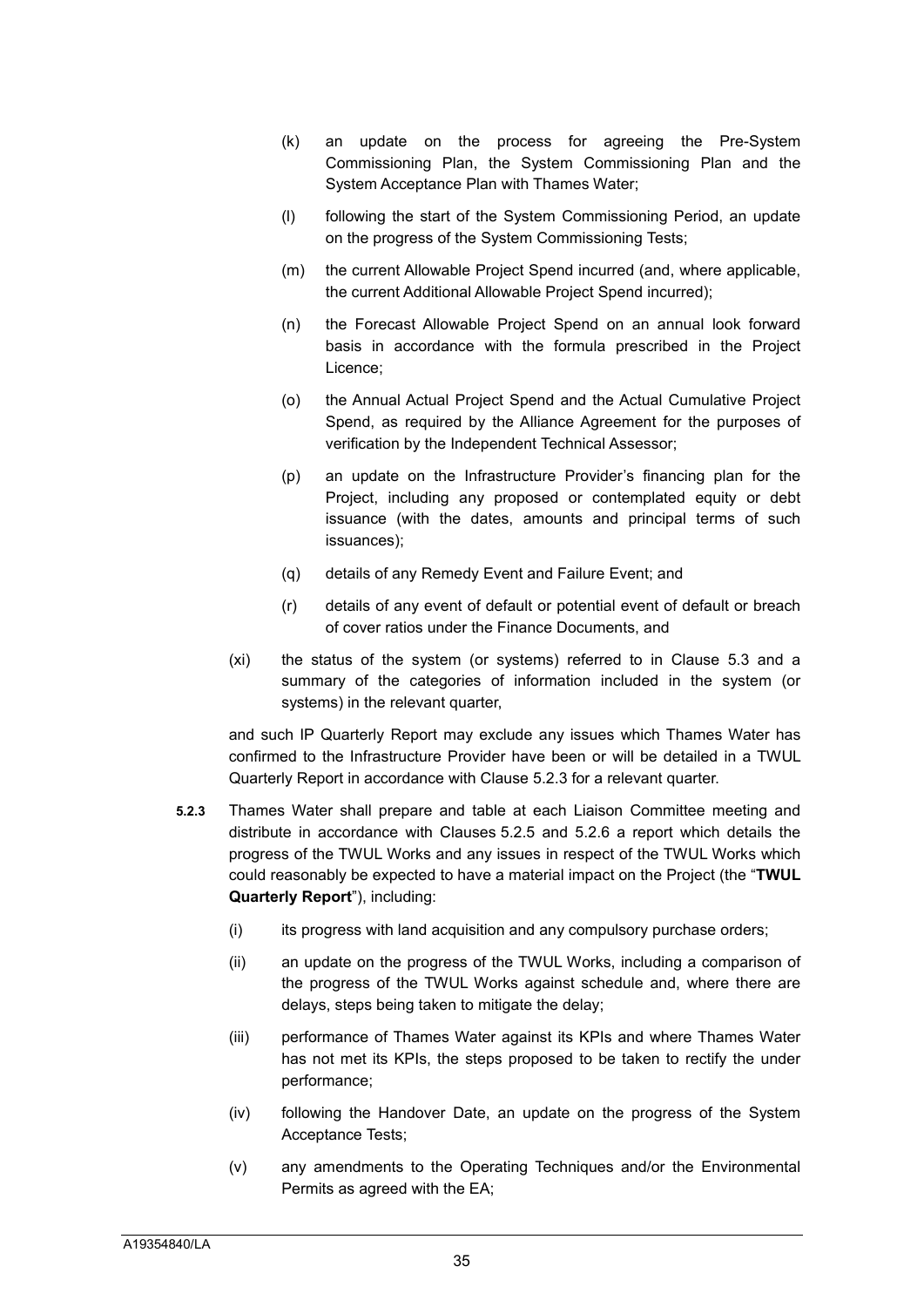- (vi) any operational matters which has or may impact on the ability of the Operating Techniques and/or Environmental Permits to be met;
- (vii) performance of Thames Water's obligations under the Project Documents to which it is a party; and
- (viii) the status of the system (or systems) referred to in Clause 5.3 and a summary of the categories of information included in the system (or systems) in the relevant quarter.
- **5.2.4** At any time during the term of this Agreement, each of the Members of the Liaison Committee, the Regulator and the EA may request a copy of any IP Monthly Management Report submitted to the Independent Technical Assessor in accordance with Clause 5.2.1, in which case the Infrastructure Provider shall provide such copy to the relevant Member of the Liaison Committee, the Regulator or the EA within 5 Business Days of the relevant request..
- **5.2.5** At least 15 Business Days in advance of the relevant Liaison Committee meeting the IP Quarterly Report and TWUL Quarterly Report shall be circulated to the Independent Technical Assessor by the Infrastructure Provider or Thames Water, as the case may be.
- **5.2.6** At least 10 Business Days in advance of the relevant Liaison Committee meeting:
	- (i) the IP Quarterly Report and TWUL Quarterly Report shall be circulated to the Liaison Committee, the Regulator and the EA by the Infrastructure Provider or Thames Water, as the case may be;
	- (ii) the Infrastructure Provider shall circulate a draft agenda for the Liaison Committee meeting;
	- (iii) the Infrastructure Provider shall inform the Regulator, the EA and the Independent Technical Assessor where it considers that such party may have an interest in any issue that is tabled for discussion or is required to report to the Liaison Committee on a particular topic;
	- (iv) Thames Water, the Secretary of State, the Regulator and the EA may submit to the Infrastructure Provider any agenda items which they wish to be raised at any Liaison Committee meeting; and
	- (v) the Independent Technical Assessor shall submit to each member of the Liaison Committee, the Regulator and the EA its review and comment on the Reports provided to it pursuant to Clauses 5.2.1 and 5.2.5 (as applicable).
- **5.2.7** The Liaison Committee shall comply with the Liaison Committee Terms of Reference and may require any Person that attends a meeting of the Liaison Committee to agree to the Liaison Committee Terms of Reference before being permitted to participate in such meeting.
- **5.3** Each of the Infrastructure Provider and Thames Water shall establish within 20 Business Days of Licence Award and thereafter maintain and keep up-to-date a system (or systems) for recording information relating to the Project received or provided by the Infrastructure Provider and Thames Water (as applicable) during the relevant reporting periods referred to in this Clause 5. Such system (or systems) shall be searchable electronically and the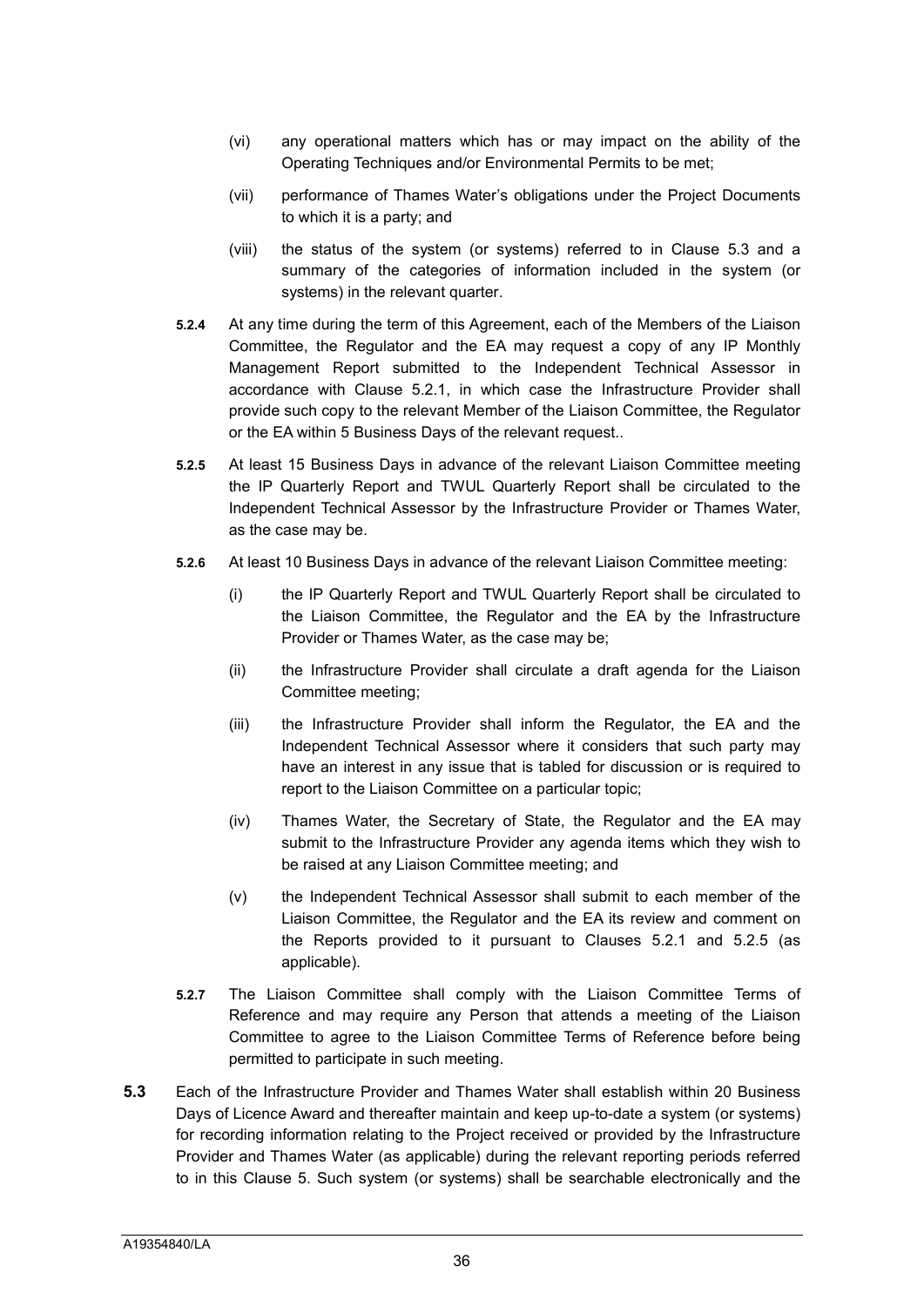Infrastructure Provider and Thames Water shall provide access to such system (or systems) to the Independent Technical Assessor on request. The information recorded in such system (or systems) shall include (as a minimum):

- **5.3.1** any reports or notices or material information received by the Infrastructure Provider from or on behalf of the Main Works Contractors (including their technical adviser), the Project Manager, the project technical adviser, the insurers or insurance advisers (including their respective technical or risk advisers), counterparties under the Asset Protection Agreements or counterparties under the Alliance Agreement relating to or in connection with the Project or the progress of the IP Works;
- **5.3.2** any publicly available notices received by the Infrastructure Provider from or on behalf of the Regulator or any statutory or regulatory entity relating to or in connection with the Project or the progress of the IP Works;
- **5.3.3** any publicly available notices received by Thames Water from or on behalf of the Regulator or any statutory or regulatory entity relating to or in connection with the Project or the progress of the TWUL Works;
- **5.3.4** any reports or notices or material information provided by the Alliance Participants to each other and each Alliance Board decision that is issued under the Alliance Agreement; and
- **5.3.5** any reports or notices or material information provided by Thames Water and the Infrastructure Provider to each other under the Project Documents.

The other Parties, the Regulator and the EA (acting reasonably and, in the case of the Regulator and the EA, consistent with their regulatory functions) may make a request for information from the system (or systems) at any time and the Infrastructure Provider and Thames Water shall provide such information within 10 Business Days of the relevant request.

- **5.4** The Secretary of State (acting reasonably) may from time to time request the Infrastructure Provider and Thames Water to include additional information in the IP Quarterly Report or the TWUL Quarterly Report (as applicable), including any information referred to in the index provided under Clause 5.3.
- **5.5** In the event of the approval request being made by the Infrastructure Provider pursuant to Clause 5.2.2(ix), the Liaison Committee shall notify the Infrastructure Provider within a reasonable time as to whether the Liaison Committee has unanimously approved the payments to the Infrastructure Provider's contractors and/or suppliers pursuant to the compromise and/or settlement agreements where such payments have not previously been approved by the Regulator and the aggregate value of such payments does not exceed £1,000,000 at any one time.

### **6 Independent Technical Assessor**

- **6.1** The Infrastructure Provider, with the consent of the Secretary of State, Thames Water and the Regulator, shall appoint a Person and ensure that at all times a Person is appointed to fulfil the role set out for the Independent Technical Assessor described in this Agreement.
- **6.2** The role of the Independent Technical Assessor will be, after having made due inquiry into the Infrastructure Provider's submissions, to review, evaluate, comment, verify and advise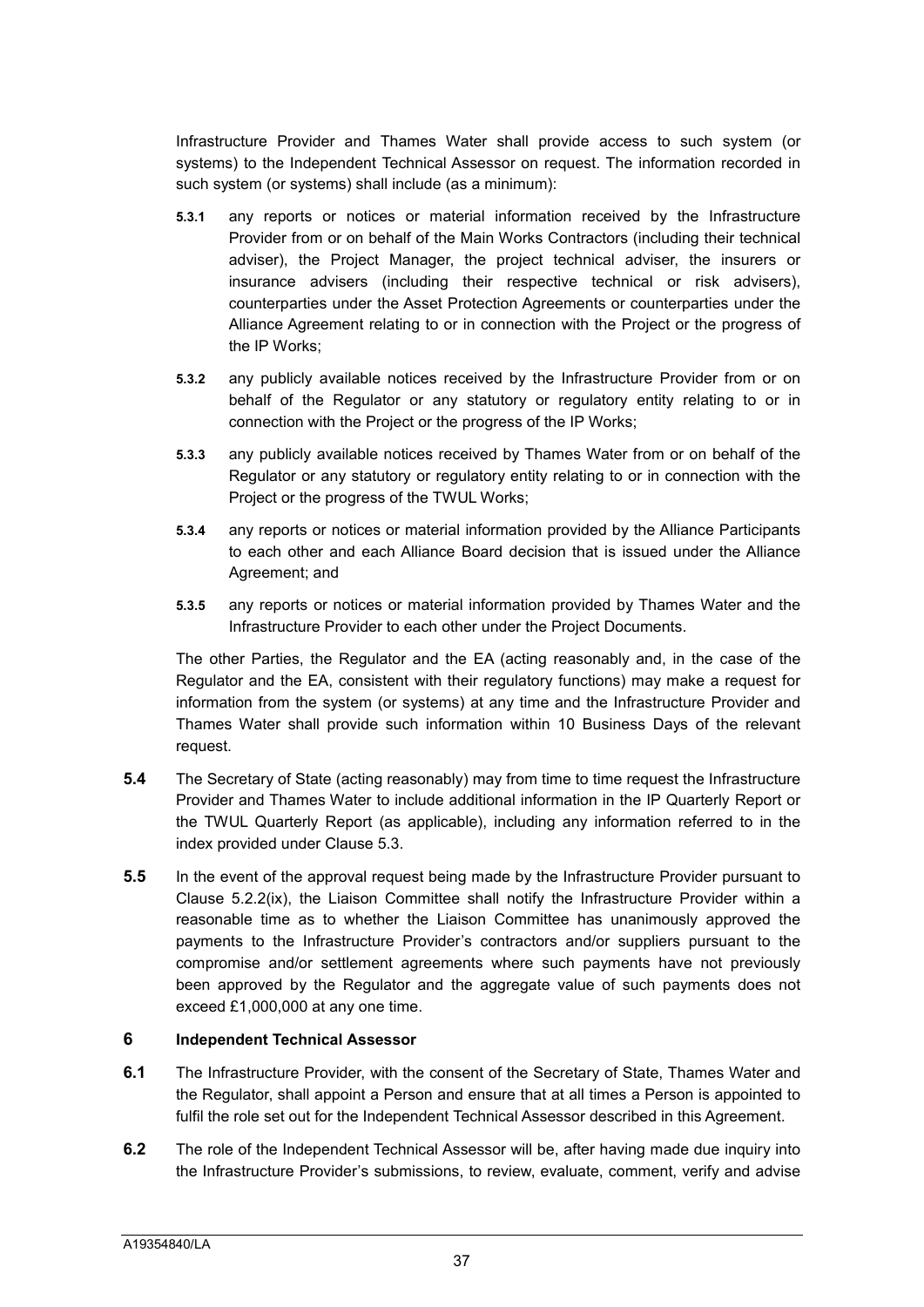(as applicable) on the Infrastructure Provider's assessment of the following submissions to the Liaison Committee:

- **6.2.1** the Allowable Project Spend (and, where applicable, the Additional Allowable Project Spend);
- **6.2.2** the Expenditure Forecast;
- **6.2.3** the Forecast Allowable Project Spend;
- **6.2.4** the Annual Actual Project Spend and the Actual Cumulative Project Spend, and
- **6.2.5** any Predicted Overrun notified by the Infrastructure Provider at any time, including the proposed Forecast Cost Adjustment Factor (which may be determined by the Independent Technical Assessor in the circumstances described in Clause 7.1.3) and any Mitigation Plan in accordance with Clause 7 (*Identifying a Predicted Overrun*) due to a Predicted Overrun or a Delay Event.
- **6.3** The Independent Technical Assessor shall also:
	- **6.3.1** in advance of each Liaison Committee meeting, review Reports prepared and distributed to it by the Infrastructure Provider and Thames Water in accordance with Clauses 5.2.1 and 5.2.5;
	- **6.3.2** provide a commentary on the Reports of the Infrastructure Provider and Thames Water to be presented at each Liaison Committee meeting;
	- **6.3.3** be responsible for reviewing and commenting on the cost and scheduling aspects of proposed Variations submitted to the Liaison Committee for consideration;
	- **6.3.4** review and comment on the cost and scheduling aspects of Proposed Variation Notices, Stage 1 Responses and Stage 2 Responses;
	- **6.3.5** assist with any Dispute between the Parties as required;
	- **6.3.6** review and comment on the underlying assumptions in any Base Case Review Application;
	- **6.3.7** respond to any requests by the Liaison Committee to provide greater scrutiny of any information required to be provided by the Infrastructure Provider or Thames Water to the Liaison Committee; and
	- **6.3.8** perform any Approved Varied ITA Services or Individual Varied ITA Services.
- **6.4** The Infrastructure Provider shall ensure that:
	- **6.4.1** the Independent Technical Assessor enters into the ITA Deed; and
	- **6.4.2** the ITA Deed expressly provides that the Independent Technical Assessor owes a duty of care to each of the Regulator, the Secretary of State, Thames Water and the Infrastructure Provider.
- **6.5** The Infrastructure Provider and Thames Water (as the case may be) shall promptly provide such information and assistance (including copies of Proposed Variation Notices, Stage 1 Responses and Stage 2 Responses) to the Independent Technical Assessor as it may reasonably require or request to assist it in fulfilling its role set out in Clauses 6.2 and 6.3.
- **6.6** Thames Water and the Infrastructure Provider shall continuously keep the Independent Technical Assessor updated on the Project and shall invite the Independent Technical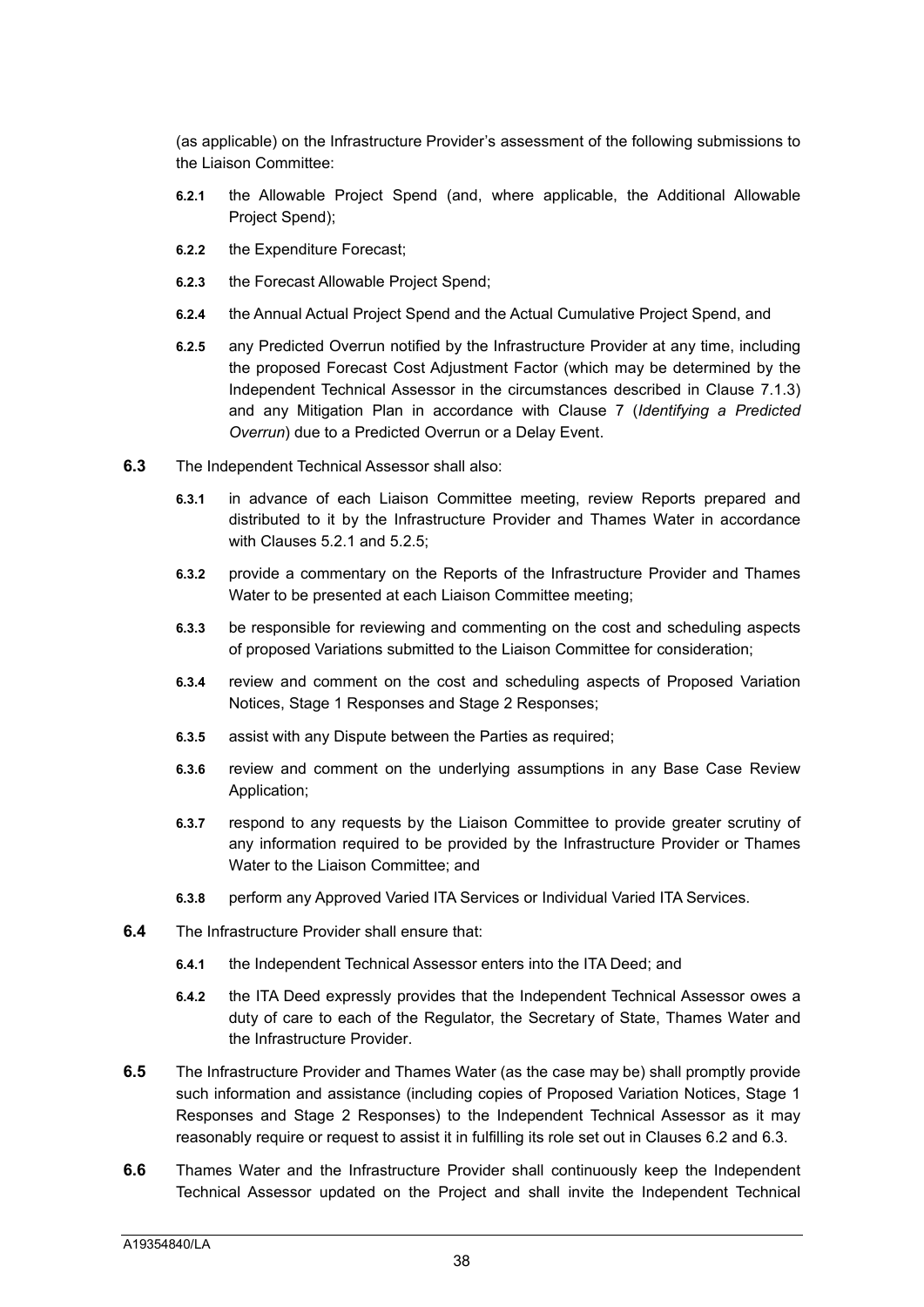Assessor to weekly Project meetings or such other Project meeting held on a frequent basis.

- **6.7** Where a member of the Liaison Committee or the Regulator requests additional services from the Independent Technical Assessor to those described in this Agreement or in the ITA Deed, and the member of the Liaison Committee or the Regulator requesting such additional services has:
	- **6.7.1** agreed the scope and cost of the additional services with the Independent Technical Assessor in accordance with the rates set out in schedule 2 (*Key Persons and Fee*) of the ITA Deed ("**Approved Varied ITA Services**");
	- **6.7.2** notified the Liaison Committee of such agreed cost; and
	- **6.7.3** subject to Clause 6.8, obtained from the members of the Liaison Committee a unanimous recommendation that the Independent Technical Assessor may proceed with the additional services,

the Independent Technical Assessor shall proceed with the Approved Varied ITA Services. The Independent Technical Assessor shall owe a duty of care in respect of the Approved Varied ITA Services to the Regulator, the Secretary of State, Thames Water and the Infrastructure Provider.

- **6.8** Where a member of the Liaison Committee or the Regulator has requested additional services from the Independent Technical Assessor and:
	- **6.8.1** the Liaison Committee has not provided a unanimous recommendation that the Independent Technical Assessor may proceed with the additional services but has unanimously confirmed that the provision of such additional services would not cause a conflict of interest between the Independent Technical Assessor and those Parties (or the Regulator) who have not requested the additional services;
	- **6.8.2** the Independent Technical Assessor has agreed the scope and cost of the additional services with the member of the Liaison Committee or the Regulator requesting such additional services in accordance with the rates set out in schedule 2 (*Fees*) of the ITA Deed; and
	- **6.8.3** the Independent Technical Assessor and the member of the Liaison Committee or the Regulator requesting such additional services have agreed a separate liability cap for the provision of such additional services, independent of and in addition to the Independent Technical Assessor's aggregate liability cap set out in the ITA Deed.

the ("**Individual Varied ITA Services**"), the Independent Technical Assessor shall proceed with the Individual Varied ITA Services. The Independent Technical Assessor shall owe a duty of care in respect of the Individual Varied ITA Services to the member of the Liaison Committee or the Regulator who requested such Individual Varied ITA Services.

- **6.9** The Independent Technical Assessor shall provide the outcome of the Approved Varied ITA Services, including any reports, findings and comments, to each of the Parties and the Regulator.
- **6.10** Unless otherwise agreed by the Independent Technical Assessor, the Regulator and the members of the Liaison Committee, the Independent Technical Assessor shall provide the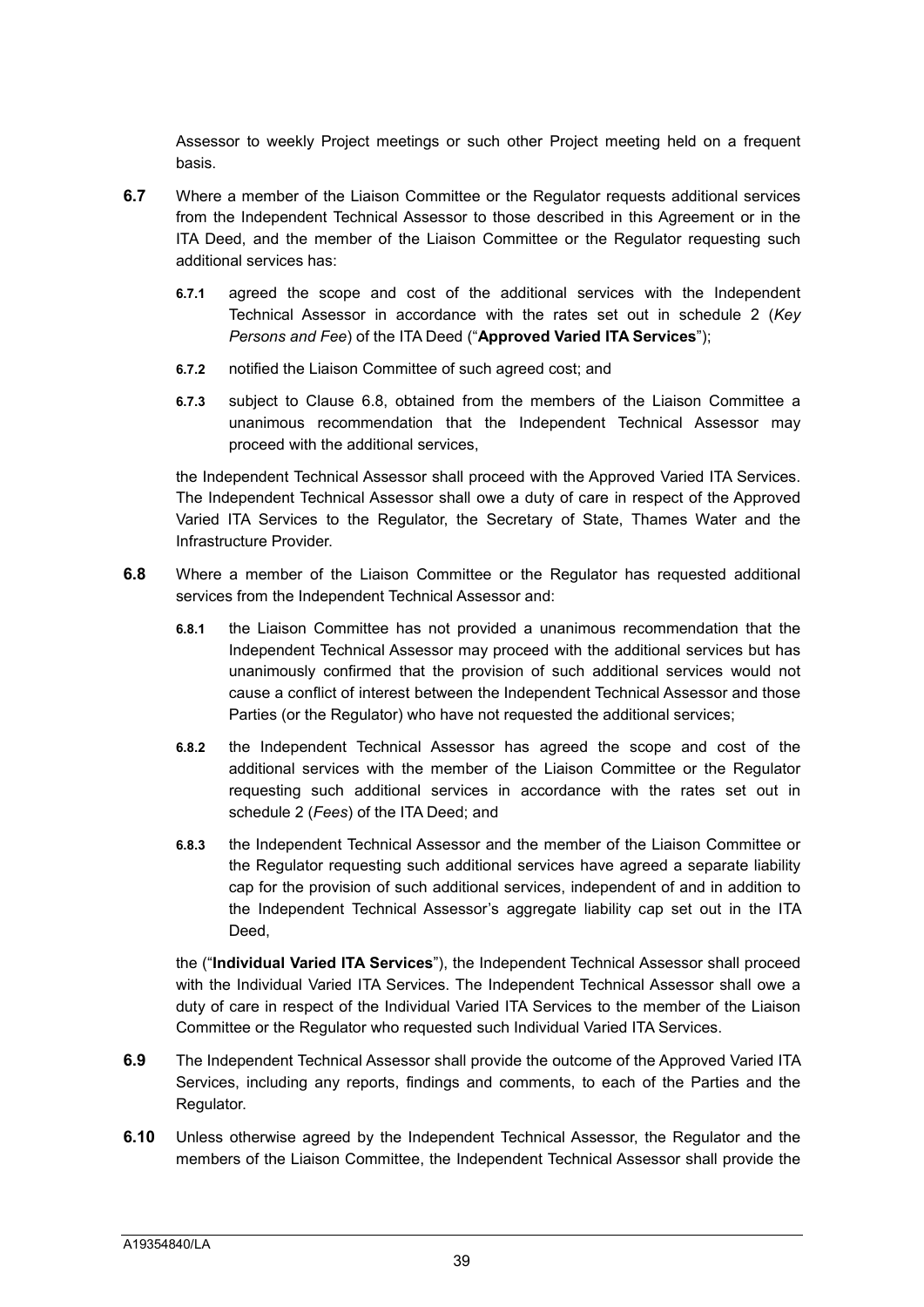outcome of any Individual Varied ITA Services only to the member of the Liaison Committee or the Regulator who requested such Individual Varied ITA Services.

**6.11** The Parties acknowledge and agree that responsibility for the costs associated with any Approved Varied ITA Services or any Individual Varied ITA Services shall be in accordance with the ITA Deed.

## **7 Identifying a Predicted Overrun**

#### **7.1 Verifying Expenditure Forecasts**

- **7.1.1** Subject to Clause 7.1.5, the Infrastructure Provider will provide the IP Quarterly Report to the Liaison Committee and the Independent Technical Assessor in accordance with Clauses 5.2.5 and 5.2.6 and the Liaison Committee Terms of Reference.
- **7.1.2** Subject to Clause 7.1.3, the Independent Technical Assessor shall review the IP Quarterly Report and inform the Liaison Committee as to its verification of the Expenditure Forecast and any Predicted Overrun.
- **7.1.3** The Independent Technical Assessor shall not determine whether or not to verify a Predicted Overrun without having first sought the agreement of the Liaison Committee and the Regulator with respect to the Infrastructure Provider's proposed Forecast Cost Adjustment Factor. If such agreement is not given within a reasonable time the Independent Technical Assessor may determine the Forecast Cost Adjustment Factor for the purposes of verifying or not verifying a Predicted Overrun having taken into account any comments received from the Liaison Committee or the Regulator with respect to the Forecast Cost Adjustment Factor.
- **7.1.4** Unless disputed by the Infrastructure Provider or the Secretary of State in accordance with the Dispute Resolution Procedure, any verification provided by the Independent Technical Assessor as to the existence (or not) of a Predicted Overrun will be binding on the Parties. If disputed, any determination in accordance with the Dispute Resolution Procedure will be binding on the Parties.
- **7.1.5** Where a Predicted Overrun has been identified, the Secretary of State may require the Infrastructure Provider to provide the IP Quarterly Report on a more frequent basis.

#### **7.2 Exceeding the Threshold Outturn and delays to the Longstop Date**

- **7.2.1** Within 10 Business Days of:
	- (i) a Predicted Overrun being identified at any time (whether in an IP Quarterly Report or otherwise); or
	- (ii) a Delay Event being notified to the Regulator in accordance with paragraph 4 of Appendix 2 (*Non-Revenue Condition*) of the Project Licence,

the Infrastructure Provider shall convene a Liaison Committee meeting to discuss the appropriate next steps (the "**Mitigation Plan Meeting**").

**7.2.2** At least five Business Days prior to the Mitigation Plan Meeting, the Infrastructure Provider shall provide a written plan to the Liaison Committee, the Independent Technical Assessor and the Regulator setting out how the Infrastructure Provider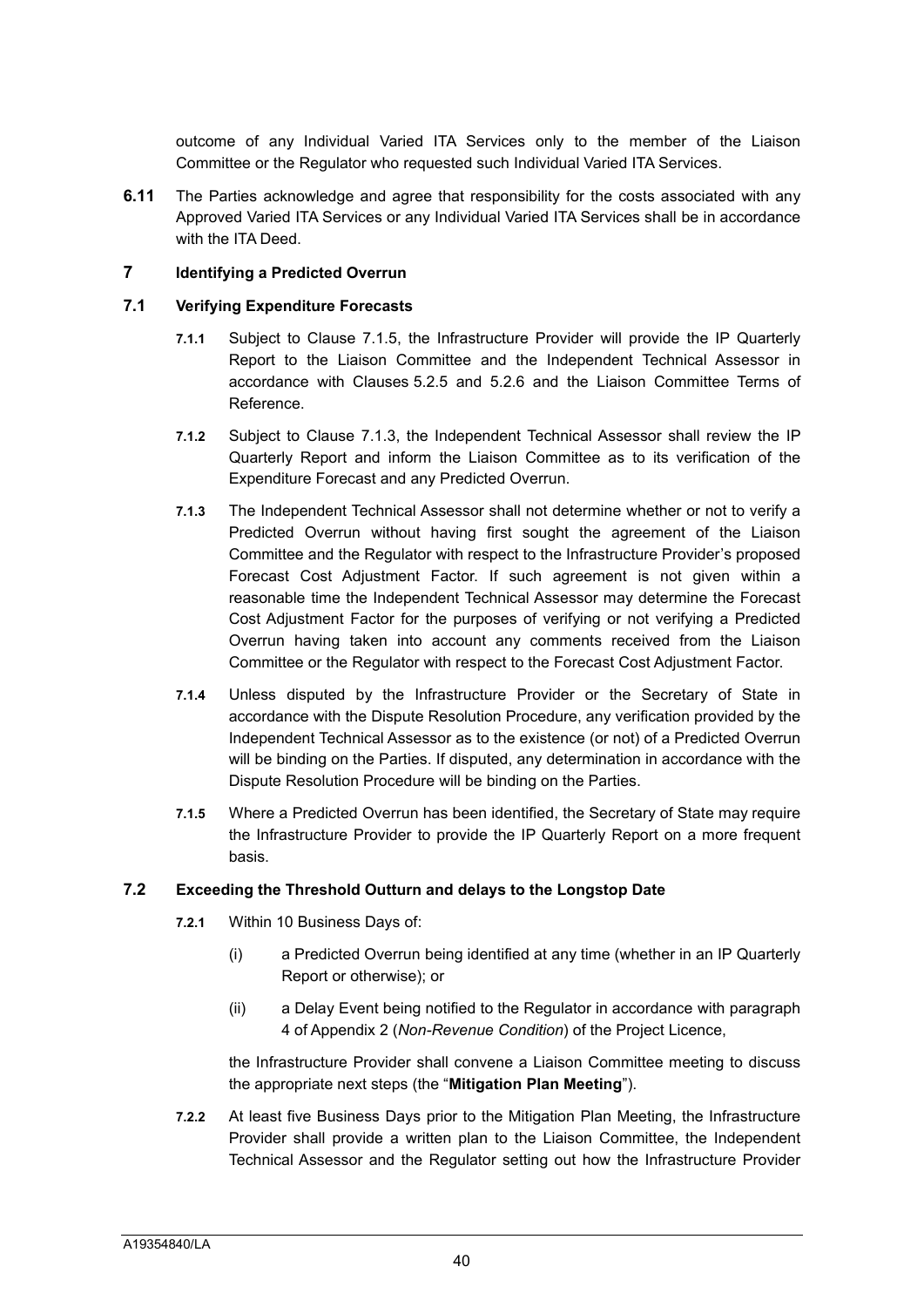proposes to eliminate or mitigate the Predicted Overrun or the impact of the Delay Event (the "**Mitigation Plan**").

- **7.2.3** In the event that the Predicted Overrun or Delay Event may be reasonably expected to delay System Acceptance beyond the Planned System Acceptance Date or the Longstop Date (as applicable), the Mitigation Plan shall include the steps proposed for mitigating such delay.
- **7.2.4** The Liaison Committee, the Independent Technical Assessor and the Regulator shall consider the Mitigation Plan put forward by the Infrastructure Provider, including the extent to which the scope of the Project Specification Notice could be varied to minimise any additional costs.
- **7.2.5** The Infrastructure Provider shall incorporate any comments from the Liaison Committee, the Independent Technical Assessor and the Regulator provided in respect of a Mitigation Plan (unless prevented from doing so due to direct inconsistency between such comments, in which case the comments provided by the Liaison Committee take precedence), and re-submit to the Liaison Committee, the Independent Technical Assessor and the Regulator for further review any Mitigation Plan on which the Liaison Committee, the Independent Technical Assessor and the Regulator have provided comments. The Liaison Committee, the Independent Technical Assessor and the Regulator may make additional comments to the Infrastructure Provider on any re-submitted Mitigation Plan.
- **7.2.6** The Infrastructure Provider:
	- (i) shall implement a Mitigation Plan which is approved by the Liaison Committee following initial submission or re-submission in accordance with Clause 7.2.5; and
	- (ii) may, at the Infrastructure Provider's discretion, commence at the Infrastructure Provider's own risk implementation of a Mitigation Plan which was re-submitted in accordance with Clause 7.2.5 but in respect of which the Liaison Committee, the Independent Technical Assessor and the Regulator made further comments.
- **7.2.7** The Infrastructure Provider shall inform the Liaison Committee as to the Infrastructure Provider's progress against any Mitigation Plan at each subsequent meeting of the Liaison Committee or at such intervals as agreed by the Parties.
- **7.2.8** If and to the extent that a Predicted Overrun or a Delay Event has been identified (and, where identified by the Infrastructure Provider, that Predicted Overrun or Delay Event has either been verified by the Independent Technical Assessor and not disputed or determined through the Dispute Resolution Procedure) and:
	- (i) the Infrastructure Provider has been unable to implement a Mitigation Plan such that the Predicted Overrun is not incurred or the Delay Event does not occur; or
	- (ii) the Infrastructure Provider has determined (and the Independent Technical Assessor has verified) that, notwithstanding the implementation of a Mitigation Plan, such Predicted Overrun would still be incurred or Delay Event would still occur,

then: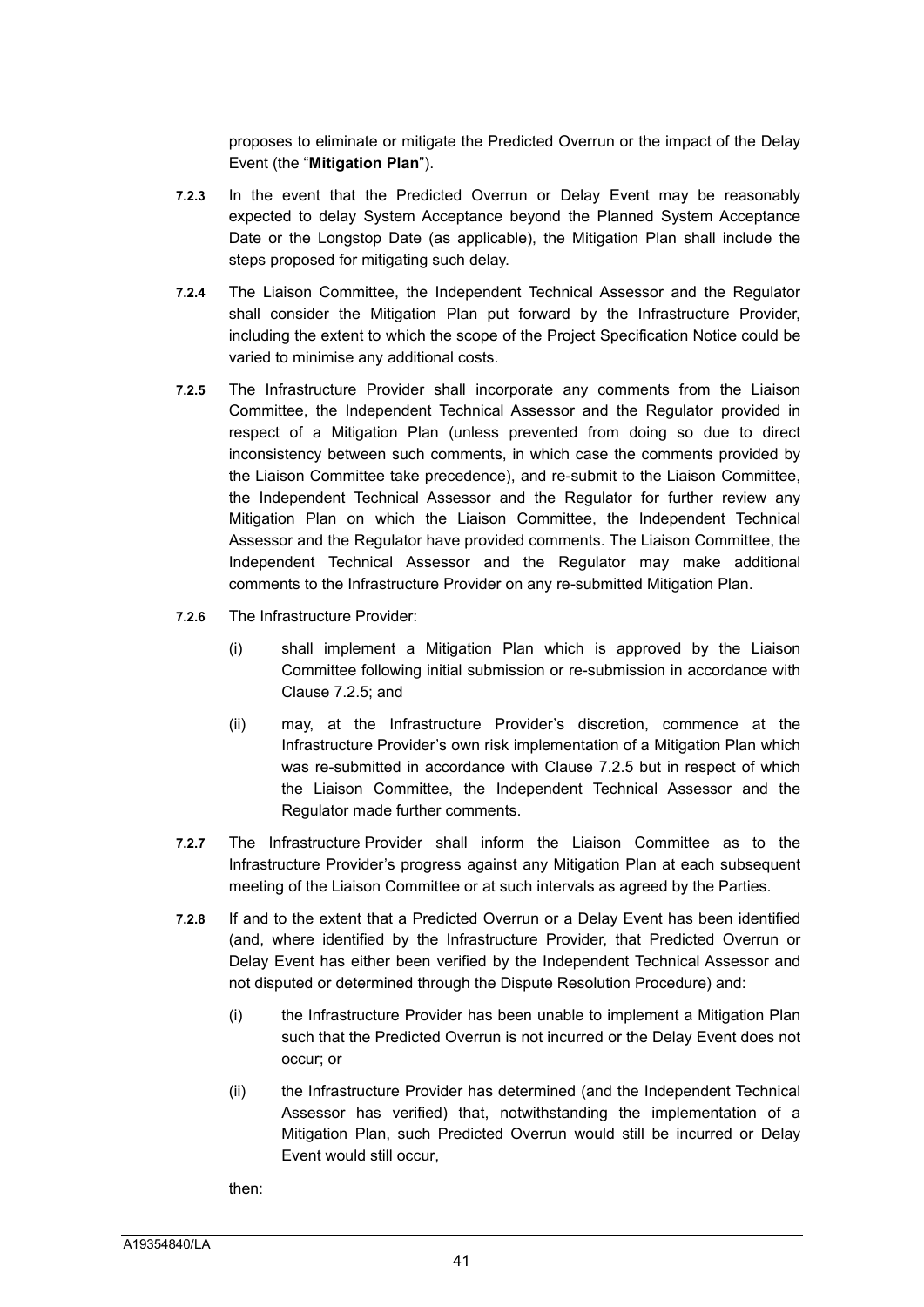- (a) the Infrastructure Provider may submit an IAR Overrun Application or a Longstop Date Extension IAR Application (as applicable) to the Regulator for an IAR in accordance with the terms of the Project Licence; and
- (b) where the Infrastructure Provider submits an IAR Overrun Application, the Infrastructure Provider shall use reasonable endeavours to obtain additional funding from its existing shareholders or from new equity or debt providers to fund the Predicted Overrun, provided always that its existing shareholders shall not be required to provide such additional funding.
- **7.2.9** If the conditions in Clauses 7.2.8(i) or 7.2.8(ii) exist and:
	- (i) the Regulator has made a final determination in respect of an IAR Overrun Application submitted by the Infrastructure Provider;
	- (ii) the Infrastructure Provider's existing shareholders have elected not to finance, or to finance only partially, the Predicted Overrun; and
	- (iii) the Infrastructure Provider has used reasonable endeavours to find new equity or debt providers to fund the Predicted Overrun,

then the provisions of the Contingent Equity Support Agreement shall apply in accordance with its terms.

- **7.2.10** If at any time the Liaison Committee and the Regulator unanimously agree that the Government Support Package should be Discontinued:
	- (i) the Liaison Committee shall recommend to the Secretary of State that the Secretary of State should consider exercising its rights pursuant to clause 3.1 of the Discontinuation Agreement to issue a Discontinuation Notice; and
	- (ii) in the event that the Secretary of State elects to issue a Discontinuation Notice, the provisions of the Discontinuation Agreement shall apply.

# **8 Variations**

The Parties shall comply with the Variation Procedure set out in Schedule 5 (*Variation Procedure*).

## **9 Limitations on liability**

#### **9.1 Limitation**

Notwithstanding any other provision of any Project Document, no Party shall be entitled to recover compensation or make a claim arising out of or in connection with this Agreement in respect of any loss that it has incurred (or any failure of any other Party) to the extent that it has already been compensated in respect of that loss or failure pursuant to any of the Project Documents or the Government Support Package to which it is a party or otherwise.

# **9.2 Consequential Loss**

In no event shall any Party be liable to any other Party (whether on the basis of breach of contract, indemnity, warranty, tort, breach of statutory duty or otherwise) for any matter arising out of or in connection with this Agreement in respect of any Consequential Loss.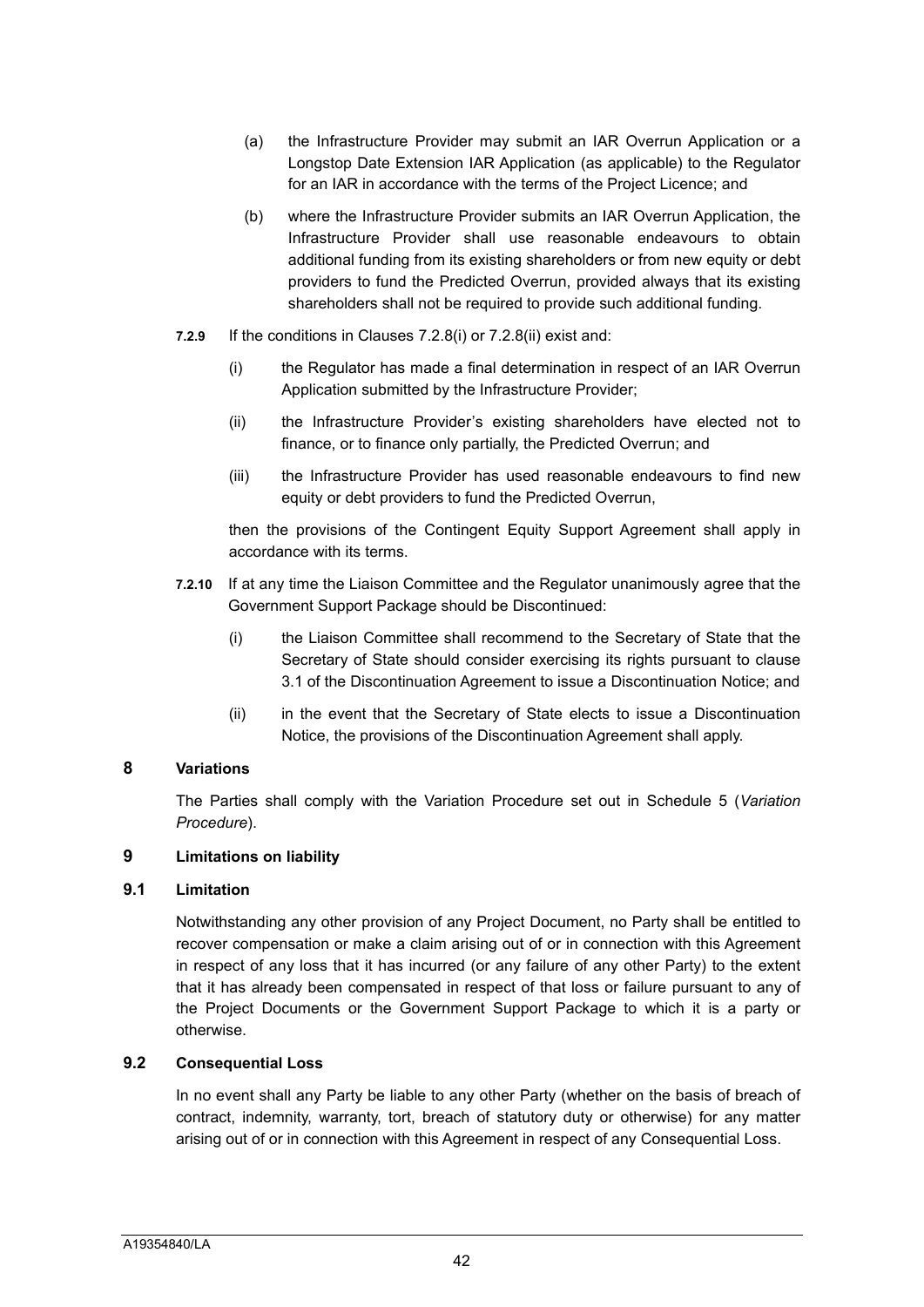# **9.3 Exclusive remedies**

- **9.3.1** Subject to Clause 3.2 (*Interface with the regulatory regime*) and Clauses 9.3.2 and 9.3.3, the Parties agree that their respective express rights, obligations and liabilities as provided for in the Project Documents shall be exhaustive of the rights, obligations and liabilities between them arising out of or in connection with the Project Documents and, except as expressly provided for in the Project Documents, no Party shall be obligated or liable to the other in respect of any damages or losses whatsoever or howsoever suffered by the other which arise out of, under or in connection with the Project Documents (whether based on breach of contract, indemnity, misrepresentation, warranty, tort, including negligence and strict or absolute liability, breach of statutory duty or otherwise).
- **9.3.2** Accordingly, the remedies expressly stated in the Project Documents shall be the sole and exclusive remedies of the Parties for liabilities and/or obligations to one another arising out of or in connection with the Project Documents, including any representation, warranty or undertaking given in connection with it, notwithstanding any remedy otherwise available at Law or in equity.
- **9.3.3** This Clause 9.3 shall not restrict remedies:
	- (i) in respect of fraud;
	- (ii) for death or personal injury;
	- (iii) pursuant to a claim for specific performance of any obligation under the Project Documents;
	- (iv) pursuant to a claim for injunctive or declaratory relief; or
	- (v) pursuant to the enforcement of a debt due under the Project Documents.

# **10 Confidentiality**

# **10.1 Confidential Information**

Subject to Clause 10.2 (*Disclosure of Confidential Information*) and Clause 10.5 (*Freedom of Information*), the Parties shall at all times keep all Confidential Information confidential to the Party receiving it and shall not disclose such Confidential Information to any other Person, except with the written authority of each Party to whom the information is confidential.

# **10.2 Disclosure of Confidential Information**

- **10.2.1** A Party shall, without the prior consent of the relevant other Party, be entitled to disclose Confidential Information of that other Party:
	- (i) that is reasonably required by the Party for the performance of its obligations under the Shareholders Agreement, Project Documents, the Government Support Package and the Finance Documents to which it is a party, including the disclosure of any Confidential Information to any employee, consultant, agent, officer, sub-contractor (of any tier) or adviser to the extent necessary to enable that Party to perform its obligations under the Shareholders Agreement, Project Documents, the Government Support Package and the Finance Documents to which it is a party;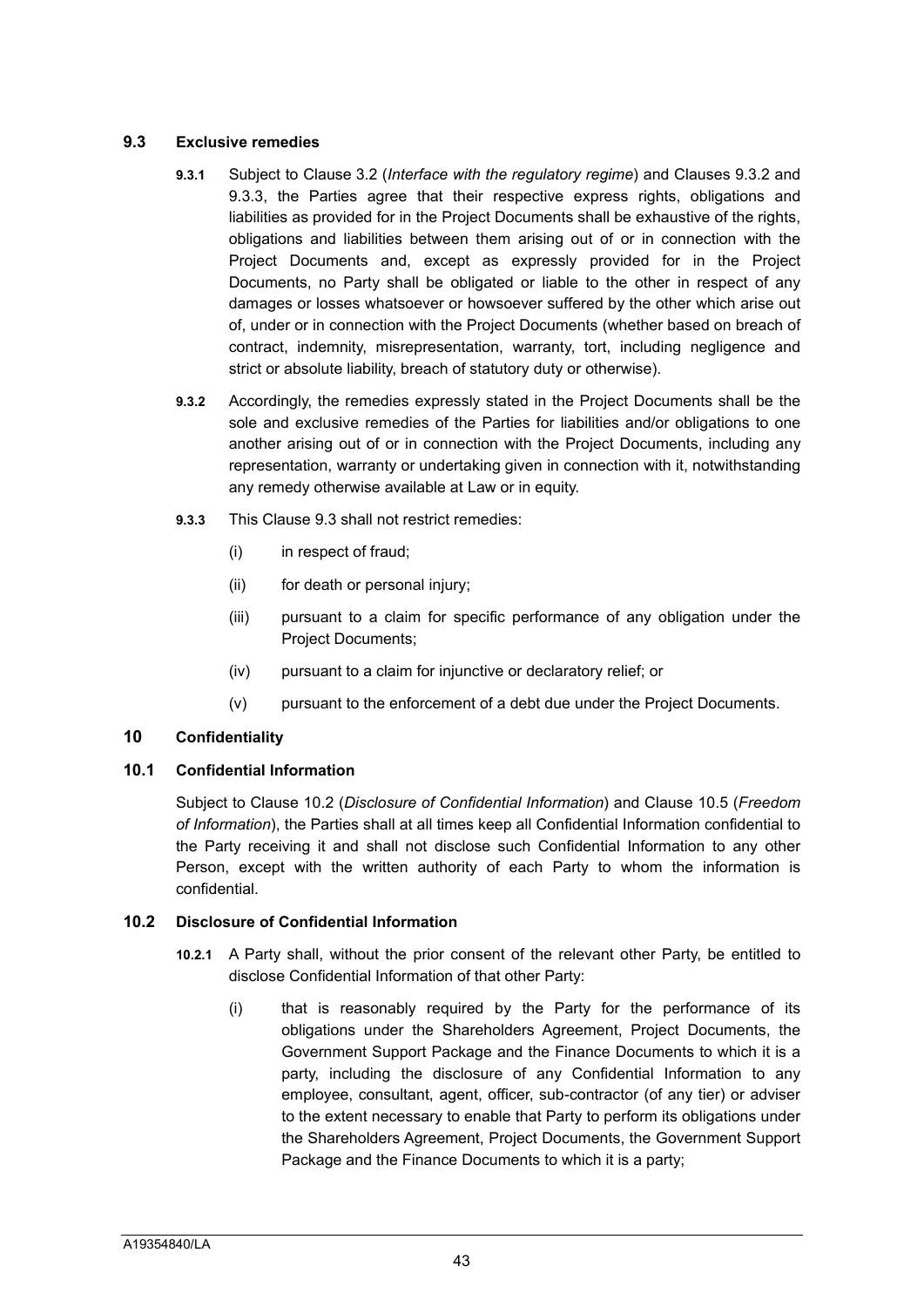- (ii) to enable a determination to be made under the Dispute Resolution Procedure;
- (iii) to the Independent Technical Assessor to enable it to perform its obligations under the ITA Deed;
- (iv) to any Secured Creditors or their professional advisers (including any rating agencies, if applicable) or insurance advisers or, where it is proposed that a Person should or may provide funds (whether directly or indirectly and whether by loan, equity participation or otherwise) to the Infrastructure Provider to enable it to carry out its obligations under Shareholders Agreement, the Project Documents and the Government Support Package, to that Person and their advisers but only to the extent reasonably necessary to enable a decision to be taken on the proposal;
- (v) to the extent required by the Modified WIA or any other applicable Law or pursuant to an order of any court of competent jurisdiction, any parliamentary obligation or the rules of any stock exchange or governmental or regulatory authority having the force of Law, including for the purposes of the National Audit Act 1983, the Comptroller and Auditor General;
- (vi) to register or record any authorisations and to effect property registration that may be required;
- (vii) for the purpose of the examination and certification of any Party's accounts;
- (viii) in relation to disclosure by Thames Water, in order to fulfil its obligations under the Instrument of Appointment or assist in the planning or execution of other maintenance, renewal or enhancement projects that relate to the Sewer Network;
- (ix) in relation to disclosure by Thames Water, to any Person in connection with or in anticipation of that person becoming a shareholder of Thames Water; and
- (x) in relation to disclosure by the Infrastructure Provider, in order to fulfil its Project Licence obligations,

providing that any such disclosure is made in Good Faith.

**10.2.2** Nothing in this Clause 10 shall be deemed to prohibit, prevent or hinder, or render any Party liable for, the disclosure of any information by that Party to the Regulator, the Parliamentary Commissioner for Administration, a Minister of the Crown or any department of the Government of the United Kingdom, the European Commission, Parliament, the Mayor of London, the Greater London Authority or any department or officer of any of them for the purpose of facilitating the carrying out of its functions.

# **10.3 Obligations preserved**

Where disclosure is permitted under Clause 10.2 (*Disclosure of Confidential Information*), other than Clauses  $10.2.1(v)$  and  $10.2.1(vi)$ , the Party making such disclosure shall ensure that the recipient of the information is subject to the same obligation of confidentiality as that contained in this Agreement.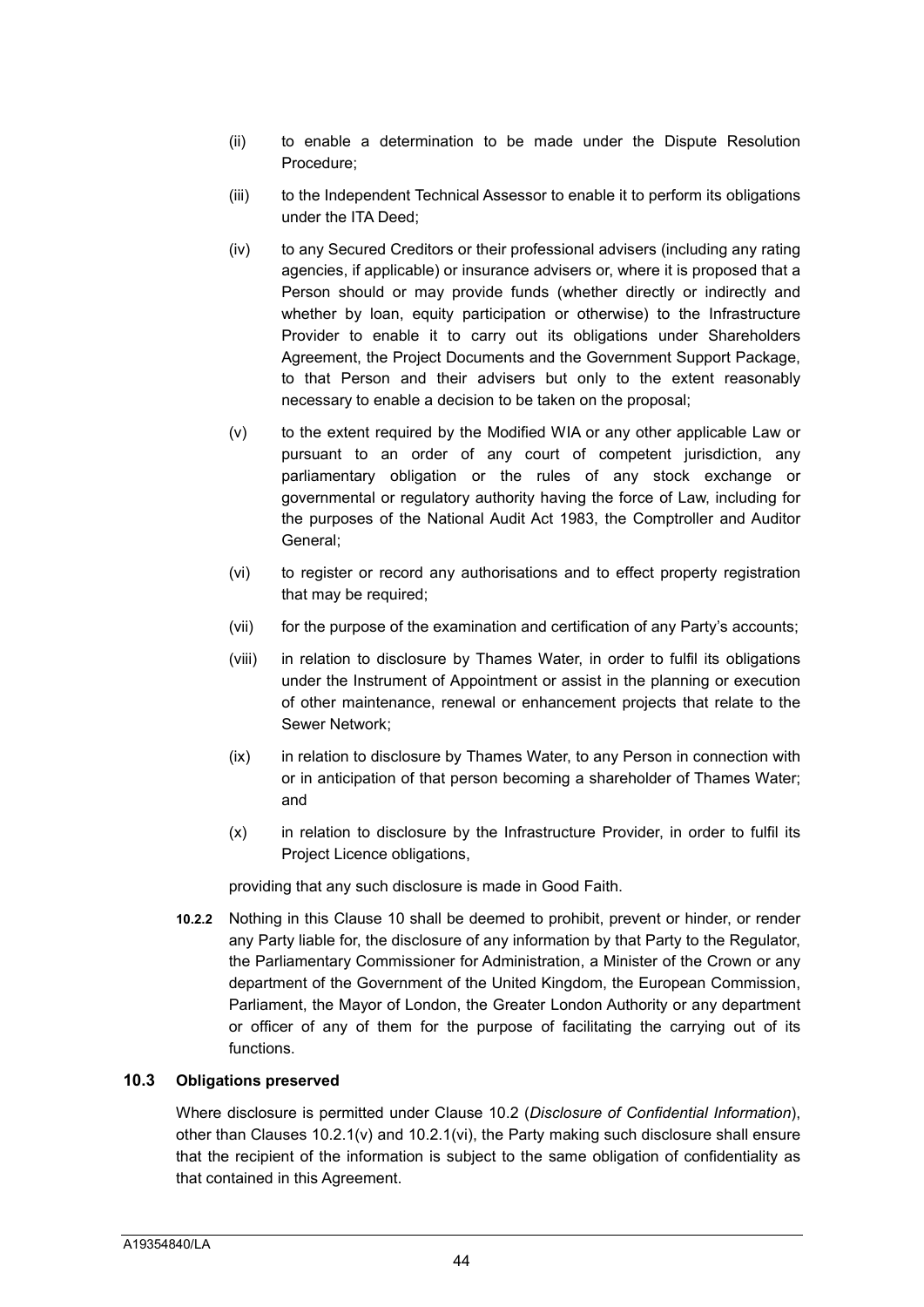# **10.4 Exploitation of information**

Subject to Clauses  $10.2.1(iv)$ ,  $10.2.1(v)$ ,  $10.2.1(vii)$  and  $10.2.1(viii)$ , no Party shall make use of any information arising out of the Project issued or provided by or on behalf of any Party in connection with any Project Document or Finance Document or Shareholders Agreement otherwise than for the purposes of such Project Document or Finance Document or Shareholders Agreement, except with the written consent of the Party by whom or on whose behalf the information was provided.

## **10.5 Freedom of Information**

**10.5.1** For the purposes of this Clause 10.5:

- (i) "**Request for Information**" shall have the meaning set out in the FOIA or the Environmental Information Regulations as relevant (where the meaning set out for the term "request" shall apply); and
- (ii) "**Information**" has the meaning given under Section 84 of the FOIA.
- **10.5.2** The Parties acknowledge that the Secretary of State is, and that Thames Water and the Infrastructure Provider may become, subject to the requirements of the FOIA and the Environmental Information Regulations and each Party shall, subject to the remaining provisions of this Clause 10.5, facilitate compliance by each other Party (as the case may be) with its Information disclosure requirements pursuant to the same in the manner provided for in Clauses 10.5.3 to 10.5.10 (inclusive).
- **10.5.3** Where a Party (the "**RfI Recipient**") receives a Request for Information in relation to Information that is confidential to another Party, the RfI Recipient shall provide a copy of such Request for Information to the relevant other Party within two Business Days of receiving the Request for Information.
- **10.5.4** Within 10 Business Days of receiving a Request for Information from the RfI Recipient, the relevant other Party shall provide all necessary assistance as reasonably requested by the RfI Recipient in connection with any such Information, to enable the RfI Recipient to respond to a Request for Information within the time for compliance set out in Section 10 of the FOIA or Regulation 5 of the Environmental Information Regulations.
- **10.5.5** Following notification under Clause 10.5.3, and up until such time as the relevant other Party has assisted the RfI Recipient in accordance with Clause 10.5.4, the relevant other Party may make representations to the RfI Recipient as to whether:
	- (i) such Information requested should be disclosed and, if so, on what basis;
	- (ii) such Information may be or is Confidential Information or Commercially Sensitive Information; or
	- (iii) further Information should reasonably be provided in order to identify and locate the Information requested,

provided always that, without prejudice to the relevant other Party's rights against the RfI Recipient in respect of any disclosure of Information made otherwise than in accordance with the FOIA, the RfI Recipient shall be responsible for determining, without prejudice to Clause 10.5.6: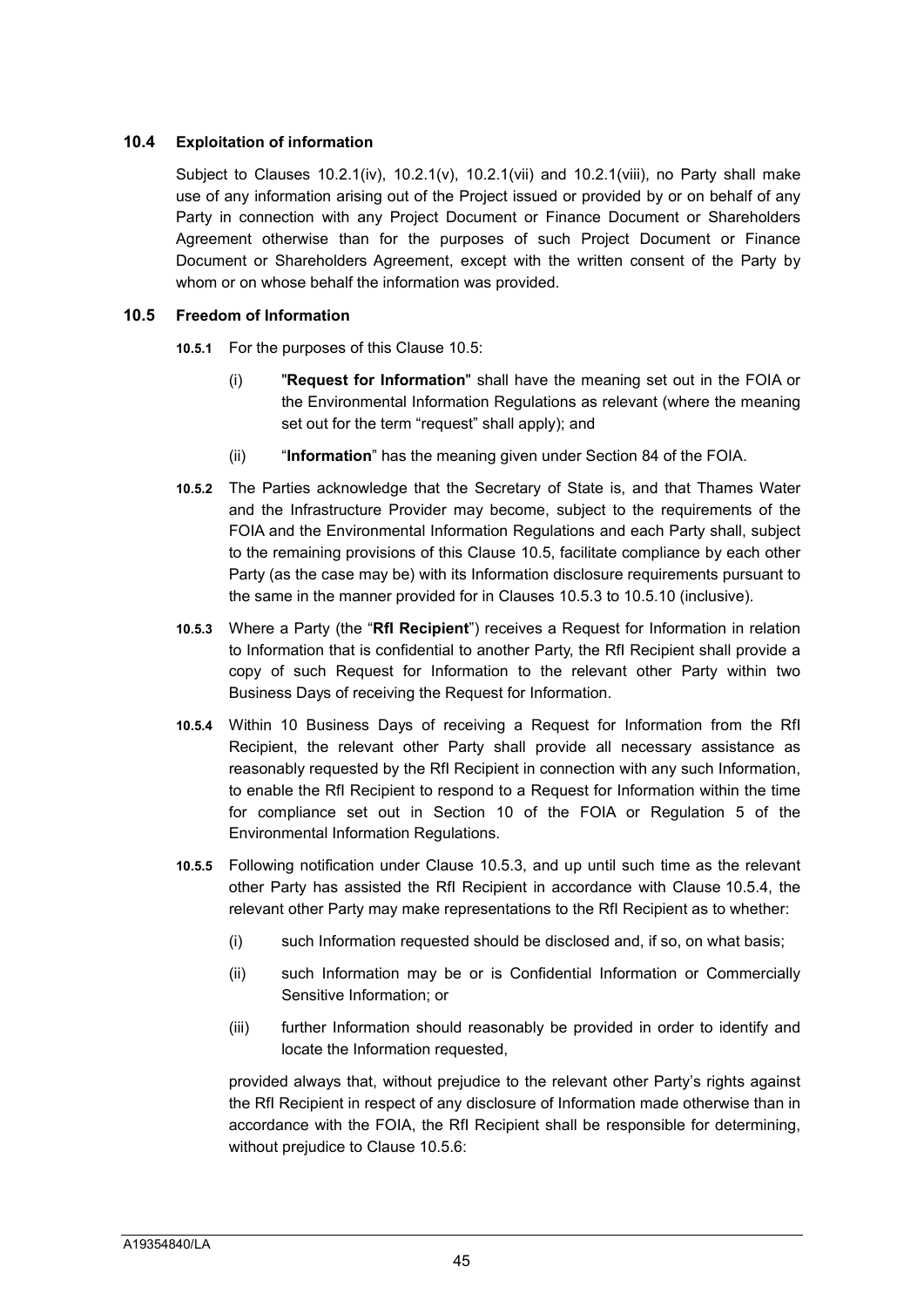- (iv) whether Information is exempt from disclosure under the FOIA and the Environmental Information Regulations; and
- (v) whether Information is to be disclosed in response to a Request for Information,

and in no event shall the relevant other Party respond directly, or allow its subcontractors to respond directly, to a Request for Information unless expressly authorised to do so by the RfI Recipient.

- **10.5.6** Subject to Clause 10.5.9, in deciding how to respond to a Request for Information which relates, or may relate, to Confidential Information or Commercially Sensitive Information, the RfI Recipient shall take into account any relevant representations by the relevant other Party in that regard that are made before expiry of the time period referred to in Clause 10.5.4 above, and the RfI Recipient shall not issue a response to the Request for Information before such date.
- **10.5.7** If the RfI Recipient decides to respond to a Request for Information which relates, or may relate, to Confidential Information or Commercially Sensitive Information by confirming that it holds Confidential Information or Commercially Sensitive Information and/or by disclosing Confidential Information or Commercially Sensitive Information, it shall notify the relevant other Party of its decision in writing at least three Business Days before issuing such response.
- **10.5.8** In the event of a request from the RfI Recipient pursuant to Clause 10.5.4 above, the relevant other Party shall as soon as practicable, and in any event within five Business Days of receipt of such request, inform the RfI Recipient of the relevant other Party's estimated costs of complying with the request to the extent these would be recoverable if incurred by the RfI Recipient under Section 12(1) of the FOIA and the Fees Regulations. Where such costs (either on their own or in conjunction with the RfI Recipient's own such costs in respect of such Request for Information) will exceed the appropriate limit referred to in Section 12(1) of the FOIA and as set out in the Fees Regulations the RfI Recipient shall inform the relevant other Party in writing whether or not it still requires the relevant other Party to comply with the request and, where it does require the relevant other Party to comply with the request, the 10 Business Days period for compliance shall be extended by such number of additional days for compliance as the RfI Recipient is entitled to under Section 10 of the FOIA. In such case, the RfI Recipient shall notify the relevant other Party of such additional days as soon as practicable after becoming aware of them and shall reimburse the relevant other Party for such costs as the relevant other Party incurs in complying with the request to the extent it is itself entitled to reimbursement of such costs in accordance with its own FOIA policy from time to time.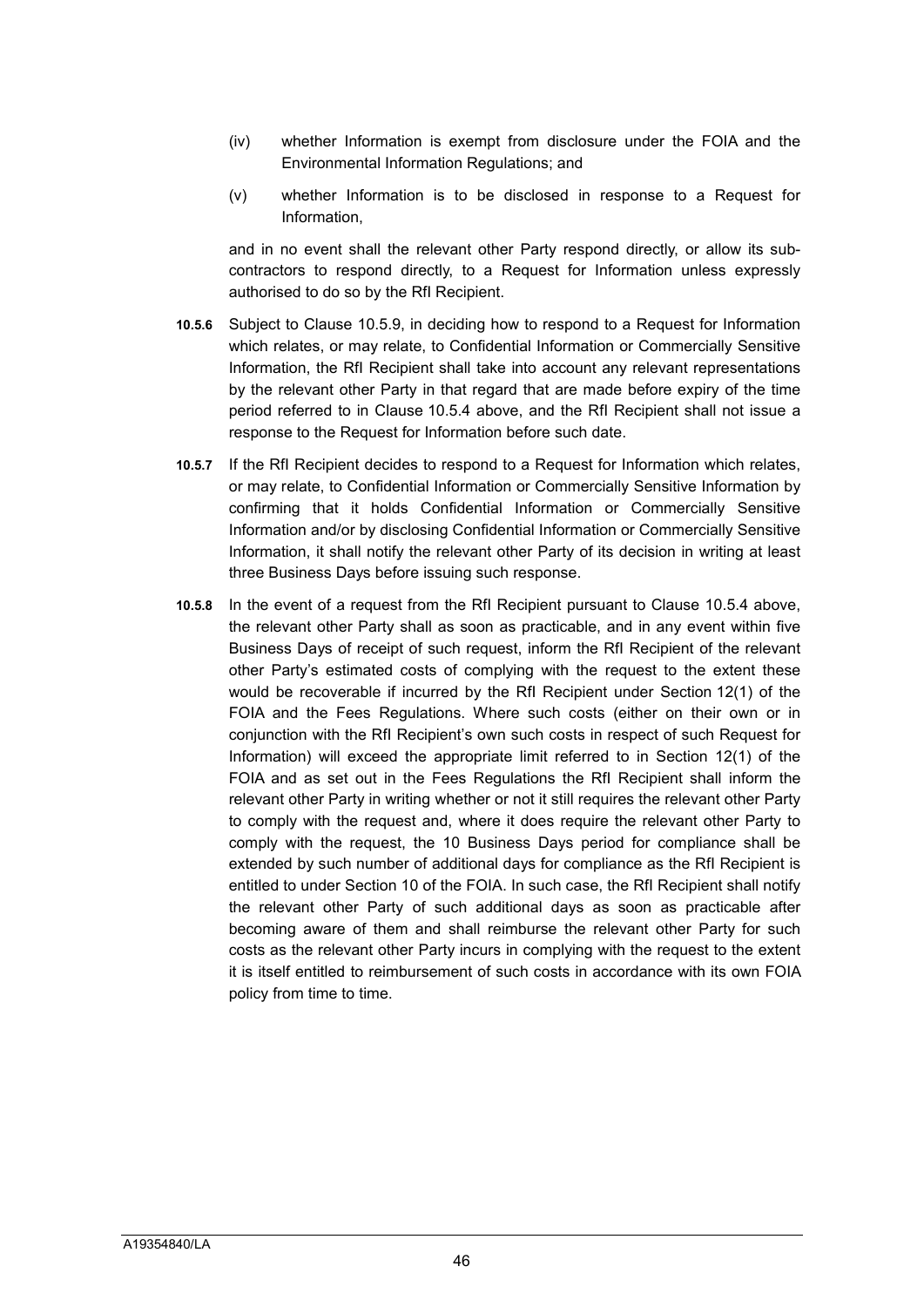- **10.5.9** The Parties acknowledge that (notwithstanding the other provisions of this Clause 10.5) the RfI Recipient may, acting in accordance with the Department of Constitutional Affairs' Code of Practice on the Discharge of Functions of Public Authorities under Part I of the FOIA and the Code of Practice on the discharge of obligations of public authorities under the Environmental Information Regulations (the "**Codes**"), be obliged under the FOIA or the Environmental Information Regulations to disclose Information concerning the other Parties or the Project:
	- (i) in certain circumstances without consulting with the relevant other Party; or
	- (ii) following consultation with the relevant other Party and having taken their views into account,

provided always that where Clause 10.5.9(i) above applies, the RfI Recipient shall, in accordance with the recommendations of the Codes, take reasonable steps, where appropriate, to give the relevant other Party notice, or failing that, to draw the disclosure to the attention of the relevant other Party after any disclosure.

**10.5.10** The RfI Recipient shall not be liable for any loss, damage, harm or other detriment suffered by any other Party arising out of any Information being disclosed under the FOIA or Environmental Information Regulations provided the RfI Recipient has complied with this Clause 10.5.

### **11 Replacement of Thames Water or the Infrastructure Provider**

- **11.1** In the event that a replacement undertaker is appointed pursuant to section 7(4) of the Water Industry Act:
	- **11.1.1** for the whole of Thames Water's sewerage services area, Thames Water shall include in the draft transfer scheme pursuant to Schedule 2 of the Modified WIA, the transfer of all of the rights and obligations of Thames Water under the Project Documents to which it is a party to that replacement undertaker such that the Infrastructure Provider shall be able to enforce its rights and obligations against that replacement undertaker as though such replacement undertaker had always been Thames Water under the Project Documents; or
	- **11.1.2** in respect of a significant part of Thames Water's sewerage services area and that area is either located within or partially located within the area in which the Project is located, Thames Water shall include in the draft transfer scheme pursuant to Schedule 2 of the Modified WIA, the transfer of such of the rights and obligations of Thames Water under the Project Documents to which it is a party to that replacement undertaker such that the Infrastructure Provider shall be able to enforce its rights and obligations against Thames Water and that replacement undertaker (as relevant) in relation to the relevant area as though such replacement undertaker had always been, together with Thames Water, party to the Project Documents.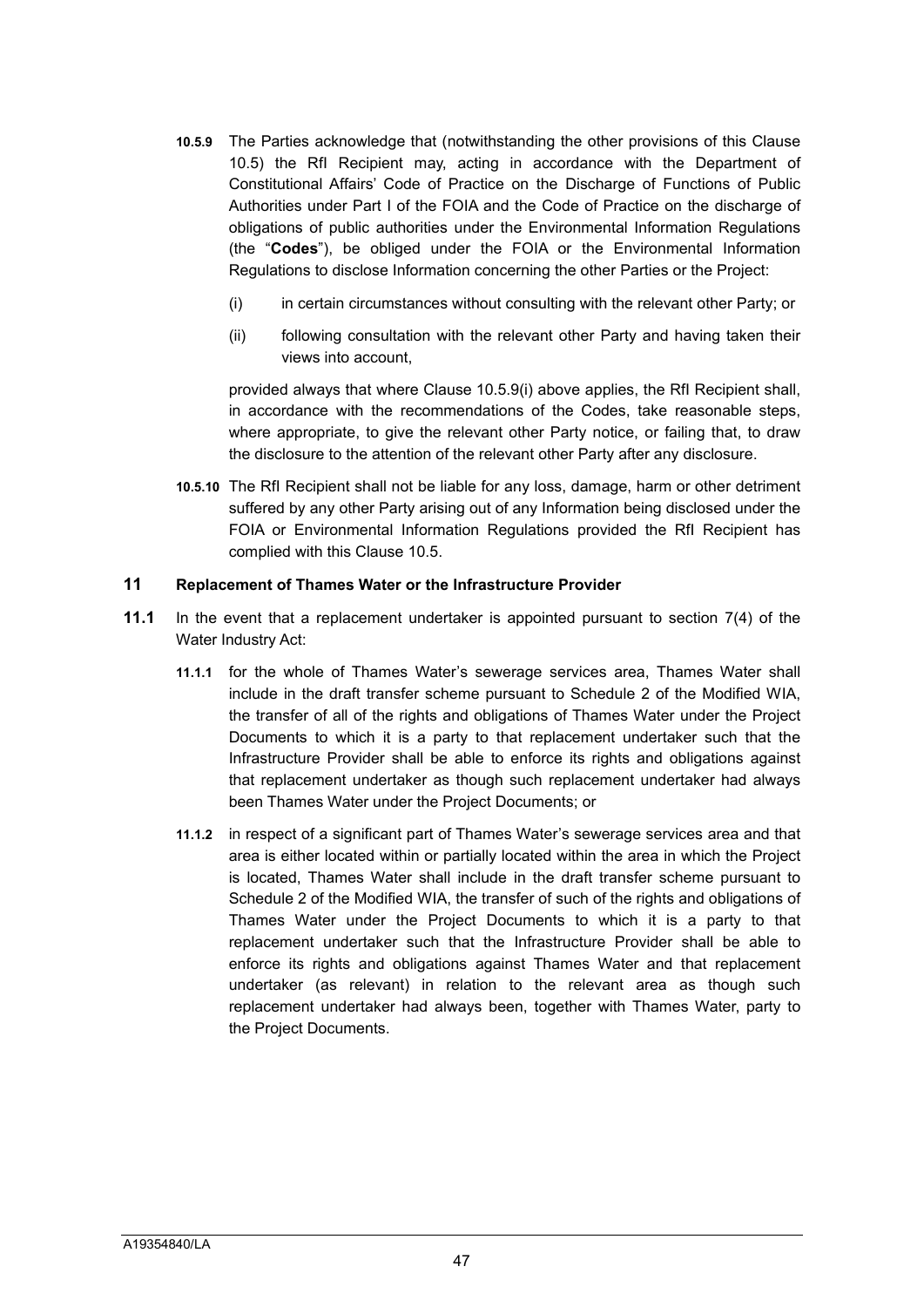- **11.2** From the date of the appointment of any replacement undertaker as envisaged in Clause 11.1, to the extent any rights and obligations of Thames Water under the Project Documents are included in the relevant transfer scheme pursuant to Schedule 2 of the Modified WIA, Thames Water and the Infrastructure Provider shall be released from those obligations towards one another and those rights and obligations against one another shall be cancelled (being the "**Discharged Rights and Obligations**" for the purposes of this Clause 11.2 only). The relevant replacement undertaker and the Infrastructure Provider shall assume obligations towards one another and acquire rights against one another which are equivalent to the Discharged Rights and Obligations.
- **11.3** In the event that the Regulator is proposing to grant a project licence to a replacement infrastructure provider in respect of the Project under section 17FA of the Modified WIA to carry on activities relating to functions formerly carried on by the Infrastructure Provider, the Infrastructure Provider shall include in the draft transfer scheme pursuant to Schedule 2 of the Modified WIA, the transfer of such of the rights and obligations of the Infrastructure Provider under the Project Documents to which it is a party to that replacement infrastructure provider such that Thames Water shall be able to enforce its rights and obligations against that replacement infrastructure provider as though such replacement infrastructure provider had always been the Infrastructure Provider under the Project **Documents**
- **11.4** From the date of the project licence envisaged in Clause 11.3 coming into force, to the extent any rights and obligations of the Infrastructure Provider under the Project Documents are included in the relevant transfer scheme pursuant to Schedule 2 of the Modified WIA, the Infrastructure Provider and Thames Water shall be released from those obligations towards one another and those rights and obligations against one another shall be cancelled (being the "**Discharged Rights and Obligations**" for the purposes of this Clause 11.4 only). The relevant replacement infrastructure provider and Thames Water shall assume obligations towards one another and acquire rights against one another which are equivalent to the Discharged Rights and Obligations.

# **12 IP Discontinuation Plan**

- **12.1** Without prejudice to the operation of the Discontinuation Agreement, this Clause 12 applies unless and until the Secretary of State or the Regulator issues a notice revoking the Project Specification Notice.
- **12.2** Immediately following the issuance by the Secretary of State or the Regulator (as the case may be) of either:
	- **12.2.1** a Discontinuation Notice, or
	- **12.2.2** a notice revoking the Designation Notice,

whichever is the earlier (each a "**Relevant Notice**" for the purposes of this Clause 12), the Infrastructure Provider shall temporarily secure and make safe the IP Works until such time as the Infrastructure Provider commences implementation of the Approved IP Discontinuation Plan in accordance with Clause 12.8.

- **12.3** Within 20 Business Days of the Secretary of State issuing a Relevant Notice, the Infrastructure Provider shall present a written plan to the Liaison Committee, Independent Technical Assessor and the Regulator which shall set out:
	- **12.3.1** details as to how the IP Works: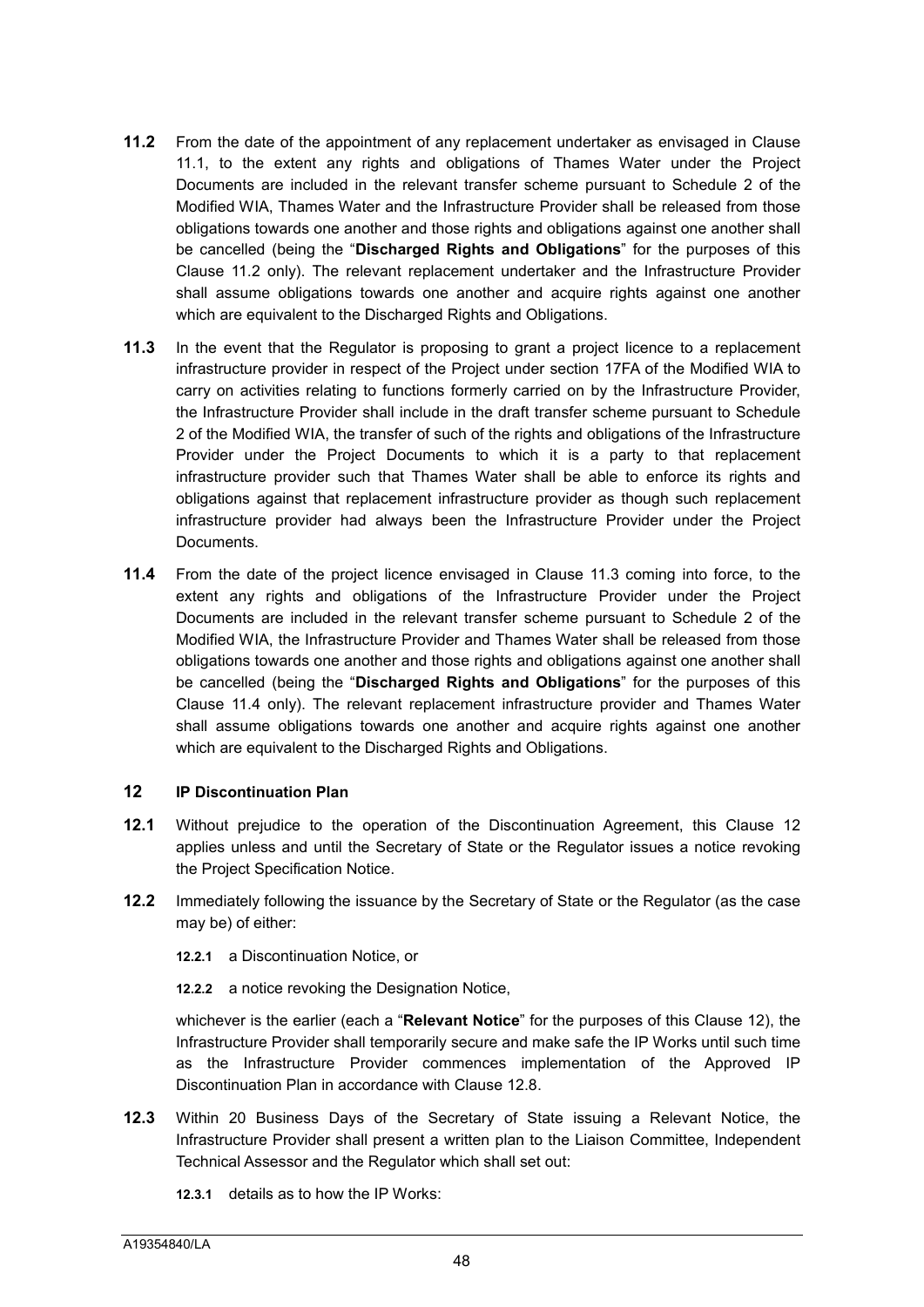- (i) have been secured and made safe in accordance with Clause 12.1 since the issuance of the Relevant Notice; and
- (ii) will continue to be secured and made safe until the date of transfer of the IP Works from the Infrastructure Provider;

#### (together, the "**IP Make Safe Activities**");

- **12.3.2** a proposed timetable for the IP Make Safe Activities, including a schedule of key milestones for the IP Make Safe Activities co-ordinated with, if applicable, a schedule of staggered payments in respect of any portion of compensation withheld in accordance with the Discontinuation Agreement, provided that at least 50 per cent. of the compensation withheld under the Discontinuation Agreement shall only be released on completion of all the IP Make Safe Activities in accordance with the Approved IP Discontinuation Plan;
- **12.3.3** a cost estimate for the IP Make Safe Activities;
- **12.3.4** the details as to how the IP Make Safe Activities will be funded, insured and remunerated;
- **12.3.5** the details of any access rights required by the Infrastructure Provider for the IP Make Safe Activities;
- **12.3.6** if applicable, a proposal for the timing and implementation of the transfer of the IP Works from the Infrastructure Provider;
- **12.3.7** a proposal for how any outstanding liabilities or future obligations owed as between the Infrastructure Provider and Thames Water or third parties will be discharged or performed prior to the date of transfer of the IP Works from the Infrastructure Provider;
- **12.3.8** a proposal for how the rights and obligations of the Parties in respect of the Project should be amended to enable implementation of the Approved IP Discontinuation Plan in accordance with Clause 12.8, including whether any such amendments should apply from the date of the issuance of the Relevant Notice; and
- **12.3.9** where the Infrastructure Provider wishes to present an alternative proposal for the Project, the details as to such alternative proposal,

#### (in each case, the "**Draft IP Discontinuation Plan**").

- **12.4** Within 30 Business Days of the Secretary of State issuing a Relevant Notice, the Infrastructure Provider shall convene a meeting of the Liaison Committee, the Independent Technical Assessor and the Regulator to discuss the Draft IP Discontinuation Plan (the "**Draft IP Discontinuation Plan Meeting**").
- **12.5** The Liaison Committee, the Independent Technical Assessor and the Regulator shall:
	- **12.5.1** consider the Draft IP Discontinuation Plan;
	- **12.5.2** attend the Draft IP Discontinuation Plan Meeting;
	- **12.5.3** provide initial comments on the Draft IP Discontinuation Plan either before or during the Draft IP Discontinuation Plan Meeting; and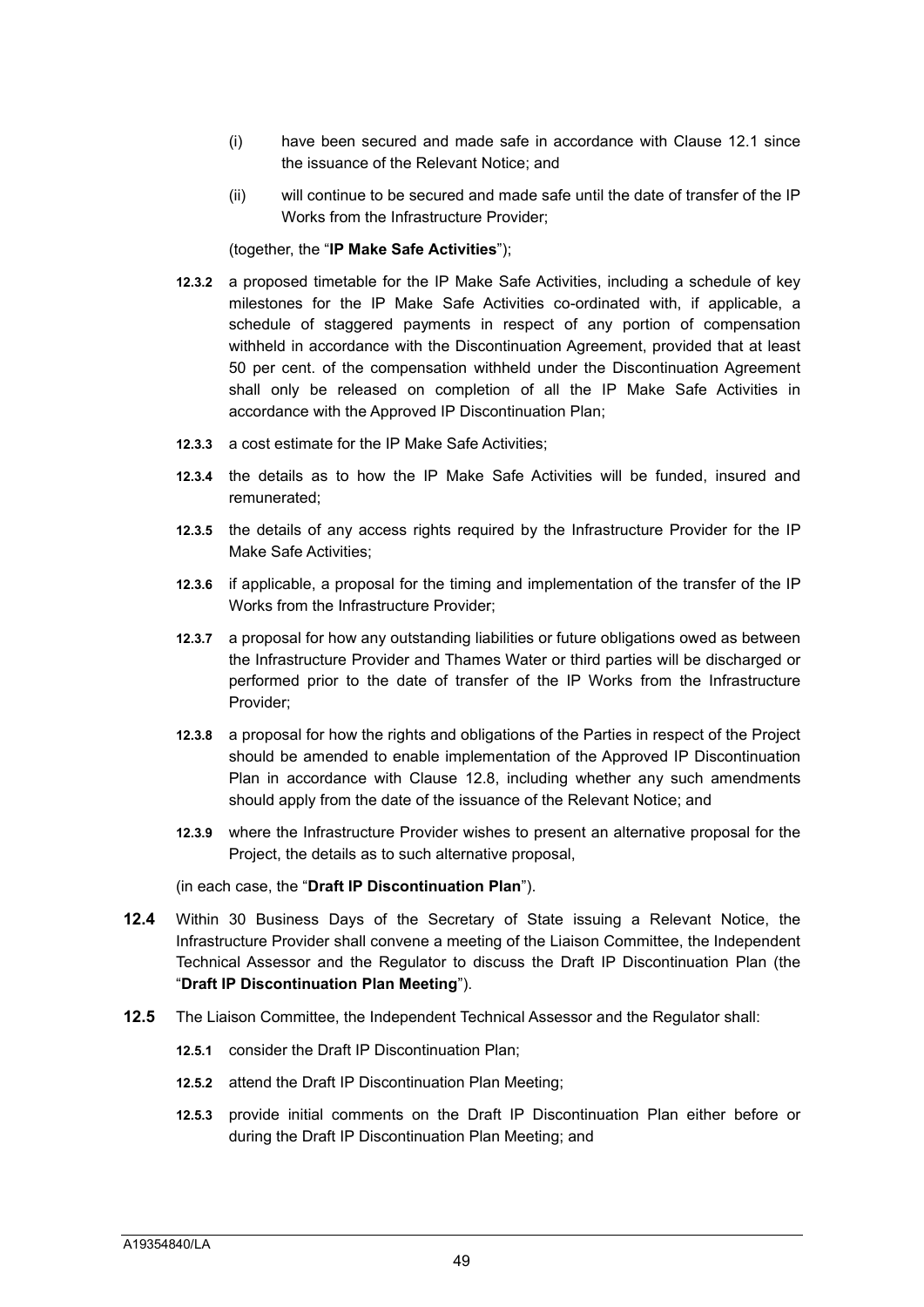- **12.5.4** provide any further comments on the Draft IP Discontinuation Plan to the Infrastructure Provider no later than 10 Business Days following the Draft IP Discontinuation Plan Meeting.
- **12.6** The Infrastructure Provider shall, within 50 Business Days of the Secretary of State issuing a Relevant Notice:
	- **12.6.1** incorporate into and/or reflect in the Draft IP Discontinuation Plan any comments provided by the Liaison Committee, the Independent Technical Assessor and the Regulator pursuant to Clause 12.5 (unless prevented from doing so due to direct inconsistency between such comments, in which case the comments provided by the Liaison Committee take precedence) ("**Revised IP Discontinuation Plan**"); and
	- **12.6.2** submit to the Liaison Committee, the Independent Technical Assessor and the Regulator for further comment the Revised IP Discontinuation Plan.
- **12.7** Within 60 Business Days of the Secretary of State issuing a Relevant Notice, the Liaison Committee, the Independent Technical Assessor and the Regulator must seek to unanimously approve the Revised IP Discontinuation Plan as soon as reasonably possible, either in the form submitted by the Infrastructure Provider or with amendments agreed by the Liaison Committee, the Independent Technical Assessor and the Regulator (once approved, the "**Approved IP Discontinuation Plan**").
- **12.8** The Infrastructure Provider shall implement the Approved IP Discontinuation Plan in accordance with the timetable and funding arrangements set out in the Approved IP Discontinuation Plan.
- **12.9** No amendment or variation of the Approved IP Discontinuation Plan shall be effective unless:
	- **12.9.1** it is in writing and signed by or on behalf of each Member of the Liaison Committee; and
	- **12.9.2** it has been approved by the Independent Technical Assessor and the Regulator.
- **12.10** The Infrastructure Provider shall inform the Liaison Committee, the Independent Technical Assessor and the Regulator as to the Infrastructure Provider's progress against the Approved IP Discontinuation Plan at each subsequent meeting of the Liaison Committee or at such intervals as agreed by the Liaison Committee and the Regulator.
- **12.11** Following the issue of a Relevant Notice and without prejudice to any rights of Thames Water to challenge the revocation of the Project Specification Notice, the Liaison Committee and the Regulator shall also consider and discuss the potential future uses of the IP Works, provided that Thames Water shall have no obligation to make a proposal in accordance with Clause 15.2 until a notice of revocation of the Project Specification Notice has been issued by the Secretary of State or the Regulator, as the case may be.
- **12.12** If and to the extent that Thames Water is empowered to do so (whether by the Property Documents, other relevant contracts or licences, the Development Consent Order or as freehold or leasehold owner of the relevant land), Thames Water shall provide or procure the provision of such access rights:
	- **12.12.1** required by the Infrastructure Provider pursuant to the Approved IP Discontinuation Plan, subject to and, where applicable, in accordance with the provisions of the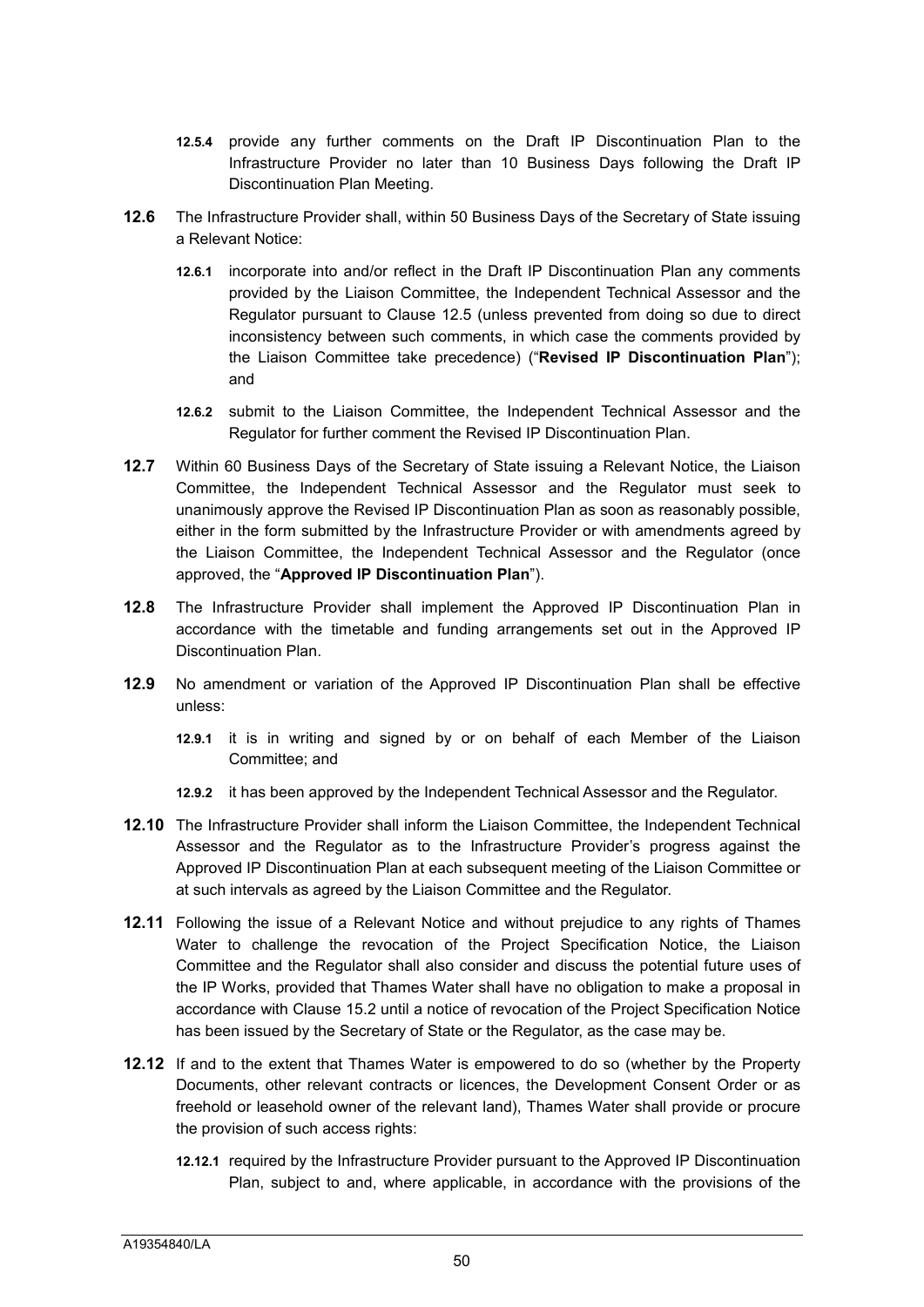Interface Agreement and in particular schedule 8 (*Site Specific Property Matters*) and

**12.12.2** required by a future owner of the IP Works and/or IP Owned Structures for the purpose of carrying out make safe works,

in each case such access rights to be provided on such terms and conditions as are reasonable having regard to the make safe works to be carried out and any necessary operational requirements of Thames Water and subject to the underlying rights and obligations which Thames Water has with respect to third party landlords, owners or **licensors** 

#### **13 Consultation regarding revocation of the Designation Notice**

- **13.1** If the Secretary of State or the Regulator consults the Infrastructure Provider pursuant to Regulations 8(8)(a)(i) or (8)(9)(a)(i) of the SIP Regulations regarding revocation of the Designation Notice and the Infrastructure Provider is not already required to perform its obligations under Clause 12, the Infrastructure Provider shall immediately secure and make safe the IP Works and shall continue to do so until
	- **13.1.1** the issuance of a Discontinuation Notice;
	- **13.1.2** the issuance of a notice revoking the Project Specification Notice;
	- **13.1.3** the issuance of a notice revoking the Designation Notice;
	- **13.1.4** the IP Works are transferred from the Infrastructure Provider;
	- **13.1.5** the Project Licence is revoked; or
	- **13.1.6** it is notified by the Secretary of State or the Regulator (as applicable) that, for the time being, the Designation Notice will not be revoked and the Infrastructure Provider will continue to carry out the Project,

whichever is the earlier.

#### **14 Consultation regarding revocation of the Project Specification Notice**

- **14.1** If the Secretary of State or the Regulator consults the Infrastructure Provider pursuant to Regulation 4(8) of the SIP Regulations regarding revocation of the Project Specification Notice and the Infrastructure Provider is not already required to perform its obligations under Clause 12, the Infrastructure Provider shall immediately secure and make safe the IP Works and shall continue to do so until:
	- **14.1.1** the issuance of a Discontinuation Notice;
	- **14.1.2** the issuance of a notice revoking the Project Specification Notice;
	- **14.1.3** the issuance of a notice revoking the Designation Notice;
	- **14.1.4** the IP Works are transferred from the Infrastructure Provider;
	- **14.1.5** the Project Licence is revoked; or
	- **14.1.6** it is notified by either the Secretary of State or the Regulator (as applicable) that, for the time being, the Project Specification Notice will not be revoked and the Infrastructure Provider will continue to carry out the Project,

whichever is the earlier.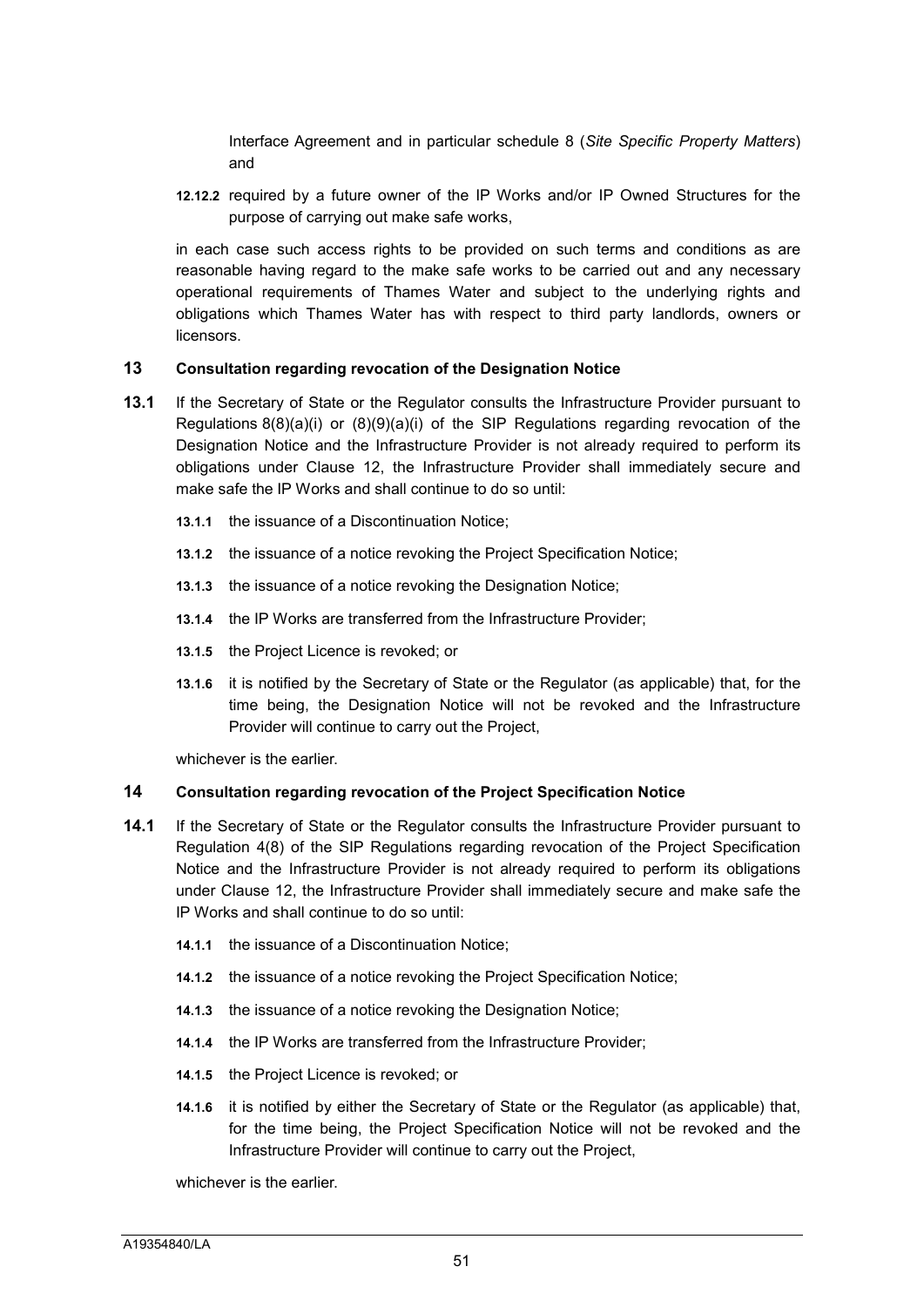# **15 Revocation of the Project Specification Notice**

- **15.1** Upon the issuance by the Secretary of State or the Regulator of a notice revoking the Project Specification Notice, Thames Water shall not be obliged to complete the Project, but shall secure and make safe the TWUL Works in accordance with applicable Laws.
- **15.2** Within six months of the revocation of the Project Specification Notice (or such other time as agreed by Thames Water, the Regulator and the Secretary of State in writing), Thames Water shall in accordance with the Instrument of Appointment present a proposal to the Secretary of State and the Regulator which addresses the issue of sewage discharges into the river Thames with a view to securing compliance with the Urban Waste Water Treatment Regulations. Such proposal must consider (and the Secretary of State shall consider such proposal in view of):
	- **15.2.1** the obligations of each of Thames Water, the Secretary of State and the Regulator pursuant to the Water Industry Act and the Instrument of Appointment;
	- **15.2.2** the need for Thames Water to finance its functions (including the delivery of the proposal);
	- **15.2.3** the circumstances resulting in revocation of the Project Specification Notice;
	- **15.2.4** the fact that the Project was specified and the Infrastructure Provider designated under the Water Industry Act and SIP Regulations; and
	- **15.2.5** the Project Documents and Government Support Package,

and may include such elements or assets of the Project as Thames Water deems appropriate.

**15.3** Thames Water shall not, and shall not be required to, implement its proposal or to accept any elements or assets included in its proposal unless and until additional funding has been awarded to Thames Water through either a determination by the Regulator pursuant to the regulatory settlement process or following a reference to the Competition and Markets Authority pursuant to Condition B of the Instrument of Appointment.

#### **16 Transfer values**

In relation to the transfer of the IP Works, the Parties acknowledge that:

- **16.1.1** a transfer of IP Works following the issuance of a notice to revoke the Project Licence pursuant to paragraphs 1.1, 1.2, 1.3(a) of Condition O (*Revocation and Variation*) of the Project Licence shall be directed by the Regulator pursuant to paragraph 1.4 of Condition O (*Revocation and Variation*) of the Project Licence;
- **16.1.2** a transfer of IP Works following the issuance of a notice to revoke the Project Licence pursuant to paragraph 8.1 of Appendix 2 (*Non-Revenue Conditions*) of the Project Licence shall be directed by the Regulator at nil value pursuant to paragraph 8.2 of Appendix 2 (*Non-Revenue Conditions*) of the Project Licence;
- **16.1.3** a transfer of IP Works to Thames Water, which may only be made where:
	- (i) Thames Water has, in accordance with the Instrument of Appointment and Clause 14 (*Consultation regarding revocation of the Project Specification Notice*), presented a proposal which expressly includes those IP Works and received funding for that proposal; and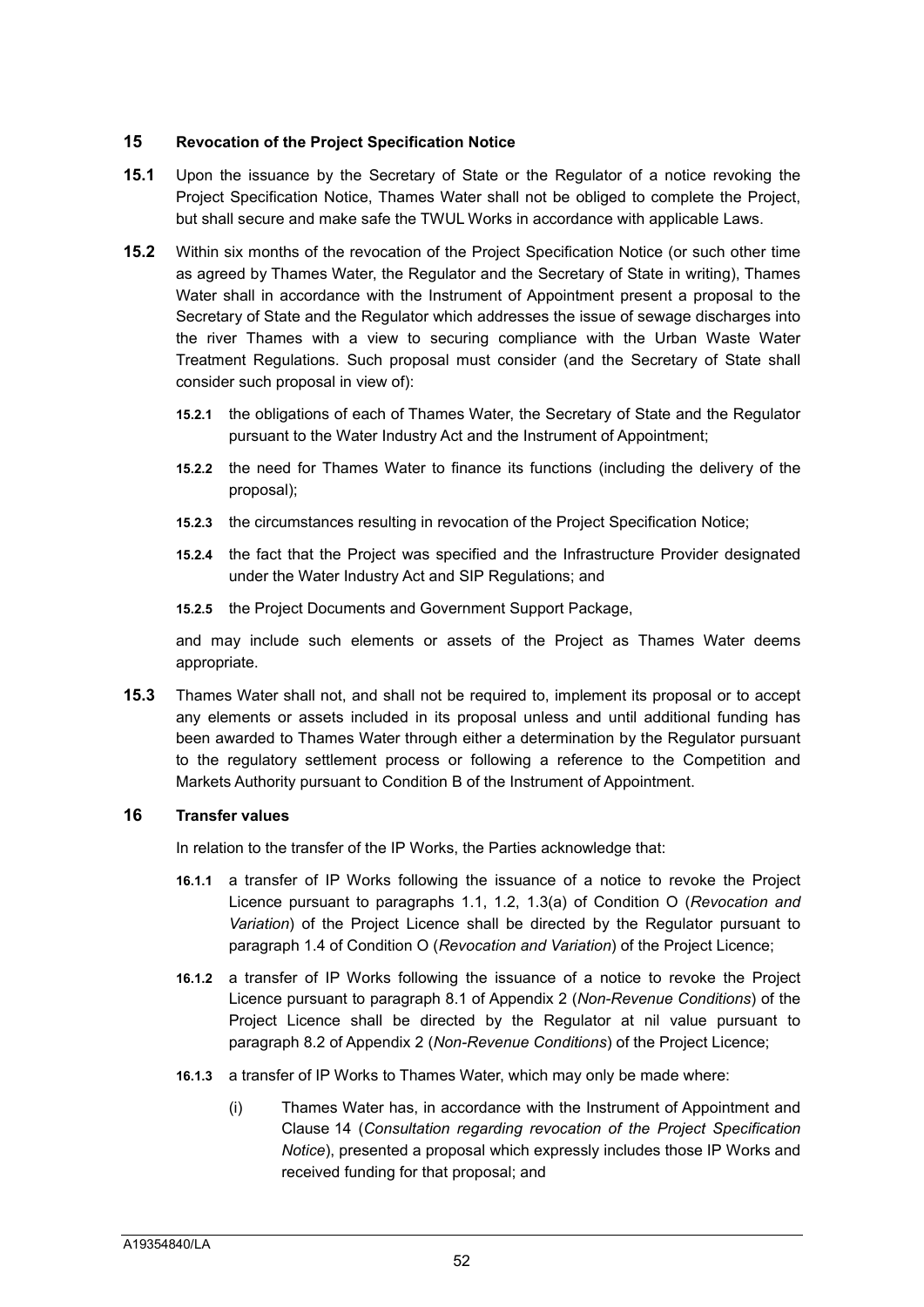(ii) such transfer has been directed by the Regulator pursuant to either paragraph 1.4 of Condition O (*Revocation and Variation*) of the Project Licence or paragraph 8.2 of Appendix 2 (*Non-Revenue Conditions*) of the Project Licence,

and which Thames Water shall not be required to accept unless such transfer has been directed at no cost to Thames Water, as required by paragraph 7.3.7(ii) of Condition T of the Instrument of Appointment; and

**16.1.4** any transfer of IP Works directed by a Special Administrator appointed in respect of the Infrastructure Provider shall be effected in accordance with the relevant transfer scheme agreed in accordance with Schedule 2 of the Modified WIA.

### **17 Dispute Resolution Procedure**

- **17.1** Any dispute arising out of or in connection with this Agreement or the Interface Agreement shall be resolved in accordance with the Dispute Resolution Procedure set out in Schedule 3 (*Dispute Resolution Procedure*).
- **17.2** At least five Business Days prior to referring any matter for Dispute Resolution Procedure, the Party raising the dispute shall provide the Liaison Committee with written notification of the dispute together with reasonable details of the matter being disputed.

# **18 Assignment and sub-contracting**

The Project Documents and the Government Support Package shall benefit and bind the relevant parties, their permitted assignees and their respective successors. Any reference in the Project Documents and the Government Support Package to any party shall be construed accordingly.

## **18.1 Restriction on the Infrastructure Provider**

Subject to Clause 18.2 (*Infrastructure Provider* e*xception*), the Infrastructure Provider shall not assign, novate or otherwise transfer its rights or obligations under any Project Document or Government Support Package in whole or in part except with the prior written consent of the other Parties (such consent not to be unreasonably withheld or delayed).

# **18.2 Infrastructure Provider exception**

- **18.2.1** The Infrastructure Provider may provide or procure the provision of the IP Works from an IP Sub-Contractor provided that where such provision or procurement would materially adversely affect the ability of Thames Water to discharge its duties under Law, the Instrument of Appointment or any Project Document, Thames Water's approval of such IP Sub-Contractor shall be required.
- **18.2.2** The Infrastructure Provider shall be directly responsible for the management and supervision of the IP Sub-Contractors and shall be responsible for the acts and omissions of all IP Sub-Contractors as if they were the acts or omissions of the Infrastructure Provider. The sub-contracting by the Infrastructure Provider of any of its obligations under the Project Documents or the Government Support Package shall not relieve or excuse the Infrastructure Provider from the due and proper performance of such obligations.
- **18.2.3** The Infrastructure Provider may create a security assignment of any Project Document or Government Support Package in favour of any Secured Creditors and hedging counterparties and the other Parties shall: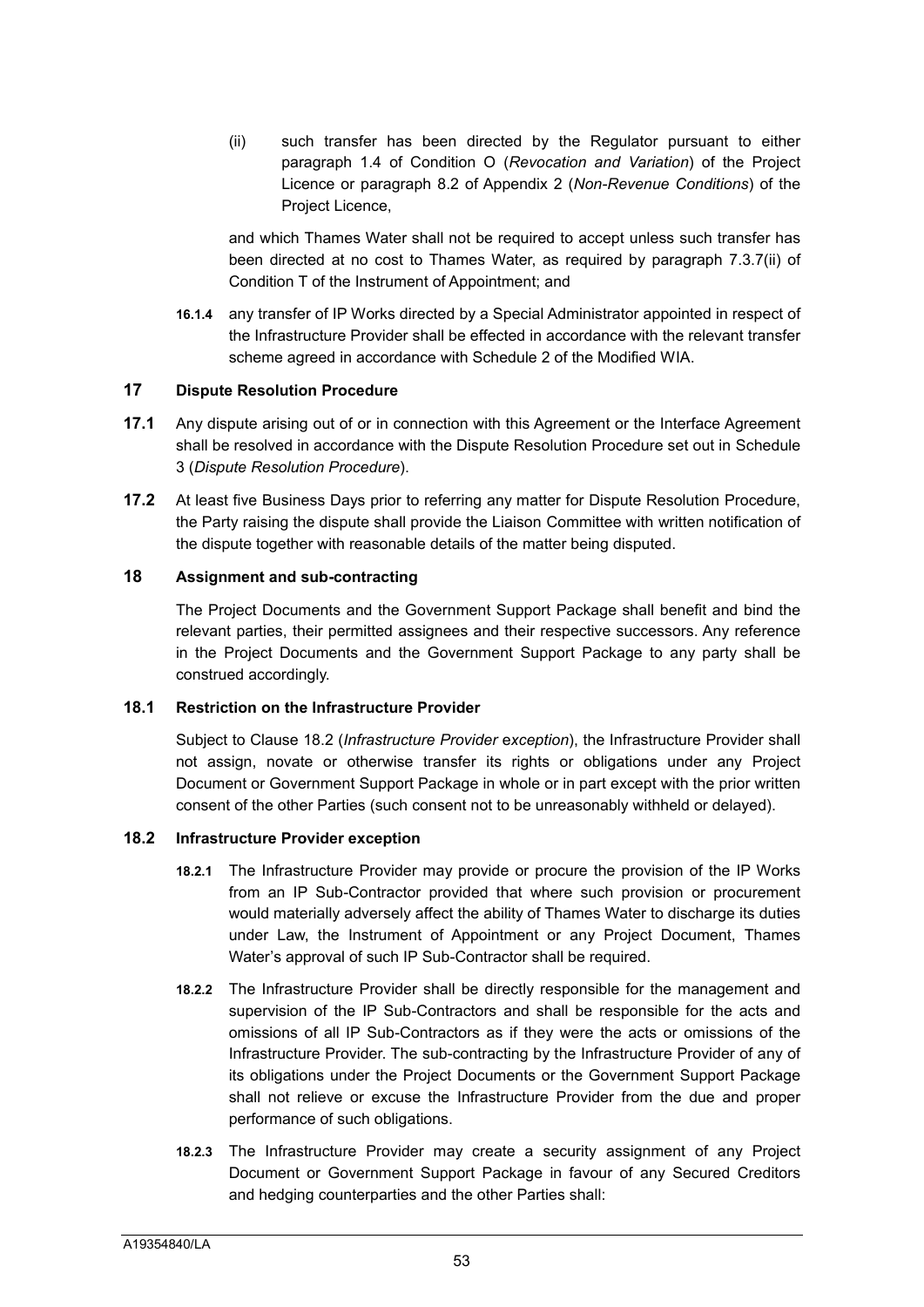- (i) assist in facilitating this, provided that all costs and expenses properly incurred by Thames Water and the Secretary of State in giving effect to such assignment are paid by the Infrastructure Provider; and
- (ii) execute such documents as may reasonably and customarily be required to give effect to such assignment.
- **18.2.4** For the avoidance of doubt, the other Parties are deemed to have consented to entry by the Infrastructure Provider into the following agreements:
	- (i) the Main Works Contracts;
	- (ii) the Project Management Contract;
	- (iii) the System Integrator Contract; and
	- (iv) the OHS Framework Agreements.

# **18.3 Restriction on Secretary of State**

Subject to Clause 18.4 (*Secretary of State exception*), the Secretary of State shall not, without the prior written consent of each of the Infrastructure Provider and Thames Water (such consent not to be unreasonably withheld or delayed), assign, novate or otherwise transfer its rights or obligations under any Project Document or Government Support Package in whole or in part.

# **18.4 Secretary of State exception**

The Secretary of State may transfer or novate its rights and its obligations under all Project Documents or any document forming part of the Government Support Package to any Minister of the Crown or any entity directly wholly-owned or controlled by a Minister of the Crown (the "**Secretary of State Replacement**") provided that:

- **18.4.1** such transfer or novation is in respect of all of the Secretary of State's or, as applicable, the previous Secretary of State Replacement's, rights and obligations under the relevant document being transferred or novated;
- **18.4.2** the Secretary of State Replacement enters into documentation, in the same form or otherwise in a form reasonably acceptable to each of the Infrastructure Provider and, to the extent Thames Water is a party to such documents, Thames Water (in each case, such approval not to be unreasonably withheld or delayed), agreeing to be bound by the terms of the relevant document being transferred or novated, with any consequential amendments which may be appropriate, as fully as if the Secretary of State Replacement had been a party to the relevant document being transferred or novated in place of the Secretary of State or, as applicable, the previous Secretary of State Replacement;
- **18.4.3** where the Secretary of State Replacement is an entity directly wholly-owned or controlled by a Minister of the Crown, the Secretary of State has produced evidence to the satisfaction of the Infrastructure Provider and Thames Water (acting reasonably) that:
	- (i) the Secretary of State Replacement has the power and financial capability to enter into, perform and deliver, and has taken all necessary action to authorise its entry into, performance and delivery of this Agreement and the Government Support Package; and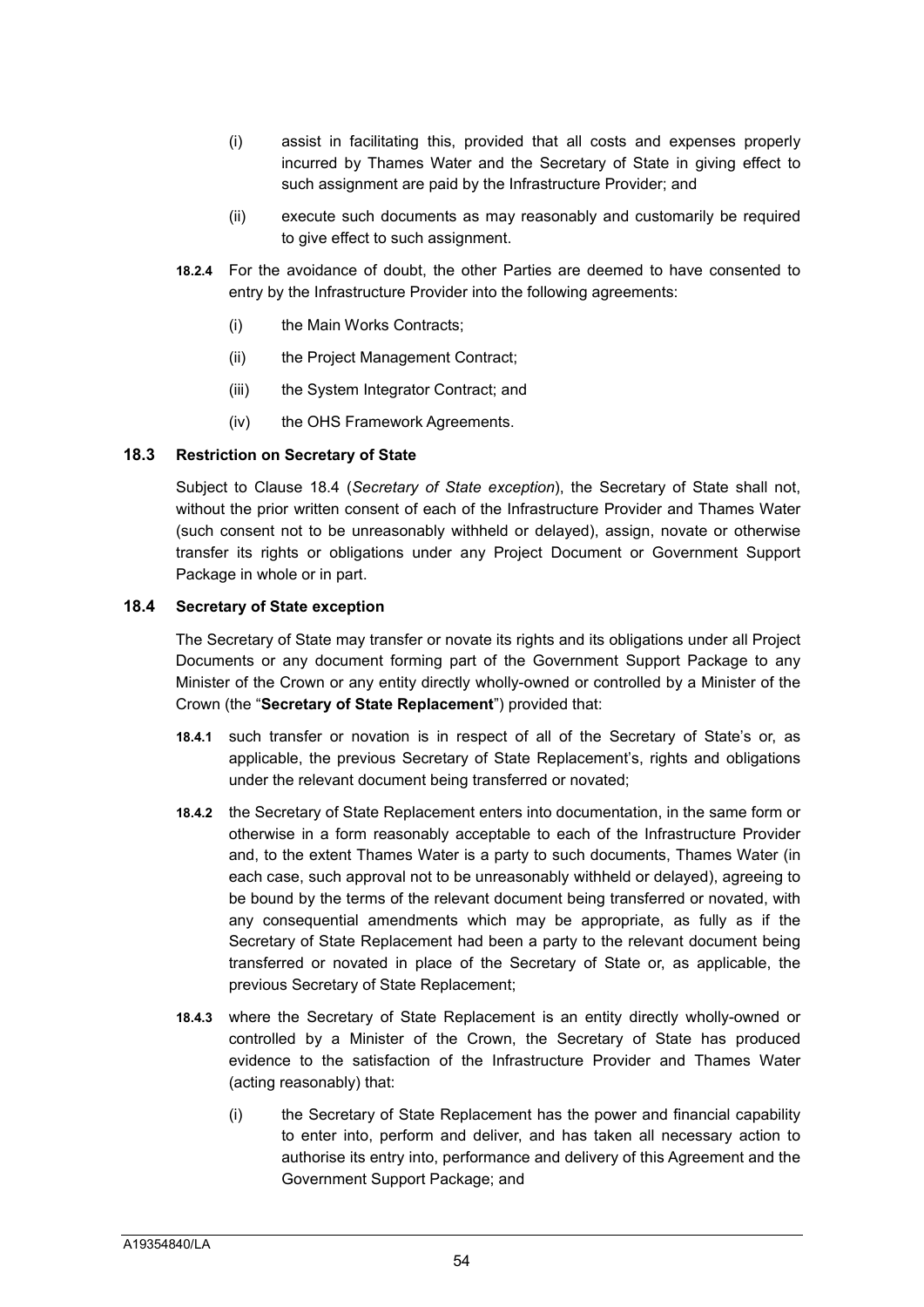- (ii) all approvals, consents, updates and assurances required for the purposes of Clause 18.4.3(i) are, at the time of such transfer or novation, in full force and effect; and
- **18.4.4** all costs and expenses properly incurred by each of the Infrastructure Provider and Thames Water in effecting such transfer or novation are paid by the Secretary of State Replacement.

## **18.5 Restriction on Thames Water**

Subject to Clause 18.6 (*Thames Water exception*), Thames Water shall not assign, transfer, sub-contract, underlet, sell, bargain or otherwise dispose of or deal in any way with the benefit or burden of any Project Document in whole or in part except with the prior written consent of the other relevant Parties (such consent not to be unreasonably withheld or delayed).

# **18.6 Thames Water exception**

- **18.6.1** Thames Water may provide or procure provision of the TWUL Works by TWUL Sub-Contractors. The subcontracting by Thames Water of any of its obligations under the Project Documents shall not relieve or excuse Thames Water from the due and proper performance of such obligations.
- **18.6.2** Thames Water shall be directly responsible for the management and supervision of the TWUL Sub-Contractors and shall be responsible for the acts and omissions of all TWUL Sub-Contractors as if they were the acts or omissions of Thames Water.
- **18.6.3** For the purposes of this Clause 18.6:
	- (i) "**Security Agreement**" means the Security Agreement entered into as a deed by Thames Water and the other Chargors on 30 August 2007 (as amended from time to time);
	- (ii) "**Chargors**", "**Secured Creditors**", "**Security Trustee**" each have the meaning given to such term in the Security Agreement; and
	- (iii) "**Relevant Chargor**" means each Chargor which is a party to this Agreement.
- **18.6.4** The execution of this Agreement is deemed to constitute notice by each Relevant Chargor of:
	- (i) the Security Agreement; and
	- (ii) the assignment of such Relevant Chargor's right, title and interest in, to or under this Agreement to the Security Trustee for and on behalf of itself and the other Secured Creditors, and each Party hereby acknowledges such assignment.
- **18.6.5** By entering into this Agreement:
	- (i) each Relevant Chargor shall be deemed to have given notice to the other Parties as required under Schedule 2 Parts 3A and/or 3B (as applicable) to the Security Agreement as if such Relevant Chargor had executed and delivered the same; and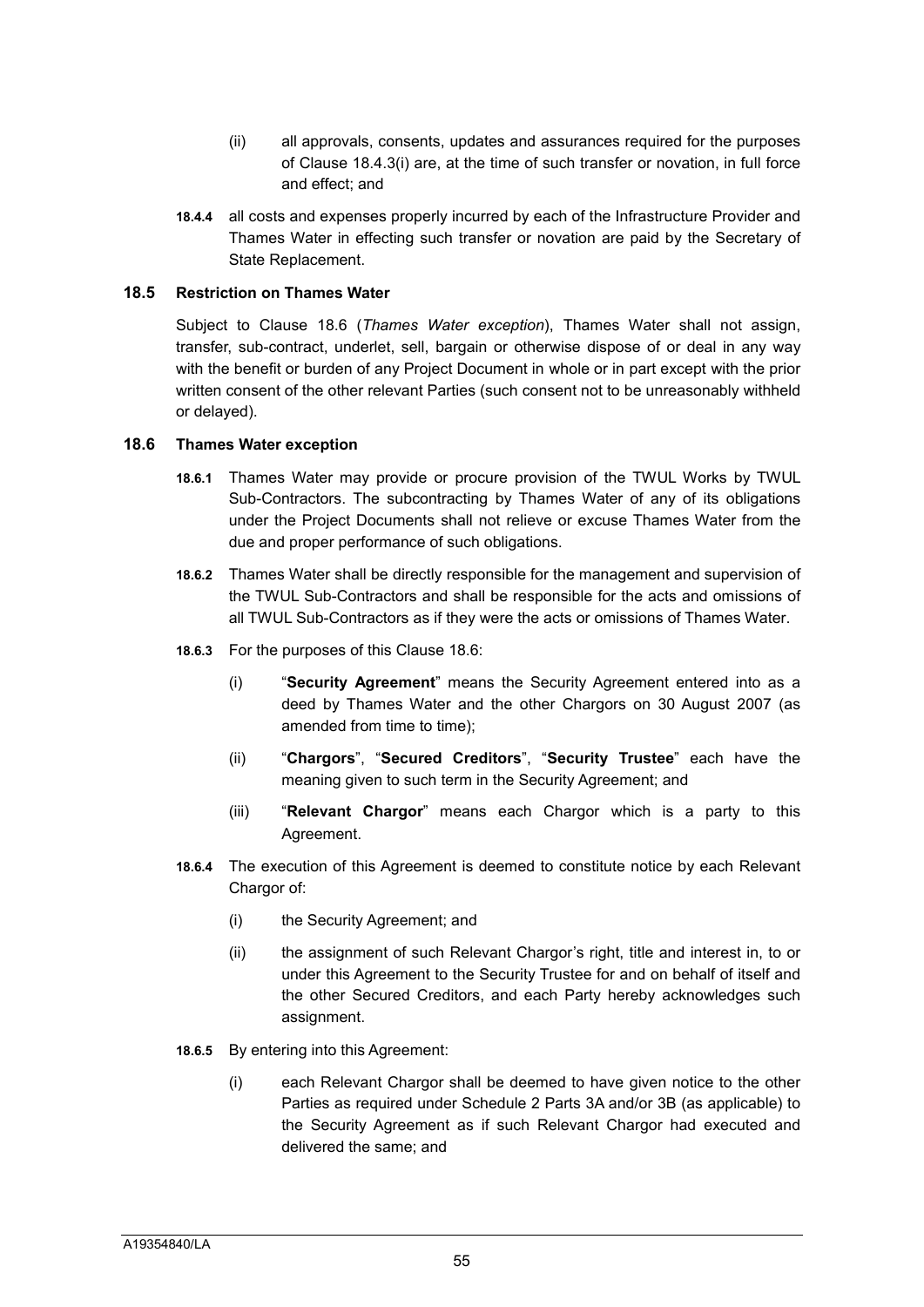- (ii) each Party upon which notice is deemed to have been given pursuant to Clause 18.6.5(i) above shall be deemed to be bound by the terms of the acknowledgment in the form set out in Schedule 2 Parts 4A and/or 4B (as applicable) to the Security Agreement as if each such Party had executed and delivered the same to the Security Trustee.
- **18.6.6** Each Party acknowledges that by virtue of the notice and acknowledgement pursuant to Clause 18.6.5, the Security Trustee is entitled to exercise all of the rights of each Relevant Chargor under this Agreement for itself and on behalf of the other Secured Creditors.

#### **19 General provisions**

## **19.1 Notices**

#### **19.1.1 Communications in writing**

Any communication to be made under or in connection with this Agreement shall be made in writing and, unless otherwise stated, may be made by hand or recorded delivery or letter.

#### **19.1.2 Addresses**

The address (and the department or officer, if any, for whose attention the communication is to be made) of each Party for any communication or document to be made or delivered under or in connection with this Agreement is as follows:



or any substitute address or department or officer as any Party may notify in writing to each of the other Parties by not less than five Business Days' notice.

#### **19.1.3 Delivery**

(i) Any communication or document made or delivered by one Party to another Party under or in connection with this Agreement shall only be effective: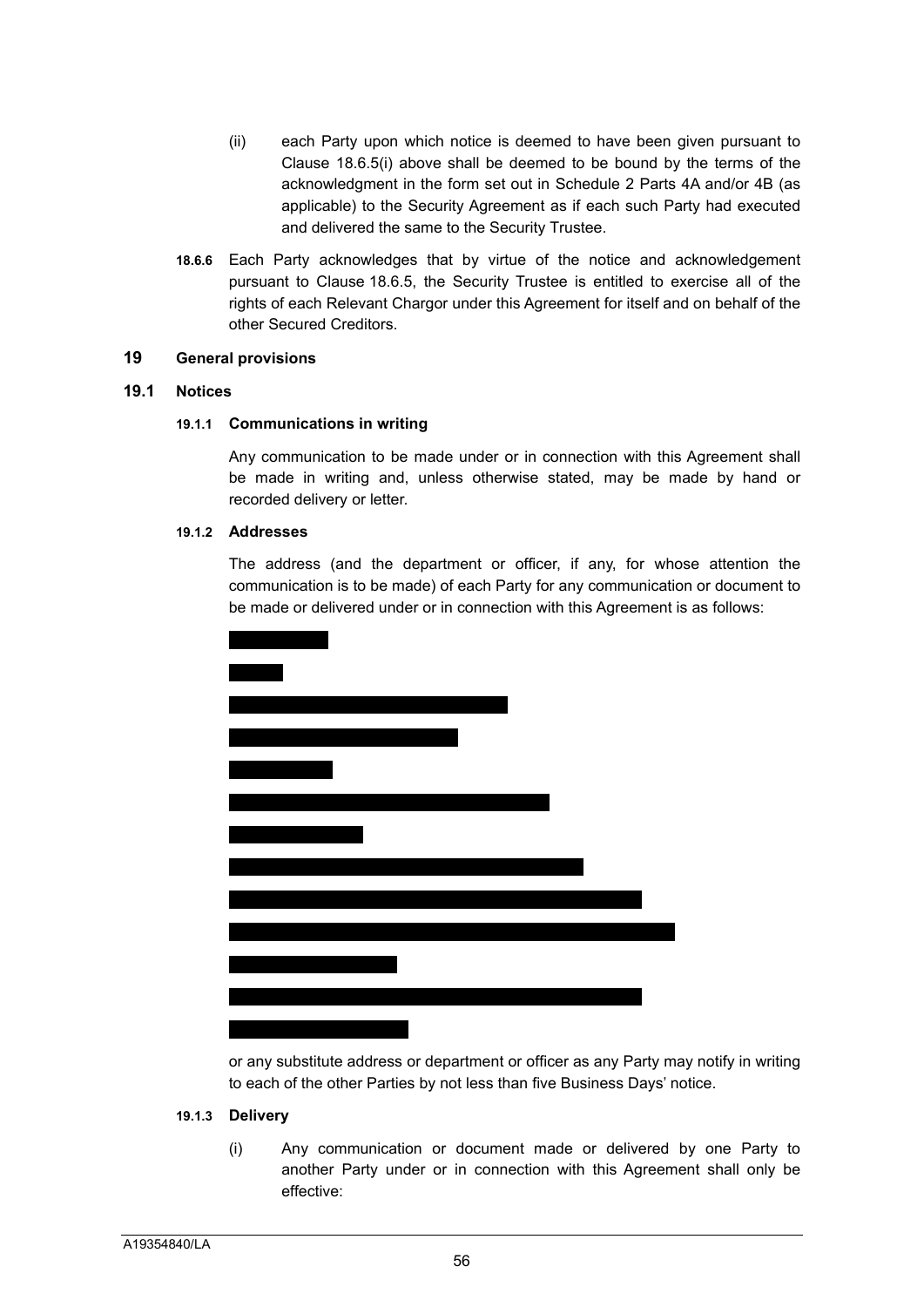- (a) if by hand or recorded delivery, when so delivered; and
- (b) if by letter, when left at the relevant address two Business Days after being deposited in the post (postage prepaid) in an envelope addressed to the relevant Party at the relevant address,

and, if a particular department or officer is specified as part of its address details provided under Clause 19.1.2 (*Addresses*), if addressed to that department or officer.

(ii) Any notice under this Agreement shall be irrevocable.

#### **19.1.4 Electronic communication**

- (i) Any communication to be made under or in connection with this Agreement may be made by electronic mail or other electronic means, if the Parties:
	- (a) agree that, unless and until notified to the contrary, this is to be an accepted form of communication;
	- (b) notify the other Parties in writing of their electronic mail address and any other information required to enable the sending and receipt of information by that means; and
	- (c) notify the other Parties of any change to their address or any other such information supplied by them.
- (ii) Any electronic communication made between the Parties will be effective only when actually received in readable form.

#### **19.2 Amendment and variation**

No amendment or variation of any Project Document shall be effective unless in writing and signed by or on behalf of each party to that Project Document.

### **19.3 Waiver**

No failure to exercise nor any delay in exercising, any right, power or remedy under any Project Document shall operate as a waiver, nor shall any single or partial exercise of any right or remedy prevent any further or other exercise or the exercise of any other right or remedy. Any waiver of any breach of any Project Document must be made in writing and shall not be deemed to be a waiver of any subsequent breach.

#### **19.4 Partial invalidity**

- **19.4.1** If at any time any provision of this Agreement is or becomes illegal, invalid or unenforceable in any respect under any Law of any jurisdiction, neither the legality, validity or enforceability of the remaining provisions nor the legality, validity or enforceability of such provision under the Law of any other jurisdiction will, in any way, be affected or impaired and the legality, validity and enforceability of the remainder of this Agreement shall not be affected.
- **19.4.2** The Parties will negotiate in Good Faith with a view to agreeing one or more provisions which may be substituted for any such invalid, illegal or unenforceable provision and which are satisfactory to all relevant Competent Authorities and produce as nearly as is practicable in all the circumstances the appropriate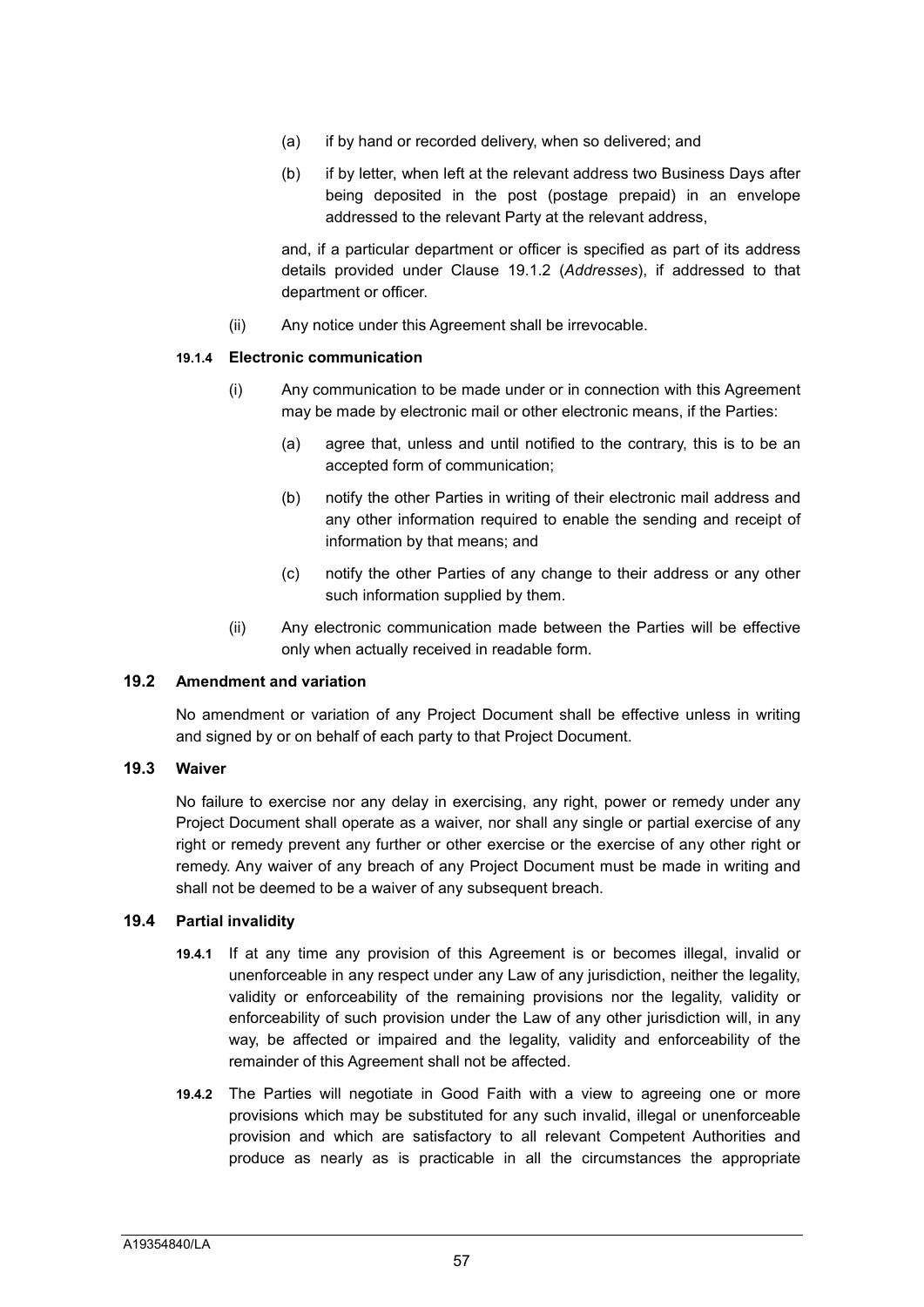balance of the commercial interests of the Parties. No failure to agree upon such provisions may be referred to the Dispute Resolution Procedure*.*

#### **19.5 Relationship between the Parties**

Except as otherwise expressly provided in the Project Documents:

- **19.5.1** no Project Document nor any other agreement or arrangement of which any Project Document forms part, nor the performance by the Parties of their respective obligations under any such agreement or arrangement, shall constitute a partnership between the Parties;
- **19.5.2** no Party shall have any authority to bind any other Party as its agent or otherwise; and
- **19.5.3** the Parties do not have a fiduciary relationship and each Party is free to act as it considers appropriate and is not restricted from engaging for its own account, by itself or with others, in any business or activity of any nature whatever.

# **19.6 Exclusion of implied terms**

Each Party acknowledges that it has not been induced to enter into any Project Document by any representation, warranty or undertaking not expressly incorporated into it. So far as permitted by Law and except in the case of fraud, each Party agrees and acknowledges that its only rights and remedies in relation to any representation, warranty or undertaking made or given in connection with any Project Document shall be for breach of the terms of that Project Document, to the exclusion of all other rights and remedies (including those in tort or arising under statute) except as expressly stated in any Project Document. For the purposes of this Clause 19.6 only, "**Project Document**" includes all documents entered into pursuant to any such Project Document.

#### **19.7 Entire Agreement**

This Agreement and the documents referred to in it constitute the entire agreement between the Parties with respect to the matters contemplated in it and supersede any prior written or oral agreement between them with respect to such subject matters.

# **19.8 Further assurance**

Each Party shall, and shall use all reasonable endeavours to procure that any relevant third party shall, execute such documents and do such acts and things as the requesting Party may reasonably require for the purpose of giving to the requesting Party the full benefit of all the provisions of any Project Document to which it is a party.

# **19.9 Counterparts**

Any Project Document may be executed in any number of counterparts and this has the same effect as if the signatures on the counterparts were on a single copy of that Project Document.

# **19.10 Announcements**

Neither Party shall issue any announcement or circular regarding any Project Document or any aspect of its contents without the prior written agreement of each of the other Parties (such agreement not to be unreasonably withheld or delayed), except as may be required by Law or the rules of any stock exchange applicable to any Party or any of its Affiliates. The Party so issuing will use all reasonable endeavours to notify the other Parties of the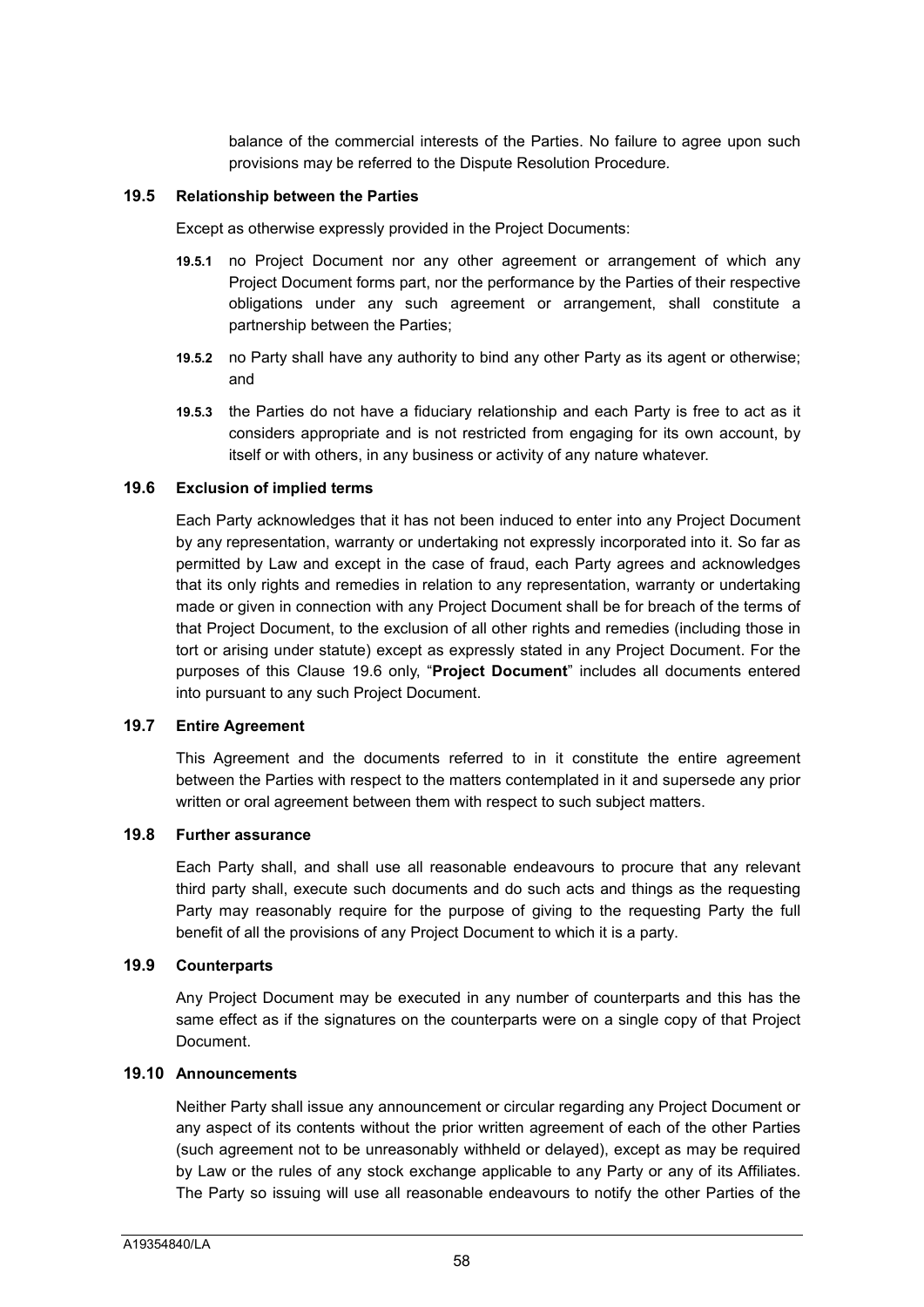content of such announcement or circular at least 48 hours prior to such issue (unless otherwise required by Law or the rules of any applicable stock exchange) and the Party so issuing shall take such account as is reasonable in the circumstances of comments on the proposed announcement or circular made by any other Party, provided such comments are received within 24 hours of the notification.

# **19.11 Contracts (Rights of Third Parties) Act 1999**

This Agreement does not create any right under the Contracts (Rights of Third Parties) Act 1999 which is enforceable by any Person who is not a Party to it.

# **19.12 Interest on late payments**

Save as otherwise provided in any Project Document, any money due and payable under any such Project Document shall, if not paid when due, bear interest (as well after as before any judgment) at the default rate of 2 per cent. above the base lending rate of the Bank of England, which interest shall be payable on demand and shall accrue from day to day and shall be compounded daily from the date such money is due and payable, until the date of actual payment in full of such money and such interest.

# **19.13 Governing Law**

Subject to Clause 17 (*Dispute Resolution Procedure*), each Project Document and the documents to be entered into pursuant to them, including any non-contractual obligations arising out of or in connection with such documents and Project Documents, shall be governed by and construed in accordance with English Law.

## **19.14 Jurisdiction**

- **19.14.1** Subject to Clause 17 (*Dispute Resolution Procedure*), the Parties irrevocably agree that the courts of England and Wales are to have exclusive jurisdiction to settle any dispute which may arise out of or in connection with any Project Document.
- **19.14.2** Subject to Clause 17 (*Dispute Resolution Procedure*), the Parties agree that the courts of England and Wales are the most appropriate and convenient courts to settle Disputes and accordingly no Party will argue to the contrary.

**In witness** whereof this Agreement has been executed as a deed on the date first stated above.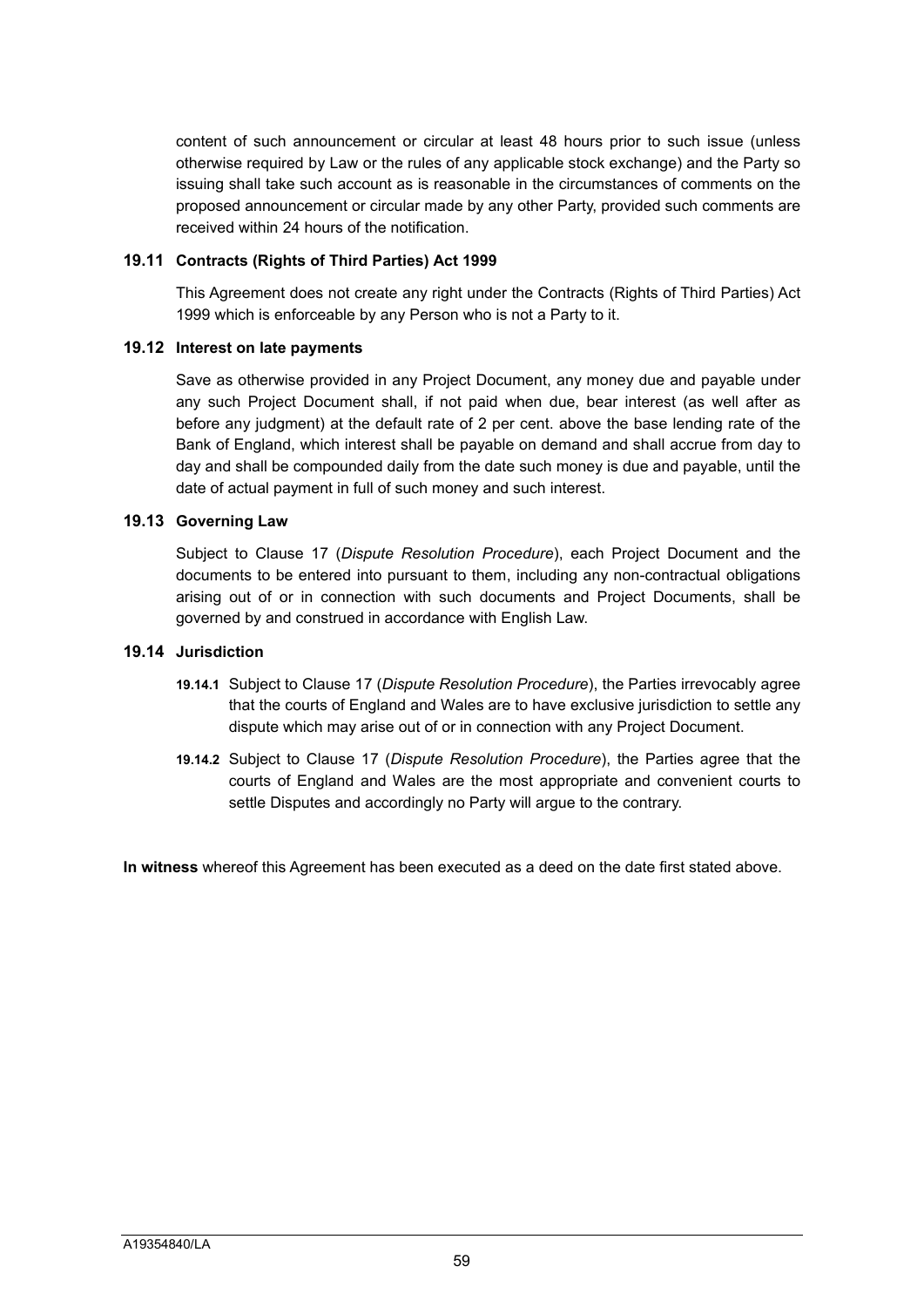The corporate seal of **THE SECRETARY OF STATE FOR ENVIRONMENT, FOOD AND RURAL AFFAIRS** is hereunto affixed and is authenticated by:

- ) SEAL AFFIXED
- )
- )
- )

John Bourne

………………………………………… Authorised Signatory

JOHN BOURNE

………………………………………… Print Name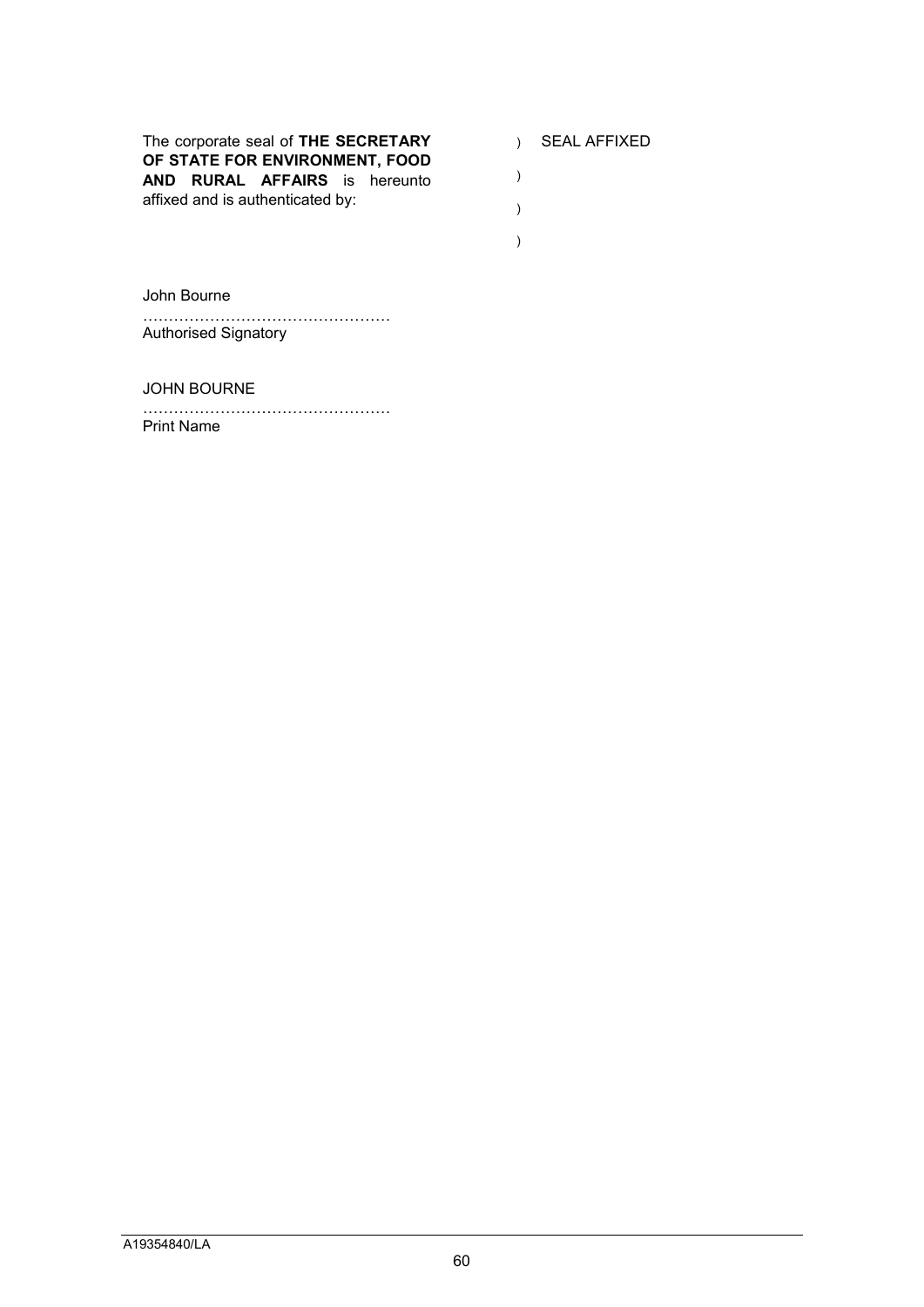EXECUTED and DELIVERED as a DEED by **THAMES WATER UTILITIES LIMITED** acting by its authorised signatory:

…………………………………………

…………………………………………

Authorised Signatory

Print name

In the presence of:

Witness's signature

…………………………………………

…………………………………………

Print Name

| | | | | | | | | | | | | | | | | | | | | | | | | | | | | | | | | | | | | | | | | | | | | | | | | | | | | | | | | | | |

…………………………………………

Witness's Address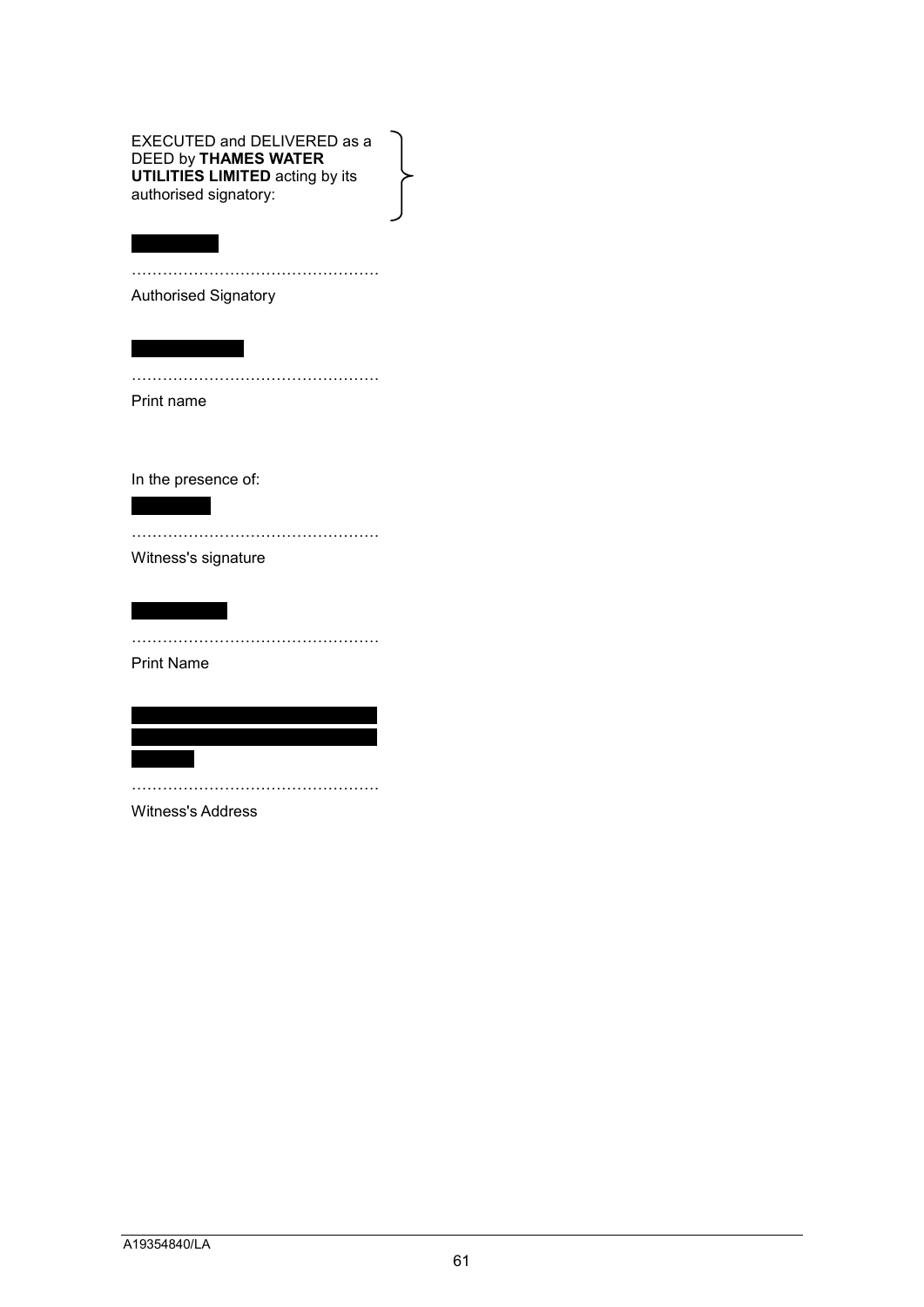EXECUTED and DELIVERED as a DEED by **BAZALGETTE TUNNEL LIMITED** acting by its authorised signatory:

…………………………………………

…………………………………………

Authorised Signatory

| | | | | | | | | | | | | |

Print name

In the presence of:

| | | | | | | | | | | | | |

…………………………………………

Witness's signature

…………………………………………

Print Name

| | | | | | | | | | | | | | | | | | | | | | | | | | | | | …………………………………………

Witness's Address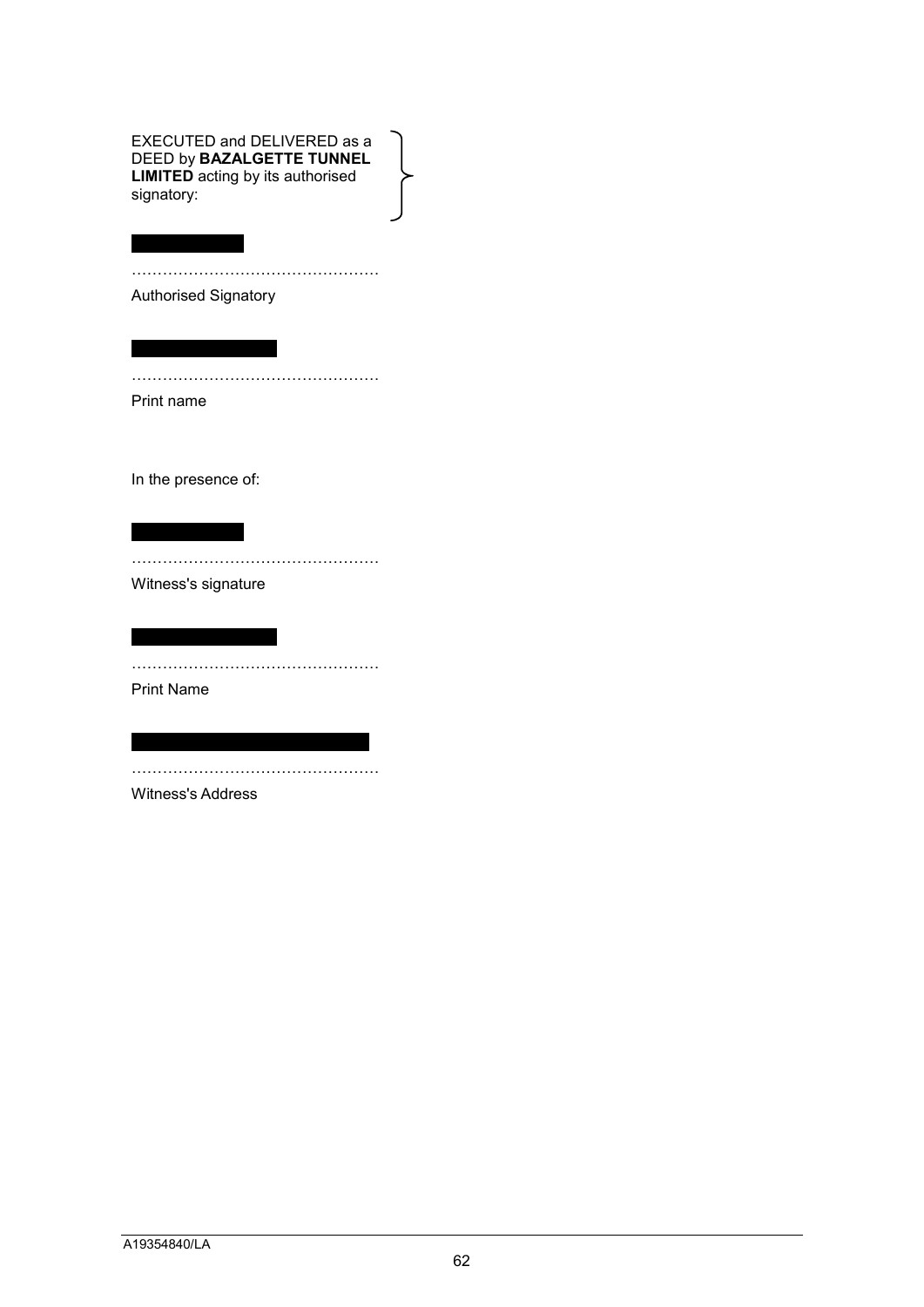# **Schedule 1 Commercially Sensitive Information**

[*Redacted*]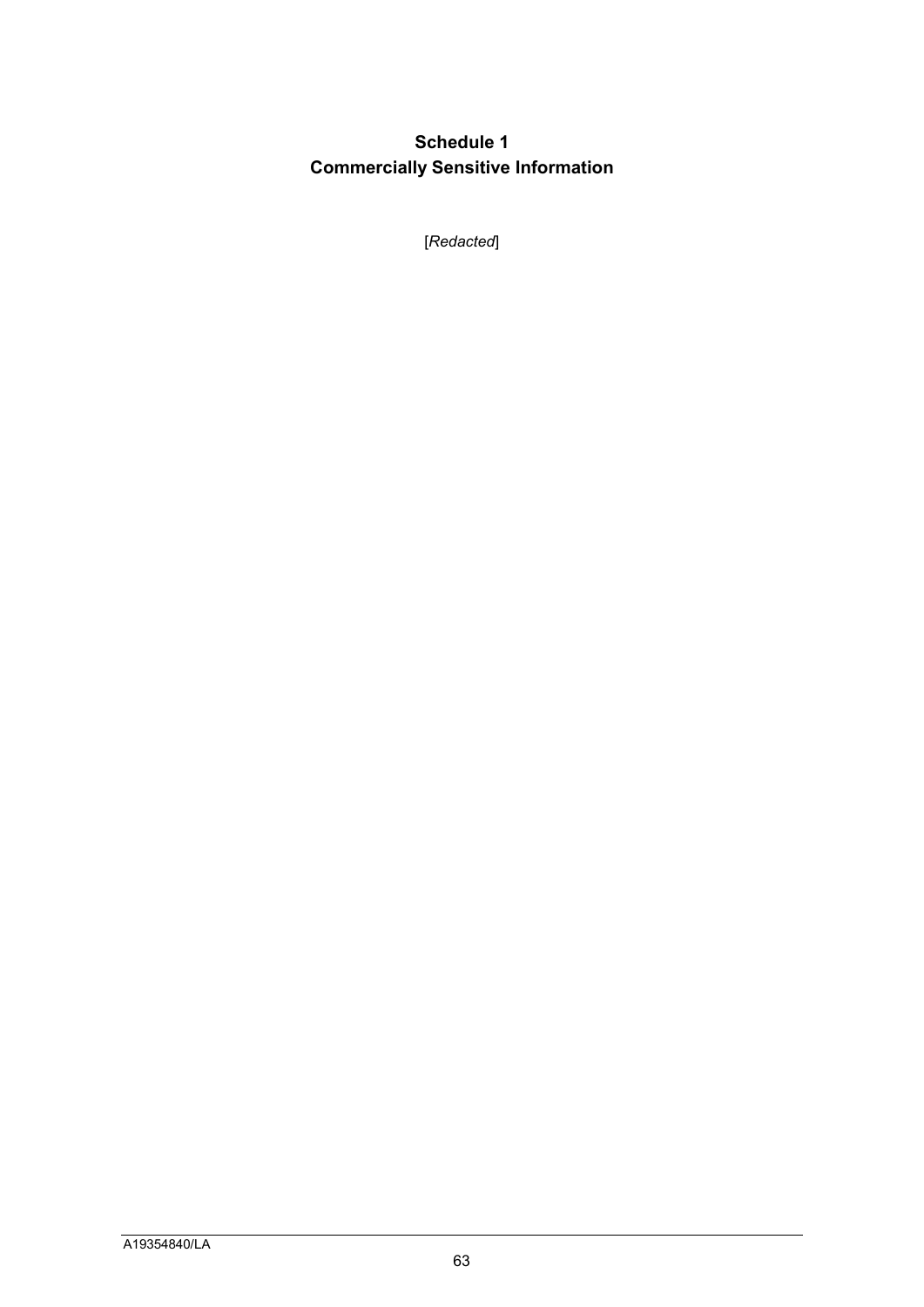[*Redacted*]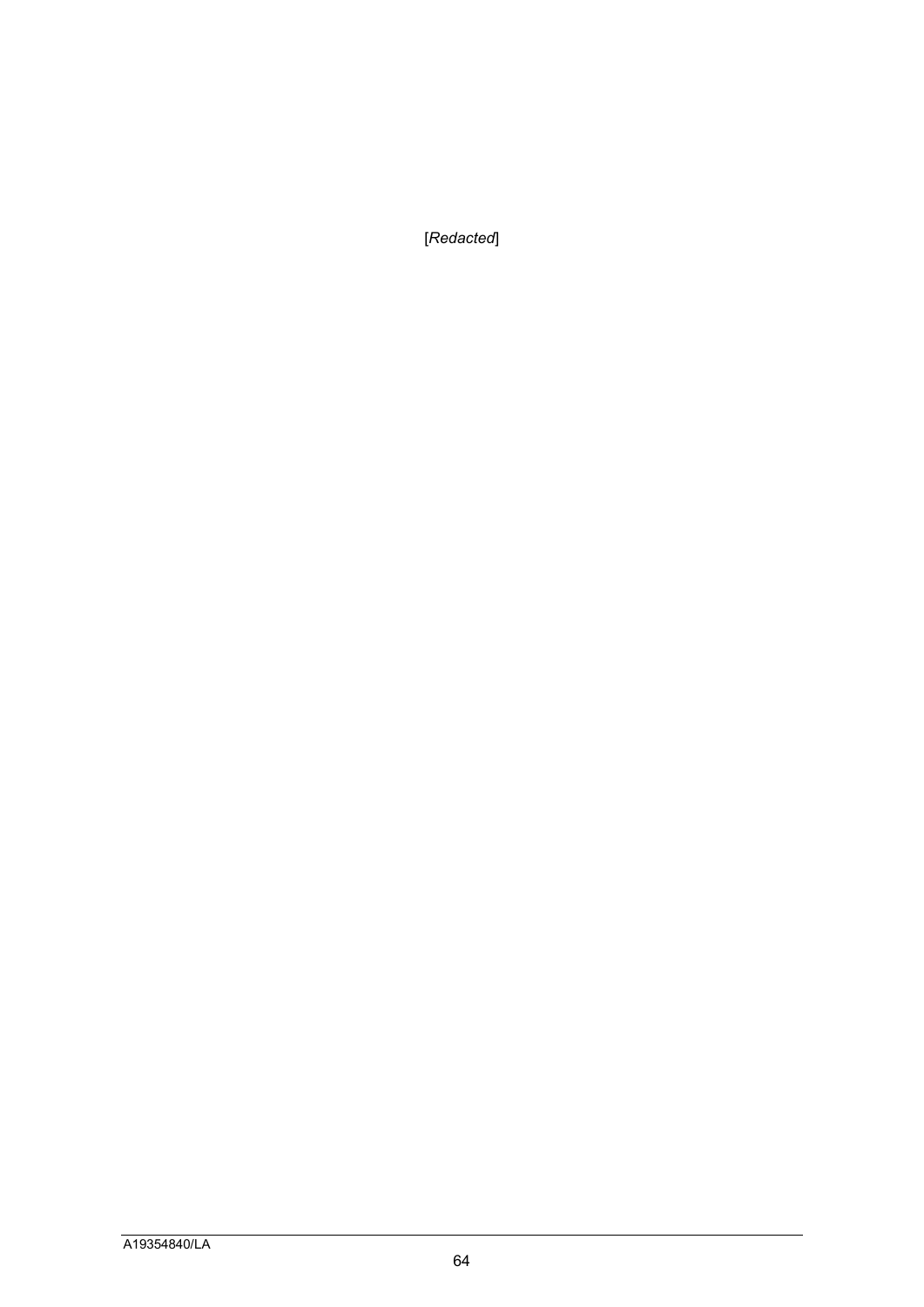# **Schedule 2 Liaison Committee Terms of Reference**

## **1 Compliance**

The Liaison Committee shall comply with these Liaison Committee Terms of Reference and may require any Person that attends a meeting of the Liaison Committee to agree to these Liaison Committee Terms of Reference before being permitted to participate in such meeting.

# **2 Term**

The Liaison Committee shall assume its duties on Licence Award and shall be released from its duties on expiry or termination of the Liaison Agreement.

#### **3 Representatives**

- **3.1** The Liaison Committee shall be made up of six members comprising:
	- (iii) two TWUL Representatives;
	- (iv) two IP Representatives; and
	- (v) two Secretary of State's Representatives.
- **3.2** Each individual representative for Thames Water, the Infrastructure Provider and the Secretary of State shall be referred to as a "**Member**" and collectively the TWUL Representatives, IP Representatives and Secretary of State's Representatives shall be referred to as "**Members**".

# **4 Practices and procedures**

- **4.1** Subject to the provisions of these Liaison Committee Terms of Reference, the Members of the Liaison Committee may adopt such procedures and practices for the conduct of the activities of the Liaison Committee as they consider appropriate, from time to time.
- **4.2** Notwithstanding paragraph 4.1, the Members of the Liaison Committee shall not adopt any procedure or practice for the conduct of the activities of the Liaison Committee which materially adversely affects participation by the Regulator or the EA in the Liaison Committee in accordance with paragraphs 11 (*Participation of the Regulator*) and 12 (*Participation of the EA*), respectively.

### **5 Functions**

The functions of the Liaison Committee shall be to:

- **5.1.1** monitor the progress of the Project against scheduled completion dates in the Project Master Programme;
- **5.1.2** monitor the Expenditure Forecast and any Predicted Overrun;
- **5.1.3** review and discuss the IP Quarterly Report and TWUL Quarterly Report and, if necessary, the IP Monthly Management Report;
- **5.1.4** monitor any material issues arising under or in connection with the HSSE;
- **5.1.5** provide a forum for joint strategic discussion and to discuss proposed Variations developed by Thames Water and the Infrastructure Provider under the Interface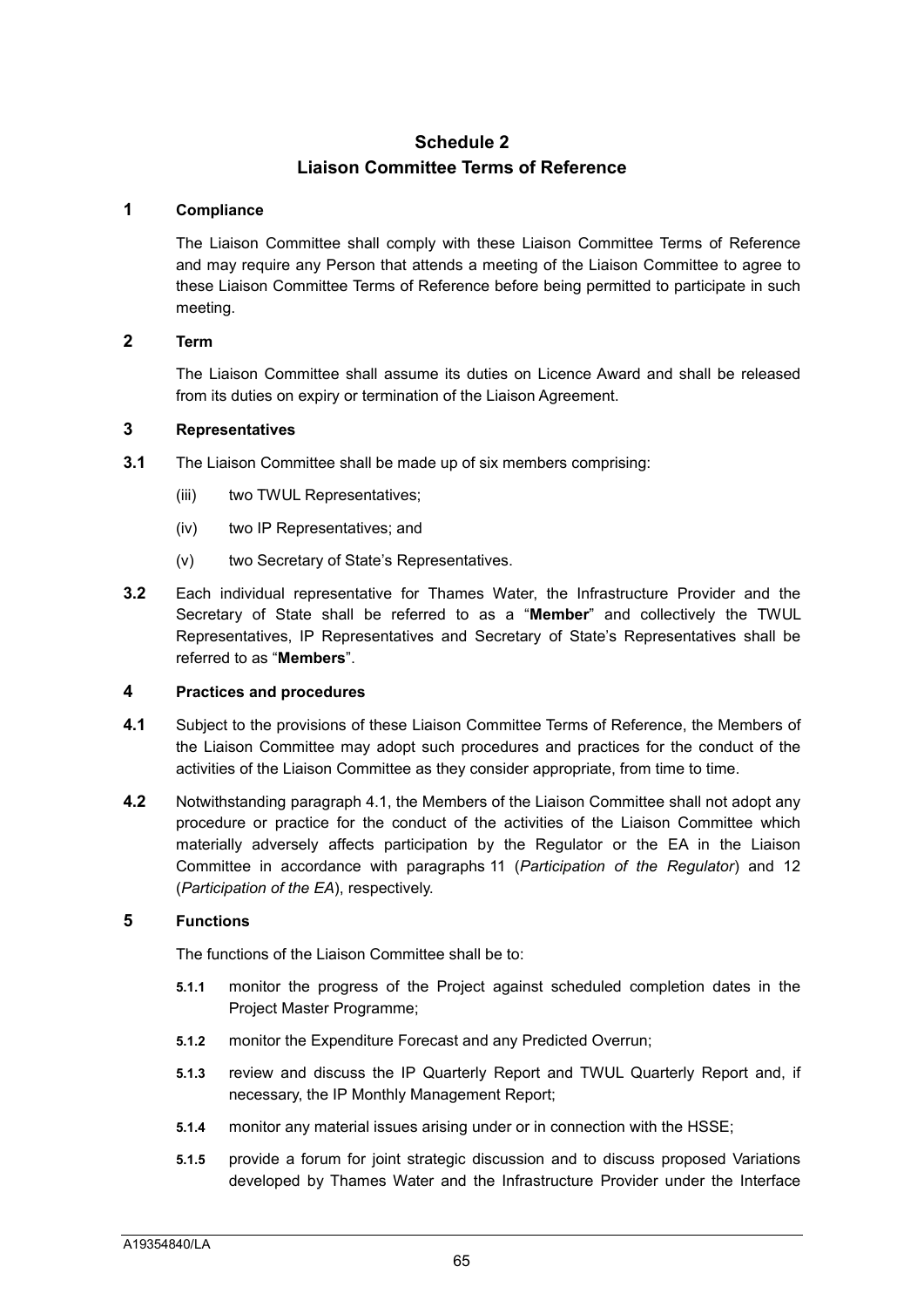Agreement as well as possible Variations identified by Members of the Liaison Committee for more efficient performance of the Project Documents and the Government Support Package;

- **5.1.6** perform its role under the Dispute Resolution Procedure;
- **5.1.7** make recommendations to the Parties in respect of the Project, which they may accept or reject at their complete discretion;
- **5.1.8** receive and review a report from any person agreed by its Members;
- **5.1.9** make recommendations regarding requests for additional services from the Independent Technical Assessor;
- **5.1.10** require the Infrastructure Provider to issue or withdraw a notice to show cause, require the Independent Technical Assessor to show cause as to why its appointment should not be terminated or terminate the Independent Technical Assessor's appointment;
- **5.1.11** perform such other functions to which all its Members agree; and
- **5.1.12** perform any other functions expressly identified as functions of the Liaison Committee in the Liaison Agreement.

# **6 Chairperson**

The IP Representatives shall declare one of them to be the chairperson for each meeting of the Liaison Committee.

# **7 Quorum and voting**

- **7.1** The quorum for a meeting of the Liaison Committee shall be one Member from each of Thames Water, the Infrastructure Provider and the Secretary of State present.
- **7.2** Each Member shall have one vote. The chairperson shall not have a right to a casting vote. Subject to paragraphs 11.4 and 12.4, the Regulator and the EA shall each have a right to comment if in attendance but no right to vote.
- **7.3** A duly convened meeting of the Liaison Committee at which a quorum is present shall be competent to exercise all or any of the authorities, powers and discretions vested in or exercisable by the Liaison Committee.
- **7.4** Recommendations and other decisions of the Liaison Committee must have the affirmative vote of all those voting on the matter.

#### **8 Frequency of meetings**

- **8.1** The Liaison Committee shall meet at least quarterly. Meetings shall be held in March, June, September and December.
- **8.2** In addition, the Liaison Committee shall meet from time to time as necessary in accordance with the Dispute Resolution Procedure or as otherwise convened by a Member of the Liaison Committee by written request (acting reasonably) to the other relevant Members.

#### **9 Notice of meetings**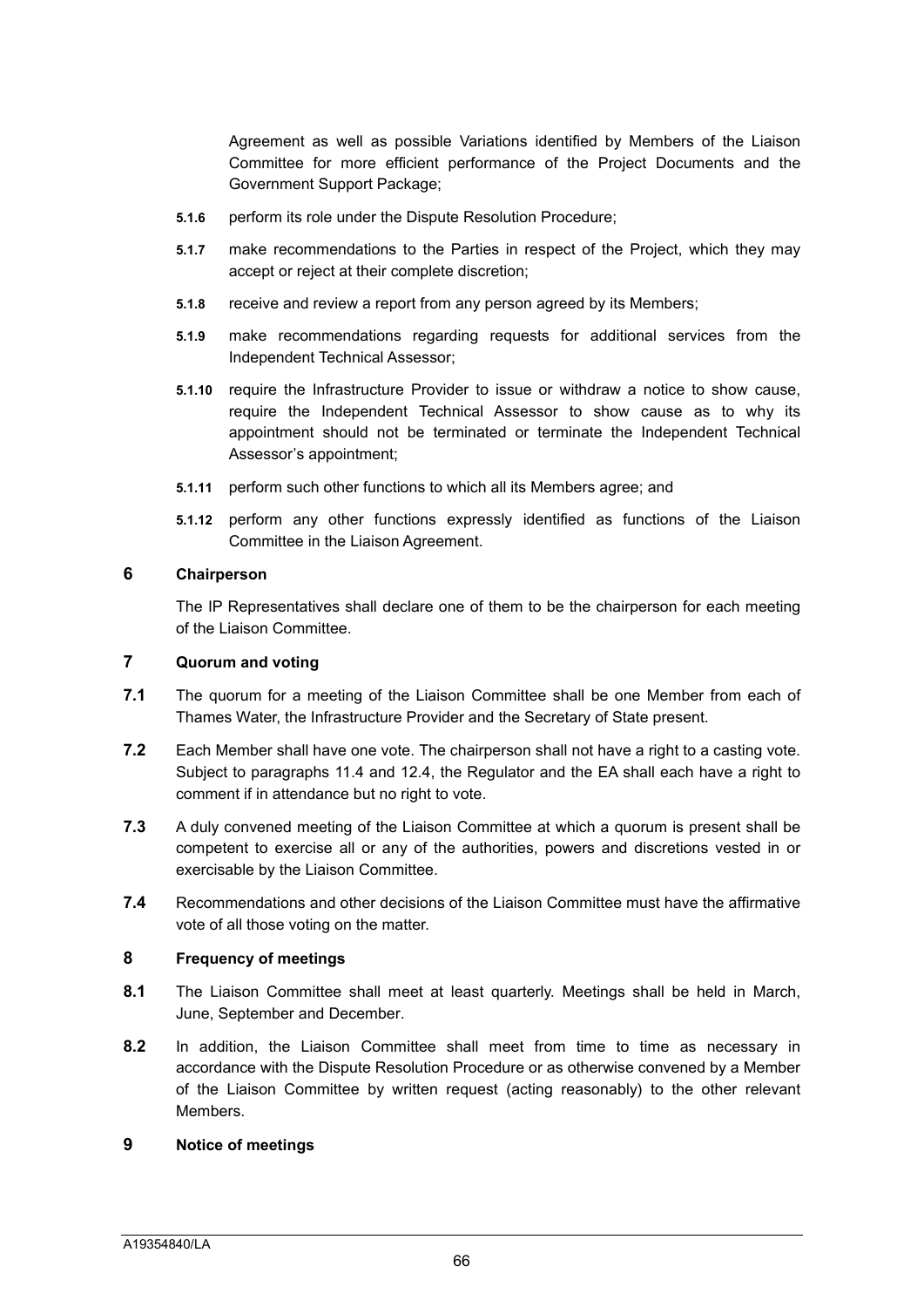- **9.1** Meetings of the Liaison Committee shall be convened on not less than 10 Business Days' notice, or such shorter period agreed by the Members, provided that in emergencies or in the case of the referral of a Dispute to the Liaison Committee in accordance with the Dispute Resolution Procedure, a meeting may be called at any time on such notice as may be reasonable in the circumstances.
- **9.2** At least 10 Business Days in advance of the relevant Liaison Committee meeting, notice of each meeting confirming the venue, time and date, together with an agenda of items to be discussed and supporting papers, shall be forwarded by the Infrastructure Provider to:
	- **9.2.1** each other Member of the Liaison Committee;
	- **9.2.2** the Regulator, the EA and the Independent Technical Assessor; and
	- **9.2.3** such other Persons as its Members may agree to attend the meeting.
- **9.3** Where the Liaison Committee decides it is appropriate, meetings may also be held by telephone or another form of telecommunication, by which each participant can hear and speak to all other participants at the same time.

# **10 Minutes of meetings**

- **10.1** The Infrastructure Provider shall minute all the recommendations (including those made by telephone or by another form of telecommunication) and meetings of the Liaison Committee.
- **10.2** Minutes of all Liaison Committee meetings shall be circulated promptly by the Infrastructure Provider to all Members, the Regulator and the EA and in any event within five Business Days of the making of the recommendation or the holding of the meeting.
- **10.3** The Infrastructure Provider shall ensure a full set of minutes shall be open to inspection at its registered offices by any Member at any reasonable time, upon request.
- **10.4** If the Liaison Committee makes any binding decisions, a Member may dispute the accuracy of the minutes prepared by the Infrastructure Provider within five Business Days of receiving the minutes, by notice to each other Member in attendance at the relevant Liaison Committee meeting identifying the real or perceived difference, dispute or unresolved issue. Any dispute or difference in relation to meeting minutes shall be included on the agenda for the next meeting of the Liaison Committee for resolution.

# **11 Participation by the Regulator**

- **11.1** The Members of the Liaison Committee shall invite the Regulator to each of the meetings of the Liaison Committee.
- **11.2** At least 10 Business Days in advance of the relevant Liaison Committee meeting, the IP Quarterly Report and TWUL Quarterly Report and, if requested, the IP Monthly Management Reports shall be circulated to the Regulator by the Infrastructure Provider or Thames Water as the case may be.
- **11.3** The Regulator may submit to the Infrastructure Provider any agenda items which it may wish to be raised at any Liaison Committee meeting provided that such items are submitted at least five Business Days in advance of the relevant Liaison Committee meeting.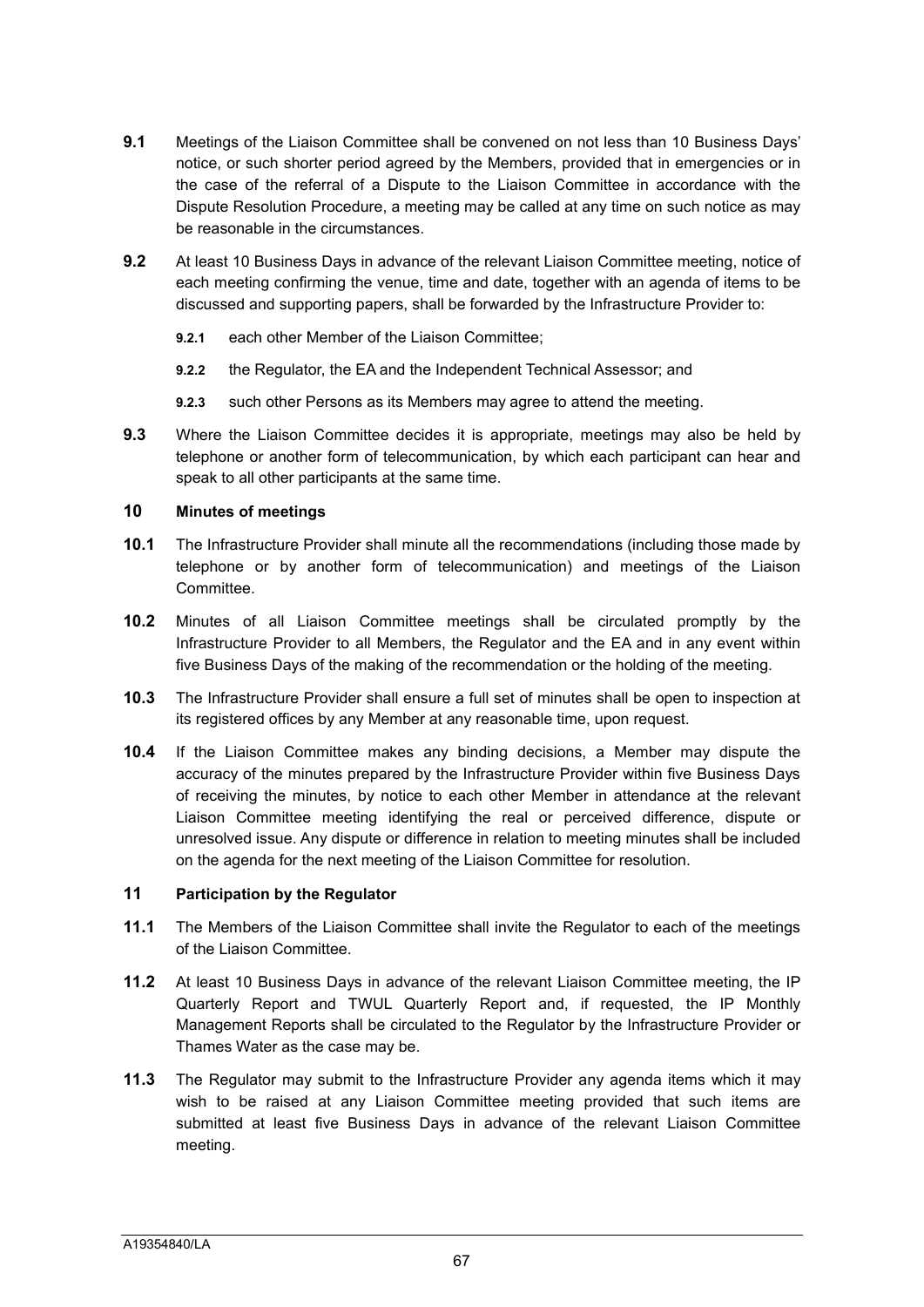- **11.4** If in attendance, the Regulator shall have a right to comment at the Liaison Committee, but no right to vote, save in respect of a Variation where a Threshold Issue exists, where a Variation Procedure Dispute involving a Threshold Issue has been referred to the Liaison Committee or where a MV Variation Procedure Dispute has been referred to the Regulator, in which case the Regulator has one vote. Where the Regulator has a vote, the Regulator shall be counted for quorum purposes under paragraph 7.1.
- **11.5** To the extent the Regulator attends any Liaison Committee meeting, the Liaison Committee may require the Regulator to sign these Liaison Committee Terms of Reference.

# **12 Participation by the EA**

- **12.1** The Members of the Liaison Committee shall invite the EA to each of the meetings of the Liaison Committee.
- **12.2** At least 10 Business Days in advance of the relevant Liaison Committee meeting, the IP Quarterly Report and TWUL Quarterly Report and, if requested, the IP Monthly Management Reports shall be circulated to the EA by the Infrastructure Provider or Thames Water as the case may be.
- **12.3** The EA may submit to the Infrastructure Provider any agenda items which it may wish to be raised at any Liaison Committee meeting provided that such items are submitted at least five Business Days in advance of the relevant Liaison Committee meeting.
- **12.4** If in attendance, the EA shall have a right to comment at the Liaison Committee but no right to vote, save in respect of a proposed Variation which may impact on Thames Water's ability to comply with the Environmental Permits and/or the Operating Techniques, in which case the EA has one vote and shall be counted for quorum purposes under paragraph 7.1.
- **12.5** To the extent the EA attends any Liaison Committee meeting, the Liaison Committee may require the EA to sign these Liaison Committee Terms of Reference.

# **13 The Independent Technical Assessor**

- **13.1** The Independent Technical Assessor is required to attend each of the meetings of the Liaison Committee, unless the Liaison Committee determines otherwise.
- **13.2** At least 15 Business Days in advance of the relevant Liaison Committee meeting, the IP Quarterly Report and TWUL Quarterly Report relating to the relevant quarter shall be circulated to the Independent Technical Assessor by the Infrastructure Provider or Thames Water as the case may be.
- **13.3** At least 10 Business Days in advance of the relevant Liaison Committee meeting the Independent Technical Assessor shall submit to the Members of the Liaison Committee the Regulator and the EA its review and comment on the IP Quarterly Report and TWUL Quarterly Report and if relevant, the IP Monthly Management Report.
- **13.4** In accordance with the ITA Deed, the Independent Technical Assessor shall, after having made due inquiry into the Infrastructure Provider's submissions review, evaluate, comment and advise on:
	- **13.4.1** the Infrastructure Provider's assessment of the submissions to the Liaison Committee listed in clause 5.2 (*Reporting*) of the Liaison Agreement;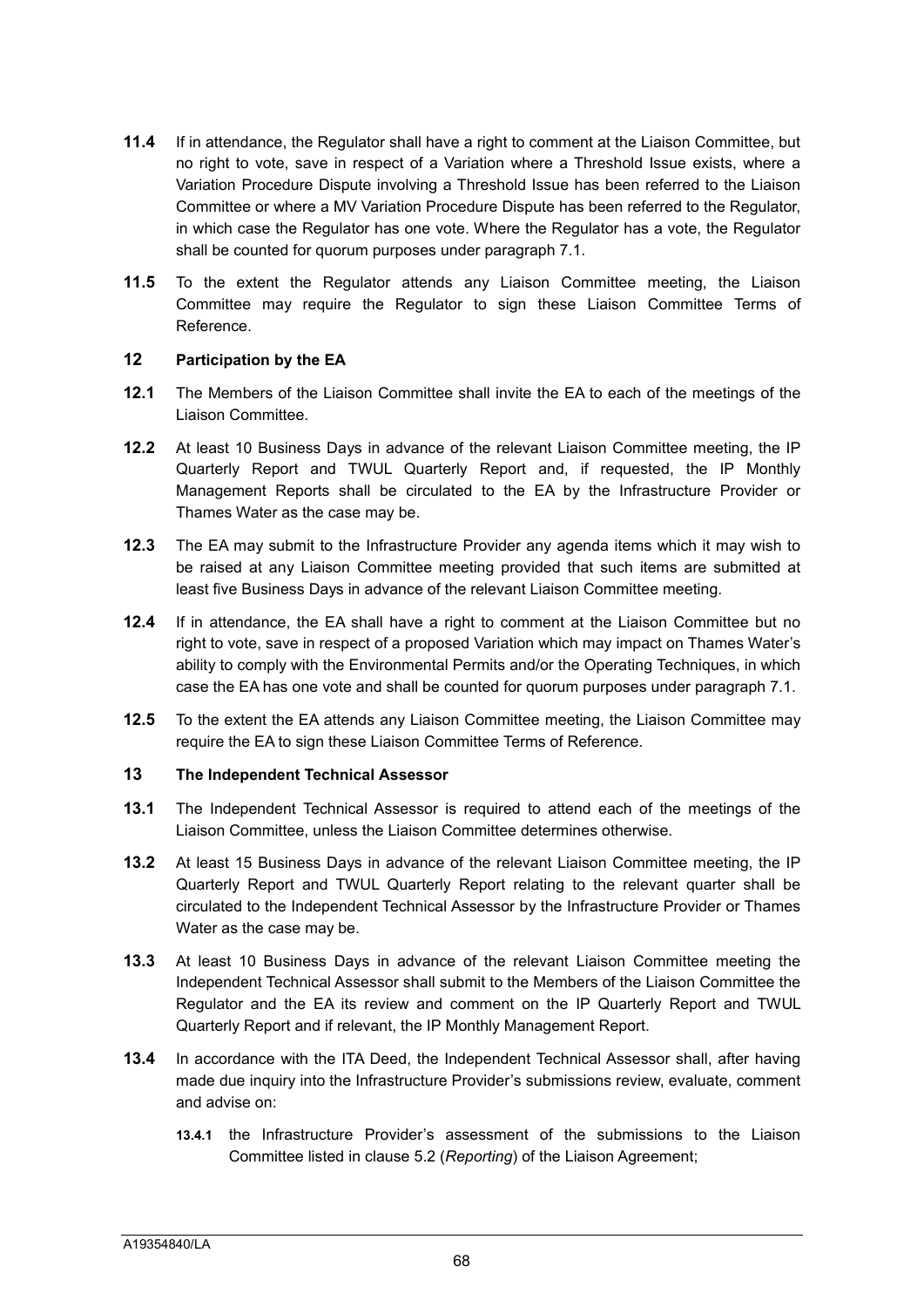- **13.4.2** any Mitigation Plan submitted to the Liaison Committee in accordance with clause 7.2 (*Exceeding the Threshold Outturn and delays to the Longstop Date*) of the Liaison Agreement; and
- **13.4.3** any Draft IP Discontinuation Plan and/or the Revised IP Discontinuation Plan submitted to the Liaison Committee in accordance with clause 12 (*IP Discontinuation Plan*) of the Liaison Agreement.
- **13.5** The Infrastructure Provider and Thames Water (as the case may be) shall promptly provide such information to the Independent Technical Assessor as it may reasonably request to assist it in fulfilling its role set out in paragraph 13.4.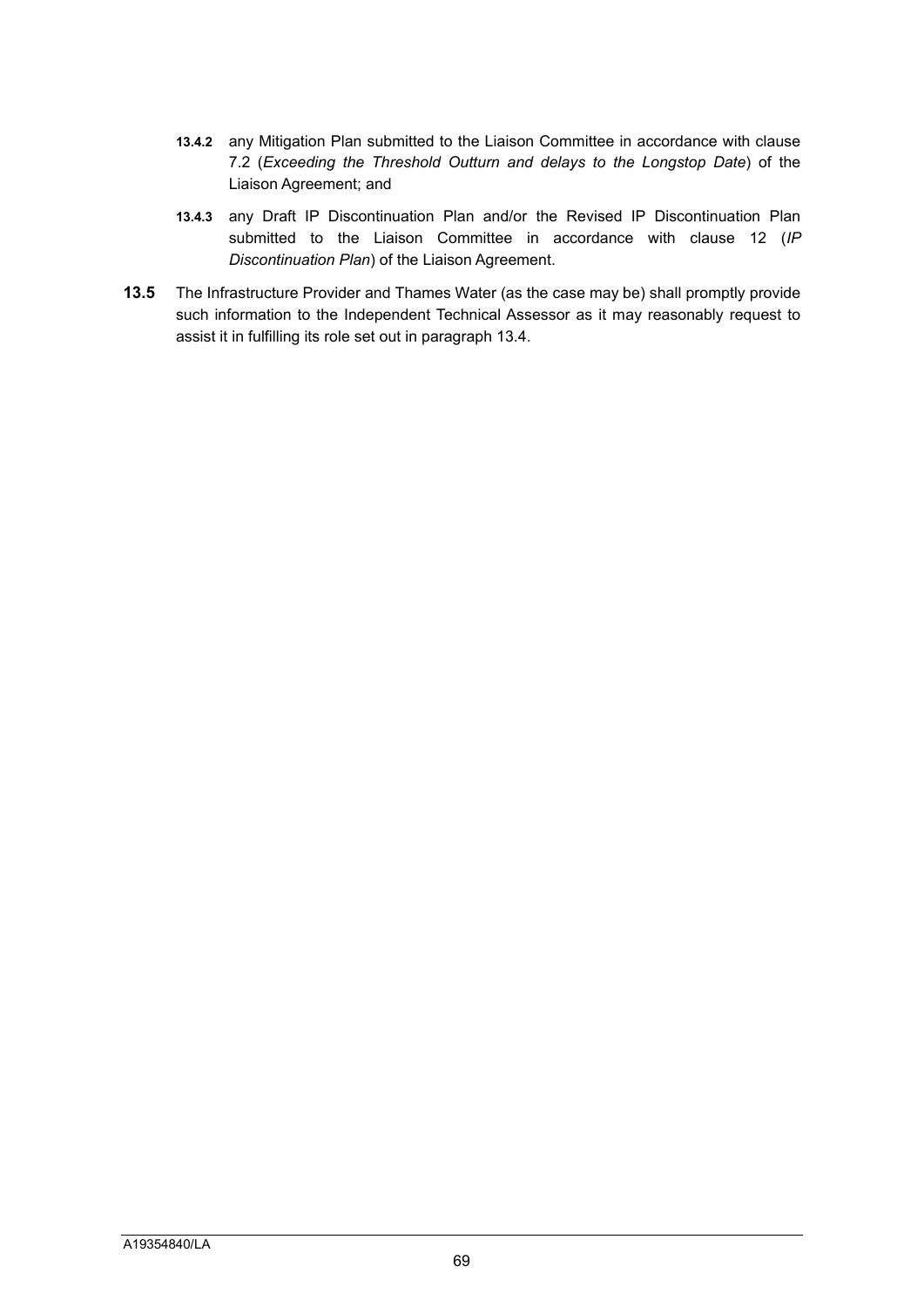# **Schedule 3 Dispute Resolution Procedure**

## **1 Dispute Resolution Procedure**

Except where a separate dispute resolution procedure has been expressly provided for in a Project Document the procedure set out in this Schedule 3 (the "**Dispute Resolution Procedure**") shall apply to any dispute or difference of whatsoever nature arising under, out of, in connection with or in relation (in any manner whatsoever) to a Project Document including (a) any dispute or difference concerning the initial or continuing existence of a Project Document or any provision thereof or as to whether a Project Document or any provision thereof is invalid, illegal or unenforceable (whether initially or otherwise) or (b) any dispute or claim which is ancillary or connected, in each case in any manner whatsoever, to the foregoing (a "**Dispute**").

# **2 Orders and summary judgments**

This Dispute Resolution Procedure shall not impose any precondition on any Party or otherwise prevent or delay any Party from:

- **2.1** commencing proceedings in any court of competent jurisdiction to obtain either:
	- **2.1.1** an order (whether interlocutory, interim or final) restraining any other Party from doing any act or compelling any other Party to do any act; or
	- **2.1.2** summary judgment pursuant to the Civil Procedure Rules 1998 Part 24 for a liquidated sum; or
- **2.2** referring any dispute to adjudication in accordance with paragraph 4 below.

#### **3 Liaison Committee**

- **3.1** Subject to paragraph 2 (*Orders and Summary Judgments*) of this Schedule 3, all Disputes shall first be referred to the Liaison Committee for resolution.
- **3.2** Any Party (the "**Referring Party**") may at any time, by notice in writing served on the members of the Liaison Committee in accordance with Clause 6.2.7 and each other Party involved in the Dispute (a "**Dispute Notice**"), refer any Dispute to the Liaison Committee for resolution. Any Dispute Notice shall give full particulars of the Dispute to be referred together with such further evidence, argument or particulars as the Referring Party may think appropriate in order to secure the resolution of the Dispute as described in the Dispute Notice. The Referring Party shall identify all of the relevant Parties to the Dispute, providing that any Party may make representations to the Referring Party as to the effect of the Dispute on it and the Referring Party shall take such representations into account in identifying the relevant parties to the Dispute. In the event of a dispute as to the interest of any Party, the Liaison Committee or the Adjudicator (as defined in paragraph 4.1.) shall determine who is a relevant Party for the purposes of the relevant Dispute.
- **3.3** Within ten (10) Business Days of the service of any Dispute Notice the Liaison Committee shall meet to discuss and consider the Dispute and attempt to secure a decision in relation to the Dispute. Only those representatives of the relevant Parties agreed or determined in accordance with paragraph 3.2 shall be required to attend and to deliberate but the representatives of the other Parties shall also be entitled to attend and deliberate.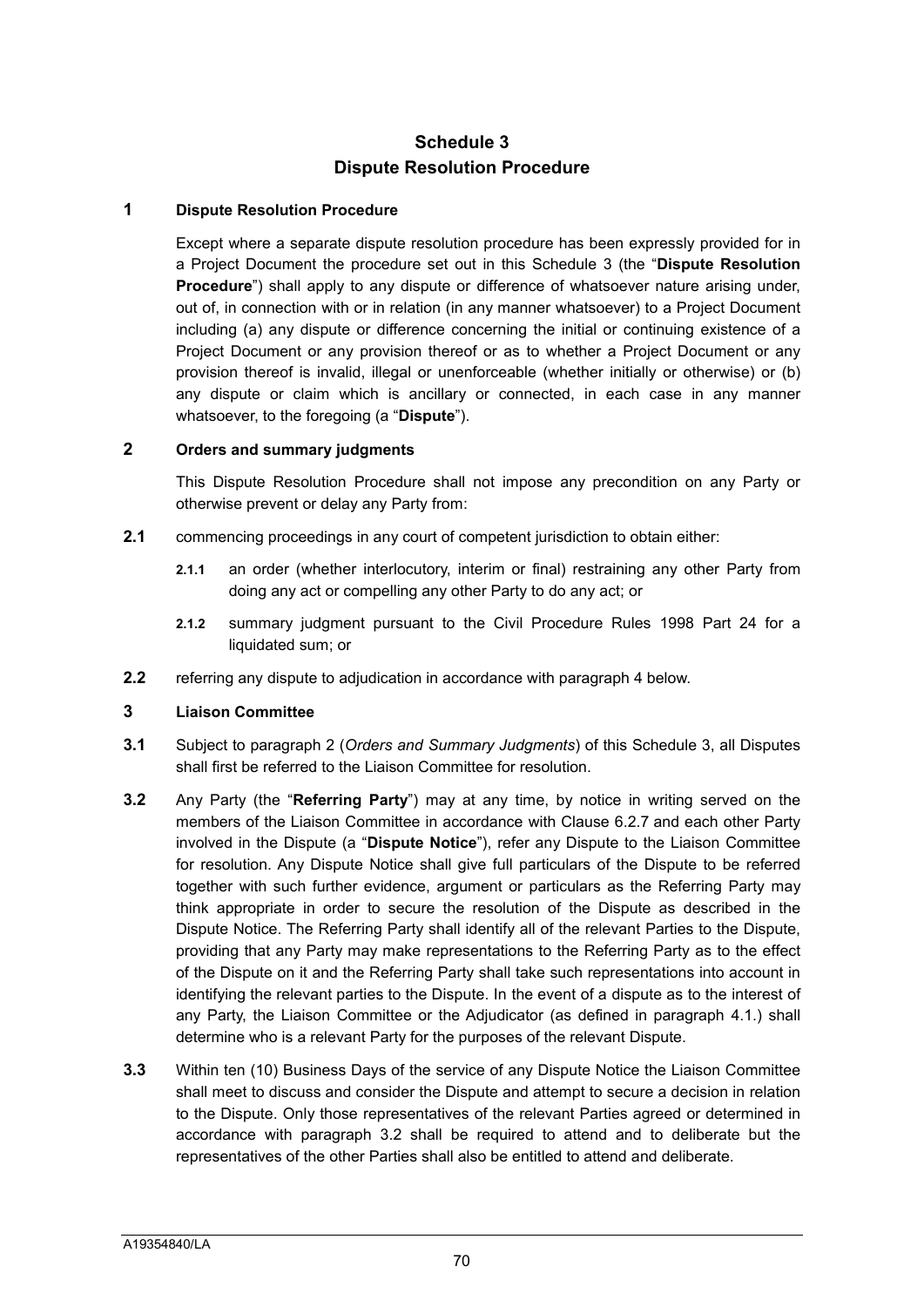- **3.4** In the event that the Liaison Committee as constituted above in paragraph 3.3 has failed to make a unanimous decision in relation to any Dispute (other than a Variation Procedure Dispute or a Review Procedure Dispute) within ten (10) Business Days of the Liaison Committee having convened, or has failed to convene within (20) twenty Business Days of service of the Dispute Notice (or such other period as agreed between the Parties), then any Party may refer the Dispute to Adjudication or litigation as the case may be. Where the Liaison Committee has failed to make a unanimous decision in relation to a Variation Procedure Dispute (other than an MV Variation Procedure Dispute) or a Review Procedure Dispute within ten (10) Business Days of the Liaison Committee having convened then the proposed Variation or Reviewable Matter shall be deemed to be rejected by the Liaison Committee and the Submitting Party shall withdraw the proposed Variation or Reviewable Matter (as applicable).
- **3.5** Subject to paragraph 3.7 and unless otherwise agreed in writing by the Parties, if the Liaison Committee as constituted above in paragraph 3.3 has made a unanimous decision on the Dispute, such decision of the Liaison Committee shall be binding upon the Parties (including any decision to refer a Variation Procedure Dispute or a Review Procedure Dispute to an alternative form of dispute resolution envisaged by this Schedule).
- **3.6** In the event that the Liaison Committee as constituted above in paragraph 3.3 has been asked to determine a Technical Non-Compliance Dispute, a Technical Variation Procedure Dispute or a Technical Review Procedure Dispute, any member of the Liaison Committee may refer the Technical Non-Compliance Dispute, the Technical Variation Procedure Dispute or Technical Review Procedure Dispute to be resolved in accordance with the independent expert procedure set out in Appendix 2 to this Schedule 3, such process being referred to for the purposes of this Agreement as an "**Expert Determination**" and the Person appointed in accordance with Appendix 2 to this Schedule 3 being referred to for the purposes of this Agreement as the "**Expert**". Save where the Liaison Committee unanimously agrees otherwise, in relation to a Technical Non-Compliance Dispute, a Variation Procedure Dispute or a Review Procedure Dispute, an Expert Determination shall not be binding on the Parties as to whether or not a matter which is the subject of a notice of non-compliance pursuant to clauses 4.2.2 and 5.2.2 of the Interface Agreement must be rectified or whether or not a Variation or a Reviewable Matter is to be implemented but shall solely relate to the determination of a technical issue which may inform the Liaison Committee's decision in relation to the non-compliance matter notified pursuant to clauses 4.2.2 and 5.2.2 of the Interface Agreement or the relevant Variation or a Reviewable Matter.
- **3.7** In the event that the Liaison Committee has been asked to determine an MV Variation Procedure Dispute and cannot reach a unanimous decision the Liaison Committee may by majority vote:
	- **3.7.1** if and to the extent that the MV Variation Procedure Dispute is a Technical Variation Procedure Dispute or includes a Technical Variation Procedure Dispute, refer such Technical Variation Procedure Dispute to the Expert in accordance with paragraph 3.6 above; or
	- **3.7.2** where there is no Technical Variation Procedure Dispute related to the MV Variation Procedure Dispute or where an Expert Determination on a Technical Variation Procedure Dispute forming part of the MV Variation Procedure Dispute has been provided but no unanimous decision on the MV Variation Procedure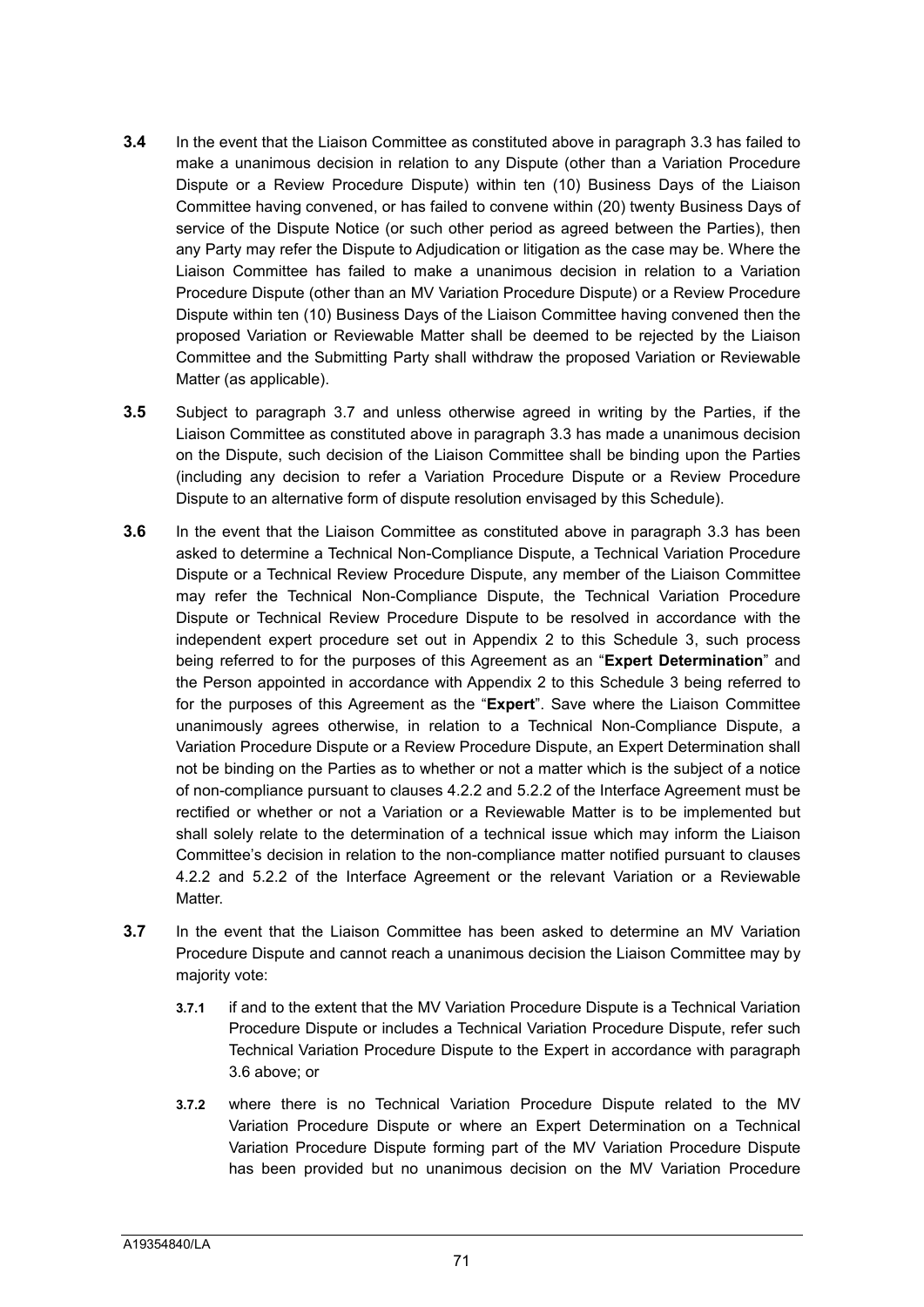Dispute has been reached by the Liaison Committee, refer to the Regulator the relevant MV Variation Procedure Dispute.

- **3.8** Where the Liaison Committee has requested the Regulator decide an MV Variation Procedure Dispute in accordance with paragraph 3.7.2 (above), the Liaison Committee shall request that the Regulator shall have regard to:
	- **3.8.1** its duties and obligations under the Water Industry Act ;
	- **3.8.2** the duties and obligations of the Infrastructure Provider ;
	- **3.8.3** the duties and obligations of Thames Water;
	- **3.8.4** the interests of Customers; and
	- **3.8.5** any representations received from the Infrastructure Provider, Thames Water, the Secretary of State or any other interested party including representations relating to whole of Project cost, upfront capital expenditure and ongoing maintenance or replacement costs.
- **3.9** The Parties acknowledge and agree that the Regulator shall determine a MV Variation Procedure Dispute on such terms as it considers to be appropriate including determining that:
	- **3.9.1** the proposed Mandatory Variation should be implemented by the Infrastructure Provider or Thames Water (as applicable) with or without modification; or
	- **3.9.2** the proposed Mandatory Variation should not be implemented.
- **3.10** Where any MV Variation Procedure Dispute has been referred to the Regulator, the Parties shall have the right to make representations and submissions to the Regulator and each Party shall make all relevant documents and information within their control available to the Regulator upon request.
- **3.11** The Parties agree that, subject to paragraph 10.2 of Schedule 5 (*Variation Procedure*), the Regulator's decision in relation to any MV Variation Procedure Dispute shall be binding.

#### **4 Adjudication procedure**

- **4.1** Where any Project Document to which this Schedule 3 relates is a construction contract for the purposes of the HGCRA, and would be subject to adjudication pursuant to section 108 HGCRA, a Party may at any time refer any dispute to adjudication in accordance with the procedure set out in Appendix 1 to this Schedule 3, such process being referred to for the purposes of this Agreement as an "**Adjudication**" and the Person appointed in accordance with Appendix 1 to this Schedule 3 being referred to for the purposes of this Agreement as the "**Adjudicator**".
- **4.2** Unless the Parties otherwise agree in writing:
	- **4.2.1** any concessions or waivers made by any Party in or in connection with any Adjudication by the representatives of the Parties or the Parties themselves and any documents created for the purpose of any Adjudication and not disclosed to the other Parties or referred to in that Adjudication shall be without prejudice and shall not be raised by any Party in any subsequent legal proceedings;
	- **4.2.2** no Adjudicator shall be called to give evidence in any subsequent litigation; and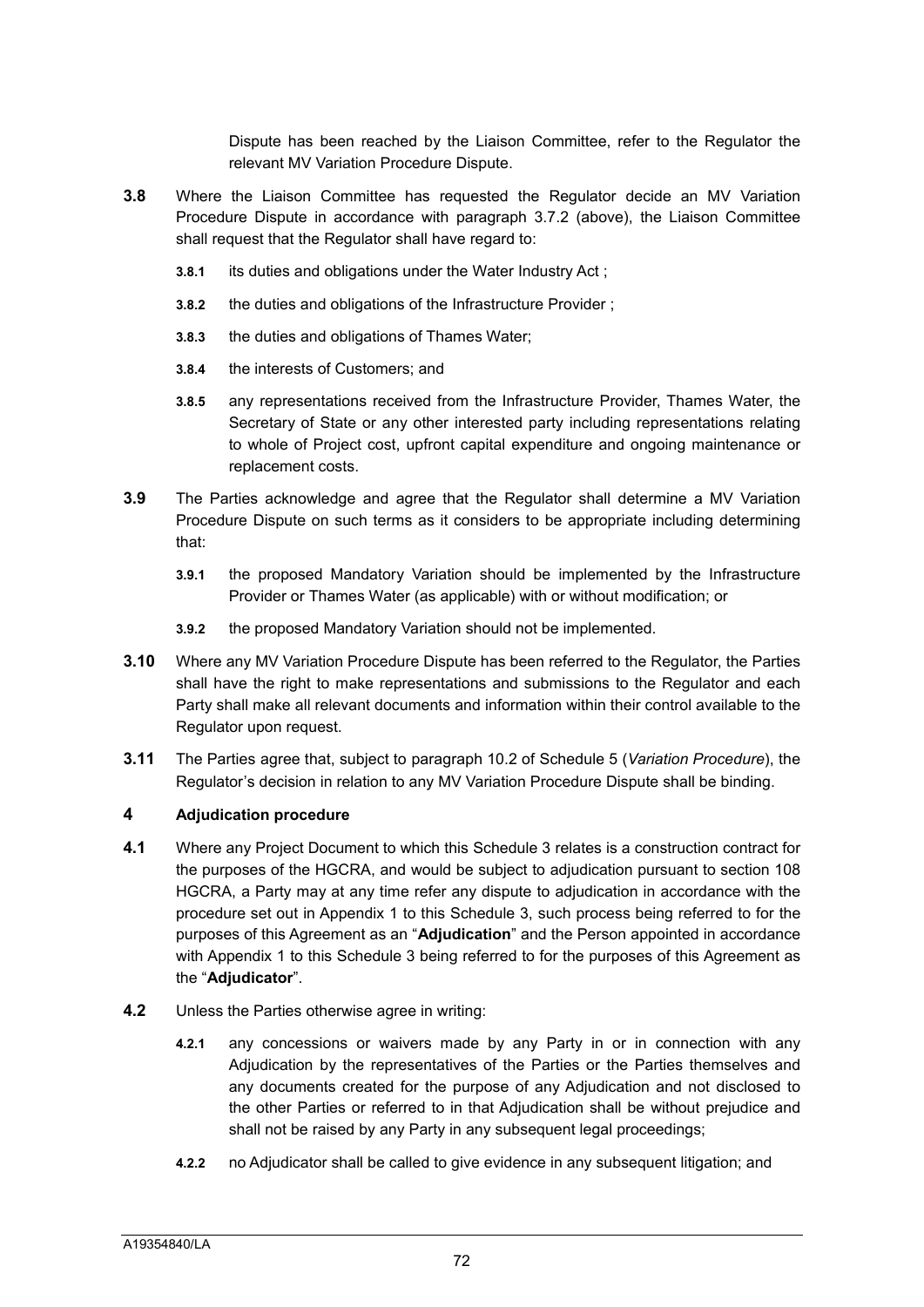- **4.2.3** no Adjudicator shall be appointed to act as an adviser to any Party in subsequent litigation whether as counsel, solicitor or independent expert.
- **4.3** Unless otherwise agreed in writing, the decision of the Adjudicator shall be binding until the Dispute is finally determined by legal proceedings.

#### **5 Court proceedings**

- **5.1** Following the expiry of the relevant period set out in paragraph 3.4, any relevant Party may issue court proceedings in relation to a Dispute (other than a Dispute as to whether, pursuant to Clause 8.2.9, there is a Predicted Overrun to which the provisions of the Contingent Equity Support Agreement should apply and other than a Variation Procedure Dispute or Review Procedure Dispute). The Parties agree that where the nature of the Dispute so allows, the Dispute shall be tried by a judge of the Technology and Construction Court. To avoid doubt, this paragraph shall not preclude any of the Parties from commencing court proceedings to enforce any such decisions of the Liaison Committee or an Adjudicator.
- **5.2** If court proceedings are issued, the Parties agree that the court may open up, review and revise any opinion, decision, certificate, account, requirement or notice given pursuant to the Project Documents and any of the documents entered into between the Parties pursuant to the Project Documents (except any agreement between the Parties settling a Dispute or any decision of the Liaison Committee and any determination of an Adjudicator where the Parties have agreed that the decision of the Liaison Committee or an Adjudicator is to be final and binding) and determine all matters in dispute which shall be submitted to it in the same manner as if no such opinion, decision, certificate, account, requirement, notice or determination had been given.

#### **6 Continuing obligation**

Unless the relevant Project Document has already been repudiated or terminated, the Parties shall continue to comply with all of their obligations under the Project Documents regardless of the nature of any Dispute and notwithstanding the referral of any Dispute for resolution under this Schedule 3.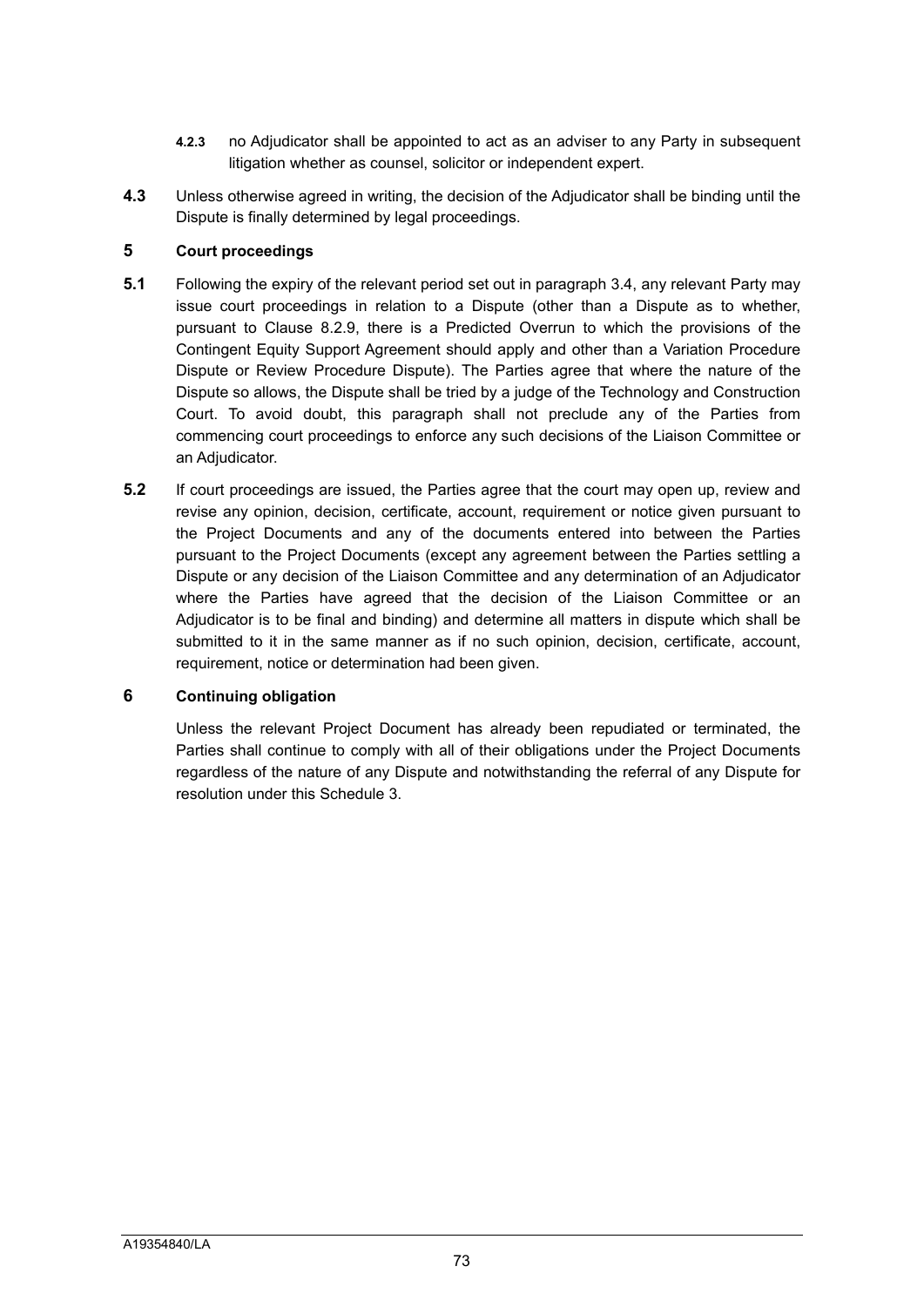## **Schedule 3 Dispute Resolution Procedure**

## **Appendix 1 Adjudication Procedure**

#### **1 Referral to Adjudication**

- **1.1** A Referring Party may refer a dispute to Adjudication by serving notice (an "**Adjudication Notice**") on any relevant Party. The Adjudication Notice shall include in relation to the dispute:
	- **1.1.1** a concise summary (maximum of four (4) single sided pages of A4 in type of not smaller than 11 pt) of the nature and background to the dispute and the issues arising;
	- **1.1.2** a statement of the relief claimed;
	- **1.1.3** a reference to any documents in which the subject matter of the dispute was raised;
	- **1.1.4** a statement of any matters which the Parties have already agreed in relation to the dispute or the procedure for determination of the dispute; and
	- **1.1.5** copies of all documents which have an important and direct bearing on the issues and on which the Referring Party intends to rely (or a list of such documents if they are already in the possession of the relevant Parties), provided that the Referring Party shall use its reasonable endeavours to limit the numbers of documents supplied or referred to (as the case may be).
- **1.2** The provisions of paragraph 3 of this Appendix 1 shall apply to the appointment of an Adjudicator to determine the dispute. It is the intention of the Parties that the Adjudicator be appointed and the dispute be referred to the Adjudicator within seven (7) days of the service of the Adjudication Notice.
- **1.3** On the appointment of the Adjudicator pursuant to paragraph 3 of this Appendix 1, the Referring Party shall within twenty-four (24) hours of the Adjudicator's appointment deliver a copy of the Adjudication Notice to the Adjudicator, thereby referring the dispute to the Adiudicator.
- **1.4** The scope of the Adjudication shall be the matters identified in the Adjudication Notice, together with:
	- **1.4.1** any further matters which the relevant Parties agree within three (3) days of the service of the Adjudication Notice should be within the scope of the Adjudication; and
	- **1.4.2** any further matters which the Adjudicator determines must be included in order that the Adjudication may be effective and meaningful.
- **1.5** The Parties agree that the Adjudicator may rule upon his own substantive jurisdiction, and as to the scope of the Adjudication.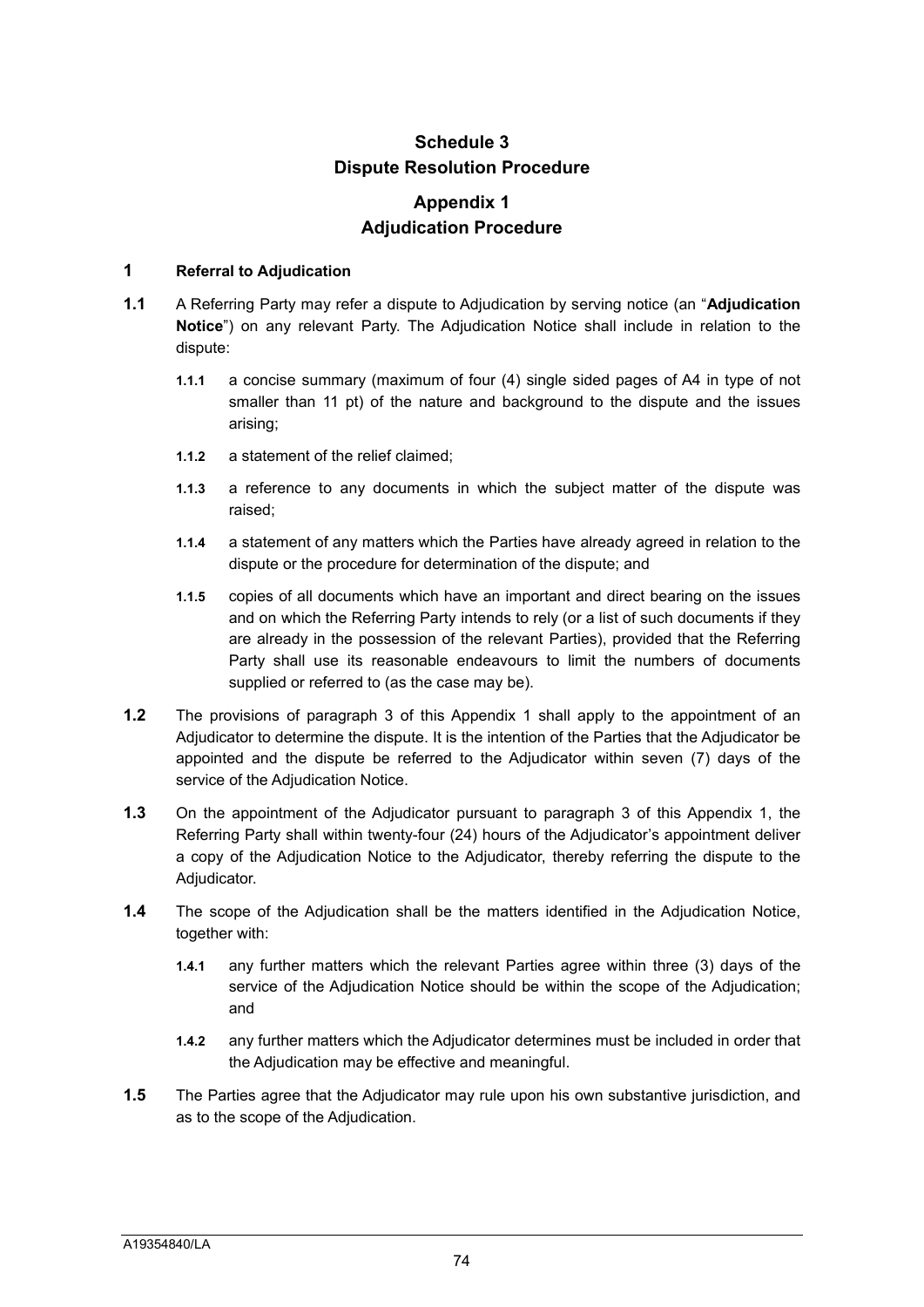#### **2 Timetable and Procedure**

- **2.1** Within seven (7) days of his appointment, the Adjudicator shall fix a date for hearing the representations of the relevant Parties or for the supply of written submissions if no hearing is to be held.
- **2.2** Where a hearing is to be held, any relevant Party may submit written representations to the Adjudicator, with a copy to the other relevant Parties, no later than three (3) days prior to the date fixed for the hearing. Any hearing shall not last more than one day and if any relevant Party shall so desire, that relevant Party may be represented at the hearing. The relevant Parties shall endeavour in Good Faith to limit the volume of any written submissions and accompanying documents.
- **2.3** At the Adjudicator's discretion (and subject to receiving any necessary third party consent, which consent the relevant Parties shall use their reasonable endeavours to help to obtain) the Adjudicator may make any inspection or test either with or without the relevant Parties to the extent relevant to the dispute and material to its outcome.
- **2.4** Within twenty-eight (28) days (or, with the consent of the relevant Parties, within forty-two (42) days) of the referral of the dispute to him, the Adjudicator shall deliver to the Parties his decision on the dispute. The Adjudicator shall also give written reasons for his decision.
- **2.5** In his decision the Adjudicator may:
	- **2.5.1** order one Party to pay the other a sum of money provided that it does not conflict with any other provisions of this Agreement or the provisions of any other document entered into by the Parties pursuant to it;
	- **2.5.2** decide on what date or dates such sum should be paid;
	- **2.5.3** in compliance with any term of this Agreement or as empowered by the governing Law (but not further or otherwise), decide the circumstances in which, the rates at which, and the periods for which simple or compound rates of interest shall be paid including interest between the date of the decision and its performance;
	- **2.5.4** make a declaration, including a declaration as to the meaning of any part of any document, including this Agreement; and
	- **2.5.5** provided that such does not conflict with any of the other provisions of this Agreement or the provisions of any other document entered into by the Parties pursuant to it, order a relevant Party to carry out any act, including the opening up of work, the completion of unfinished work, the carrying out of remedial works, any act required as an interim measure for safety reasons and any act necessary for the preservation of property or evidence.
- **2.6** The time periods set out in paragraphs 2.1, 2.2 and 2.4 of this Appendix 1 may be extended in relation to a particular dispute by the agreement of the relevant Parties after the Dispute has been referred to Adjudication.
- **2.7** The Adjudicator shall have a discretion to extend the time periods set out in paragraphs 2.1, 2.2 and 2.4 of this Appendix 1 as he determines from time to time to be appropriate to the nature and complexity of such dispute provided always that the Adjudicator's decision is given no later than eighty-four (84) days from the date of the referral of the dispute to him.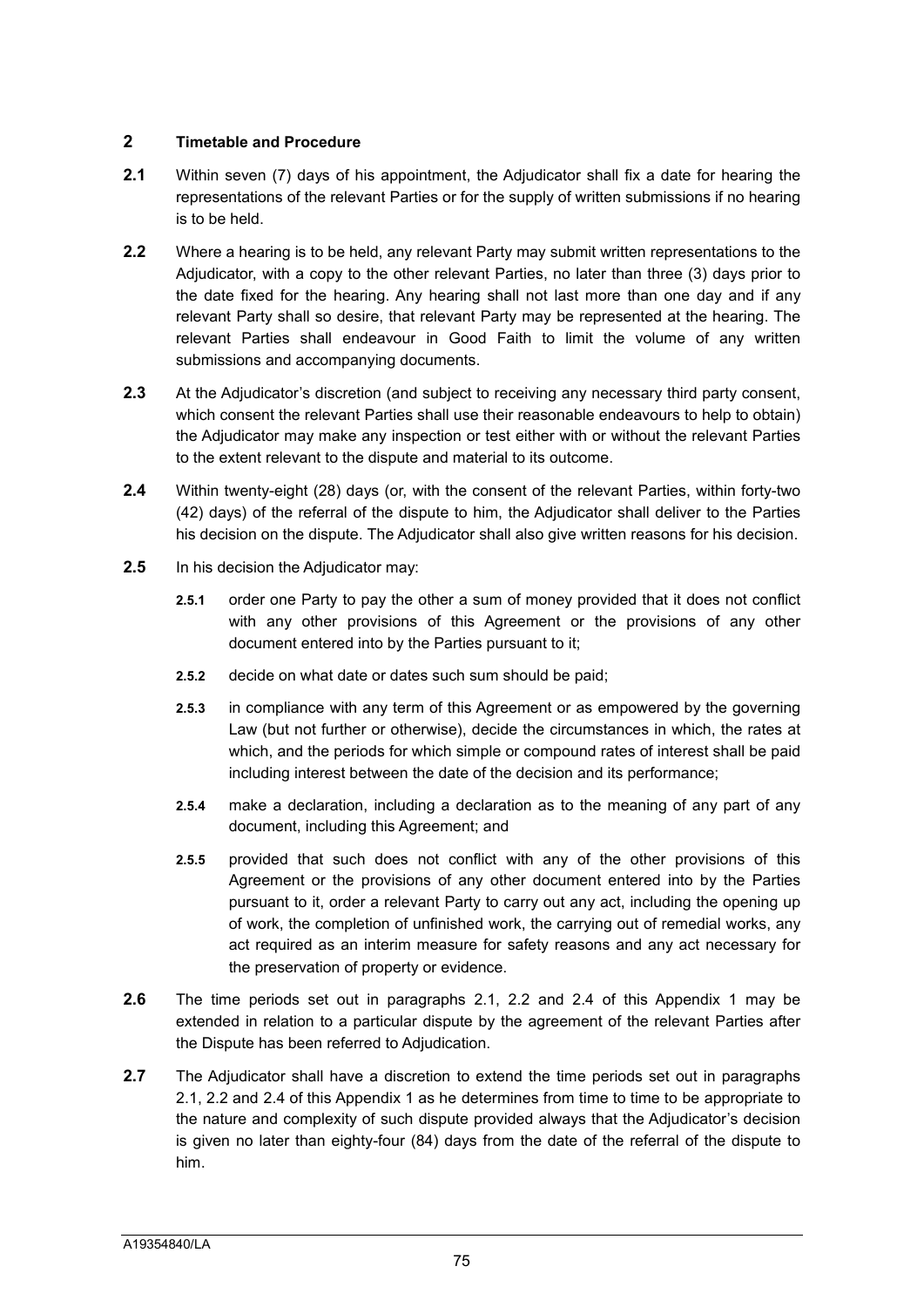- **2.8** The Adjudicator shall act as an expert and not as an arbitrator. Apart from the rules set out in this Appendix 1 and his duty to act fairly and impartially, the Adjudicator shall not be bound by any other rules or procedures and shall conduct the Adjudication as he thinks fit. He shall take the initiative in ascertaining the facts and the Law necessary to determine the dispute provided always that he shall (unless constraints of time render this impossible) give the relevant Parties a reasonable opportunity to comment upon any matters which he considers relevant to the decision. The Adjudication shall continue notwithstanding any failure by any relevant Party to take part.
- **2.9** The Adjudicator will make all decisions in accordance with the rules of Law in accordance with the relevant Project Document and the governing Law. Where it is not possible for the Adjudicator to make a decision by reference to rules of Law in accordance with the relevant Project Document and the governing Law in the time available to him, the Adjudicator shall use his best endeavours to reach such decision as seems to him fair and reasonable in so far as he has been able (using his best endeavours in the time available) to ascertain the facts and the Law relevant to the dispute.
- **2.10** For the purposes of reaching his decision, the Adjudicator shall have power to open up, review and revise any opinion, decision, certificate, account, requirement or notice given pursuant to the Project Documents and any of the documents entered into between the Parties pursuant to it (except any agreements between the Parties settling a dispute) unless expressed in the Project Documents to be final and binding and to determine all matters in dispute as he sees fit in accordance with paragraph 2.9 of this Appendix 1. The Adjudicator shall also have power to assess and award damages.
- **2.11** The Adjudicator may if he thinks fit:
	- **2.11.1** require any Party to produce a bundle of key documents, whether helpful or otherwise to that relevant Party's case (as applicable), and to draw such inference as may seem proper from any imbalance in such bundle that may become apparent;
	- **2.11.2** require the delivery to him and any other relevant Party or relevant Parties of copies of any document other than documents that would be privileged from production to a court;
	- **2.11.3** limit the length of any written or oral submission;
	- **2.11.4** require the attendance before him for questioning of any Party or any employee or agent of such Party;
	- **2.11.5** make use of his own specialist knowledge;
	- **2.11.6** obtain advice from specialist consultants provided that any relevant Party so requests or consents;
	- **2.11.7** review and revise any of his own previous directions; and
	- **2.11.8** deliver more than one decision at different times as to different aspects of the dispute (within the timetable for issuing his decision on the dispute as a whole), provided that the Adjudicator shall specify in any such decision the part or parts of the dispute which are the subject matter of such decision.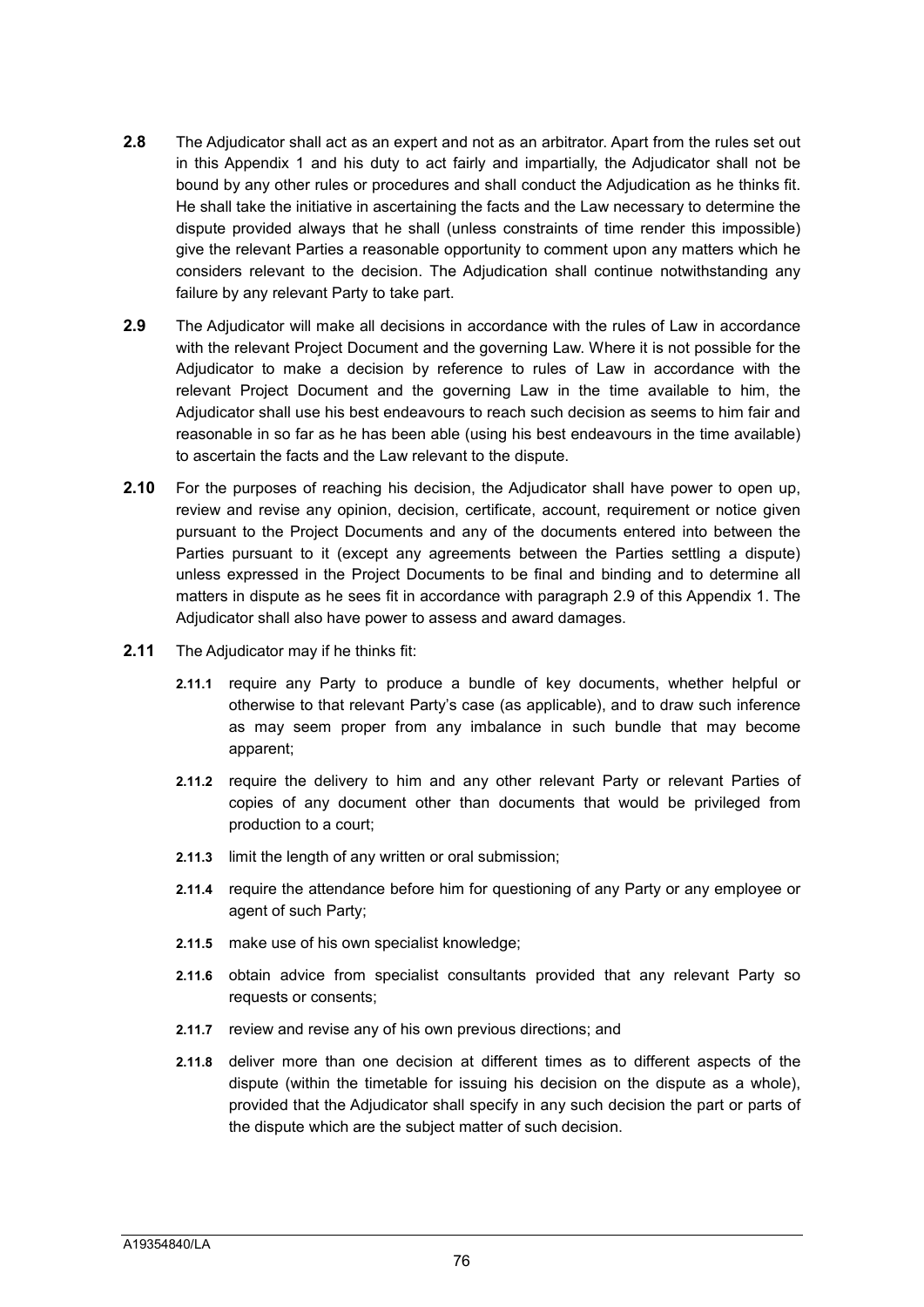- **2.12** The Adjudicator shall exercise all powers to be conferred on him by this Appendix 1 with fairness and impartiality, giving each of the relevant Parties a reasonable opportunity, in the light of the timetable, to put his case and deal with that of any other relevant Party.
- **2.13** Within 14 days after the Adjudicator's decision, he may correct his decision so as to remove a clerical or typographical error arising by accident or omission.
- **2.14** Unless otherwise agreed in writing after the serving of the Adjudication Notice, the Adjudicator has the power to allocate his fees and expenses as between the relevant Parties
- **2.15** The Adjudicator may not:
	- **2.15.1** require any advance payment of or lien for his fees; or
	- **2.15.2** act or continue to act in the face of a conflict of interest.
- **2.16** Unless otherwise ordered by the Adjudicator, all notices required under this Appendix 1 shall be in writing and shall be served in accordance with Clause 20.1 (*Notices*).
- **2.17** In every case in which a written communication including, without prejudice to the generality of the foregoing, any notice, letter, fax, e-mail or document is sent to the Adjudicator by one relevant Party, a copy thereof and any documents referred to in or accompanying that written communication shall be sent simultaneously to the other relevant Parties.
- **2.18** Subject to paragraph 2.13, the Adjudicator shall not be liable to any Party for anything done or omitted in the discharge or purported discharge of his functions as Adjudicator unless the act or omission is in bad faith, and any employee or agent of the Adjudicator is similarly protected from liability.
- **2.19** The Adjudication and all matters arising in the course thereof are and will be kept confidential by the Parties and the Adjudicator except insofar as necessary to implement or enforce any decision of the Adjudicator or as may be required for the purpose of any subsequent proceedings and may be disclosed to any Party to this Agreement.

#### **3 Selection of the Adjudicator**

- **3.1** Where the relevant Parties have agreed upon the identity of an Adjudicator who confirms his readiness and willingness to act within two (2) days of service of the Adjudication Notice, then that person shall be the Adjudicator.
- **3.2** Where the relevant Parties have not so agreed upon an Adjudicator within two (2) days of service of the Adjudication Notice or where such person has not so confirmed his willingness to act within two (2) days of receiving a request to act, then the relevant Parties shall jointly request the president or vice-president for the time being of the Institution of Civil Engineers (the "**Nominating Body**") to select a Person to act as Adjudicator.
- **3.3** The Nominating Body shall communicate the selection of an individual to act as Adjudicator to the Referring Party and the relevant Parties within two (2) days of receiving a request to do so.
- **3.4** If the Nominating Body fails to respond within the time period set out in paragraph 3.2 of this Appendix 1 to Schedule 3, the relevant Parties shall jointly request any other adjudicator nominating body (as defined in the *Scheme for Construction Contracts*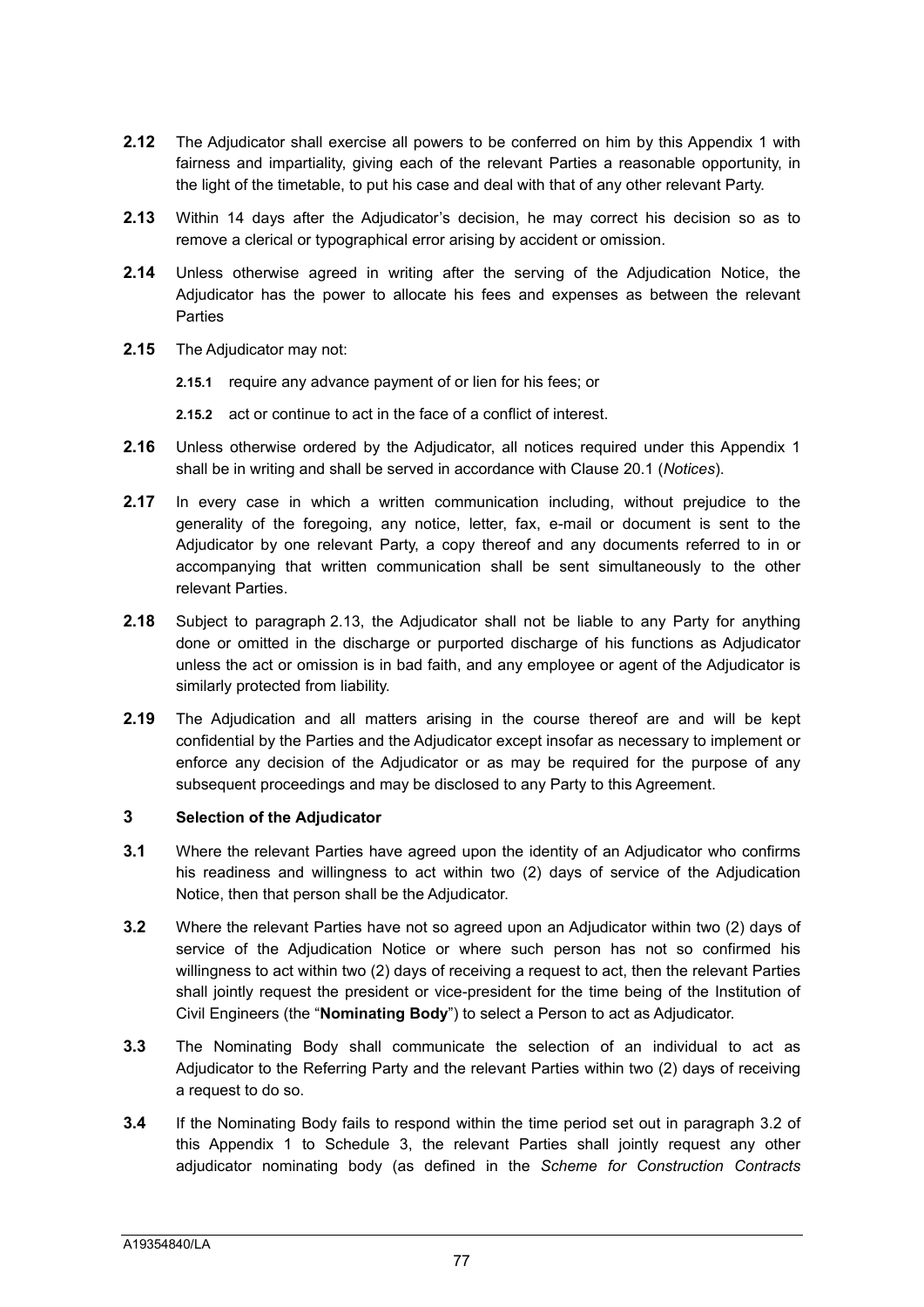*(England and Wales) Regulations 1998* (*SI 1998 No. 649*)) to select a person to act as Adjudicator.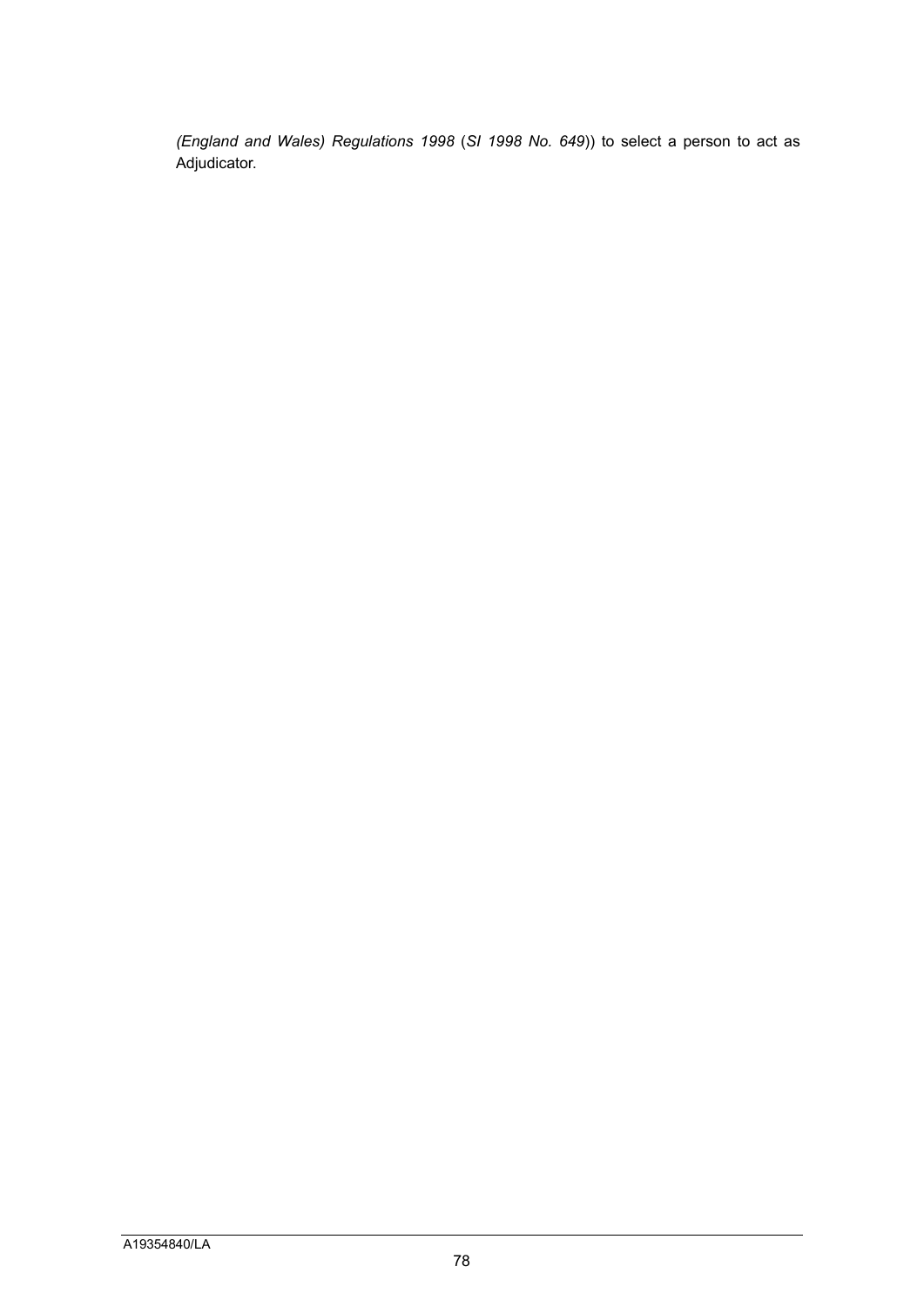## **Schedule 3 Dispute Resolution Procedure**

## **Appendix 2 Independent Expert Procedure**

#### **1 Referral to Expert Determination**

- **1.1** A Party may refer:
	- **1.1.1** a Technical Variation Procedure Dispute or a Technical Review Procedure Dispute; or
	- **1.1.2** a dispute relating to a technical issue in respect of any non-compliance by Thames Water or the Infrastructure Provider (as applicable) notified pursuant to clause 4.2.2 and clause 5.2.2 of the Interface Agreement (a "**Technical Non-Compliance Dispute**"),

to Expert Determination under this provision by proposing to the other party the appointment of an expert (the "**Expert**").

- **1.2** The Expert shall have experience in the discipline or area of expertise that the relevant Parties agree is appropriate for the Technical Non-Compliance Dispute, the Technical Variation Procedure Dispute or a Technical Review Procedure Dispute in question and shall be appointed by agreement between the relevant Parties or, failing agreement within 14 days of the initial reference, by the President for the time being of the Chartered Institute of Arbitrators (the "**President**") on the application of any Party.
- **1.3** The Parties shall request that the Expert determine the referred Dispute within 30 days of receiving the reference.
- **1.4** If the Expert has been appointed but is unable or unwilling to complete the reference, another Expert shall be appointed by agreement between the Parties or, failing agreement within 14 days of the Parties being notified that the Expert is unable or unwilling to complete the reference, by the President on the application of any Party.
- **1.5** The Expert shall act as an expert and not as an arbitrator.
- **1.6** The Parties shall have the right to make representations and submissions to the Expert. There will be no formal hearing.
- **1.7** Each Party shall make all relevant documents and information within their control available to the Expert.
- **1.8** The decision of the Expert shall, in the absence of fraud or manifest error, be final and binding on the Parties in respect of the technical issue to be determined by the Expert.
- **1.9** The costs of and incidental to the reference shall be awarded by the Expert as he or she thinks fit.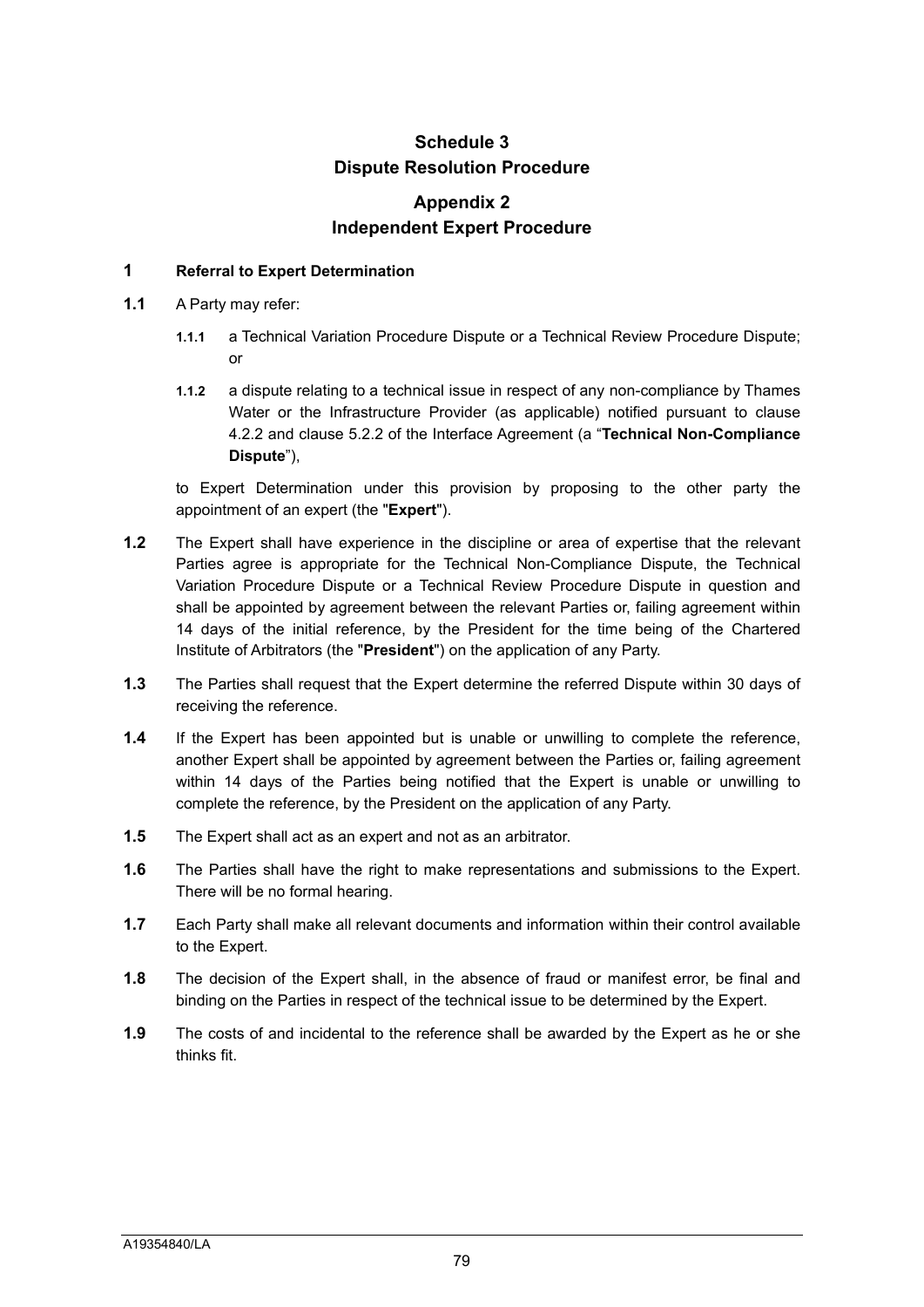# **Schedule 4 Initial Expenditure Forecast**

| Period                                                                       | East<br>Delivery<br>Area | West<br>Delivery<br>Area | Central<br><b>Delivery</b><br>Area | Wide    | Programme Handover & IP Running<br>Acceptance<br><b>Period Costs</b> | Costs   | IP Risk<br>Reserve | Total |
|------------------------------------------------------------------------------|--------------------------|--------------------------|------------------------------------|---------|----------------------------------------------------------------------|---------|--------------------|-------|
| 1 April 2015<br>$-31$ March<br>2016                                          | $E[\ ]$                  | $E$ [                    | $E$ [ ]                            | $E$ [ ] | $E[\ ]$                                                              | £[      | £[                 | £[    |
| 1 April 2016<br>$-31$ March<br>2017                                          | $E[\ ]$                  | $E$ [                    | $E$ [ ]                            | $E$ [ ] | $E[\ ]$                                                              | $E$ [ ] | $E$ [              | £[    |
| 1 April 2017<br>$-31$ March<br>2018                                          | $E[\ ]$                  | $E$ [                    | $E$ [ ]                            | $E[\ ]$ | $E[\ ]$                                                              | $E$ [ ] | $E$ [              | $E$ [ |
| 1 April 2018<br>$-31$ March<br>2019                                          | $E[\ ]$                  | $E$ [                    | $E$ [ ]                            | $E$ [ ] | $E$ [ ]                                                              | $E$ [ ] | $E$ [              | £[    |
| [subsequent<br>periods until<br>the Planned<br>System<br>Acceptance<br>Date] | $E$ [<br>$\mathbf{1}$    | $E$ [                    | $E$ [ ]                            | $E$ [ ] | $E$ [ ]                                                              | $E$ [   | £[                 | £[    |
| Any period<br>thereafter                                                     | £0                       | £0                       | £0                                 | £0      | £0                                                                   | £0      | £0                 | £0    |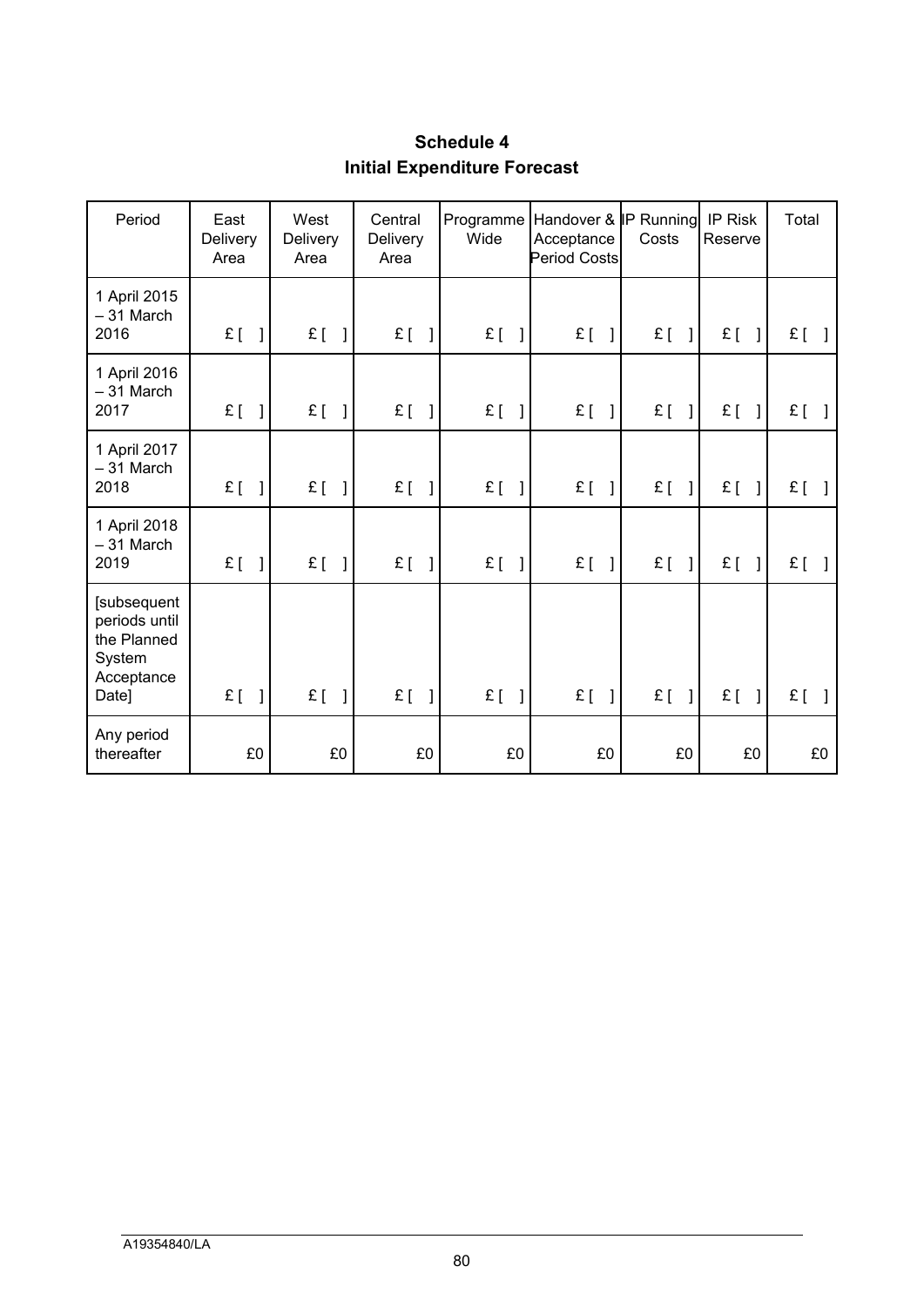## **Schedule 5 Variation Procedure**

#### **1 Definitions**

In this Schedule 5 (*Variation Procedure*) the following expressions (in addition to those specified in Clause 1.1 (*Definitions*)) shall, save where the context or the express provisions of this Agreement otherwise require or admit, have the following meanings:

**Proposed Variation Notice** means a notice in accordance with paragraph 5 of this Schedule;

**Recipient** means the recipients of any Proposed Variation Notice, Stage 1 Response and Stage 2 Response identified in column 2 of the table set out in paragraph 3.1 of this Schedule;

#### **2 Cooperation of Thames Water and the Infrastructure Provider in Variation Procedure**

- **2.1** Subject to paragraph 2.3, either Thames Water or the Infrastructure Provider may propose a Variation in accordance with this Schedule 5 (*Variation Procedure*). Subject to paragraph 2.3, the Party proposing such Variation shall be the 'Submitting Party' and the other Party shall be the 'Receiving Party' for the purposes of this Schedule 5 (*Variation Procedure*).
- **2.2** Where a Variation to be implemented in accordance with this Schedule requires a Variation to the:
	- **2.2.1** IP Works, such work shall be carried out by the Infrastructure Provider at the Infrastructure Provider's cost; or
	- **2.2.2** TWUL Works, such work shall be carried out by Thames Water at Thames Water's cost.
- **2.3** Where Thames Water or the Infrastructure Provider considers that a Variation may be required to the other Party's Works, Thames Water and the Infrastructure Provider shall co-operate and collaborate to attempt to agree in advance of submitting a Proposed Variation Notice whether such Variation should be submitted to the Variation Procedure. Where Thames Water and the Infrastructure Provider agree that the proposed Variation should be submitted to the Variation Procedure, the Submitting Party shall be the Party who would implement the Variation if approved. Where Thames Water and the Infrastructure Provider do not reach agreement that the proposed Variation should proceed, the matter may be submitted to the Variation Procedure by the Submitting Party (as defined in paragraph 2.1).
- **2.4** Thames Water and the Infrastructure Provider shall co-operate and collaborate and provide assistance to each other with the aim of providing that:
	- **2.4.1** the Receiving Party has early notification of a proposed Variation to be submitted to the Variation Procedure in accordance with this Schedule 5 (*Variation Procedure*);
	- **2.4.2** the specifications for a proposed Variation required in any Proposed Variation Notices, Stage 1 Responses and Stage 2 Responses are developed to reflect input from all relevant parties, including Sub-Contractors; and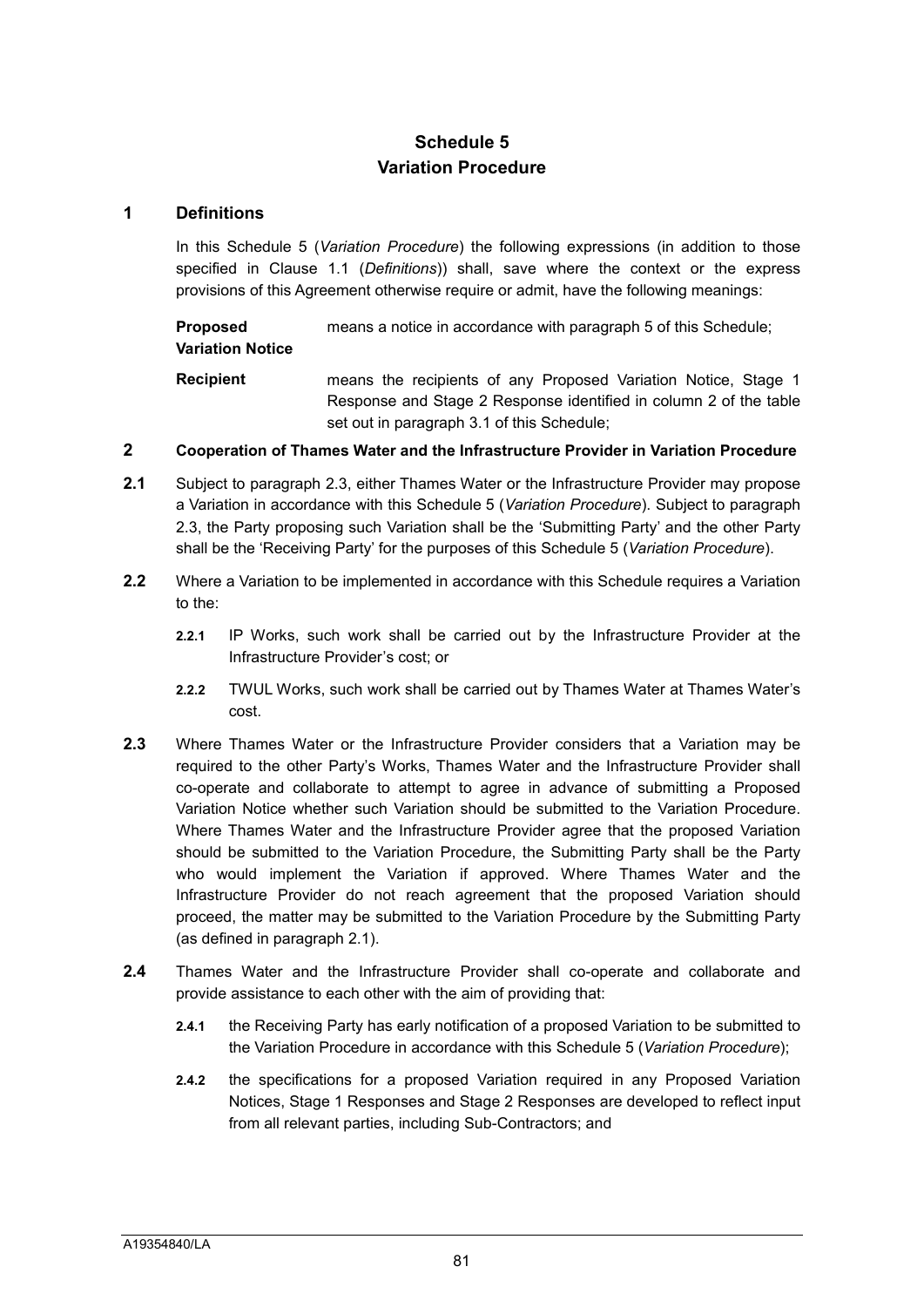**2.4.3** in respect of any Proposed Variation Notices, Stage 1 Responses and Stage 2 Responses, amendments required, queries raised or deficiencies identified by the Recipients are sufficiently addressed.

#### **3 Notices relating to Variations**

**3.1** Subject to paragraph 4.2 below, the Submitting Party shall provide the documents identified below in column 1 to the Recipients identified in column 2, in accordance with this Schedule 5 (*Variation Procedure*):

| 1. Document                       | 2. Recipients                                                                        |  |  |  |
|-----------------------------------|--------------------------------------------------------------------------------------|--|--|--|
| <b>Proposed Variation Notice</b>  | Receiving Party;                                                                     |  |  |  |
|                                   | Secretary of State; and                                                              |  |  |  |
|                                   | Regulator.                                                                           |  |  |  |
| Stage 1 Response                  | Receiving Party;                                                                     |  |  |  |
|                                   | Secretary of State; and                                                              |  |  |  |
|                                   | Regulator.                                                                           |  |  |  |
| Stage 2 Response                  | Receiving Party;                                                                     |  |  |  |
|                                   | Secretary of State; and                                                              |  |  |  |
|                                   | Regulator.                                                                           |  |  |  |
| Any or all of the above documents | The EA in accordance with paragraph 3.2 of this<br>Schedule 5 (Variation Procedure). |  |  |  |

- **3.2** The Submitting Party shall provide the documents listed in column 1 of the table set out in paragraph 3.1 to the EA where:
	- **3.2.1** following the cooperation of Thames Water and the Infrastructure Provider pursuant to paragraph 2 above, either Thames Water or the Infrastructure Provider reasonably determines that the EA's involvement is necessary;
	- **3.2.2** following receipt of any of the documents listed in column 1 of the table set out in paragraph 3.1 any Recipient reasonably determines that the EA's involvement is necessary; or
	- **3.2.3** where Thames Water or any other Recipient reasonably considers that a proposed Variation may impact on Thames Water's ability to comply with the Environmental Permits and/or the Operating Techniques.

#### **4 Threshold Issues**

- **4.1** Within fifteen Business Days of receiving a Proposed Variation Notice, twenty Business Days of receiving a Stage 1 Response or fifteen Business Days of receiving a Stage 2 Response, the Secretary of State shall notify Thames Water and the Infrastructure Provider whether the Secretary of State or the Regulator consider that the proposed Variation triggers a Threshold Issue.
- **4.2** If the Secretary of State confirms that the Secretary of State and the Regulator do not consider that the proposed Variation triggers a Threshold Issue pursuant to paragraph 4.1, the Secretary of State may also (in its absolute discretion) confirm that the Secretary of State and the Regulator are satisfied that the proposed Variation will not trigger a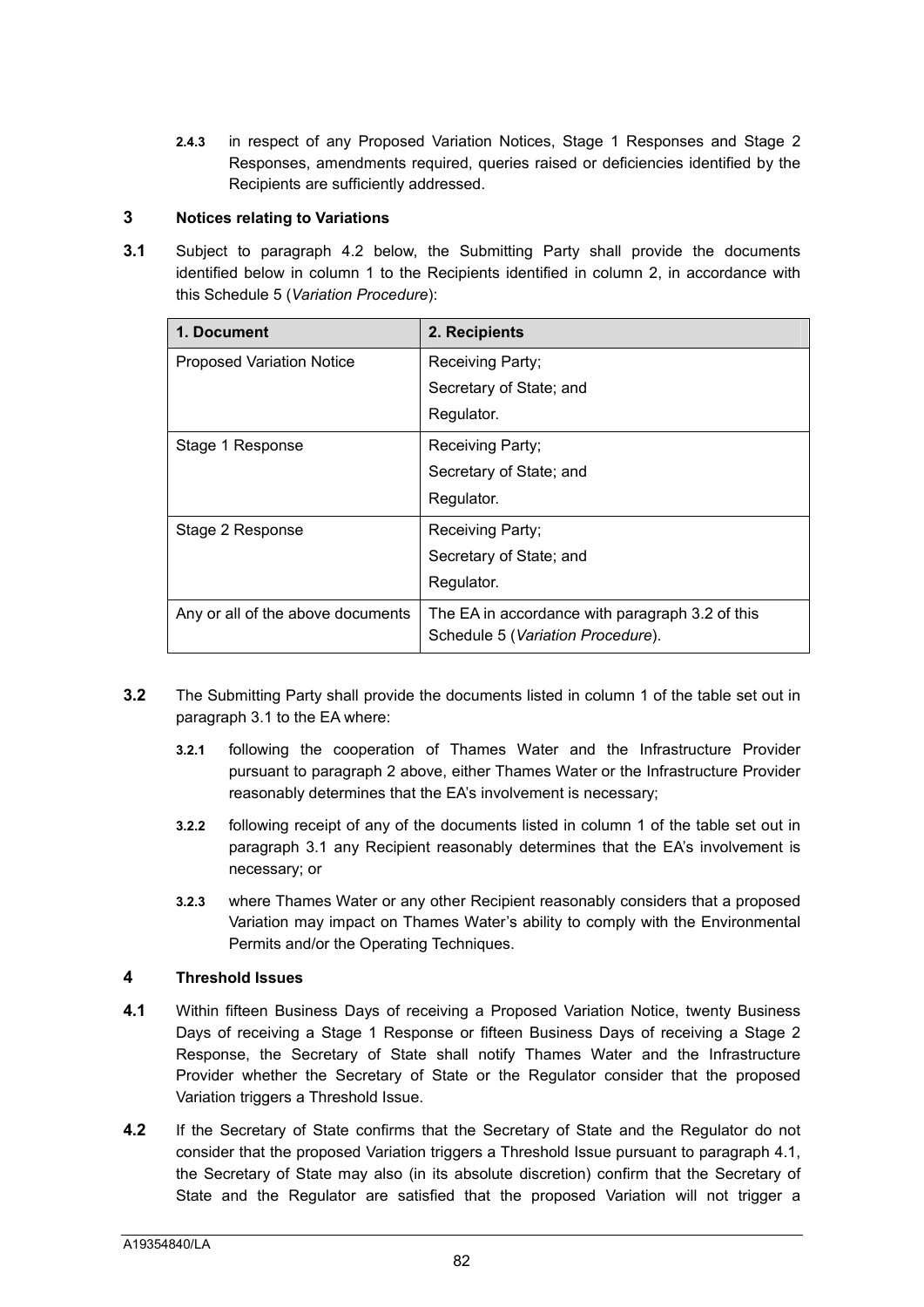Threshold Issue at any time and that they will cease to be Recipients for the relevant proposed Variation under this Variation Procedure.

- **4.3** If the Secretary of State fails to confirm that the proposed Variation triggers a Threshold Issue for either the Secretary of State or the Regulator within fifteen Business Days following receipt of the Proposed Variation Notice, the Secretary of State and the Regulator shall cease to be considered Recipients for the purposes of paragraph 5 for the relevant proposed Variation.
- **4.4** If the Secretary of State fails to confirm that the proposed Variation triggers a Threshold Issue for either the Secretary of State or the Regulator within twenty Business Days following receipt of the Stage 1 Response, the Secretary of State and the Regulator shall cease to be considered Recipients for the purposes of paragraphs 6 and 7 for the relevant proposed Variation.
- **4.5** If the Secretary of State fails to confirm that the proposed Variation triggers a Threshold Issue for either the Secretary of State or the Regulator within fifteen Business Days following receipt of the Stage 2 Response, the Secretary of State and the Regulator shall cease to be considered Recipients for the purposes of paragraphs 8 and 9 for the relevant proposed Variation.

#### **5 Proposed Variation Notices**

- **5.1** The Submitting Party may, at any time, after cooperating with the Receiving Party in accordance with paragraph 2 above, issue a Proposed Variation Notice in accordance with paragraph 3 (*Notices relating to Variations*) of this Schedule which shall specify, as relevant:
	- **5.1.1** Reasons for the Variation:
		- (i) whether the Submitting Party considers that the proposed Variation is a Mandatory Variation;
		- (ii) whether the Submitting Party considers that the proposed Variation is required as a result of a change to the Project Requirements or a Scope Change; and
		- (iii) where a proposed Variation has previously been withdrawn or rejected, the reasons why such Variation should be reconsidered by the Recipients,
	- **5.1.2** Details of the Variation:
		- (i) any proposed works or omission of works, in sufficient detail to allow the design and pricing of a solution to the proposed Variation;
		- (ii) the location for the works required;
		- (iii) the timing of the works required; and
		- (iv) whether the works are to be carried out by Thames Water or the Infrastructure Provider;
	- **5.1.3** Consequences of the Variation:
		- (i) giving reasons, whether or not the proposed works or omission of works may constitute a Threshold Issue in the opinion of the Submitting Party;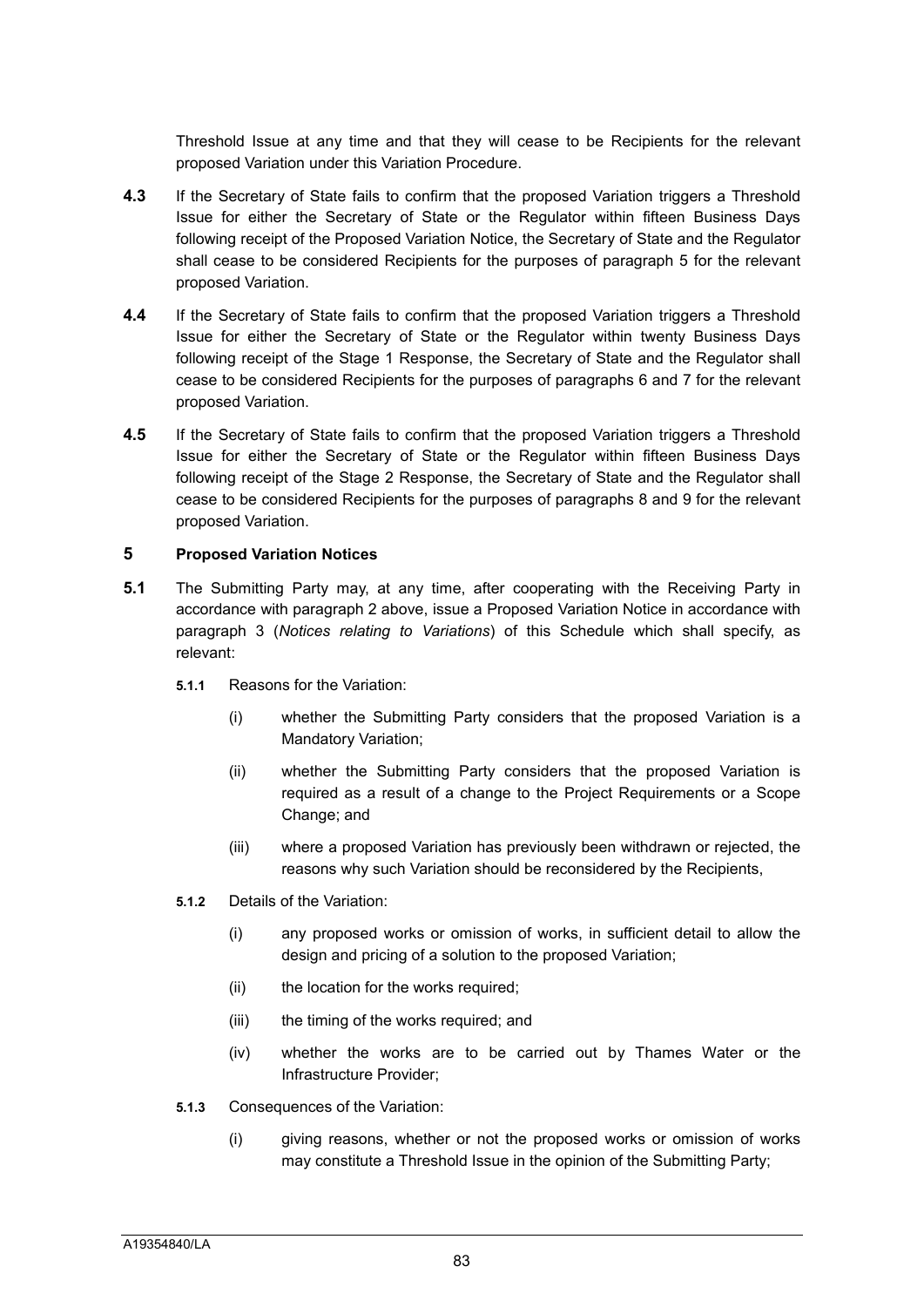- (ii) whether the Submitting Party considers that the proposed Variation requires a change to the Project Requirements;
- (iii) an indication of the revised Original Base Case Forecast based on the terms of the Project Licence, if any, that will result from the implementation of the proposed Variation;
- (iv) an explanation as to how the revised Original Base Case Forecast, if any, will be calculated based on the terms of the Project Licence;
- (v) details of any potential impact that the implementation of the proposed Variation may have on the incentives regime under the Alliance Agreement;
- (vi) an estimate of the time required to complete the proposed Variation and likely amendments required to the Project Master Programme as a result of the proposed Variation; and
- (vii) details of any potential consequences the proposed Variation may have on the operation and maintenance of the Assets or on the ability of Thames Water or the Infrastructure Provider to comply with the Project Requirements,

#### ("**Proposed Variation Notice**").

- **5.2** Within twenty five Business Days of receiving a Proposed Variation Notice the Recipients shall consider each Proposed Variation Notice and confirm that they:
	- **5.2.1** accept it;
	- **5.2.2** require amendments to it, and, where relevant, provide details of the required amendments; or
	- **5.2.3** reject it, giving reasons.
- **5.3** If a response is not provided by a Recipient within the time period specified in paragraph 5.2, the Proposed Variation Notice shall be deemed to be accepted by that Recipient.
- **5.4** To the extent there are any amendments required by a Recipient, the Submitting Party may:
	- **5.4.1** amend the Proposed Variation Notice to include any comments from that Recipient; and
	- **5.4.2** re-issue the Proposed Variation Notice to all Recipients as soon as reasonably practicable and the process in paragraph 5.2 of this Schedule shall reapply.
- **5.5** In the event that:
	- **5.5.1** the Recipients and the Submitting Party cannot agree on amendments to the Proposed Variation Notice; or
	- **5.5.2** the Proposed Variation Notice has been rejected and the Submitting Party considers that the reasons for such rejection are not justified;

then the proposed Variation shall be considered to be a Variation Procedure Dispute and may be referred by any Party to the Dispute Resolution Procedure for determination immediately.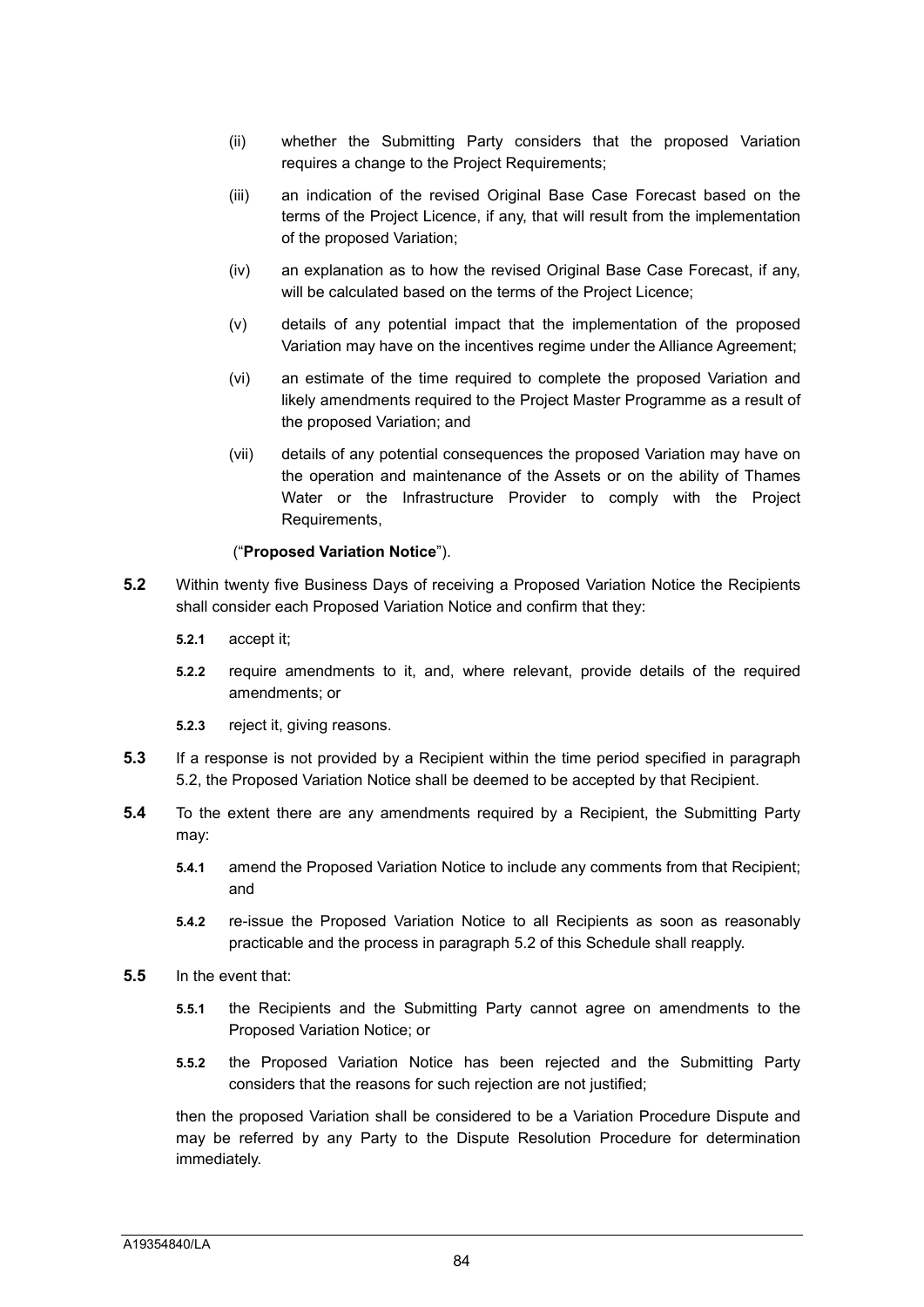- **5.6** Approval of a Proposed Variation Notice following referral to the Dispute Resolution Procedure shall constitute approval of the Proposed Variation Notice provided that the unanimous consent of the Liaison Committee (or the determination of the Regulator in the case of any MV Variation Procedure Dispute) has been provided under the Dispute Resolution Procedure.
- **5.7** If a Proposed Variation Notice is rejected following referral to the Dispute Resolution Procedure, then the Submitting Party shall withdraw the proposed Variation.

#### **6 Stage 1 Response**

- **6.1** If all the Recipients have approved a Proposed Variation Notice or it has been approved following referral to the Dispute Resolution Procedure, then within thirty Business Days of such approval (or such other time agreed by the Parties), the Submitting Party shall submit to the Recipients, a report ("**Stage 1 Response**") which shall (where applicable) include the following information in sufficient detail to enable the Recipients to properly assess the response:
	- **6.1.1** a concept design solution;
	- **6.1.2** an outline programme for implementation of the proposed Variation including time periods for design development, review of the design, anticipated dates of any applications for consents, permits, licences, approvals and other forms of authorisations (including planning applications) and time periods for the provision and training of staff;
	- **6.1.3** a broad indication of the impact of carrying out and implementing the proposed Variation on the Project Master Programme and in particular whether relief from compliance with any obligations set out in any Project Document is required;
	- **6.1.4** any update on the information in the Proposed Variation Notice on the reasons why the proposed works or omission of works may constitute or, where relevant, may no longer constitute a Threshold Issue in the opinion of the Submitting Party;
	- **6.1.5** an outline of the estimated Direct Costs that will result from implementing the proposed Variation, taking into account any capital expenditure that is required or no longer required as a result of the proposed Variation;
	- **6.1.6** a summary of any amendments required to any Project Documents as a result of the proposed Variation;
	- **6.1.7** a summary of any changes required to existing design documentation;
	- **6.1.8** a value for money assessment explaining why the Submitting Party's proposals represent value for money taking into account the proposed capital expenditure;
	- **6.1.9** a summary of the estimated impact (if any) that the proposed Variation will have on the incentives regime under the Alliance Agreement; and
	- **6.1.10** a summary of the estimated impact (if any) the proposed Variation will have on the operation and/or maintenance of the Assets or on the ability of Thames Water or the Infrastructure Provider to comply with the Project Requirements.
- **6.2** The Submitting Party shall ensure that the performance risk and any interface risks involved in implementing the proposed Variation are reflected (depending on the risk profile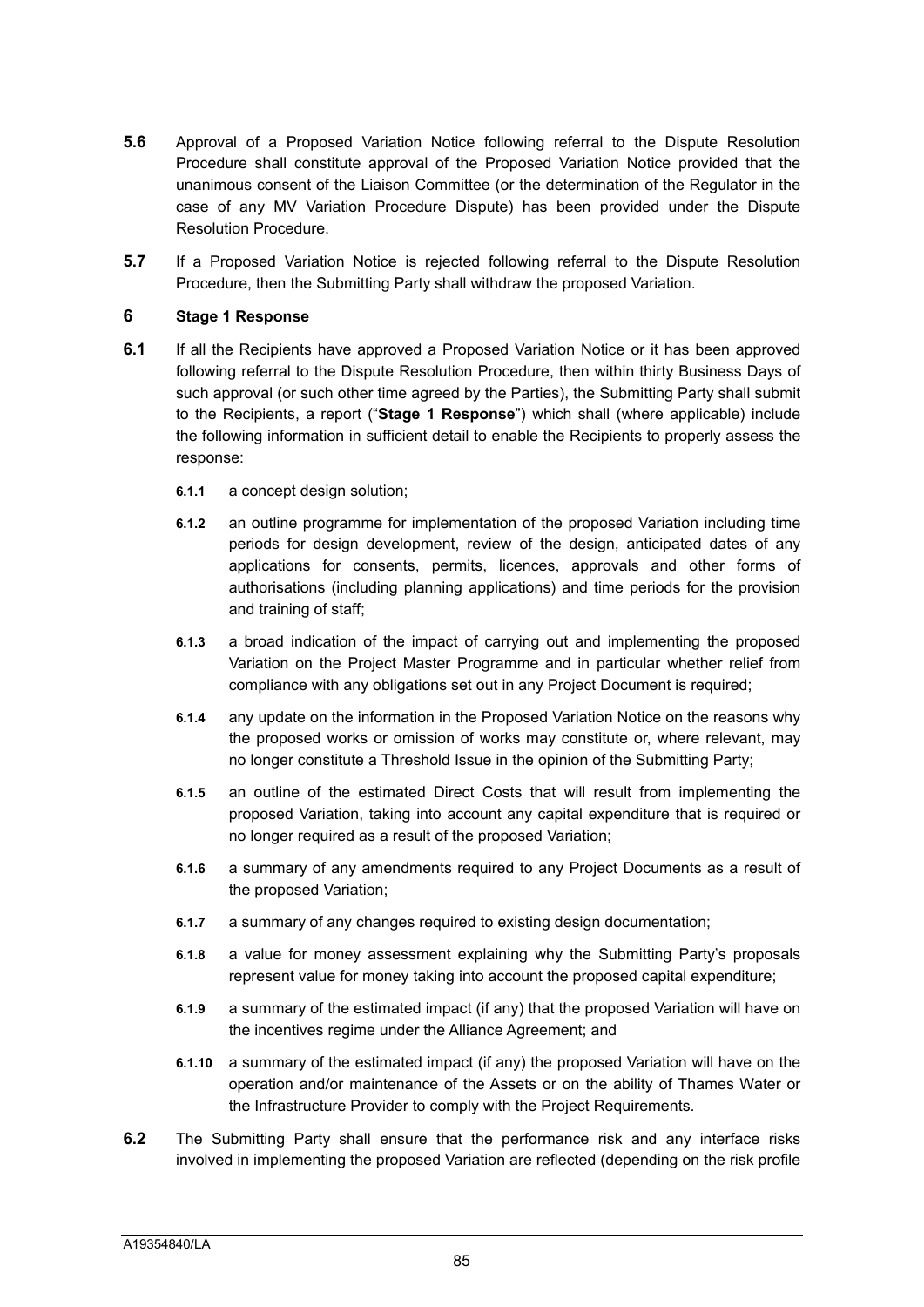of the proposed Variation) in the estimated Direct Costs and not priced separately over and above the estimated Direct Costs.

**6.3** Any and all information and other input or feedback provided by Thames Water to the Infrastructure Provider shall, unless expressly stated otherwise by Thames Water, be provided without warranty and shall be without prejudice to Thames Water's rights under this Variation Procedure.

#### **7 Stage 1 Approval**

- **7.1** Within thirty Business Days of receiving a Stage 1 Response the Recipients shall either:
	- **7.1.1** approve (a "**Stage 1 Approval**");
	- **7.1.2** require amendments to it, and, where relevant, provide details of the required amendments; or
	- **7.1.3** reject, giving reasons,

the Stage 1 Response, or:

- **7.1.4** raise queries and identify deficiencies to be addressed in the Stage 1 Response.
- **7.2** If a response is not provided by a Recipient within the time period specified in paragraph 7.1, the Stage 1 Response shall be deemed to be accepted by that Recipient.
- **7.3** To the extent there are any amendments required by a Recipient, the Submitting Party shall:
	- **7.3.1** amend the Stage 1 Response to include any comments from that Recipient and reissue the Stage 1 Response to all Recipients as soon as reasonably practicable and the process in paragraph 7.1 of this Schedule shall reapply; or
	- **7.3.2** withdraw the Stage 1 Response
- **7.4** To the extent there are any queries or deficiencies to be addressed in the Stage 1 Response:
	- **7.4.1** Thames Water and the Infrastructure Provider shall work together and offer each other reasonable assistance to address any queries or deficiencies identified by the Recipients in respect of the Stage 1 Response; and
	- **7.4.2** the Submitting Party shall issue responses to queries and, where relevant, re-issue the Stage 1 Response to all Recipients as soon as reasonably practicable and the process in paragraph 7.1 of this Schedule shall reapply.
- **7.5** In relation to proposed Variations containing a Threshold Issue, if a Recipient rejects a Stage 1 Response, Thames Water and the Infrastructure Provider shall work together and offer each other reasonable assistance to address the comments made by the Recipients in rejecting the Stage 1 Response in order to determine:
	- **7.5.1** whether and how the Stage 1 Response is to be amended and resubmitted to all the Recipients for approval in accordance with paragraph 7.1 of this Schedule; or
	- **7.5.2** whether the proposed Variation should be withdrawn by the Submitting Party.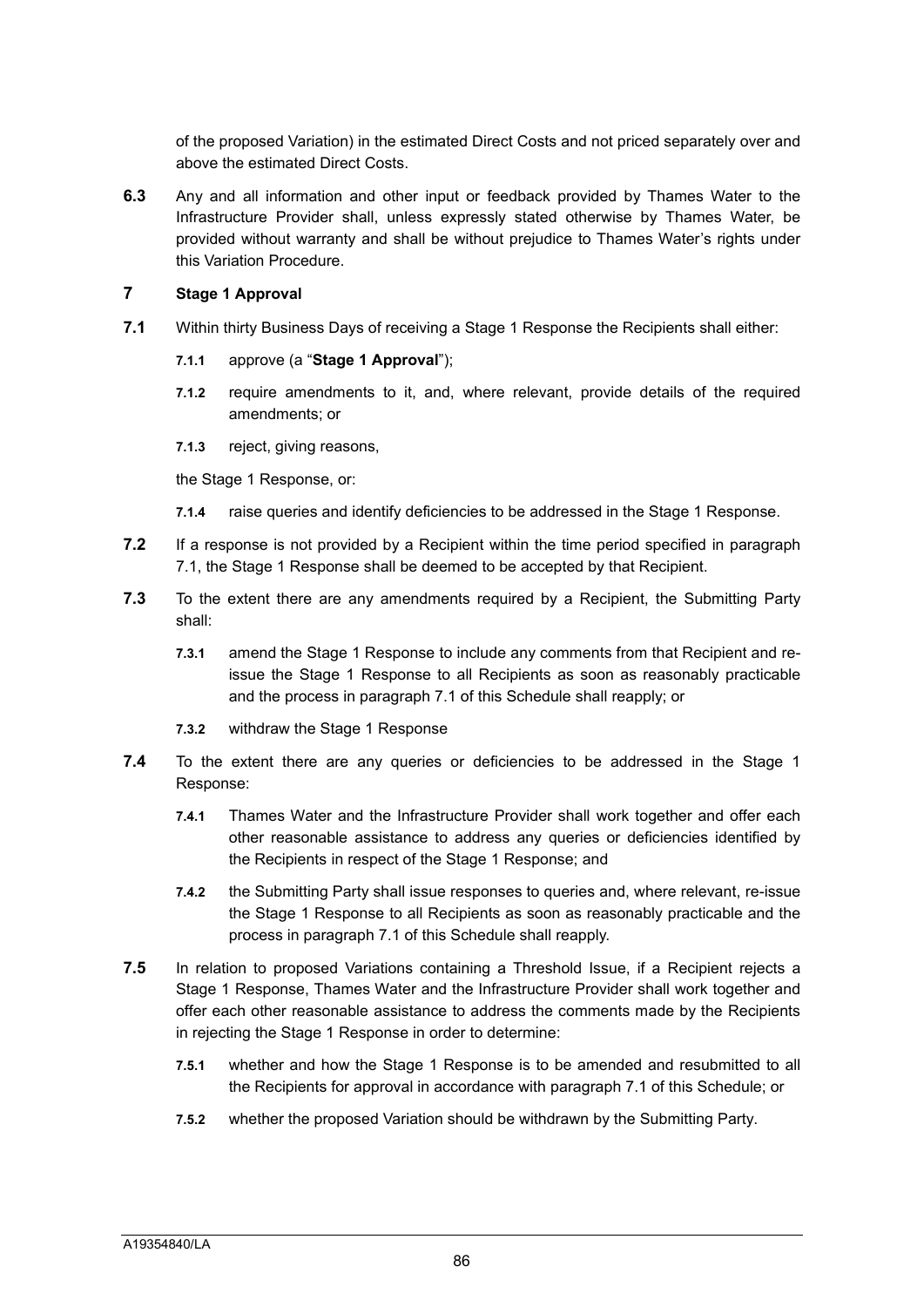- **7.6** In the event that:
	- **7.6.1** the Recipients and the Submitting Party cannot agree on amendments to the Stage 1 Response;
	- **7.6.2** the Recipients and the Submitting Party cannot agree on what actions should be taken with respect to the Stage 1 Response in relation to proposed Variations containing a Threshold Issue pursuant to paragraph 7.5; or
	- **7.6.3** the Stage 1 Response has been rejected and a Submitting Party considers that the reasons for such rejection are not justified,

then the proposed Variation shall be considered to be a Variation Procedure Dispute and may be referred by any Party to the Dispute Resolution Procedure for determination immediately.

- **7.7** Approval of a Stage 1 Response following referral to the Dispute Resolution Procedure shall also be a Stage 1 Approval provided that the unanimous consent of the Liaison Committee (or the determination of the Regulator in the case of any MV Variation Procedure Dispute) has been provided under the Dispute Resolution Procedure.
- **7.8** If a Stage 1 Response is rejected following referral to the Dispute Resolution Procedure, then the Submitting Party shall withdraw the proposed Variation.
- **7.9** Following a request by the Submitting Party, the Recipients, having regard to the nature of the proposed Variation, may agree (at their discretion) to proceed to implement a proposed Variation the subject of a Stage 1 Approval in accordance with paragraph 10 without requiring a Stage 2 Response or Stage 2 Approval in respect of that Variation.

#### **8 Stage 2 Response**

- **8.1** On receiving a Stage 1 Approval, the Submitting Party shall proceed with developing a Stage 2 Response by a date fixed by reference to the time the Submitting Party has estimated in the Stage 1 Response, or as otherwise agreed by the Recipients.
- **8.2** The Submitting Party shall submit to the Recipients, a report ("**Stage 2 Response**") which shall include the following information, as relevant:
	- **8.2.1** a detailed design solution or such other level of design as the Recipients and the Submitting Party reasonably agree is appropriate for the proposed Variation;
	- **8.2.2** the proposed consultants, Sub-Contractors and suppliers which the Submitting Party intends to appoint to process the proposed Variation;
	- **8.2.3** details of any consents, permits, licences, approvals and other forms of authorisations required in order to implement the proposed Variation;
	- **8.2.4** details of any impact (stoppage or changes) on the Project Master Programme and in particular whether relief from compliance with any obligations set out in a Project Document is required:
	- **8.2.5** the proposed method of certification of any construction or operational aspects of the proposed Variation;
	- **8.2.6** a detailed timetable for implementation of the proposed Variation;
	- **8.2.7** any surveys and investigations and associated reports that are reasonably necessary to ascertain information as to the condition of the relevant land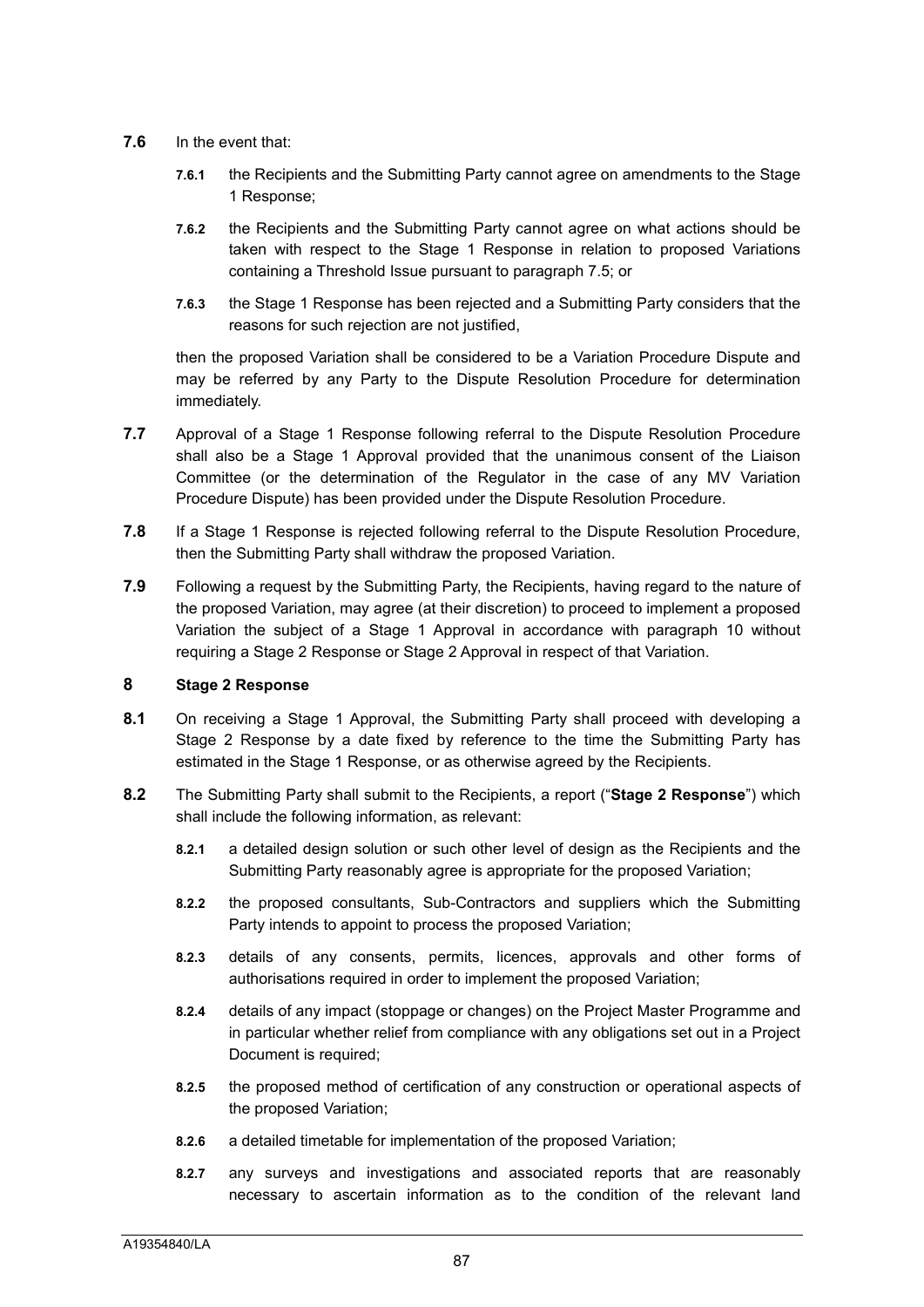(including hydrological, geological, geotechnical and sub-surface conditions) together with information relating to archaeological finds, areas of archaeological, scientific or natural interest;

- **8.2.8** a completed risk register showing the potential risks identified in relation to the delivery of the proposed Variation, the occurrence of which are capable of adversely affecting the time for completion, cost or quality of the Project, the probability of such risks occurring and a financial estimate of the most likely consequences of each risk occurring together with the prioritisation of all continuing risks and an action plan in respect of, and risk owners for, all risks prioritised as serious risks;
- **8.2.9** details of the expected impact (if any) the proposed Variation will have on the operation and/or maintenance of the Assets or on the ability of Thames Water or the Infrastructure Provider to comply with the Project Requirements;
- **8.2.10** a draft deed of amendment setting out any amendment(s) required to the Project Documents, and any proposed amendments to the Project Specification Notice or Preparatory Work Notice which amendment is required as a result of the proposed Variation;
- **8.2.11** any update on the information in the Stage 1 Response on the reasons why the proposed works or omission of works may constitute or, where relevant, may no longer constitute, a Threshold Issue in the opinion of the Submitting Party;
- **8.2.12** a final itemised schedule of Direct Costs that may result from the proposed Variation taking into account any capital expenditure that is required or no longer required as a result of the proposed Variation and any increase or decrease in operating costs and any loss of or increase in third-party revenue that results from the proposed Variation together with the new Target Project Costs and Threshold Outturn (such schedule to set out whether the Direct Costs are to be borne by Thames Water or the Infrastructure Provider);
- **8.2.13** evidence that the Submitting Party has used reasonable endeavours to oblige subcontractors and suppliers to minimise any increase in costs and maximise any reduction in costs;
- **8.2.14** a demonstration of how any capital expenditure to be incurred or avoided has been planned in a cost effective manner, including showing that when such expenditure is incurred, foreseeable Changes in Law at that time have been taken into account by the Submitting Party;
- **8.2.15** a demonstration that any expenditure that has been avoided, which was anticipated to be incurred that has been affected by the proposed Variation, has been taken into account in the capital expenditure or estimate of Direct Costs; and
- **8.2.16** a value for money assessment explaining why the Submitting Party's proposals represent value for money taking into account the proposed capital expenditure and a summary of the impact on the incentives regime under the Alliance Agreement.
- **8.3** Thames Water and the Infrastructure Provider shall co-operate in relation to any Stage 2 Response, including promptly providing: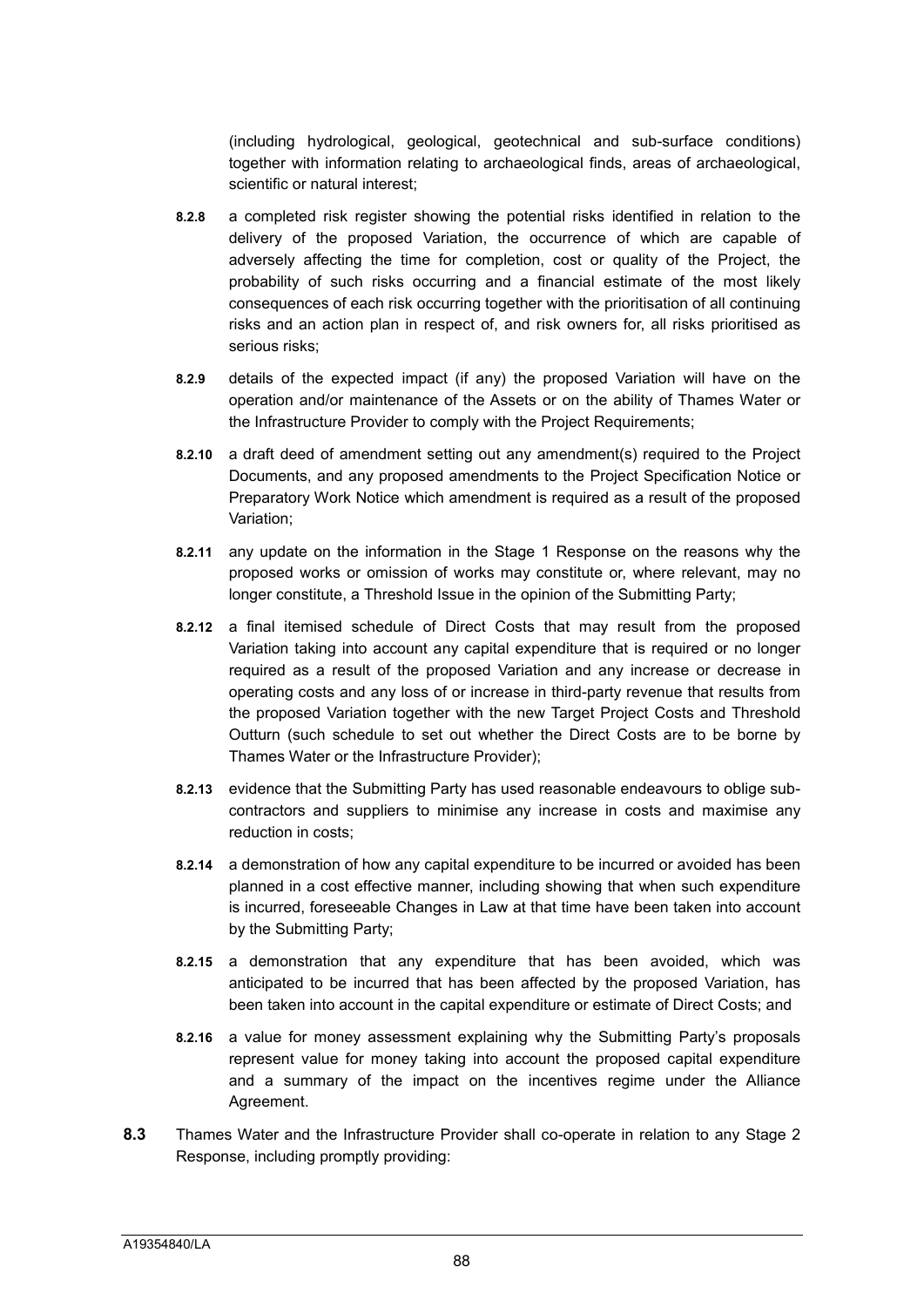- **8.3.1** any information reasonably required by the Submitting Party to enable the Submitting Party to submit a full and complete Stage 2 Response and any such other information as the Submitting Party may reasonably require and shall assist the Submitting Party in the review of any draft designs and in the development of other aspects of the Stage 2 Response; and
- **8.3.2** reasonable assistance to the Submitting Party in relation to procurement by the Submitting Party of all relevant consents, permits, licences, approvals and other forms of authorisations,

provided that any and all information and other input or feedback provided by Thames Water to the Infrastructure Provider shall be provided without warranty and shall be without prejudice to Thames Water's rights under this Variation Procedure.

- **8.4** The Submitting Party shall notify the Recipients as soon as it becomes aware of any matter which may have a reasonably foreseeable material adverse effect on the viability of any proposed Variation including any planning issues likely to cause a material delay in the anticipated programme for the proposed Variation or material cost increases.
- **8.5** A Recipient may require (and the Submitting Party shall provide) further information it reasonably requires to enable the Recipient to assess the Stage 2 Response.

#### **9 Stage 2 Approval**

- **9.1** Within twenty five Business Days of receiving a Stage 2 Response, the Recipients shall:
	- **9.1.1** approve (a **Stage 2 Approval**);
	- **9.1.2** require amendments to it, and, where relevant, provide details of the required amendments; or
	- **9.1.3** reject, giving reasons,

the Stage 2 Response, or:

- **9.1.4** raise queries and identify deficiencies to be addressed in the Stage 2 Response.
- **9.2** If a response is not provided by a Recipient in the time period specified in paragraph 9.1, the Stage 2 Response shall be deemed to be accepted by that Recipient.
- **9.3** To the extent there are any amendments required by a Recipient, the Submitting Party shall:
	- **9.3.1** amend the Stage 2 Response to include any comments from that Recipient and reissue the Stage 2 Response to all Recipients as soon as reasonably practicable and the process in paragraph 9.1 of this Schedule shall reapply; or
	- **9.3.2** withdraw the Stage 2 Response.
- **9.4** To the extent there are any queries or deficiencies to be addressed in the Stage 2 Response:
	- **9.4.1** Thames Water and the Infrastructure Provider shall work together and offer each other reasonable assistance to address any queries or deficiencies identified by the Recipients in respect of the Stage 2 Response; and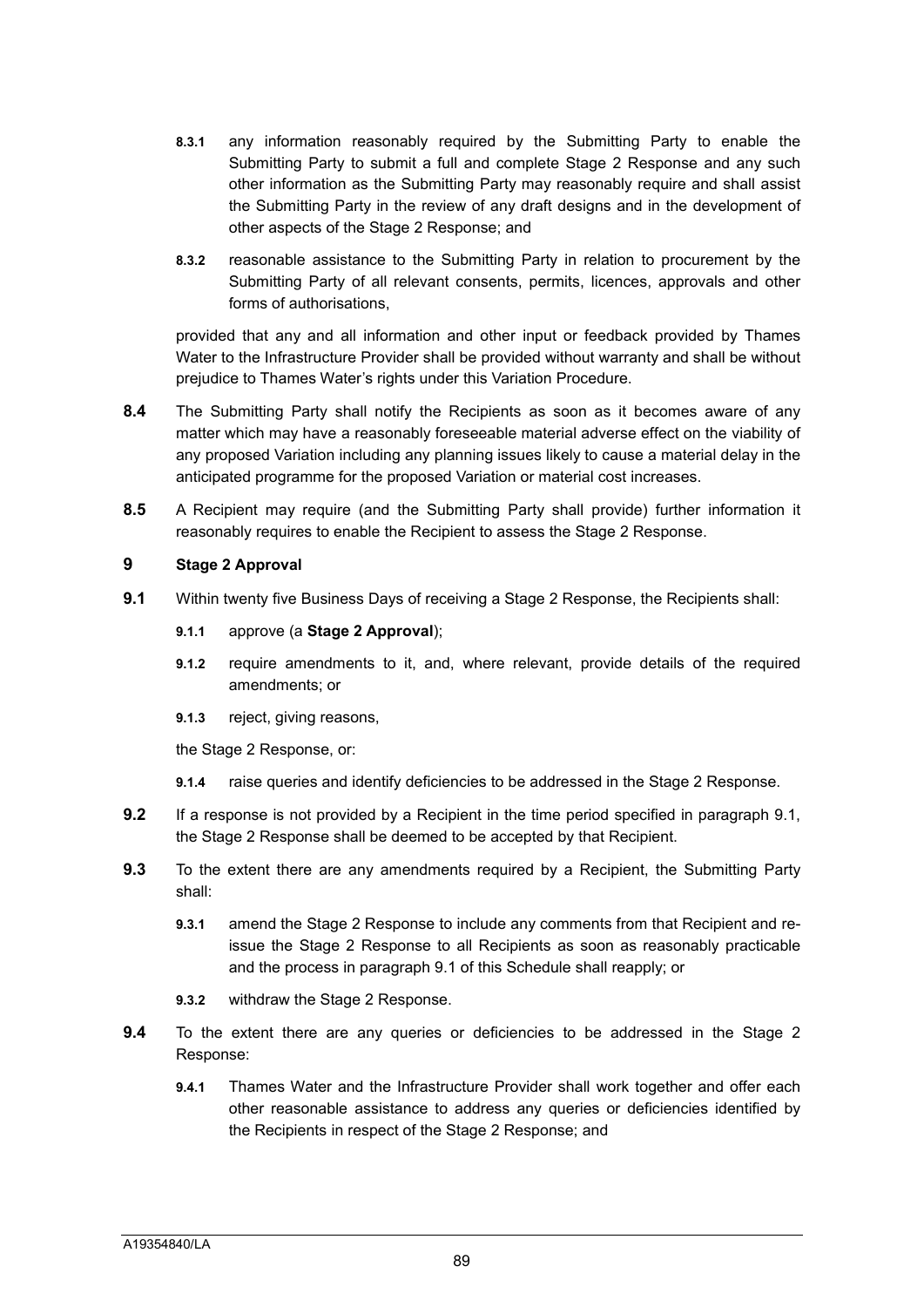- **9.4.2** the Submitting Party shall issue responses to queries and, where relevant, re-issue the Stage 2 Response to all Recipients as soon as reasonably practicable and the process in paragraph 9.1 of this Schedule shall reapply.
- **9.5** In relation to proposed Variations containing a Threshold Issue, if a Recipient rejects the Stage 2 Response, Thames Water and the Infrastructure Provider shall work together and offer each other reasonable assistance to address the comments made by that Recipient in rejecting the Stage 2 Response in order to determine:
	- **9.5.1** whether and how the Stage 2 Response is to be amended and resubmitted to all Recipients for approval in accordance with paragraph 9.1 of this Schedule; or
	- **9.5.2** whether the proposed Variation should be withdrawn by the Submitting Party.
- **9.6** In the event that:
	- **9.6.1** the Recipients and the Submitting Party cannot agree on amendments to the Stage 2 Response; or
	- **9.6.2** the Recipients and the Submitting Party cannot agree on what actions should be taken with respect to the Stage 2 Response in relation to proposed Variations containing a Threshold Issue pursuant to paragraph 9.5; or
	- **9.6.3** the Stage 2 Response has been rejected and the Submitting Party considers that the reasons for such rejection are not justified,

then the proposed Variation shall be considered to be a Variation Procedure Dispute and may be referred by any Party to the Dispute Resolution Procedure for determination immediately.

- **9.7** Approval of a Stage 2 Response following referral to the Dispute Resolution Procedure shall also be a Stage 2 Approval provided that the unanimous consent of the Liaison Committee (or the determination of the Regulator in the case of any MV Variation Procedure Dispute) has been provided under the Dispute Resolution Procedure.
- **9.8** If a Stage 2 Response is rejected following referral to the Dispute Resolution Procedure, then the Submitting Party shall withdraw the proposed Variation.

#### **10 Implementation**

- **10.1** Subject to paragraph 10.2, where Stage 2 Approval has been issued in respect of a Variation or the Recipients have agreed pursuant to paragraph 7.9 to proceed directly to implementation of a proposed Variation that has received a Stage 1 Approval, Thames Water and the Infrastructure Provider shall take all steps necessary to implement the Variation, including executing any necessary deeds of amendment to the Project Documents after which, the Submitting Party shall promptly implement such Variation.
- **10.2** The Parties agree that no implementation of a Variation (including any changes to the Project Requirements) may take place unless approval of a Proposed Variation Notice, Stage 1 Response or Stage 2 Response (as appropriate) pursuant to the Dispute Resolution Procedure has provided the unanimous consent of the Liaison Committee (or the determination of the Regulator in the case of any MV Variation Procedure Dispute).
- **10.3** The Infrastructure Provider shall keep a record of all Variations (both completed and outstanding) and provide Thames Water and the Secretary of State with copies of, or access to, these records whenever reasonably required by Thames Water.